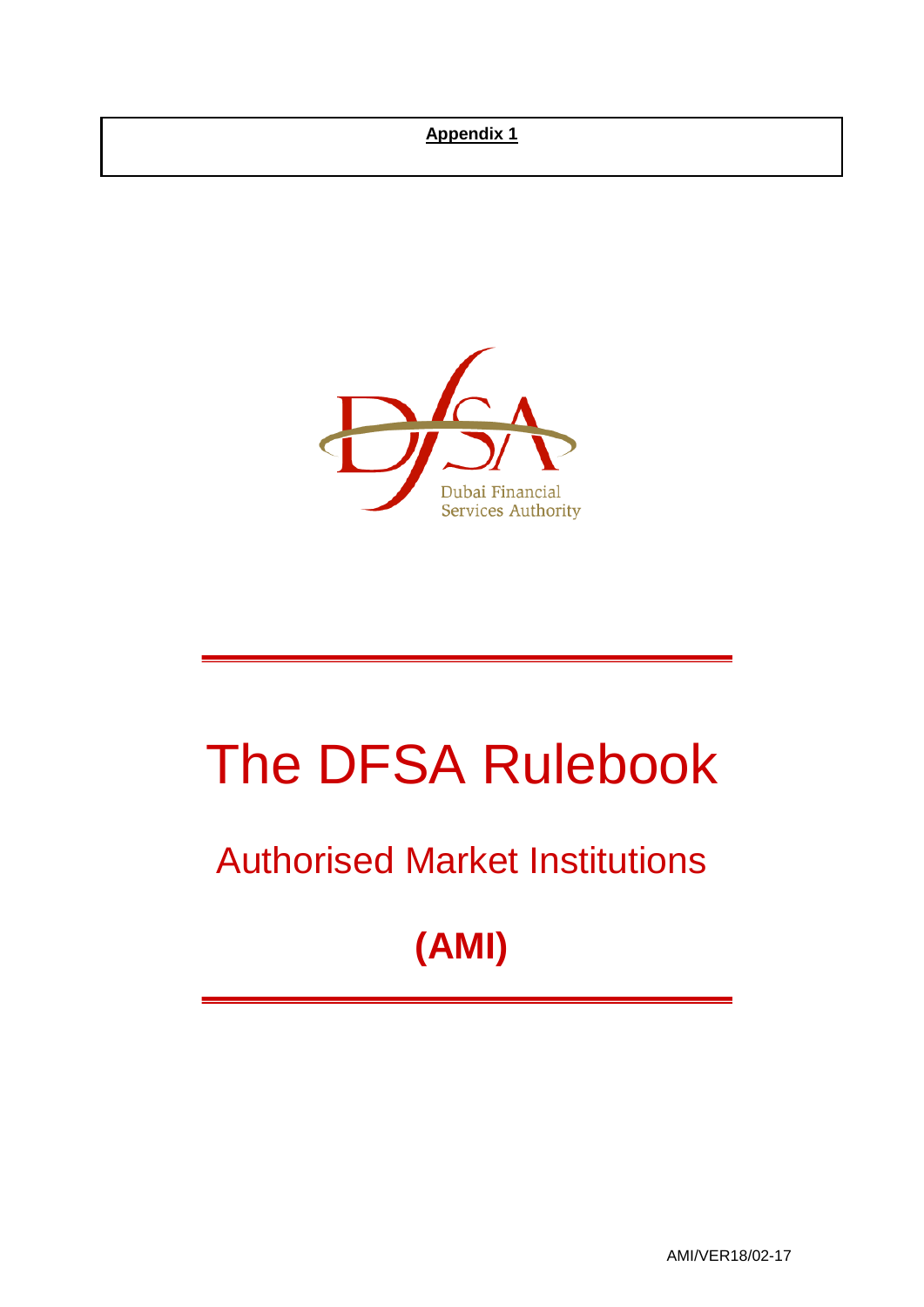| 1.                                                                                  | APPLICATION, INTERPRETATION AND OVERVIEW 1                       |  |
|-------------------------------------------------------------------------------------|------------------------------------------------------------------|--|
| 1.1                                                                                 |                                                                  |  |
|                                                                                     |                                                                  |  |
| 2.                                                                                  | <b>APPLICATION FOR A LICENCE OR ENDORSEMENT  3</b>               |  |
| 2.1<br>2.2<br>2.3<br>2.4                                                            |                                                                  |  |
| 3.                                                                                  |                                                                  |  |
| 3.1<br>3.2<br>3.3                                                                   |                                                                  |  |
|                                                                                     |                                                                  |  |
| 4.                                                                                  |                                                                  |  |
| 4.1<br>4.2<br>4.3<br>4.4                                                            |                                                                  |  |
| 5.                                                                                  | <b>GENERAL LICENSING REQUIREMENTS APPLICABLE TO ALL</b>          |  |
| 5.1<br>5.2<br>5.3<br>5.4<br>5.5<br>5.6<br>5.7<br>5.8<br>5.9<br>5.10<br>5.11<br>5.12 |                                                                  |  |
| 6.                                                                                  | <b>ADDITIONAL LICENSING REQUIREMENTS FOR OPERATING</b>           |  |
| 6.1<br>6.2<br>6.3<br>6.4                                                            | Specifications relating to design and trading of Derivatives  45 |  |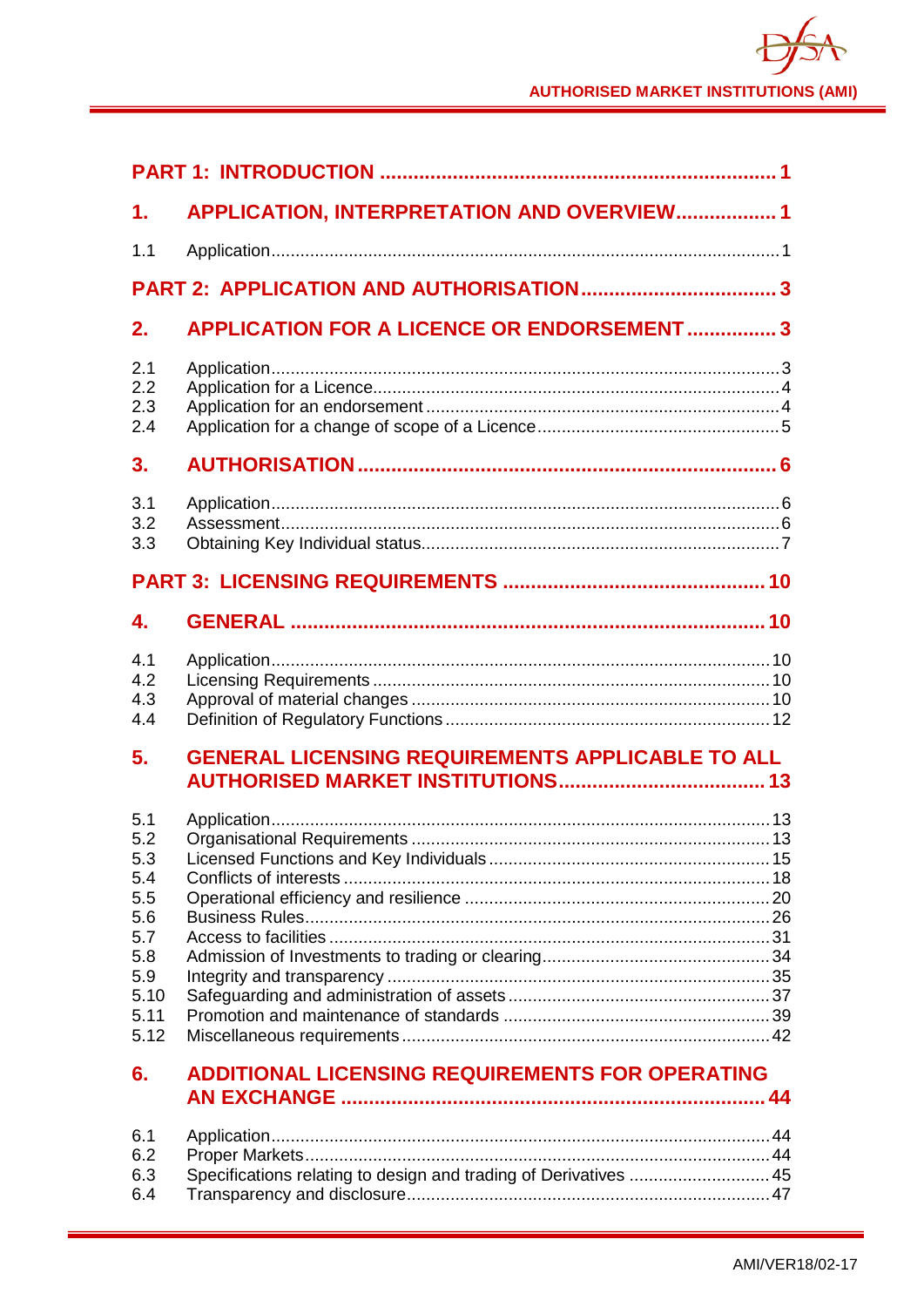| 6.5<br>6.6<br>6.7<br>6.8<br>6.9<br>6.10<br>6.11                                                     |                                                                                     |  |
|-----------------------------------------------------------------------------------------------------|-------------------------------------------------------------------------------------|--|
| 7.                                                                                                  | <b>ADDITIONAL LICENSING REQUIREMENTS FOR OPERATING A</b>                            |  |
| 7.1<br>7.2<br>7.3<br>7.4                                                                            |                                                                                     |  |
|                                                                                                     |                                                                                     |  |
| 8                                                                                                   |                                                                                     |  |
| 8.1<br>8.2                                                                                          |                                                                                     |  |
| 9                                                                                                   | <b>SUPERVISION OF AUTHORISED MARKET INSTITUTIONS 81</b>                             |  |
| 9.1<br>9.2<br>9.3<br>9.4<br>9.5<br>9.6<br>9.7<br>9.8<br>9.9<br>9.10<br>9.11<br>9.12<br>9.13<br>9.14 | Public disclosures of decisions in relation to an Official List of Securities of an |  |
| 10                                                                                                  |                                                                                     |  |
| 10.1<br>10.2<br>10.3                                                                                | Withdrawal of a licence at an Authorised Market Institution's request 91            |  |
| 11                                                                                                  | <b>APPEALS FROM AUTHORISED MARKET INSTITUTION</b>                                   |  |
| 11.1                                                                                                |                                                                                     |  |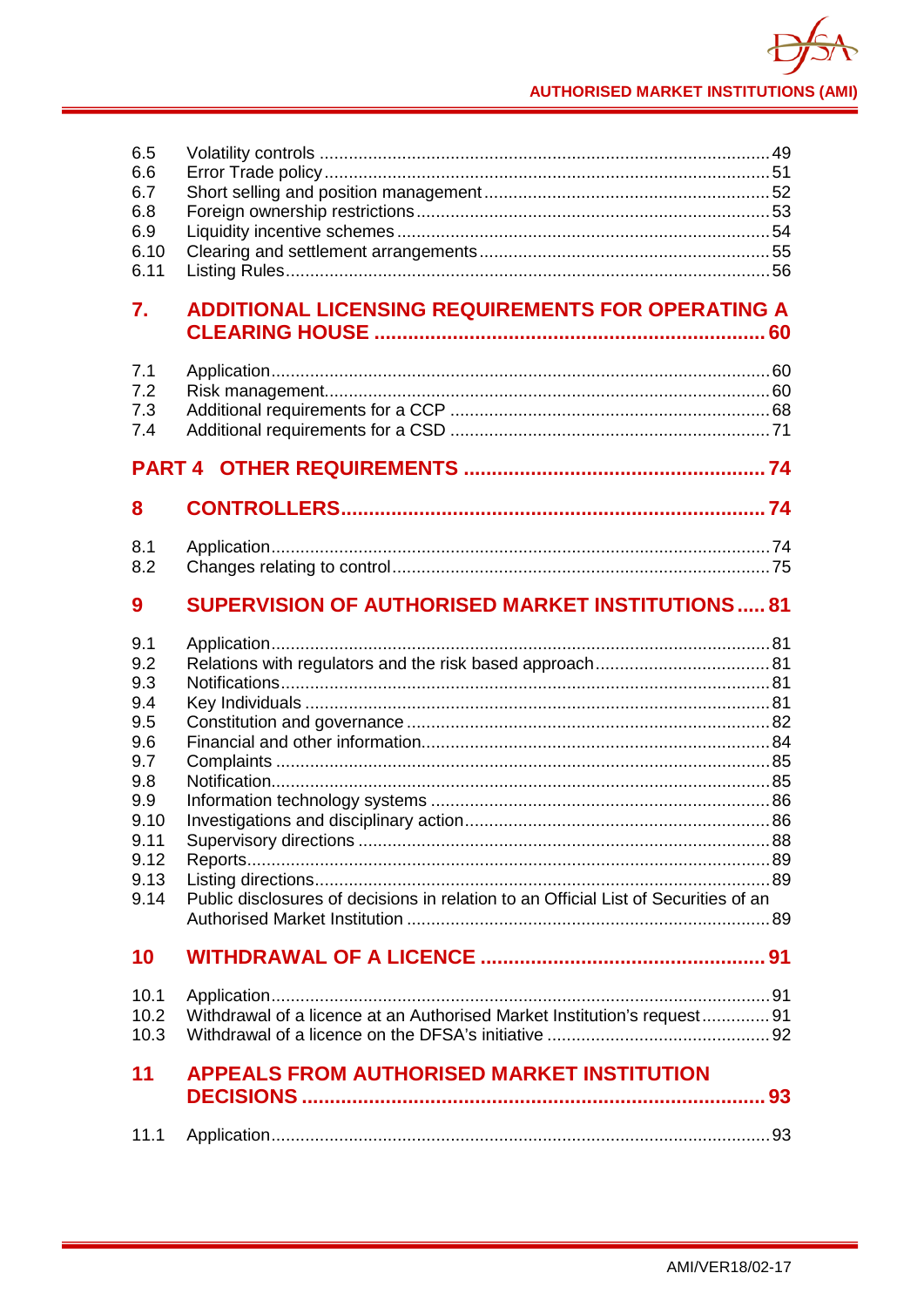| 12.1<br>12.2<br>12.3 |  |
|----------------------|--|
|                      |  |
| A1.1                 |  |
|                      |  |
|                      |  |
|                      |  |
| A3.1<br>A3.2         |  |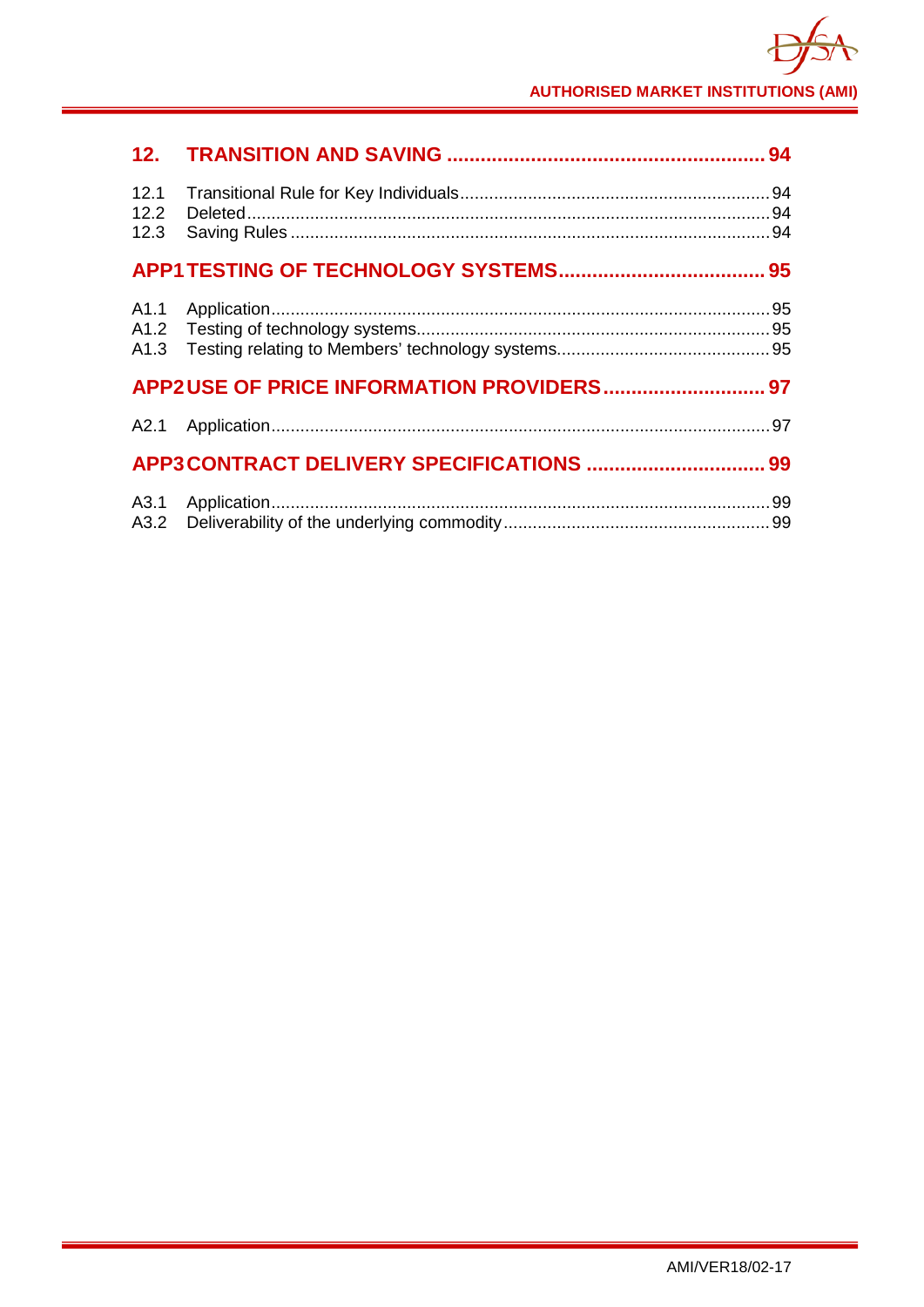## <span id="page-4-0"></span>**PART 1: INTRODUCTION**

## <span id="page-4-1"></span>**1. APPLICATION, INTERPRETATION AND OVERVIEW**

## <span id="page-4-2"></span>**1.1 Application**

- **1.1.1** (1) This module applies to:
	- (a) every Person who carries on, or intends to carry on, either or both of the Financial Services of Operating an Exchange or Operating a Clearing House in or from the DIFC;
	- (b) a Key Individual, or a Person intending to be a Key Individual, of a Person referred to in (a); and
	- (c) a Controller, or a Person intending to be a Controller, of a Person referred to in (a).
	- (2) This module also applies to an Authorised Market Institution where it:
		- (a) carries on, or intends to carry on, the Financial Service of Operating an Alternative Trading System to the extent that such activities constitute operating a Multilateral Trading Facility; or
		- (b) acts as a Trade Repository.
	- (3) This module does not apply to a Recognised Body.

#### **1.2 Overview of the module**

#### **Guidance**

#### **The regulatory framework**

- 1. The Regulatory Law 2004 ("the Regulatory Law") and the Markets Law 2012 ("the Markets Law ") provide the framework for the licensing and supervision of Authorised Market Institutions and for taking regulatory action against those licensed institutions.
- 2. In particular, while Article 41 of the Regulatory Law prohibits a Person from carrying on Financial Services in or from the DIFC, Article 42 of that Law permits Persons duly authorised and Licensed to conduct Financial Services in providing their services.
- 3. The Markets Law establishes a framework in relation to how an Official List of Securities is maintained and administered by the Listing Authority. Either the DFSA, or an Authorised Market Institution where it has been granted an endorsement on its Licence to do so, may maintain an Official List of Securities.
- 4. The GEN module prescribes the Financial Services which may be carried on by an Authorised Firm or Authorised Market Institution and the detailed requirements that must be met by such firms. In addition, the GEN module also sets out the circumstances under which an Authorised Market Institution may be authorised to carry out certain functions by way of an endorsement on its Licence.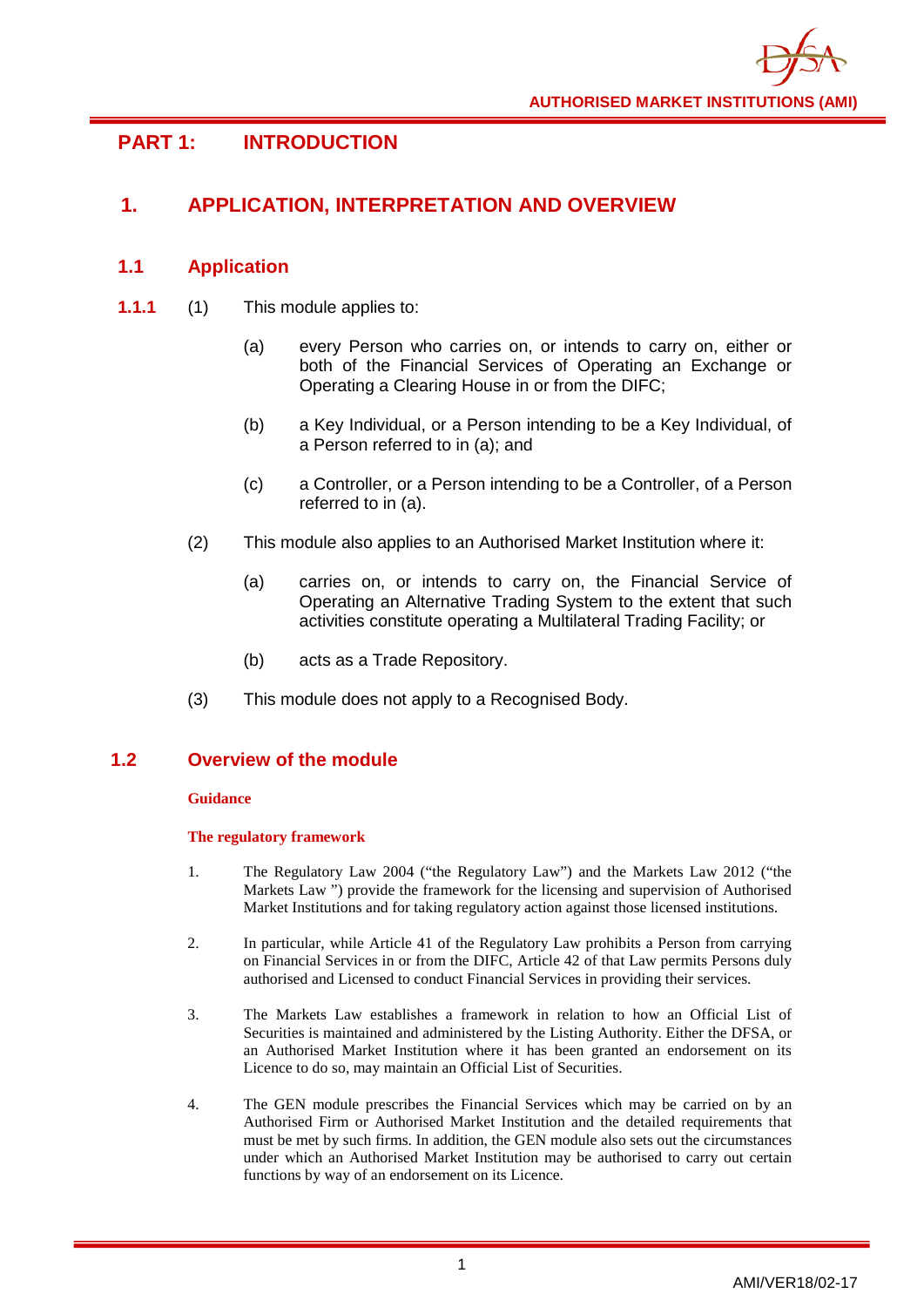

5. The RPP Sourcebook contains, amongst other things, the detailed policies and procedures relating to how the DFSA exercises its licensing and supervisory functions relating to Authorised Market Institutions.

#### **The AMI module**

- 6. The AMI Module is comprised of four Parts containing 12 chapters and three Appendices.
- 7. Part 1 contains chapter 1, which sets out the application provisions and the overview of the AMI module.
- 8. Part 2 contains chapters 2 and 3. Chapter 2 sets out the requirements relating to application for a Licence to Operate an Exchange or Clearing House (or both) and an endorsement to operate a Multilateral Trading Facility or to maintain an Official List of Securities. Chapter 3 sets out the assessment of application related requirements, including application to obtain Key Individual status of an Authorised Market Institution.
- 9. Part 3 contains chapters 4, 5, 6 and 7. These chapters set out the substantive requirements (called the "Licensing Requirements") that must be met by a Person at the point of grant of a Licence to be an Authorised Market Institution and thereafter on an on-going basis. Chapter 4 contains the provisions which prescribe what the Licensing Requirements are, and the procedures an Authorised Market Institution must follow in order to make any material changes to the arrangements it has in place to meet the Licensing Requirements. Chapter 5 contains the Licensing Requirements that are common to both Exchanges and Clearing Houses. Chapter 6 contains the additional Licensing Requirements that are specific to Exchanges and chapter 7 contains the additional Licensing Requirements that are specific to Clearing Houses.
- 10. Part 4 contains chapters 8, 9, 10, 11 and 12. These chapters set out a range of miscellaneous provisions covering the requirements relating to the approval of Controllers of Authorised Market Institutions (chapter 8), the provisions governing the supervision of Authorised Market Institutions (chapter 9), the procedures for withdrawal of a Licence or endorsement (chapter 10), appeal procedures from the decisions of the DFSA (chapter 11) and the transitional provisions (chapter 12).
- 11. There are three Appendices, Appendix 1 contains the requirements relevant to testing of technology systems, Appendix 2 contains the requirements relating to the use of price information providers and Appendix 3 contains the contract delivery specifications applicable to Derivative contracts which require physical delivery.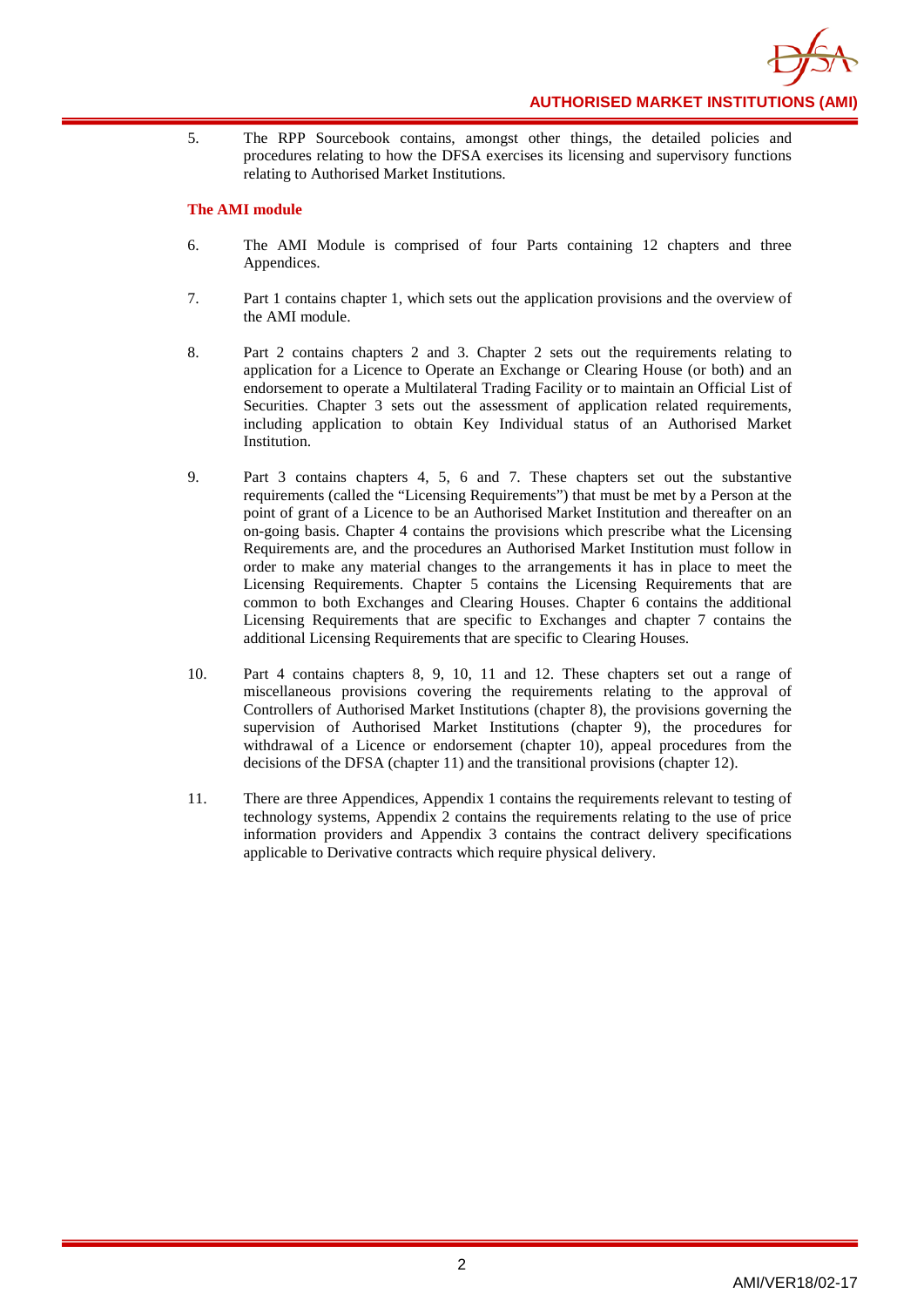

## <span id="page-6-0"></span>**PART 2: APPLICATION AND AUTHORISATION**

## <span id="page-6-1"></span>**2. APPLICATION FOR A LICENCE OR ENDORSEMENT**

## <span id="page-6-2"></span>**2.1 Application**

- **2.1.1** (1) This chapter applies to a Person who intends to carry on either or both of the Financial Services of Operating an Exchange or Operating a Clearing House in or from the DIFC.
	- (2) This chapter also applies to a Person referred to in (1), who intends to obtain an endorsement on its Licence to:
		- (a) carry on the Financial Service of Operating an Alternative Trading System to the extent that such activities constitute operating a Multilateral Trading Facility; or
		- (b) act as a Trade Repository.
	- (3) A Person who intends to carry on the Financial Services and activities referred to in (1) and (2) is referred to in this chapter as an "applicant" unless the context otherwise provides.
	- (4) This chapter also applies to an Authorised Market Institution applying to change the scope of its Licence, or where a condition or restriction has previously been imposed on its Licence, to have such a condition or restriction varied or withdrawn. Such an Authorised Market Institution may be referred to as an "applicant" in this chapter.

- 1. The activity of operating a Multilateral Trading Facility ("MTF") is an activity that falls within the definition of the Financial Service of Operating an Alternative Trading System (see GEN Rule 2.22.1). A Person needs to be Licensed as an Authorised Firm to carry on that Financial Service. However, pursuant to GEN Rule 2.2.12, a holder of a Licence to Operate an Exchange may also operate an MTF if it has obtained an endorsement on its Licence permitting it to do so.
- 2. Acting as a Trade Repository is not a Financial Service, and may be carried on by an Authorised Firm or Authorised Market Institution with an endorsement on its Licence permitting it to do so (see GEN Rule 2.2.13).
- 3. A new applicant for a Licence or an existing holder of a Licence may apply to have an endorsement on its Licence to operate a Multilateral Trading Facility or to maintain a Trade Repository.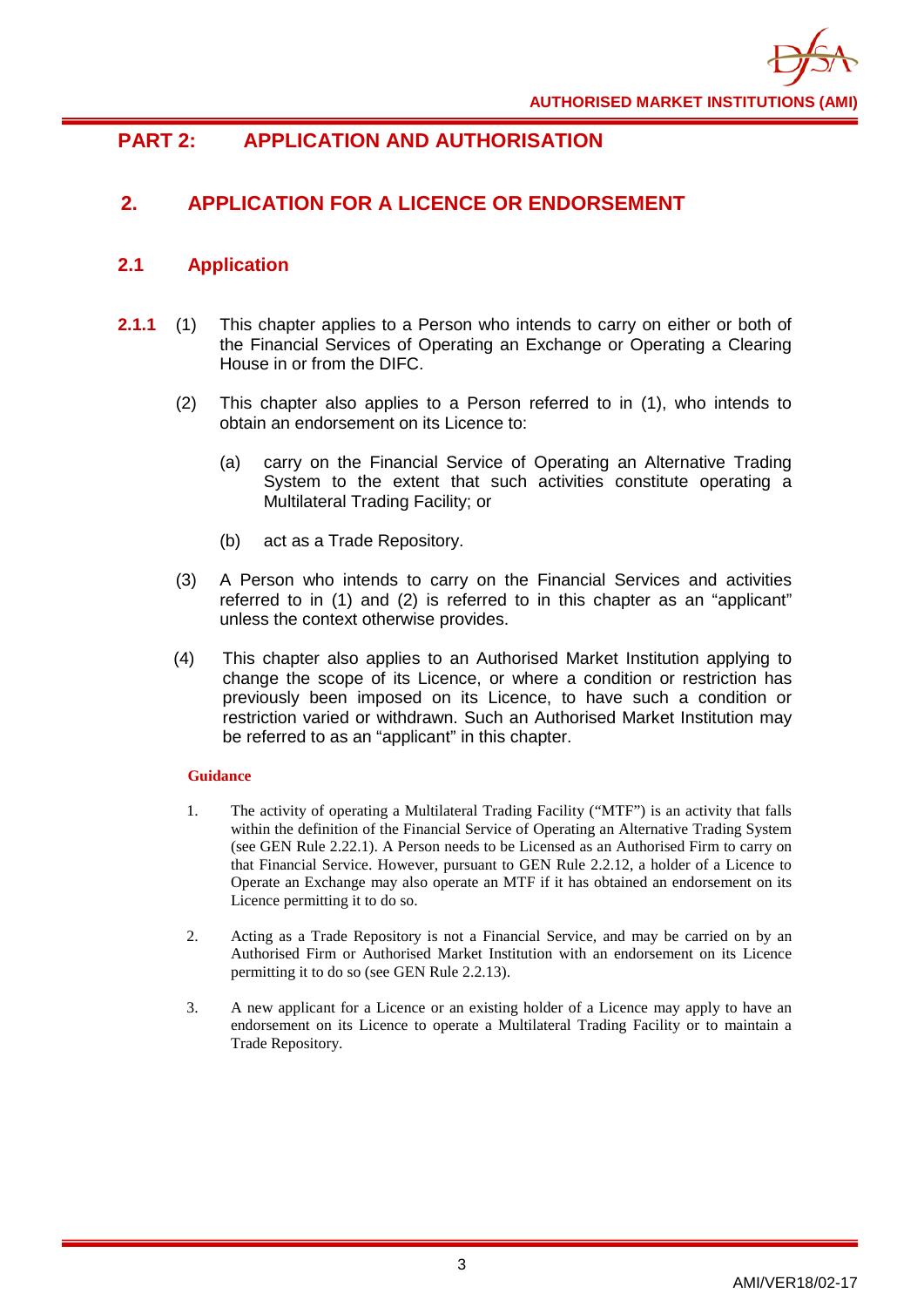## <span id="page-7-0"></span>**2.2 Application for a Licence**

- **2.2.1** An applicant who intends to carry on either or both of the Financial Services of Operating an Exchange or Operating a Clearing House must apply to the DFSA for a Licence in accordance with the Rules in this section and chapter 3.
- **2.2.2** The DFSA will only consider an application for a Licence to Operate an Exchange or Operate a Clearing House from a Person:
	- (a) who is a Body Corporate; and
	- (b) who is not an Authorised Firm or an applicant to be an Authorised Firm.
- **2.2.3** A Person applying for a Licence must submit a written application to the DFSA:
	- (a) demonstrating how the applicant intends to satisfy the Licensing Requirements specified in Part 3 and any other applicable requirements; and
	- (b) with copies of any relevant agreements or other information in relation to the application.

## <span id="page-7-1"></span>**2.3 Application for an endorsement**

- **2.3.1** The following requirements must be met by an applicant for the grant of an endorsement to operate a Multilateral Trading Facility:
	- (a) it must hold a Licence with an authorisation to Operate an Exchange; and
	- (b) it must be able to demonstrate that it can satisfy the requirement in Rule 4.2.1(3).

- 1. Under GEN Rule 2.2.11(c) and Rule 2.2.12, an Authorised Market Institution Licensed to Operate an Exchange may obtain an endorsement to carry on the activity of operating a Multilateral Trading Facility.
- 2. An Exchange with an endorsement to operate an MTF needs to meet, on an on-going basis, the applicable Licensing Requirements under Rule 4.2.1(3). Accordingly, when an Exchange wishes to obtain such an endorsement, it needs to be able to demonstrate to the DFSA that it can meet each of the Licensing Requirements with respect to the proposed MTF. For example, it should demonstrate how the IT systems and human resources available to it would be utilised for the purposes of operating the MTF.
- **2.3.2** The requirements in App 5 to GEN must be met by an Authorised Market Institution for the grant of an endorsement to act as a Trade Repository.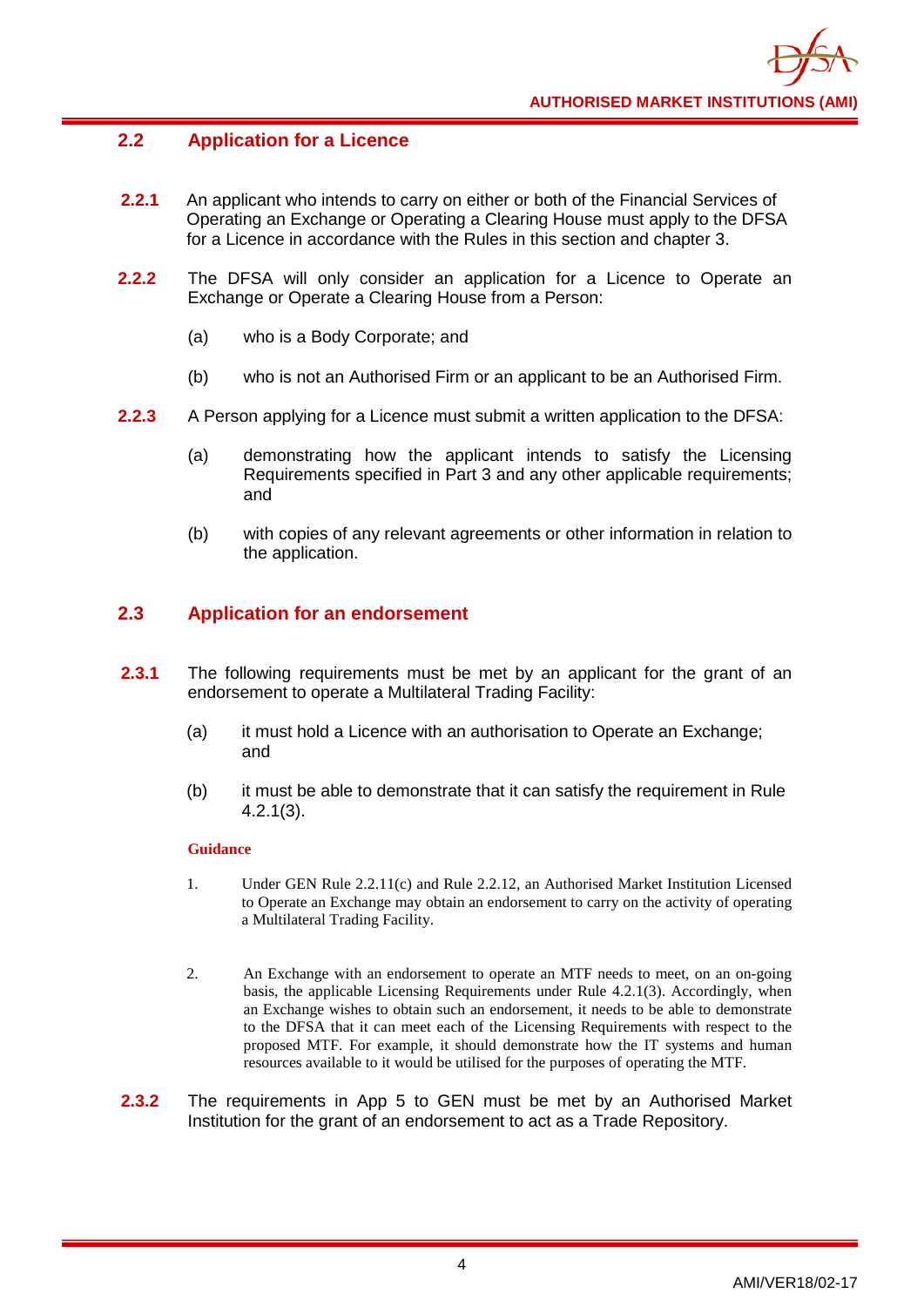## <span id="page-8-0"></span>**2.4 Application for a change of scope of a Licence**

**2.4.1** An Authorised Market Institution applying to change the scope of its Licence, or to have a condition or restriction varied or withdrawn, must provide the DFSA with written details of the proposed changes including an assessment of how it intends to satisfy the Licensing Requirements in relation to the new Licence scope.

- 1. Where an Authorised Market Institution applies to change the scope of its Licence, it should provide at least the following information:
	- a. particulars of the new activities requiring a variation to the scope of Licence, and the date of the proposed commencement of such activities;
	- b. a revised business plan as appropriate, describing the basis of, and rationale for, the proposed change;
	- c. details of the extent to which existing documentation, procedures, systems and controls will be amended to take into account any additional activities, and how the Authorised Market Institution will be able to comply with any additional regulatory requirements including the applicable Licensing Requirements; and
	- d. if the Authorised Market Institution is reducing its activities and it has existing Members who may be affected by the cessation of a Financial Service, details of any transitional arrangements.
- 2. If an application for a change of scope of Licence involves carrying on a new Financial Service, the application will be assessed against all the requirements applicable to the relevant Financial Service.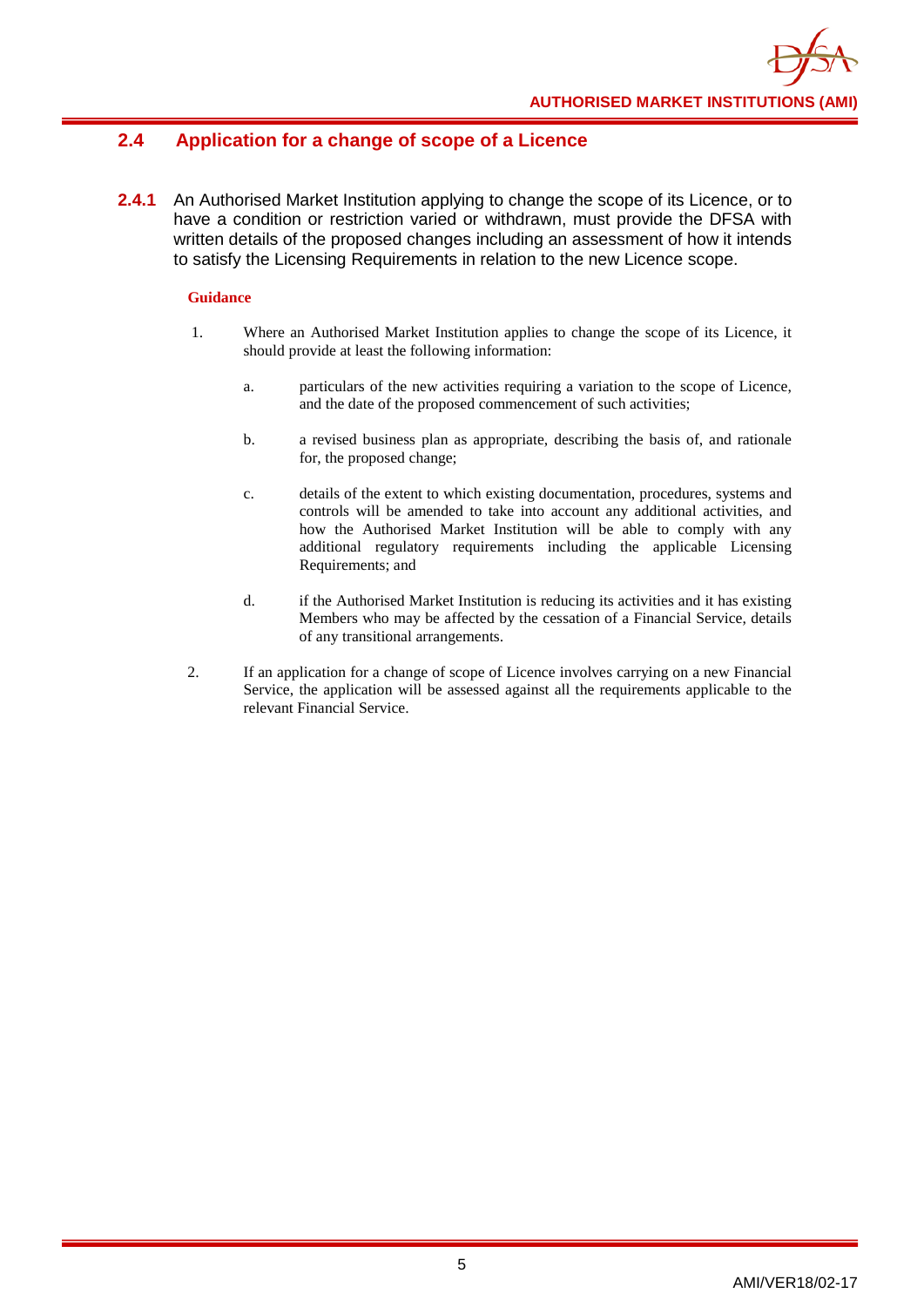## <span id="page-9-0"></span>**3. AUTHORISATION**

## <span id="page-9-1"></span>**3.1 Application**

- **3.1.1** This chapter applies to every Person who is an applicant for:
	- (a) a Licence to be an Authorised Market Institution;
	- (b) an endorsement to:
		- (i) maintain an Official List of Securities;
		- (ii) operate a Multilateral Trading Facility; or
		- (iii) act as a Trade Repository; or
	- (c) Key Individual status.

#### **Guidance**

- 1. This chapter outlines the DFSA's authorisation requirements for an Authorised Market Institution and its Key Individuals, as well as the process for an Authorised Market Institution to obtain an endorsement on its Licence to maintain an Official List of Securities, operate a Multilateral Trading Facility or act as a Trade Repository.
- 2. This chapter should be read in conjunction with the RPP Sourcebook, which sets out the DFSA's general regulatory policy and processes. See chapter 2 of the RPP sourcebook.

## <span id="page-9-2"></span>**3.2 Assessment**

- **3.2.1** (1) In order to become authorised to carry on one or both of the Financial Services of Operating an Exchange or Operating a Clearing House, the applicant must demonstrate to the satisfaction of the DFSA that it can meet the relevant Licensing Requirements specified in chapters 5, 6 and 7, as appropriate to the Financial Services it proposes to carry on, both at the point of the grant of the Licence and thereafter on an on-going basis.
	- (2) In order to obtain an endorsement on its Licence to:
		- (a) maintain an Official List of Securities;
		- (b) operate a Multilateral Trading Facility; or
		- (c) act as a Trade Repository,

the applicant must demonstrate to the satisfaction of the DFSA that it can meet the requirements applicable to Persons undertaking the relevant activities, both at the point of the grant of the endorsement and thereafter on an on-going basis.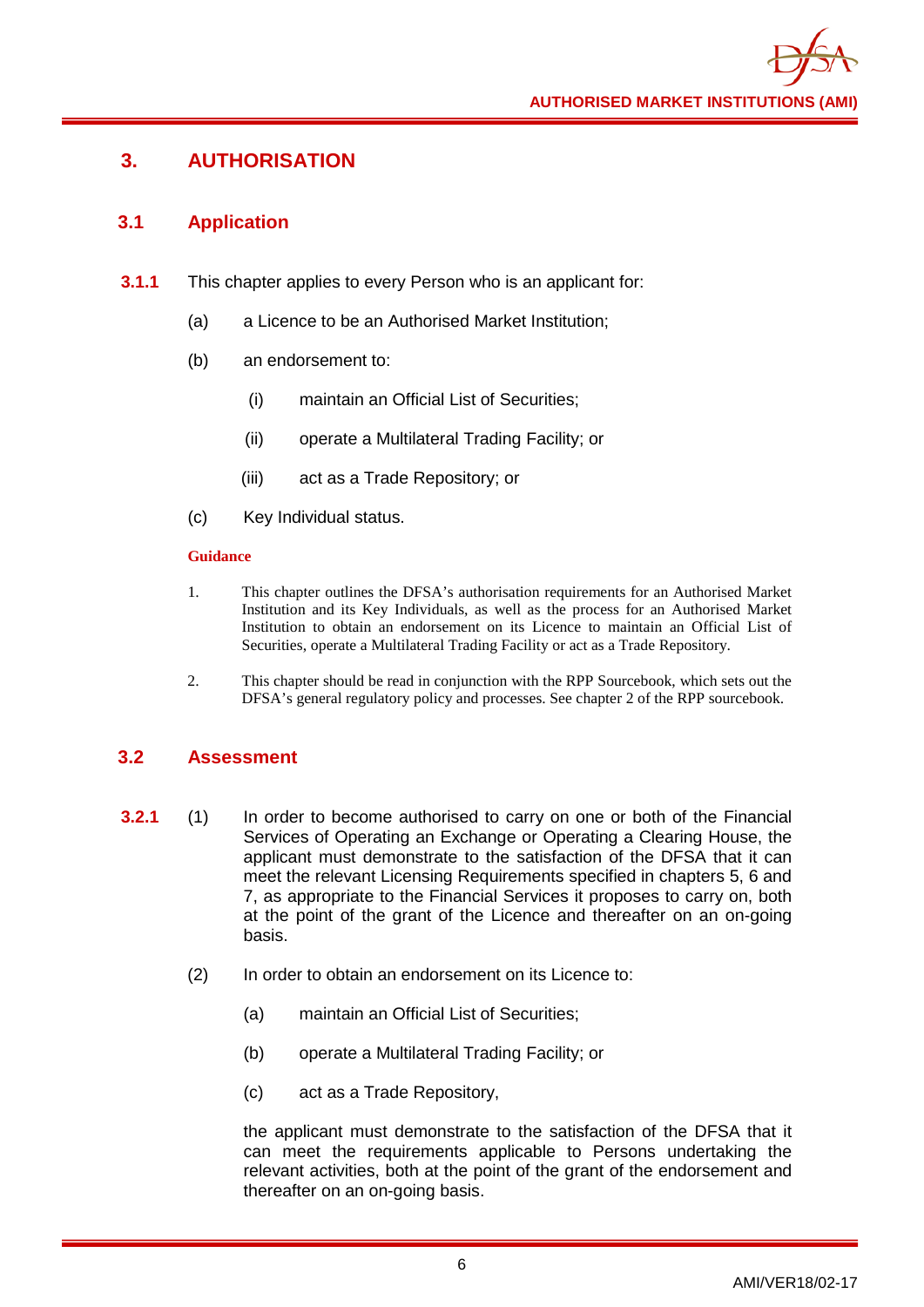- 1. The Licensing Requirements are specified in chapters 5, 6 and 7 of Part 3 of this module. These include the general requirements applicable to all Authorised Market Institutions (chapter 5), and the additional requirements applicable to specific types of activities of Authorised Market Institutions (chapters 6 and 7).
- 2. Where an Authorised Market Institution (or an applicant for a Licence) seeks to obtain an endorsement on its Licence, additional requirements relevant to the type of endorsement need to be satisfied (see, for example, App 5 of GEN for the requirements relating to Trade Repositories).
- 3. Currently, the function of maintaining an Official List of Securities is performed by the DFSA. However, the DFSA has the power, pursuant to Article 29 of the Markets Law, to grant an Authorised Market Institution an endorsement on its Licence permitting it to maintain an Official List of Securities.
- 4. Section 3.6 of the RPP Sourcebook sets out the matters which the DFSA takes into consideration when making an assessment under Rule 3.2.1.

#### **Inquiries and information**

- **3.2.2** In assessing an application for a Licence or an endorsement on a Licence, the DFSA may:
	- (a) make any enquiries which it considers appropriate, including enquiries independent of the applicant;
	- (b) require the applicant to provide additional information;
	- (c) require the applicant to have information on how it intends to ensure compliance with a particular requirement;
	- (d) require any information provided by the applicant to be verified in any way that the DFSA specifies; and
	- (e) take into account any information which it considers relevant.
- **3.2.3** (1) In assessing an application for a Licence, the DFSA may, by means of written notice, indicate the legal form that the applicant may adopt to enable authorisation to be granted.
	- (2) Where the DFSA thinks it appropriate, it may treat an application made by one legal form or Person as having been made by the new legal form or Person.

## <span id="page-10-0"></span>**3.3 Obtaining Key Individual status**

#### **Guidance**

Under Article 43 of the Regulatory Law, every Authorised Market Institution must have Key Individuals appointed to perform Licensed Functions. Key Individuals appointed by an Authorised Market Institution to perform Licensed Functions must be approved by the DFSA before they are permitted to carry on such functions. This section sets out the matters that will be considered by the DFSA in approving such Key Individuals. The list of Licensed Functions for an Authorised Market Institution is in section 5.3 of this module.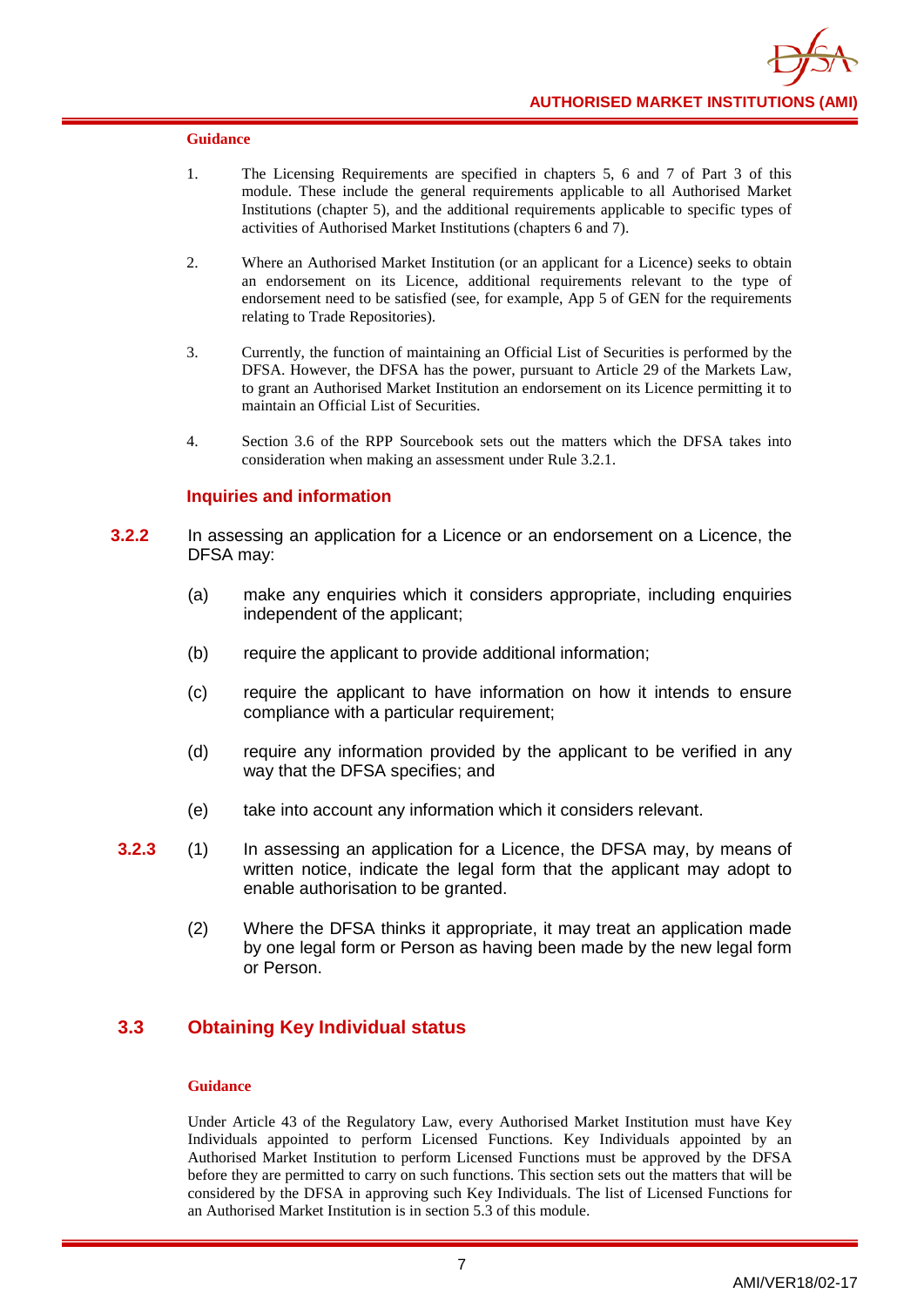- **3.3.1** (1) In regard to an application for approval for an individual to be granted Key Individual status, both the Authorised Market Institution and the individual must complete the appropriate form in AFN.
	- (2) An Authorised Market Institution must be satisfied that the individual with respect to whom an application is submitted:
		- (a) is competent in his proposed role;
		- (b) has kept abreast of relevant market, product, technology, legislative and regulatory developments; and
		- (c) is able to apply his knowledge.

See paragraph 2.2.16(j) and section 2-3 of the RPP sourcebook for the details of the assessment which an Authorised Market Institution is expected to undertake.

#### **Requirements for Key Individuals**

- **3.3.2** (1) To be authorised as a Key Individual an individual must demonstrate that he is fit and proper to perform the Licensed Function.
	- (2) In assessing whether an individual is fit and proper to perform a Licensed Function under (1) the DFSA will consider:
		- (a) the individual's integrity;
		- (b) the individual's competence and capability;
		- (c) the individual's financial soundness;
		- (d) the individual's proposed role within the Authorised Market Institution; and
		- (e) any other relevant matters.
- **3.3.3** Without limiting Rule 3.3.2, an individual shall not be considered fit and proper for the the purposes of that Rule if he:
	- (a) is bankrupt;
	- (b) has been convicted of a serious criminal offence; or
	- (c) is incapable, through mental or physical incapacity, of managing his affairs.
- **3.3.4** In assessing whether an individual is fit and proper to be granted Key Individual Status to carry out a Licensed Function, the DFSA may:
	- (a) make any enquiries which it considers appropriate, including enquiries independent of the applicant;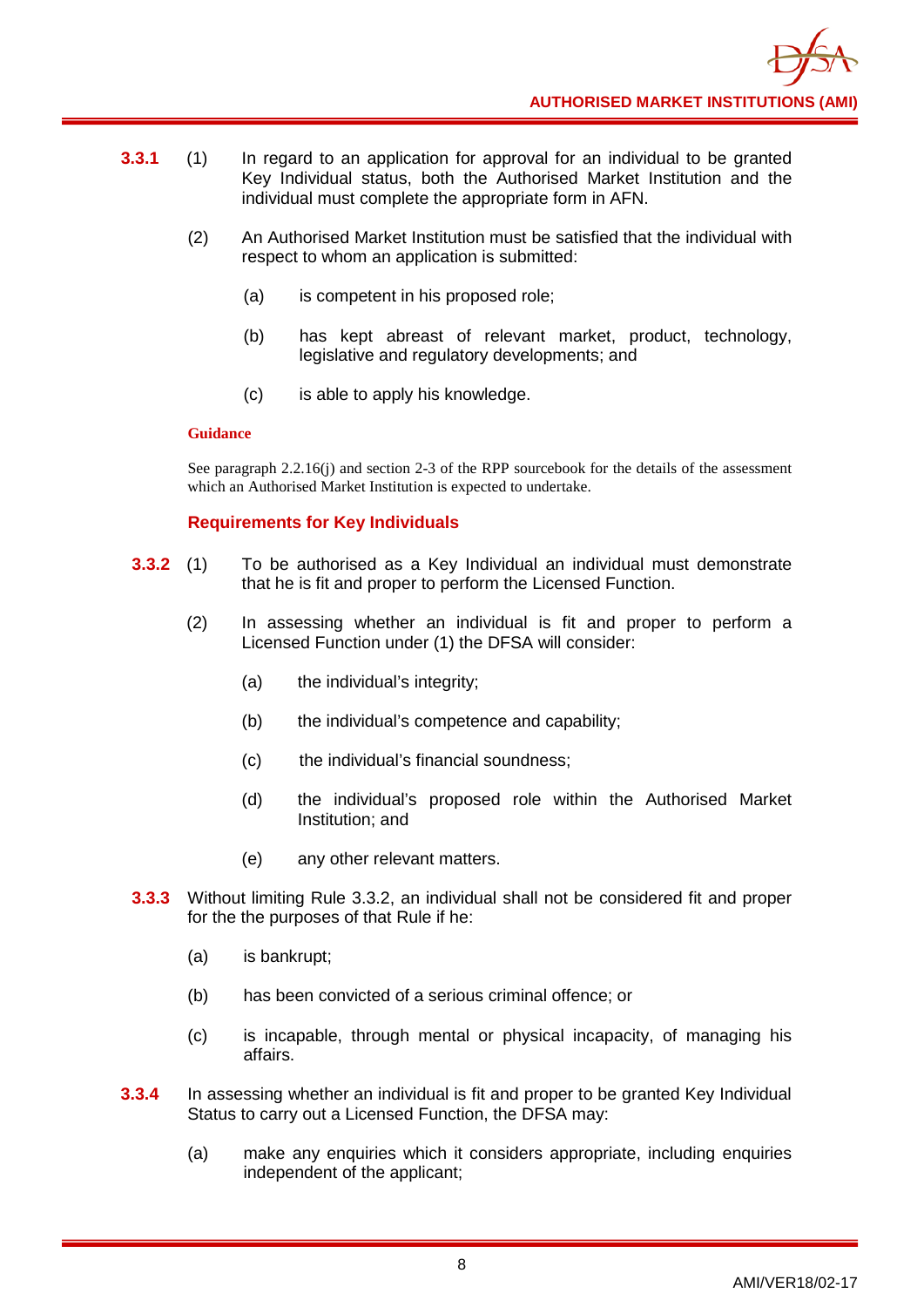- (b) require the Authorised Market Institution or the individual to provide additional information;
- (c) require any information provided by the Authorised Market Institution or the individual to be verified in any way specified by the DFSA; and
- (d) take into account any information which it considers appropriate.

Section 2.3 of the RPP Sourcebook sets out the matters which the DFSA takes into consideration when making an assessment referred to in this section.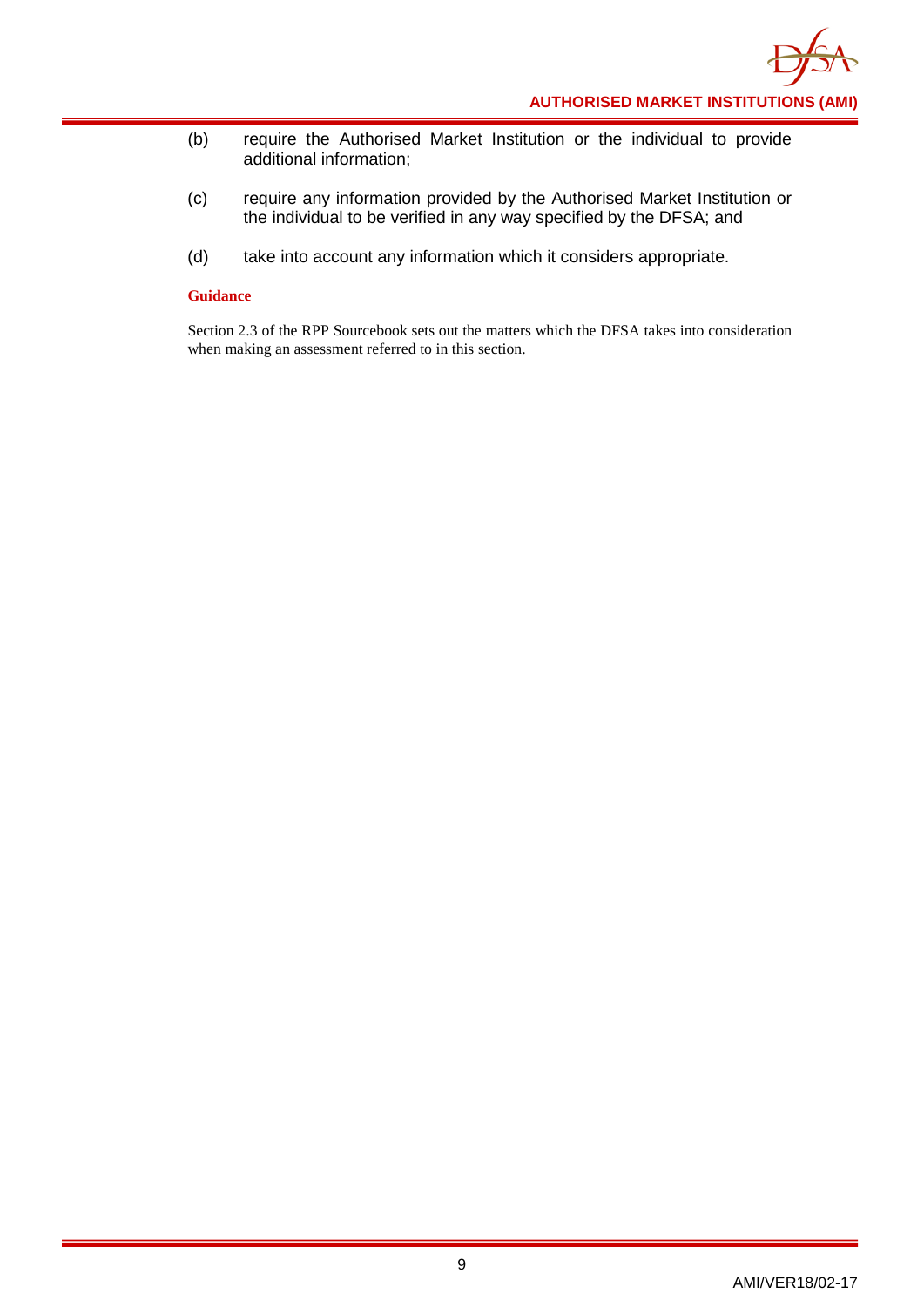

## <span id="page-13-0"></span>**PART 3: LICENSING REQUIREMENTS**

## <span id="page-13-1"></span>**4. GENERAL**

## <span id="page-13-2"></span>**4.1 Application**

**4.1.1** This chapter applies to a Person who is an Authorised Market Institution or an applicant for such a Licence.

## <span id="page-13-3"></span>**4.2 Licensing Requirements**

- **4.2.1** (1) An Authorised Market Institution must have adequate arrangements both at the time a Licence is granted and at all times thereafter to meet the applicable Licensing Requirements as specified in (2).
	- (2) The Licensing Requirements are:
		- (a) the general requirements specified in chapter 5, which are applicable to all Authorised Market Institutions;
		- (b) the additional requirements specified in chapter 6, which are applicable to an Authorised Market Institution Operating an Exchange; and
		- (c) the additional requirements specified in chapter 7, which are applicable to an Authorised Market Institution Operating a Clearing House.
	- (3) Where an Authorised Market Institution operates a Multilateral Trading Facility pursuant to an endorsement on its Licence, the Licensing Requirements specified in (2)(a) and (b) apply with respect to the operation of such a facility as if that facility is an Exchange.

#### <span id="page-13-4"></span>**4.3 Approval of material changes**

- **4.3.1** (1) An Authorised Market Institution may, subject to (2), only make material changes to its existing arrangements to meet the Licensing Requirements where it has obtained the DFSA's prior approval to do so in accordance with the requirements in this section.
	- (2) In the case of any changes to the Business Rules of an Authorised Market Institution, such changes must be made in accordance with the requirements in section 5.6.

- 1. Existing arrangements to meet the Licensing Requirements are those arrangements which an Authorised Market Institution has in place at the time it is initially granted a Licence, and includes any subsequent changes made to such arrangements in accordance with the requirements in this Rule.
- 2. If an Authorised Market Institution is unsure, it may seek the DFSA views on whether a proposed change to its existing arrangements constitutes a material change. Such clarification should be sought as soon as possible when it becomes reasonably apparent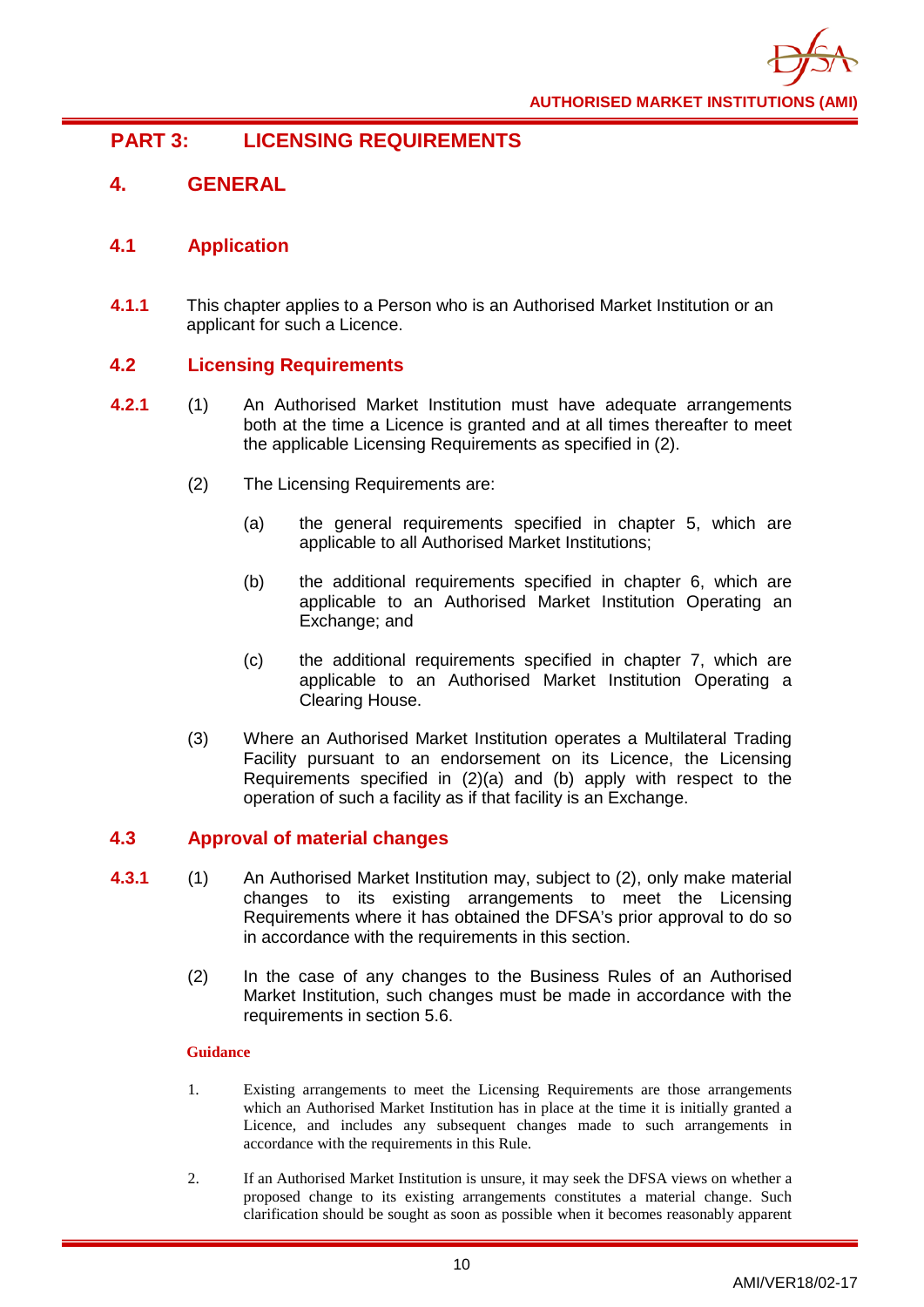to the Authorised Market Institution that some changes to its existing arrangements are needed.

- **4.3.2** (1) An Authorised Market Institution proposing to make material changes to its existing arrangements to meet the Licensing Requirements must provide to the DFSA a notice setting out:
	- (a) the proposed change;
	- (b) the reasons for the proposed change; and
	- (c) what impact the proposed change might have on its ability to discharge its Regulatory Functions.
	- (2) The notice referred to in (1) must, subject to (3), be submitted to the DFSA at least 30 days before the proposed change is expected to come into effect.
	- (3) The DFSA may, in circumstances where a material change to existing arrangements is shown on reasonable grounds to be urgently needed, accept an application for approval of such a change on shorter notice than the 30 days referred to in (2).
- **4.3.3** The DFSA must, upon receipt of a notice referred to in Rule 4.3.2, approve or reject the proposed change as soon as practicable and in any event within 30 days of the receipt of the notice, unless that period has been extended by notification to the applicant.
- **4.3.4** (1) The procedures in Schedule 3 to the Regulatory Law apply to a decision of the DFSA under Rule 4.3.3 to reject a proposed change.
	- (2) If the DFSA decides to exercise its power under Rule 4.3.3 to reject a proposed change, the Authorised Market Institution may refer the matter to the FMT for review.

- 1. The period of 30 days will commence from the time the DFSA has received all the relevant information to assess the application.
- 2. An Authorised Market Institution should consider submitting its application for DFSA approval well in advance of the date on which the proposed change is expected to come into effect, especially in the case of significant material changes to its existing arrangements, to allow the DFSA sufficient time to consider the application. Such timely submission would generally tend to avoid any extension of time being sought by the DFSA to assess properly the impact of a proposed change, due to its nature, scale and complexity. Such an extension would be made in consultation with the applicant.
- 3. If a proposed material change is not approved by the DFSA within the 30 day period and the DFSA has not expressly extended the period beyond 30 days, an Authorised Market Institution may treat the proposed change as being rejected by the DFSA, and on that basis, may refer the decision to the FMT.
- 4. An Authorised Market Institution may use the results of consultation with its user committees to identify the impact the proposed change would have on its ability to meet the Licensing Requirements, including any impact such a change would have on its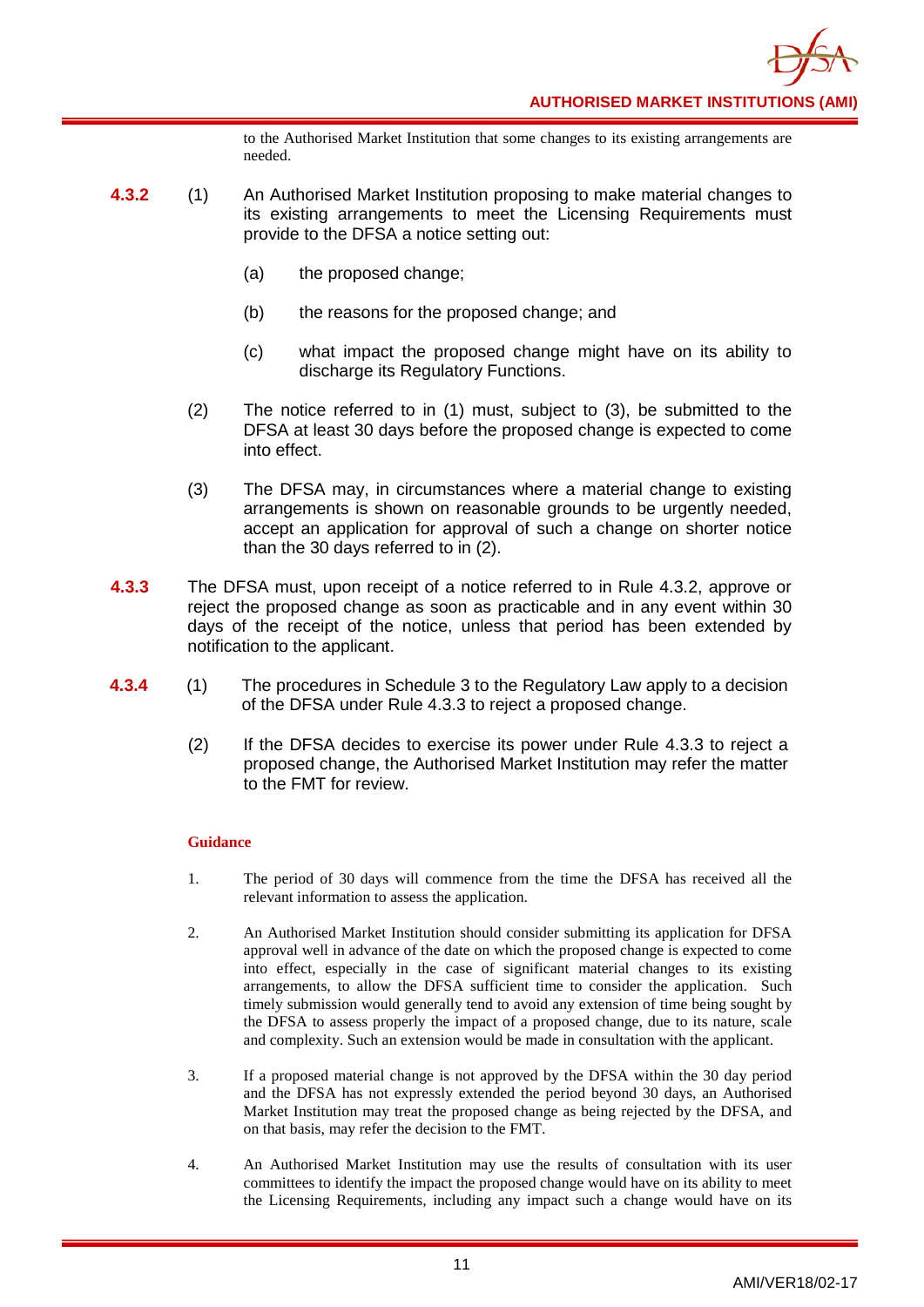

Members and other stakeholders. See GEN App 3 – Guidance No. 9 – 12 for best practice relating to user committees.

## <span id="page-15-0"></span>**4.4 Definition of Regulatory Functions**

**4.4.1.** Pursuant to Article 23(2)(f)(ii) and (iii) of the Regulatory Law, the DFSA prescribes the Regulatory Functions of an Authorised Market Institution as those functions which directly contribute to the satisfaction by the Authorised Market Institution of its Licensing Requirements.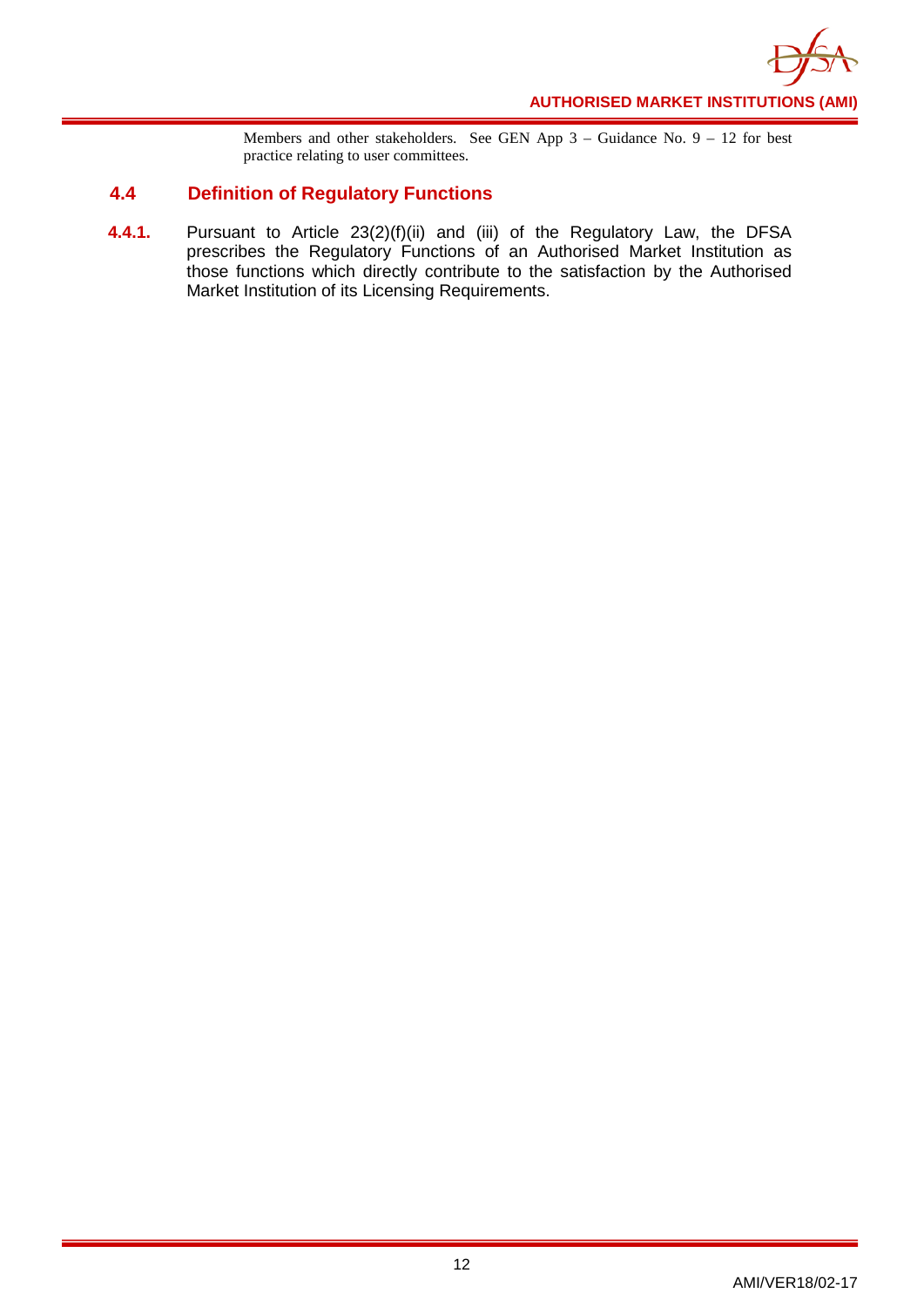

## <span id="page-16-0"></span>**5. GENERAL LICENSING REQUIREMENTS APPLICABLE TO ALL AUTHORISED MARKET INSTITUTIONS**

## <span id="page-16-1"></span>**5.1 Application**

**5.1.1** This chapter applies to an Authorised Market Institution and its Key Individuals.

## <span id="page-16-2"></span>**5.2 Organisational Requirements**

#### **Guidance**

Every Authorised Market Institution must comply with the requirements in GEN chapter 5, which relate to the management and systems and controls, which form an essential part of the organisational requirements of an Authorised Market Institution. The requirements set out below augment the organisational requirements applicable to an Authorised Market Institution set out in GEN chapter 5.

## **Fitness and propriety**

- **5.2.1** An Authorised Market Institution must:
	- (a) be fit and proper;
	- (b) be appropriately constituted; and
	- (c) take appropriate measures to:
		- (i) satisfy the Licensing Requirements; and
		- (ii) perform its Regulatory Functions.

#### **Guidance**

See Chapter 5 of GEN and paragraphs 2-2-16 to 2-2-18 of the RPP Sourcebook which set out matters which the DFSA takes into consideration when making an assessment under Rule 5.2.1.

#### **Human resources**

- **5.2.2** (1) An Authorised Market Institution must have and maintain sufficient human resources to operate and supervise its facilities.
	- (2) An Authorised Market Institution must ensure, as far as reasonably practicable, that its Employees are:
		- (a) fit and proper;
		- (b) appropriately trained for the duties they perform; and
		- (c) trained in the requirements of the legislation applicable in the DIFC.
	- (3) An Authorised Market Institution must: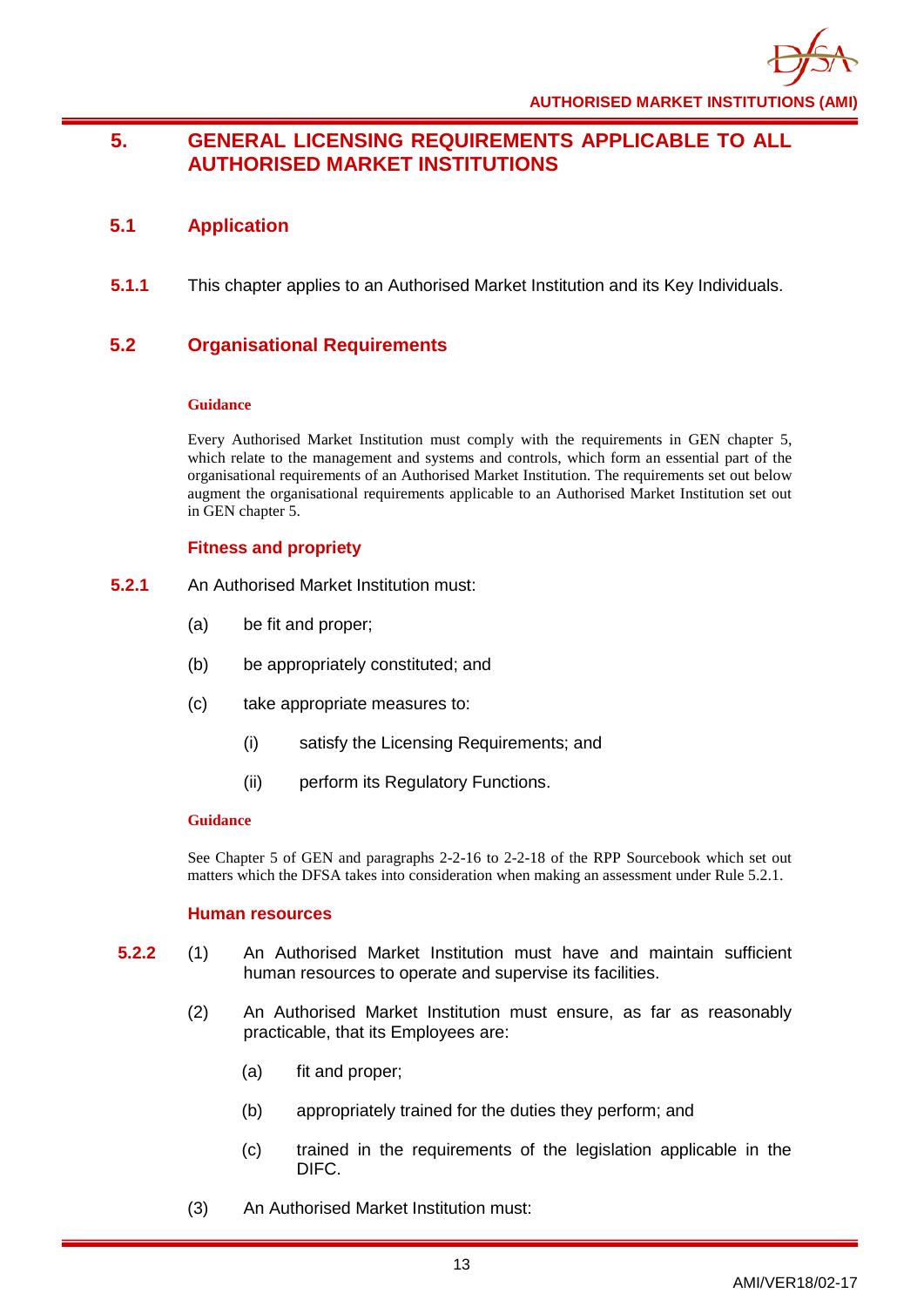- (a) have appropriate arrangements in place to ensure that its Employees maintain their fitness and propriety; and
- (b) keep records of the assessment process undertaken for each Employee for a minimum of six years from the date on which an individual ceases to be an Employee.

- 1. In assessing whether an Authorised Market Institution's systems and controls are adequate to ensure the on-going maintenance of fitness and propriety of its Employees, the DFSA will take into account:
	- a. the distribution of duties and responsibilities among its Key Individuals and the departments of the Authorised Market Institution responsible for performing its Regulatory Functions;
	- b. the staffing and resources of the departments of the Authorised Market Institution responsible for performing its Regulatory Functions;
	- c. the arrangements made to enable Key Individuals to supervise the departments for which they are responsible;
	- d. the arrangements for supervising the performance of Key Individuals and their departments; and
	- e. the arrangements by which the Governing Body is able to keep the allocation of responsibilities between, and the appointment, supervision and remuneration of, Key Individuals under review.
- 2. See also GEN Rule 5.3.18 which sets out the requirements relating to the suitability of Employees and section 2.3 of the RPP Sourcebook which sets out in more detail the matters which the DFSA takes into consideration when making its assessment under GEN Rule 5.3.18 and Rule 5.2.2 above.

#### **Governance**

- **5.2.3** (1) An Authorised Market Institution must have:
	- (a) a corporate governance framework appropriate to the nature, scale and complexity of its business and structure, which is adequate to promote the sound and prudent management and oversight of the Authorised Market Institution's business and to protect the interests of its stakeholders; and
	- (b) a remuneration structure and strategies which are well aligned with the long term interests of the Authorised Market Institution, and appropriate to the nature, scale and complexity of its business.
	- (2) Without limiting the generality of the requirements in GEN chapter 5, an Authorised Market Institution must ensure that its Governing Body has a sufficient number of independent members at all times.

#### **Guidance**

1. Detailed corporate governance and remuneration related requirements applicable to an Authorised Market Institution are contained in GEN Rules 5.3.30 and 5.3.31. See the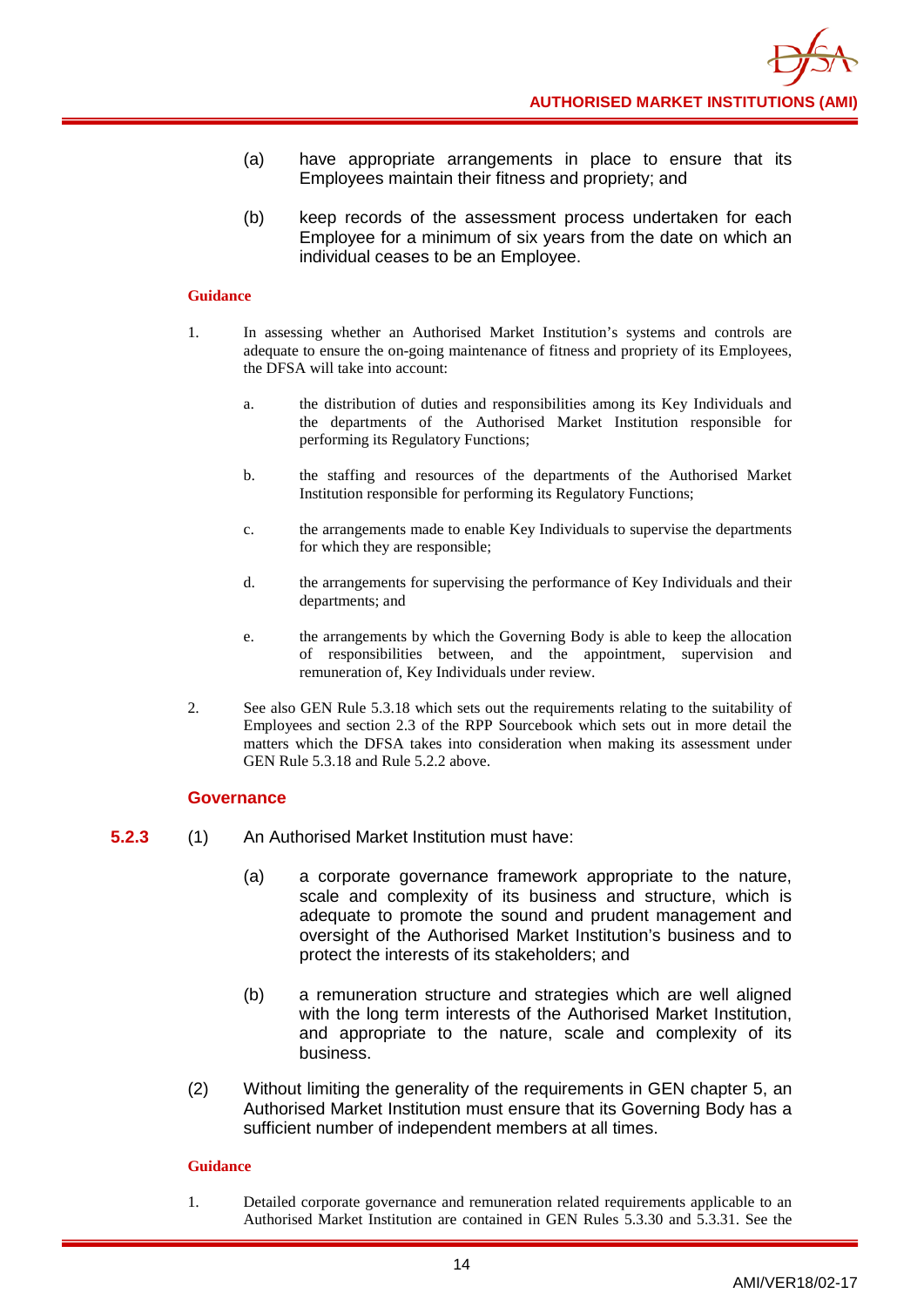

best practice standards relating to corporate governance and remuneration set out under those Rules and App 3 of GEN. These are designed to promote sound governance and remuneration practices whilst providing flexibility for application taking into account the nature, scale and complexity of operations of an Authorised Market Institution.

2. The independence criteria for the members of the Governing Body are set out in paragraphs 2.2.16 to 2.2.18 of the RPP sourcebook.

## <span id="page-18-0"></span>**5.3 Licensed Functions and Key Individuals**

#### **Licensed Functions and Key Individuals**

- **5.3.1** (1) An Authorised Market Institution must, for the purpose of proper discharge of its Regulatory Functions, have at all times individuals appointed to carry out the functions of the:
	- (a) Governing Body;
	- (b) Senior Executive Officer;
	- (c) Finance Officer;
	- (d) Compliance Officer;
	- (e) Risk Officer;
	- (f) Money Laundering Reporting Officer; and
	- (g) Internal Auditor.
	- (2) Each of the functions of an Authorised Market Institution specified in (1)(a) to (g) are Licensed Functions for the purposes of Article 43(1) of the Regulatory Law.
- **5.3.2** (1) An Authorised Market Institution must not permit a Key Individual to carry on any Licensed Function for or on behalf of the Authorised Market Institution unless the particular individual has been assessed by the Authorised Market Institution to be competent to perform the relevant Licensed Function.
	- (2) The Licensed Functions specified in Rule 5.3.1 do not include a function performed by a registered insolvency practitioner (subject to the restrictions in Article 88 of the Insolvency Law 2009) if the practitioner is:
		- (a) acting as a nominee in relation to a company voluntary arrangement within the meaning of Article 8 of the Insolvency Law 2009;
		- (b) appointed as a receiver or administrative receiver within the meaning of Article 14 of the Insolvency Law 2009;
		- (c) appointed as a liquidator in relation to a members' voluntary winding up within the meaning of Article 32 of the Insolvency Law 2009;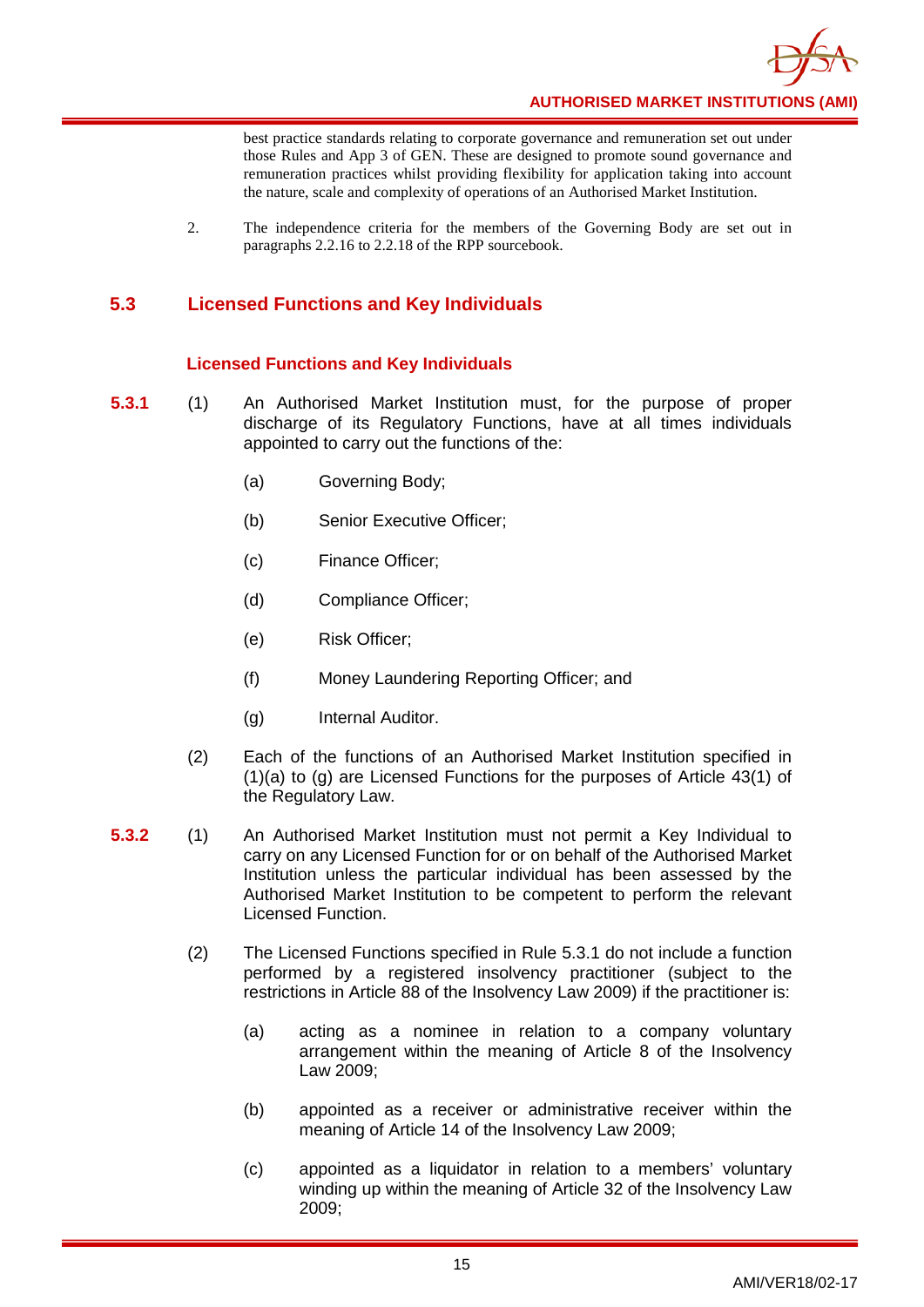- (d) appointed as a liquidator in relation to a creditors' voluntary winding up within the meaning of Article 32 of the Insolvency Law 2009; or
- (e) appointed as a liquidator or provisional liquidator in relation to a compulsory winding up within the meanings of Articles 58 and 59 of the Insolvency Law 2009.
- (3) The Licensed Functions specified in Rule 5.3.1 do not include a function performed by an insolvency practitioner in accordance with the applicable requirements equivalent to those specified in  $(2)(a) - (e)$  in another jurisdiction.
- (4) The Licensed Functions specified in Rule 5.3.1 do not include a function of an individual appointed to act as a manager of the business of an Authorised Market Institution as directed by the DFSA under Article 88 of the Regulatory Law.

- 1. See section 2.3 of the RPP sourcebook for details of the assessment that the Authorised Market Institution and the DFSA undertake to assess whether an individual is fit and proper to undertake Key Individual functions.
- 2. An Authorised Market Institution may apply for the DFSA's in-principle approval of an individual as soon as the individual is identified as a potential appointee to avoid any delays in formalising the appointment. However, an Authorised Market Institution should submit to the DFSA, as far as reasonably practicable, all the relevant information, including the results of its own assessment, when seeking such in-principle approval.

#### **Members of the Governing Body**

**5.3.3** Every member of the Governing Body of an Authorised Market Institution carries on the function of a Key Individual.

#### **Senior Executive Officer**

- **5.3.4** The Senior Executive Officer function is carried out by an individual who:
	- (a) has, either alone or jointly with the other Key Individuals, the ultimate responsibility for the day-to-day management, supervision and control of one or more (or all) parts of an Authorised Market Institution's Financial Services carried on in or from the DIFC; and
	- (b) is either a member of the Governing Body or a Senior Manager of the Authorised Market Institution.

#### **Finance Officer**

- **5.3.5** The Finance Officer function is carried out by an individual who:
	- (a) has the overall responsibility for the Authorised Market Institution's compliance with the financial resources requirements in Rule 5.5.4; and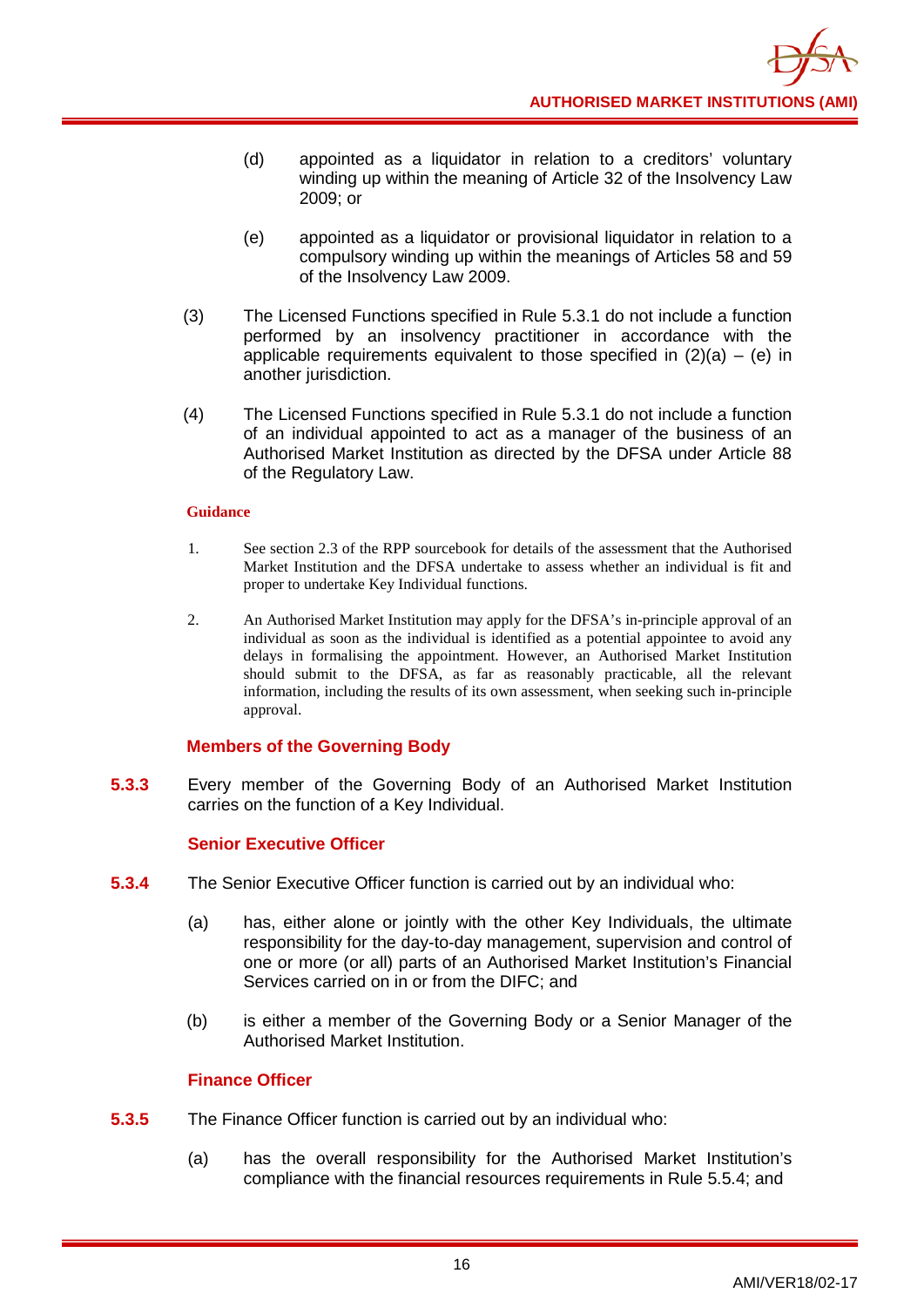(b) is either a Member of the Governing Body or a Senior Manager of the Authorised Market Institution.

## **Compliance Officer**

- **5.3.6** The Compliance Officer function is carried out by an individual who:
	- (a) has the overall responsibility for the Authorised Market Institution's compliance with the Licensing Requirements and other applicable requirements in carrying out Financial Services; and
	- (b) is either a Member of the Governing Body or a Senior Manager of the Authorised Market Institution.

#### **Risk Officer**

- **5.3.7** The Risk Officer function is carried out by an individual who:
	- (a) has the overall responsibility for the risk management function in relation to the Financial Services carried on by the Authorised Market Institution; and
	- (b) is a member of the Governing Body or a Senior Manager of the Authorised Market Institution.

#### **Money Laundering Reporting Officer**

- **5.3.8** The Money Laundering Reporting Officer function is carried out by an individual who:
	- (a) has the overall responsibility for the Authorised Market Institution's compliance with the requirements in Rule 5.11.2, AML and any other relevant anti money laundering legislation applicable in the DIFC; and
	- (b) is either a member of the Governing Body or a Senior Manager of the Authorised Market Institution.

#### **Internal Auditor**

**5.3.9** The Internal Auditor function is carried out by an individual who is responsible for the internal audit matters in relation to the Financial Services carried on by the Authorised Market Institution.

#### **Residency of Key Individuals**

**5.3.10** The Key Individual functions of a Senior Executive Officer, Compliance Officer and Money Laundering Reporting Officer must be carried out by an individual resident in the U.A.E.

#### **Combining roles**

**5.3.11** (1) To the extent practicable, an Authorised Market Institution must not assign to its Key Individuals any commercial functions which conflict with their Key Individual functions or which impair, or are likely to impair, their ability to perform the relevant functions.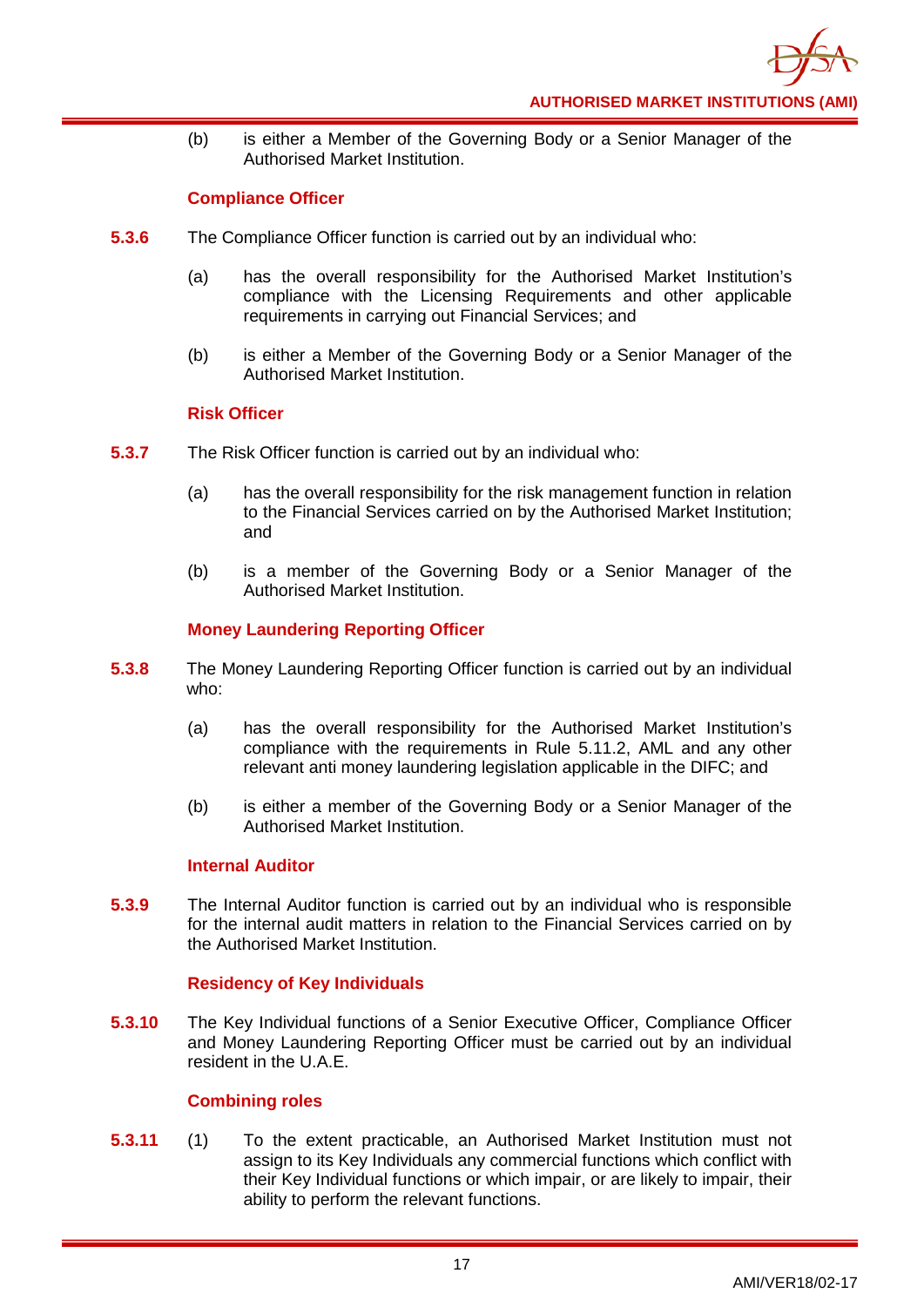- (2) Before an Authorised Market Institution assigns to a Key Individual any commercial functions, the Authorised Market Institution must:
	- (a) form a view on a reasonable basis that the commercial functions to be assigned to any Key Individual do not, as far as reasonably practicable, conflict with the relevant Key Individual functions or impair his ability to discharge those functions effectively; and
	- (b) to the extent there are such conflicts inherent in the relevant functions, there are adequate procedures and controls to mitigate such conflicts.
- (3) The Authorised Market Institution must maintain records of its decisions and procedures as applicable under (2) above.

The DFSA does not expect Key Individuals who are Persons undertaking control functions such as those relating to risk, compliance and audit to be assigned any functions or roles which are to further the Authorised Market Institution's commercial interests or objectives (such as business promotional activities) .

## <span id="page-21-0"></span>**5.4 Conflicts of interests**

- **5.4.1** Without limiting the generality of the obligations under section 5.2 of GEN, an Authorised Market Institution must take all reasonable steps to ensure that any conflicts of interest, including those:
	- (a) between itself and its shareholders, Members or other users of its facilities; and
	- (b) between its Members and other users of its facilities, and, among themselves,

are promptly identified and then prevented or managed, or disclosed, in a manner that does not adversely affect the sound functioning and operation of the Authorised Market Institution.

- **5.4.2** Without limiting the generality of the requirement in Rule 5.4.1, an Authorised Market Institution must establish and maintain adequate policies and procedures to ensure that its Employees do not undertake personal account transactions in Investments in a manner that creates or has the potential to create conflicts of interest.
- **5.4.3** An Authorised Market Institution must establish a code of conduct that sets out the expected standards of behaviour for its Employees, including clear procedures for addressing conflicts of interest. Such a code must be:
	- (a) binding on Employees; and
	- (b) to the extent appropriate and practicable, made publicly available.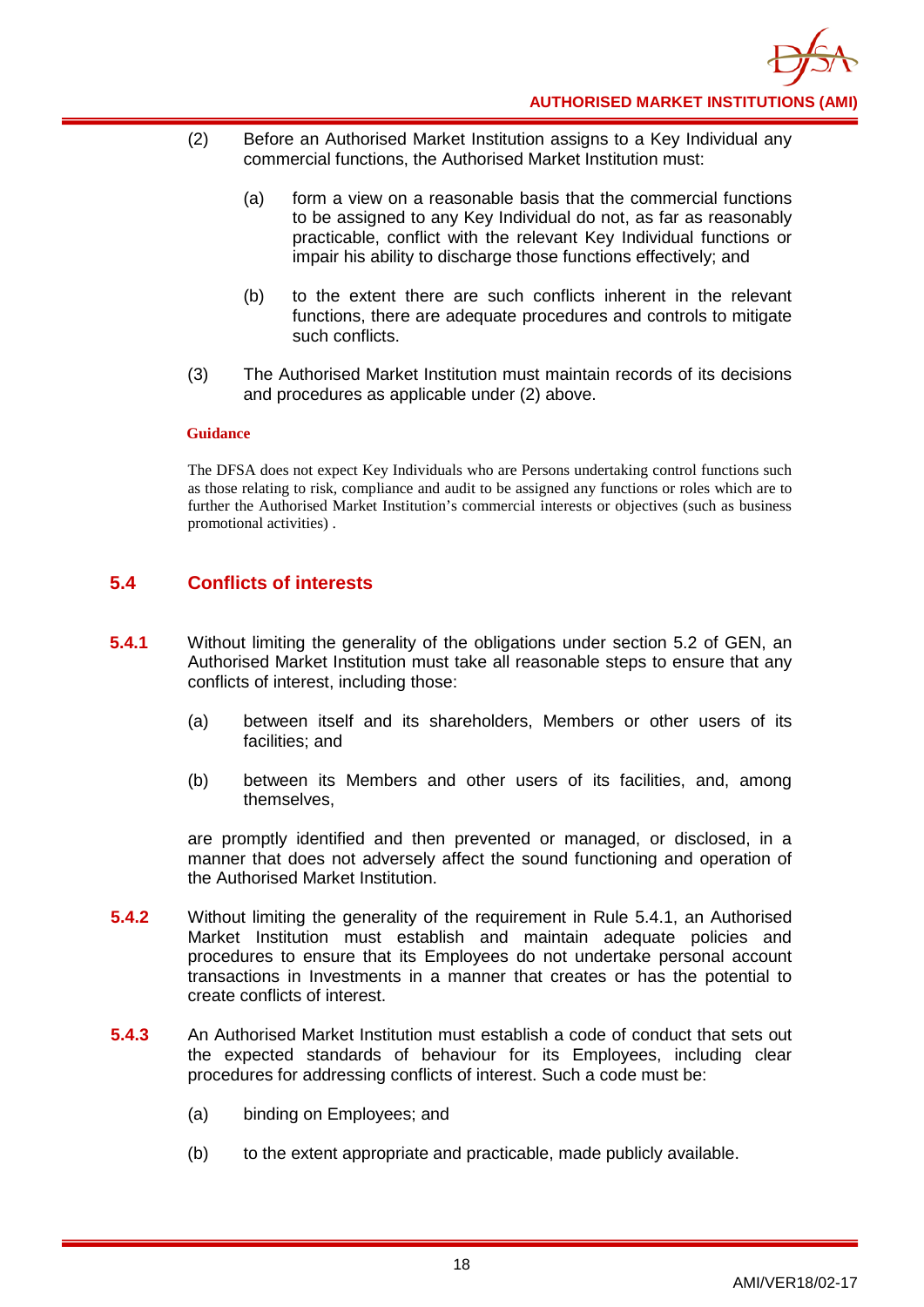- 1. In assessing whether an Authorised Market Institution's policies and procedures are adequate to address conflicts of interests, the DFSA will consider whether those include:
	- a. policies on the use of confidential information received in carrying out its Regulatory Functions to ensure it is only used for proper purposes;
	- b. arrangements for transferring decisions or responsibilities to alternates in individual cases;
	- c. arrangements made to ensure that individuals who may have a permanent conflict of interest in certain circumstances are excluded from the process of taking decisions (or receiving information) about matters to which the conflict is relevant; and
	- d. requirements and procedures included in contracts of employment, staff rules, letters of appointment for members of the Governing Body and other Key Individuals and other guidance given to individuals on handling conflicts of interest relating to:
		- i. the need for prompt disclosure of a conflict of interest to enable others who are not affected by the conflict to assist in deciding how it may need to be addressed;
		- ii. the circumstances in which a general disclosure of a conflict of interest in advance may be sufficient;
		- iii. the circumstances in which a general advance disclosure may not be adequate;
		- iv. the circumstances in which it would be appropriate for a conflicted individual to withdraw from any involvement in the matter concerned, without disclosing the interests; and
		- v. the circumstances in which safeguards in addition to disclosure would be required, such as the withdrawal of the individual from the decision-making process or from access to relevant information.
- 2. See also the best practice standards relating to corporate governance and remuneration standards set out under in GEN Rules 5.3.30 and 5.3.31 and GEN App 3, which cover conflicts of interest issues that need to be addressed in order to promote sound governance and remuneration practices within an Authorised Market Institution.

#### **Performance of Regulatory Functions**

- **5.4.4** An Authorised Market Institution must take all reasonable steps to ensure that the performance of its Regulatory Functions is not adversely affected by its commercial interests.
- **5.4.5** For the purposes of the requirement in Rule 5.4.4, an Authorised Market Institution must have adequate systems and controls, including policies and procedures, to ensure that the pursuit of its commercial interests (including its profitability) does not adversely impact on the performance of its Regulatory Functions.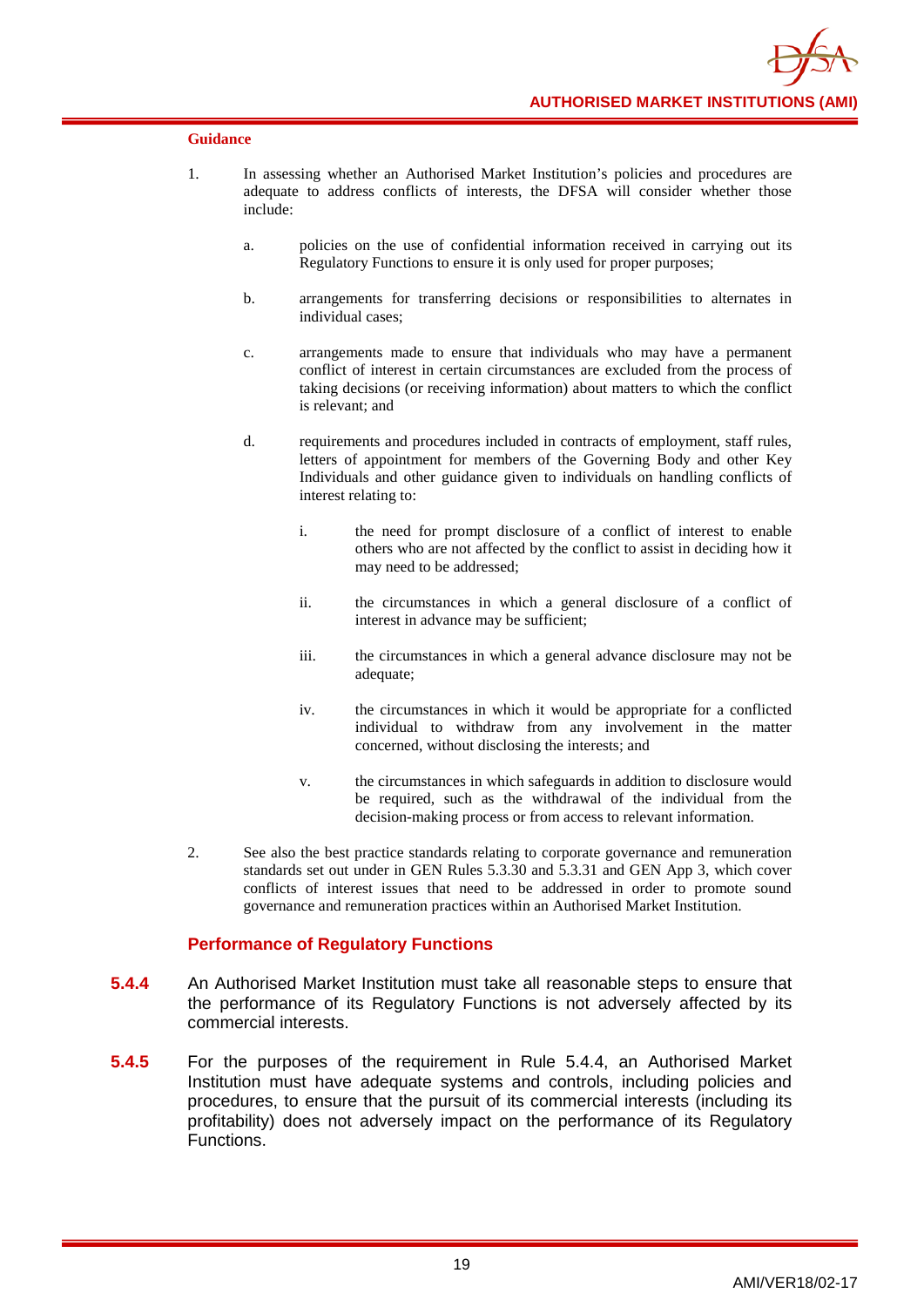An Authorised Market Institution should have systems for identifying, and drawing to the attention of its senior management, situations where its commercial interests conflict, or may potentially conflict, with the proper performance of its Regulatory Functions. This would enable its senior management to take appropriate steps to ensure that such conflicts do not adversely affect the proper performance by the Authorised Market Institution of its Regulatory Functions. In particular, senior management should ensure that adequate human, financial and other resources (both in quantity and quality) are provided for risk management, regulatory, compliance and other similar functions.

## <span id="page-23-0"></span>**5.5 Operational efficiency and resilience**

#### **Systems and controls**

- **5.5.1** (1) Without limiting the generality of the obligations relating to systems and controls in section 5.3 of GEN, an Authorised Market Institution must ensure that its systems and controls are:
	- (a) adequate to ensure that its operations are conducted at all times in accordance with the applicable requirements, including legislation;
	- (b) sufficiently flexible and robust to ensure continuity and regularity in the performance of its functions relating to the operation of its facilities; and
	- (c) appropriate to the nature, scale and complexity of its operations.
	- (2) For the purposes of (1), the systems and controls of an Authorised Market Institution must be adequate to enable it to meet the Licensing Requirements on an on-going basis. In particular, they must include adequate arrangements in relation to:
		- (a) the assessment and management of all risks;
		- (b) financial and technology resources;
		- (c) the fitness and propriety of its Employees;
		- (d) the operation of its functions;
		- (e) outsourcing;
		- (f) the safeguarding and administration of assets belonging to its Members and other participants on its facilities;
		- (g) the transmission of information to Members and other participants on its facilities; and
		- (h) the supervision and monitoring of transactions on its facilities.
	- (3) An Authorised Market Institution must undertake regular reviews of its systems and controls to ensure that they remain adequate and operate as intended.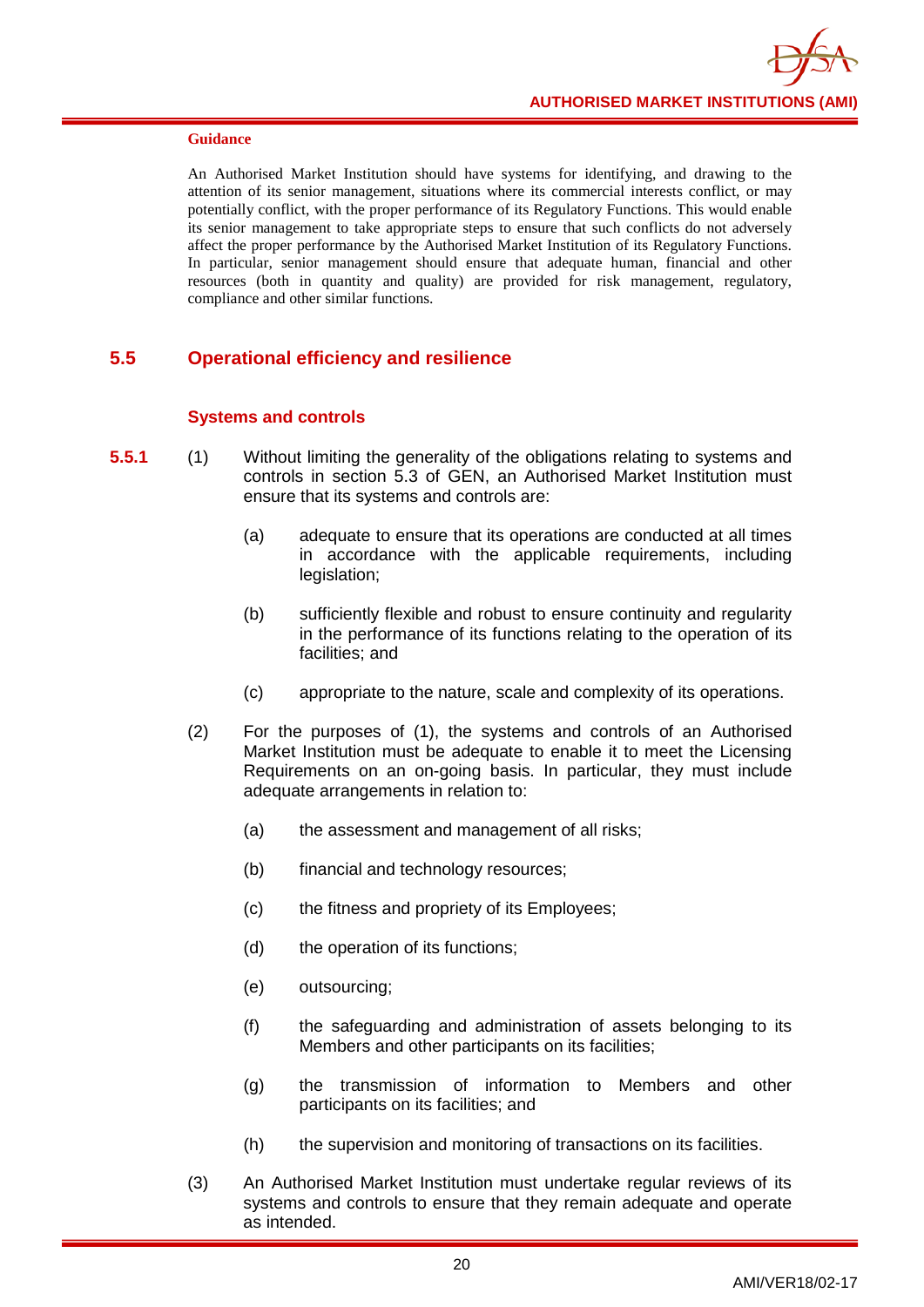The systems and controls requirements in Rule 5.5.1 augment the systems and controls requirements in GEN chapter 5.

#### **5.5.2 Risk management**

- 1. An Authorised Market Institution is subject to the risk management requirements in GEN Rules 5.3.5 – 5.3.7. Additional risk management requirements are prescribed for Authorised Market Institutions Operating a Clearing House in sections 7.2 and 7.3.
- 2. The individual appointed pursuant to GEN Rule 5.3.7(1) to advise the Governing Body and the senior management of the Authorised Market Institution relating to risks and management of such risks is the Key Individual performing the function of the Risk Officer pursuant to Rule 5.3.7; Key Individuals.
- 3. In assessing the adequacy of an Authorised Market Institution's systems and controls for identifying, assessing and managing risks, the DFSA may also have regard to the extent to which such systems and controls enable the Authorised Market Institution to:
	- a. identify all the general, operational, legal and market risks wherever they arise in its activities;
	- b. measure and control the different types of risk;
	- c. allocate responsibility for risk management to persons with appropriate levels of knowledge and expertise; and
	- d. provide sufficient and reliable information to Key Individuals and, where relevant, the Governing Body of the Authorised Market Institution.
- 4. As part of assessing the adequacy of risk controls, the DFSA will also consider how internal and external audits operate in the context of systems and controls. In doing so the following factors may be considered:
	- a. the size, composition and terms of reference of any audit committee of the Authorised Market Institution;
	- b. the frequency and scope of external audit;
	- c. the provision and scope of internal audit;
	- d. the staffing and resources of the Authorised Market Institution's internal audit department;
	- e. the internal audit department's access to the Authorised Market Institution's records and other relevant information; and
	- f. the position, responsibilities and reporting lines of the internal audit department and its relationship with other departments of the Authorised Market Institution.
- 5. In addition, the DFSA will also consider the adequacy of the risk management function, in particular:
	- a. the access which the individuals performing risk management function have to the Authorised Market Institution's records and other relevant information; and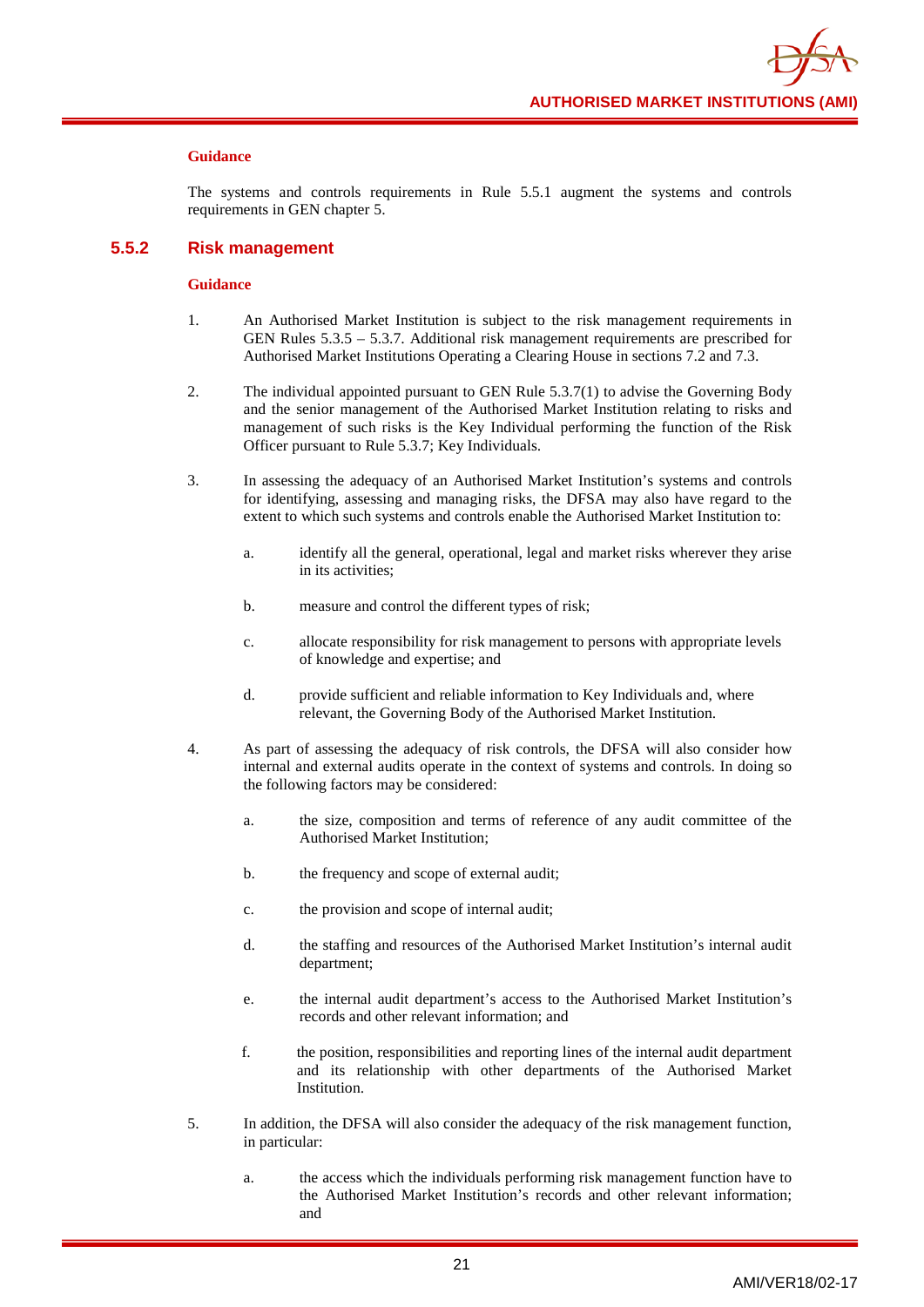b. the position, responsibilities and reporting lines of the risk management department and its relationship with other departments of the Authorised Market Institution.

#### **Outsourcing**

- **5.5.3** (1) Without limiting the generality of the requirements in GEN Rules 5.3.21 and 5.3.22, an Authorised Market Institution must, before entering into any material outsourcing arrangements with a service provider, obtain the DFSA's prior approval to do so.
	- (2) For avoidance of doubt, the requirement in (1) applies to any outsourcing arrangements which were not in existence at the time the Authorised Market Institution was granted its Licence.
	- (3) In order to obtain the DFSA's prior approval for outsourcing arrangements referred to in (1), an Authorised Market Institution must follow those procedures for obtaining the DFSA's prior approval for material changes specified in Rule 4.3.1(1).
	- (4) The procedures in Schedule 3 to the Regulatory Law apply to a decision of the DFSA under this Rule to refuse to approve an outsourcing arrangement.
	- (5) If the DFSA decides to exercise its power under this Rule to refuse to approve an outsourcing arrangement, the Authorised Market Institution may refer the matter to the FMT for review.

- 1. The requirements in GEN Rules 5.3.22 and 5.3.23 set out the requirements applicable when an Authorised Market Institution outsources its functions and activities.
- 2. In assessing the adequacy of an Authorised Market Institution's systems and controls for identifying, assessing, and managing risks arising from functions which are outsourced, the DFSA will have regard to:
	- a. due diligence procedures for selecting service providers and monitoring the performance of the relevant functions by them;
	- b. whether the Authorised Market Institution has in place legally binding contracts with its service providers;
	- c. the business continuity and disaster recovery arrangements of the Authorised Market Institution's service provider;
	- d. whether the security and confidentiality of information provided to the service provider of the Authorised Market Institution is guaranteed in accordance with the applicable legislation;
	- e. the concentration of outsourcing functions with one or more service providers;
	- f. the agreed procedures for terminating the outsourcing arrangements; and
	- g. whether the access to books and records of the service providers is granted to the Authorised Market Institution and the DFSA, including rights of inspection.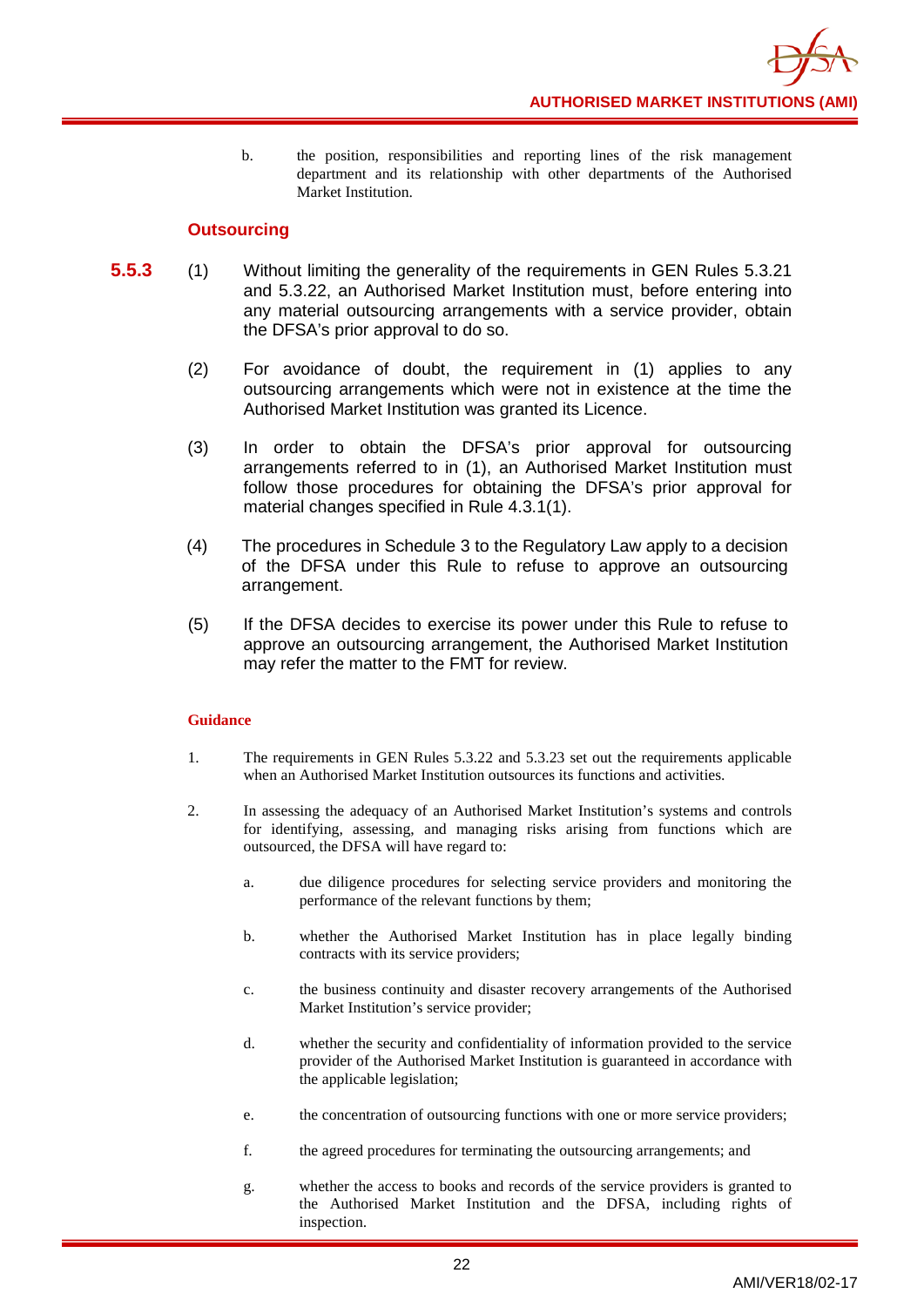3. If an Authorised Market Institution wishes to make any material changes to its outsourcing arrangements which were in existence at the time of the grant of its Licence, or any subsequent outsourcing arrangements made in accordance with the requirements in Rule 5.5.3, such changes require the DFSA's prior written approval pursuant to Rule 4.3.1(1).

## **Financial resources**

- **5.5.4** (1) An Authorised Market Institution must, subject to (3) and (4), have and maintain at all times:
	- (a) the minimum financial resource requirement in (2); and
	- (b) additional financial resources of a type acceptable to the DFSA which are adequate in relation to the nature, size and complexity of its business to ensure that there is no significant risk that liabilities cannot be met as they fall due.
	- (2) The minimum financial resource requirement referred to in (1)(a) is:
		- (a) an amount equal to one half of the estimated gross operating costs of the Authorised Market Institution for the next twelvemonth period; or
		- (b) such other capital amount as may be specified by the DFSA.
	- (3) The assets held by an Authorised Market Institution for the purposes of meeting the financial resources requirements in (1):
		- (a) must be of high quality and sufficiently liquid in order to allow the Authorised Market Institution to meet its current and projected operating expenses under a range of adverse scenarios, including in adverse market conditions; and
		- (b) must be held, where it comprises cash, by an entity which is a Bank, or a financial institution authorised and supervised by a Financial Services Regulator acceptable to the DFSA with respect to the activity of deposit taking.
	- (4) An Authorised Market Institution must have systems and controls to enable it to determine and monitor whether its financial resources are sufficient for the purposes of the requirement in (1). For this purpose, the systems and controls of an Authorised Market Institution must address the following factors, with any other factors that are relevant and appropriate to its operations model:
		- (a) the nature, scale, and complexity of the activities and risks associated with its operations;
		- (b) the operational, counterparty, market and settlement risks to which it is exposed;
		- (c) the amount, composition and legal position of its available financial resources; and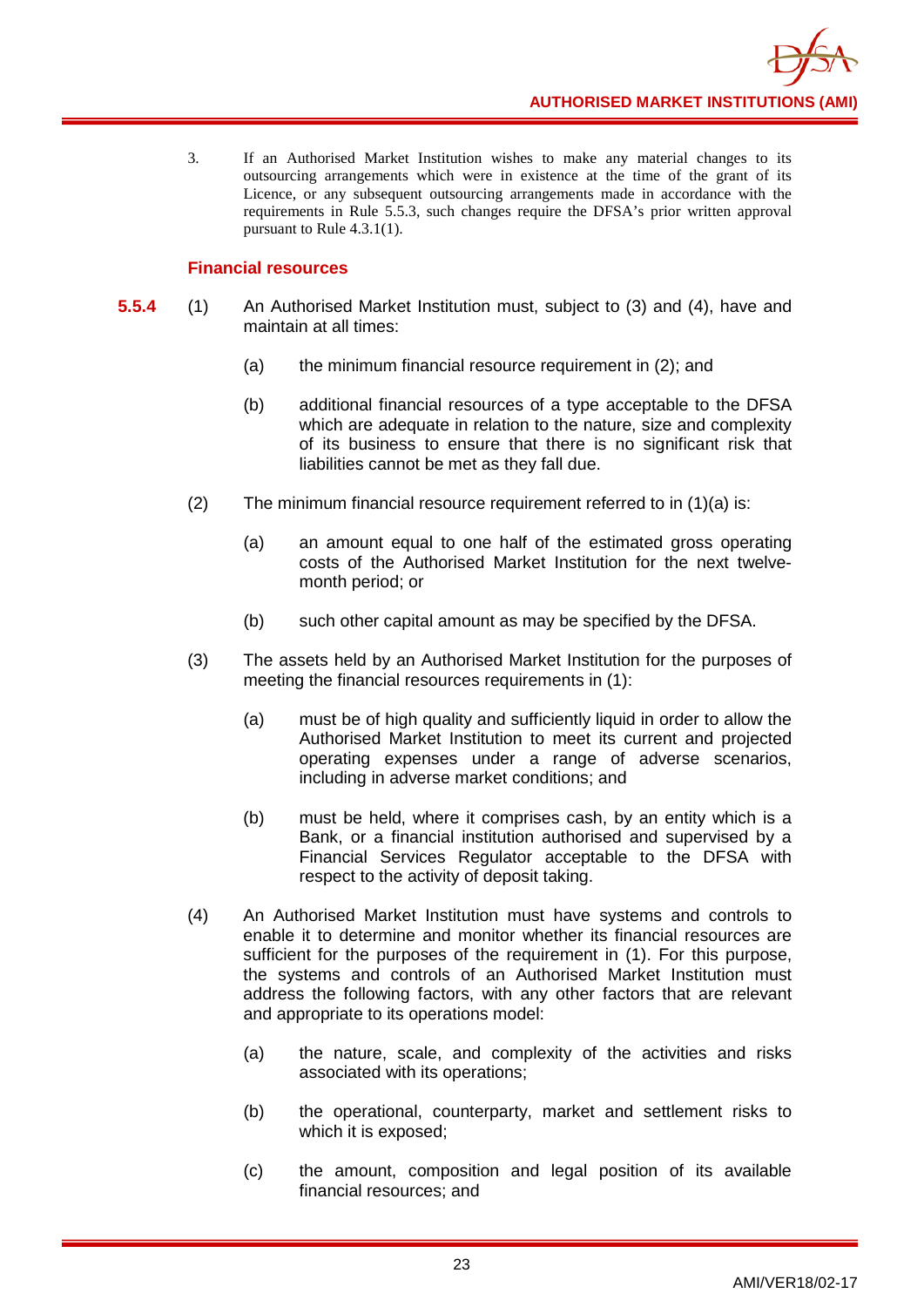- (d) its ability to access additional financial resources if required.
- (5) An Authorised Market Institution must monitor and manage the concentration of credit and liquidity exposures to commercial banks and clearing Members.
- (6) The procedures in Schedule 3 to the Regulatory Law apply to a decision of the DFSA under (2)(b) to specify a capital amount after a Licence has been granted.
- (7) If the DFSA decides to exercise its power under (2)(b) to specify a capital amount after a Licence has been granted, the Authorised Market Institution may refer the matter to the FMT for review.

- 1. The minimum financial resource requirement under Rule 5.5.4(1) is designed to ensure that an Authorised Market Institution not only has sufficient financial resources to meet its liabilities as they fall due, but also to allow, if circumstances require, for the orderly wind-down of the Authorised Market Institution's business, while still allowing the institution to meet the applicable requirements, including conditions on its Licence.
- 2. The systems and controls should enable the Authorised Market Institution to assess whether the financial resources required for it to conduct its affairs are in place at all times. Such assessments should be made periodically or after any significant change or event, whether internal or external, that would have an impact on the operations of the Authorised Market Institution. These assessments are necessary to demonstrate to the DFSA that the Licensing Requirements are being satisfied on an on-going basis.
- 3. In determining whether to set a minimum capital amount pursuant to Rule 5.5.4(2)(b), the DFSA will take into account the risks that the Authorised Market Institution poses to the DIFC market and the products which are, or are intended to be, traded, cleared or settled.

#### **Technology resources**

- **5.5.5** (1) An Authorised Market Institution must have sufficient technology resources to operate, maintain and supervise its facilities.
	- (2) The Authorised Market Institution must be able to satisfy the DFSA that its technology resources are established and maintained in such a way as to ensure that they are secure and maintain the confidentiality of the data they contain.
	- (3) An Authorised Market Institution must ensure that its Members and other participants on its facilities have sufficient technology resources which are compatible with its own.
	- (4) For the purposes of meeting the requirement in (1), an Authorised Market Institution must have adequate procedures and arrangements for the evaluation, selection and on-going monitoring of information technology systems. Such procedures and arrangements must, at a minimum, provide for:
		- (a) problem management and system change;
		- (b) testing information technology systems before live operations in accordance with the requirements in Rule 5.5.6;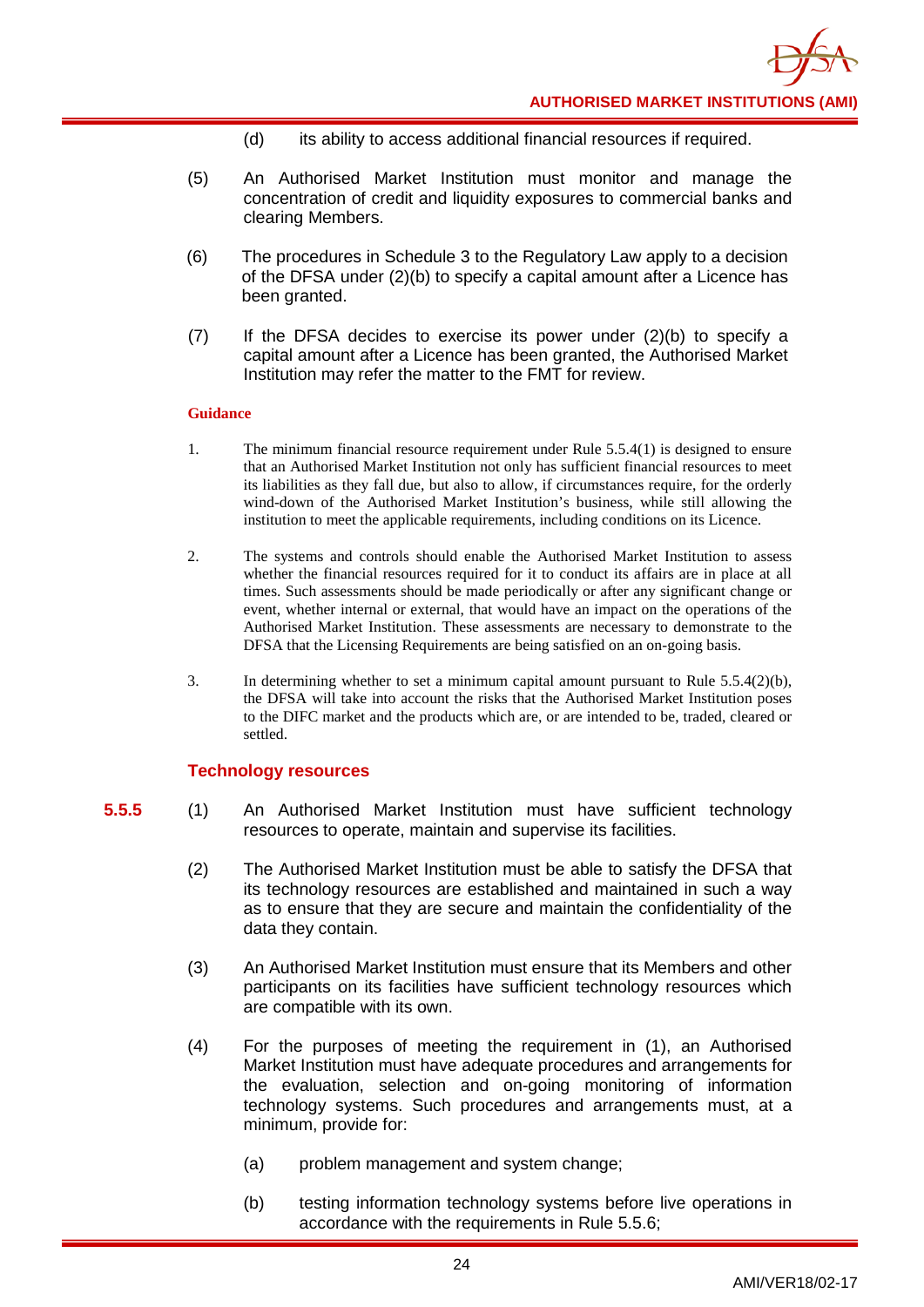- (c) monitoring and reporting on system performance, availability and integrity; and
- (d) adequate measures to ensure:
	- (i) the information technology systems are resilient and not prone to failure;
	- (ii). business continuity in the event that an information technology system fails;
	- (iii) protection of the information technology systems from damage, tampering, misuse or unauthorised access; and
	- (iv) the integrity of data forming part of, or being processed through, information technology systems.
- (5) An Authorised Market Institution must meet the applicable requirements in App 1 for the purposes of:
	- (a) testing the adequacy and effectiveness of its own information technology systems; and
	- (b) assessing the adequacy and effectiveness of information technology systems of its Members.

- 1. In assessing an Authorised Market Institution's systems and controls used to operate and carry on its functions, the DFSA recognises that an Authorised Market Institution is likely to have significant reliance on its information technology systems. In assessing the adequacy of these systems, the DFSA will consider:
	- a. the organisation, management and resources of the information technology department of the Authorised Market Institution;
	- b. the arrangements for controlling and documenting the design, development, implementation and use of technology systems; and
	- c. the performance, capacity and reliability of information technology systems.
- 2. In particular, when assessing whether an Authorised Market Institution has adequate information technology resourcing, the DFSA will consider:
	- a. whether its systems have sufficient electronic capacity to accommodate reasonably foreseeable volumes of messaging and orders, and
	- b. whether such systems are adequately scalable in emergency conditions that might threaten the orderly and proper operations of its facility.

#### **Regular review of systems and controls**

**5.5.6** (1) An Authorised Market Institution must undertake regular review and updates of its information technology systems and controls as appropriate to the nature, scale and complexity of its operations.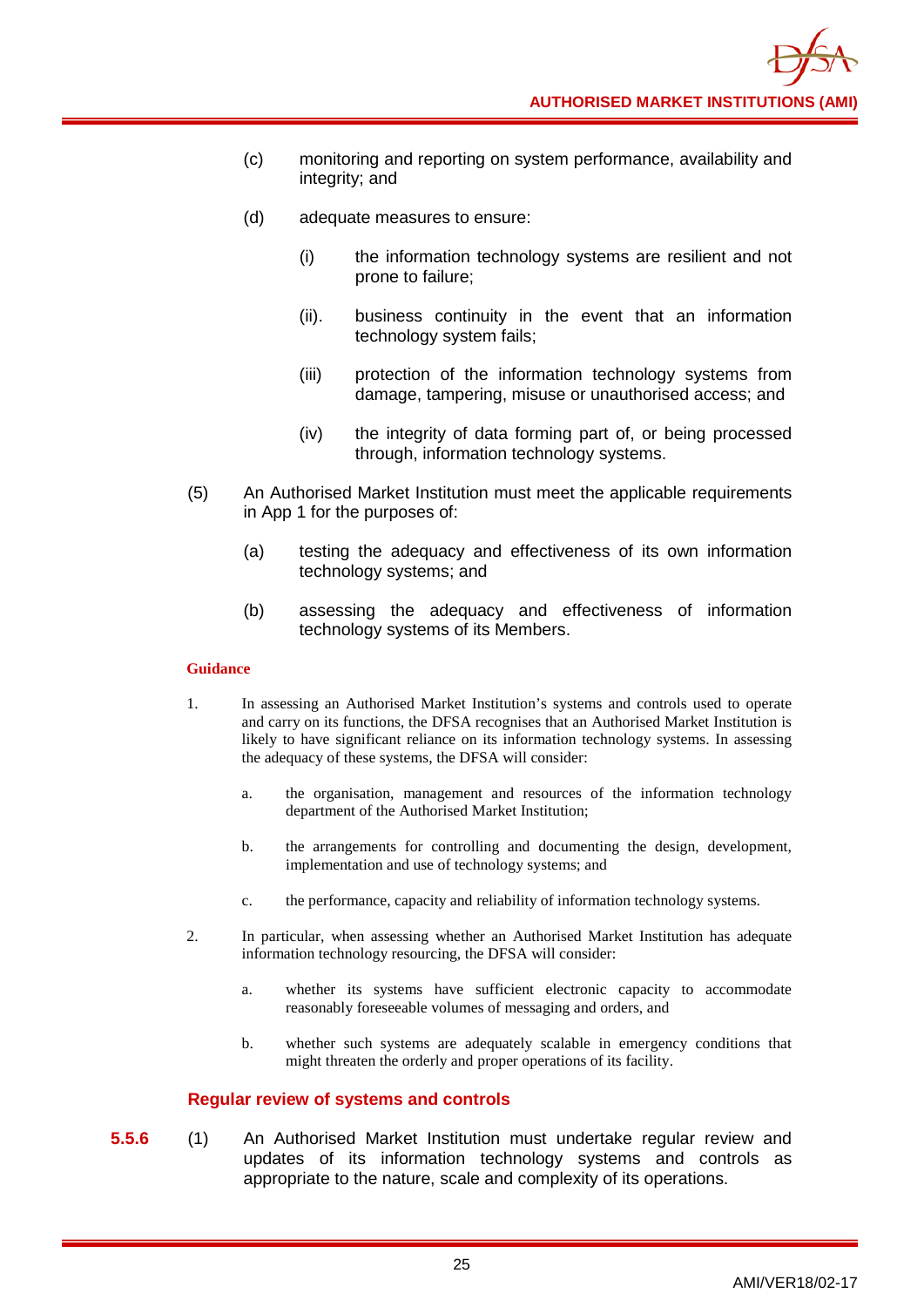

(2) For the purposes of (1), an Authorised Market Institution must adopt well defined and clearly documented development and testing methodologies which are in line with internationally accepted testing standards.

#### **Guidance**

Through the use of such testing methodologies, the Authorised Market Institution should be able to ensure, amongst other things, that:

- a. its systems and controls are compatible with its operations and functions;
- b. compliance and risk management controls embedded in its system operate as intended (for example, by generating error reports automatically); and
- c. it can continue to work effectively in stressed market conditions.

#### <span id="page-29-0"></span>**5.6 Business Rules**

#### **Content of Business Rules**

- **5.6.1** (1) An Authorised Market Institution must establish and maintain Business Rules in accordance with the requirements in this section. Such rules must include:
	- (a) criteria governing the admission of Members and any other Persons to whom access to its facilities is provided;
	- (b) criteria governing the admission of Investments to trading, or clearing and settlement, as appropriate to its facilities;
	- (c) Default Rules; and
	- (d) any other matters necessary for the proper functioning of the Authorised Market Institution and the facilities operated by it.
	- (2) An Authorised Market Institution's Business Rules must:
		- (a) be based on objective criteria and non-discriminatory;
		- (b) be clear and fair;
		- (c) set out the Members' and other participants' obligations:
			- (i) arising from the Authorised Market Institution's constitution and other administrative arrangements;
			- (ii) when undertaking transactions on its facilities; and
			- (iii) relating to professional standards that must be imposed on staff and agents of the Members and other participants when undertaking transactions on its facilities;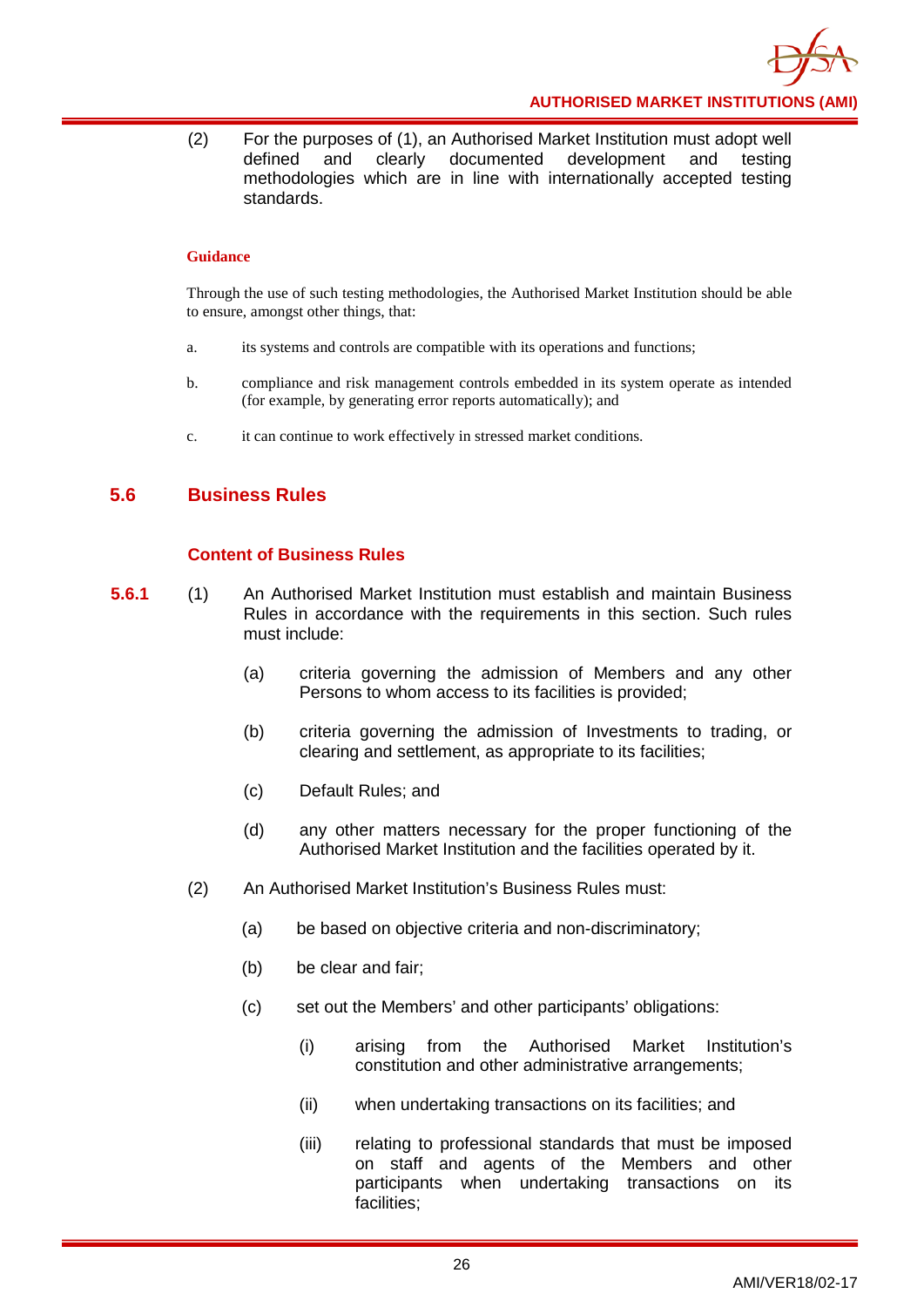- (d) be legally binding and enforceable against the Members and other participants;
- (e) be made publicly available free of charge:
- (f) contain provisions for the resolution of Members' and other participants' disputes and an appeal process from the decisions of the Authorised Market Institution; and
- (g) contain disciplinary proceedings, including any sanctions that may be imposed by the Authorised Market Institution against its Members and other participants.

- 1. The DFSA assesses, at the point of grant of a Licence to an Authorised Market Institution, the adequacy of its Business Rules and its systems and controls to ensure effective monitoring of compliance with such rules. Thereafter, any amendment to the Business Rules can only be made in accordance with the requirements set out in Rules 5.6.4 to 5.6.7 in this section.
- 2. Persons other than Members may have access to an Authorised Market Institution's facilities. See Rule  $6.9.1(1)(a)(ii)$ .

#### **Default Rules**

**5.6.2** An Authorised Market Institution must have Default Rules which, in the event of a Member or other participant on its facilities being, or appearing to be, unable to meet its obligations in respect of one or more contracts, enable action to be taken in respect of unsettled market contracts to which the Member or that other participant is a party.

#### **Guidance**

The DFSA requires all Authorised Market Institutions to have Default Rules under Article 28 of the Markets Law. Default Rules allow an Authorised Market Institution to close-out open positions by discharging the appropriate rights and liabilities of transactions which a Member or any other Person granted access to its facilities cannot, or may not be able to, fulfil.

#### **Monitoring compliance with Business Rules**

- **5.6.3** An Authorised Market Institution must have adequate compliance procedures in place to ensure that:
	- (a) its Business Rules are monitored and enforced;
	- (b) any complaints relating to its operations or regarding Members and other participants on its facilities are promptly investigated;
	- (c) where appropriate, disciplinary action resulting in financial and other types of penalties can be taken;
	- (d) appeal procedures are in place; and
	- (e) referrals can be made to the DFSA in appropriate circumstances.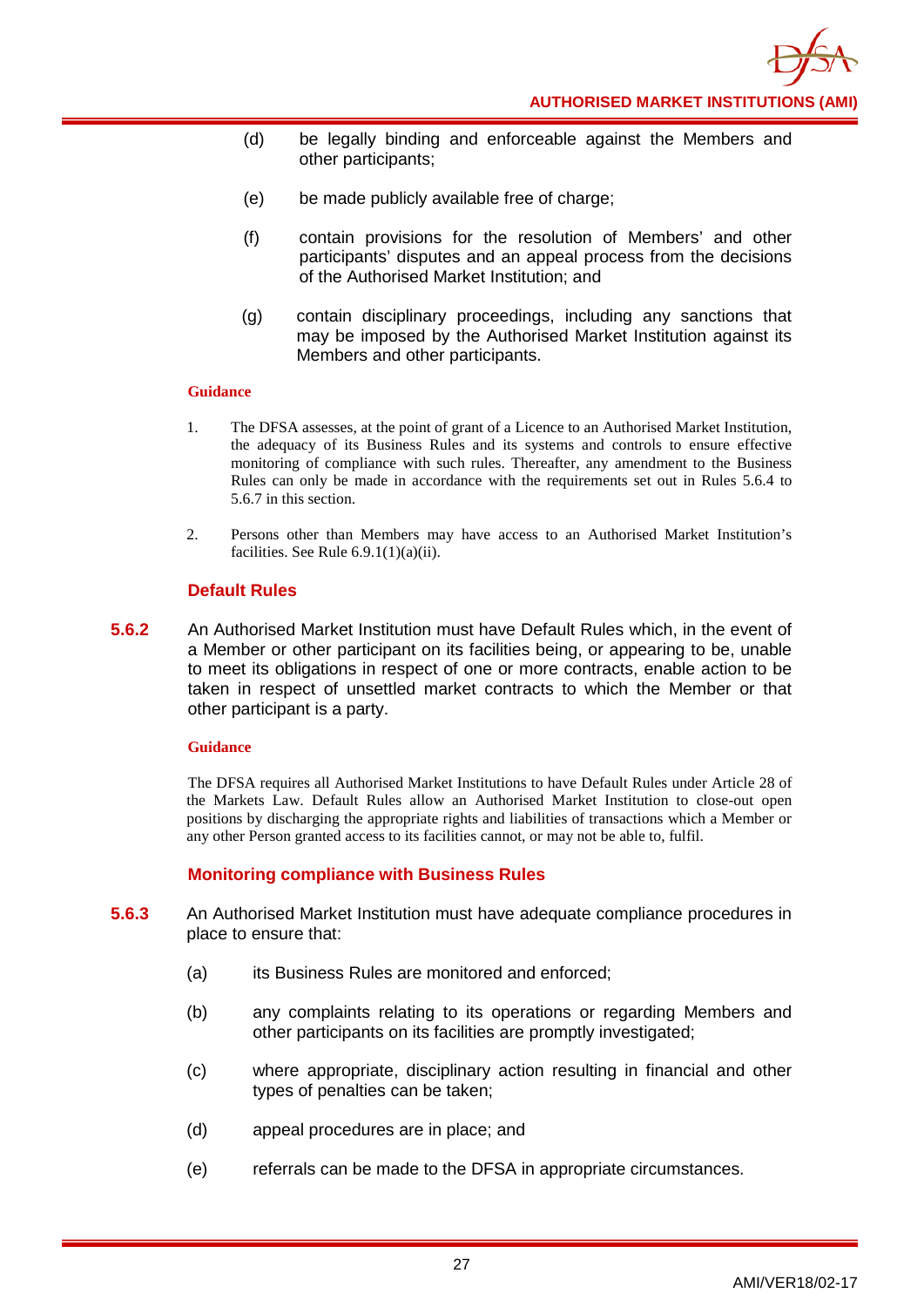

- 1. In determining whether an Authorised Market Institution can effectively monitor its Business Rules, the DFSA will consider:
	- a. the oversight of activity conducted on its facilities;
	- b. the range of powers it retains over Members and other Persons granted access to its facilities, which should include the ability to modify, revoke or suspend access; and
	- c. the disciplinary procedures which have been established to take disciplinary action, including a fair and clear policy on any financial penalties which may be imposed, and the appeal processes.
- 2. In determining whether an Authorised Market Institution can effectively oversee the activities conducted on its facilities, the DFSA will consider how non-compliance is identified and how the significance of any non-compliance is assessed.

#### **Amendments to Business Rules**

- **5.6.4** (1) An Authorised Market Institution may only adopt new Business Rules or make any amendments to existing Business Rules in accordance with the requirements in Rules 5.6.5, 5.6.6 and 5.6.7.
	- (2) A reference to an amendment in Rules 5.6.5, 5.6.6 and 5.6.7 includes the introduction of a new Business Rule or a change to an existing Business Rule or a proposal to do so.

#### **Public consultation**

- **5.6.5** (1) An Authorised Market Institution must, subject to Rule 5.6.6, before making any amendment to its Business Rules, undertake public consultation on the proposed amendment in accordance with the requirements in this Rule.
	- (2) For the purposes of (1), an Authorised Market Institution must:
		- (a) publish a consultation paper setting out:
			- (i) the text of both the proposed amendment and the Business Rules that are to be amended;
			- (ii) the reasons for proposing the amendment; and
			- (iii) a reasonable consultation period, which must not be less than 30 days from the date of publication, within which Members and other stakeholders may provide comments; and
		- (b) lodge with the DFSA the consultation paper referred to in (a) no later than the time at which it is released for public comment.
	- (3) The DFSA may, where it considers on reasonable grounds that it is appropriate to do so, require the Authorised Market Institution to extend its proposed period of public consultation specified in the consultation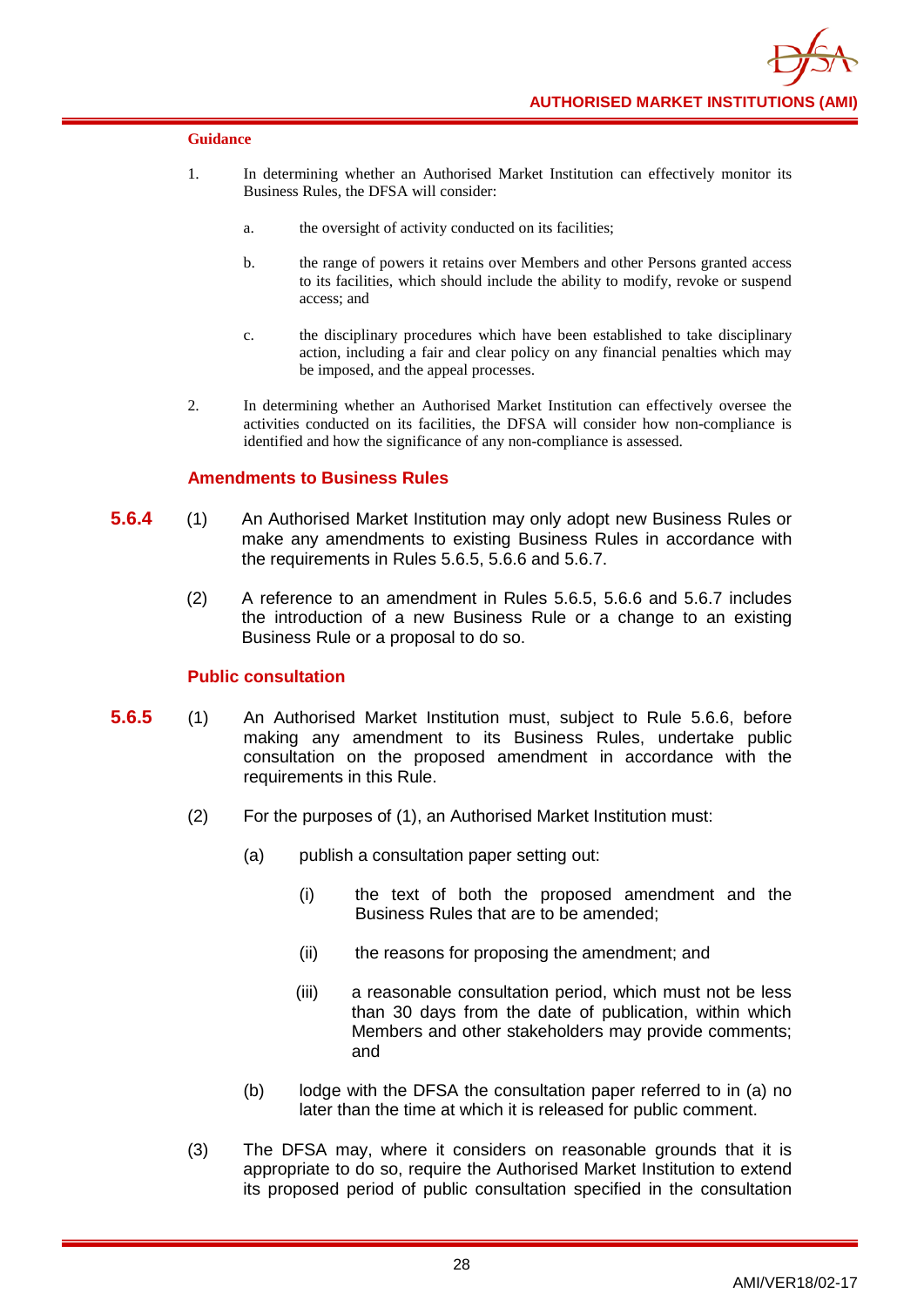paper. An Authorised Market Institution must comply with such a requirement.

- (4) An Authorised Market Institution must:
	- (a) facilitate, as appropriate, informal discussions on the proposed amendment with Members and other stakeholders including any appropriate representative bodies of such Persons;
	- (b) consider the impact the proposed amendment has on the interests of its Members and other stakeholders;
	- (c) have proper regard to any public comments received.
- (5) Following public consultation, an Authorised Market Institution must, before the date on which the proposed amendment comes into effect, lodge with the DFSA:
	- (a) a summary of any public comments received, and how any issues raised by those comments have been addressed; and
	- (b) any changes made to the initial proposals as a result of the public comments, and if no changes have been made, a statement to that effect.

#### **Dispensation of public consultation**

- **5.6.6** (1) The DFSA may, on written application by an Authorised Market Institution, dispense with the requirement in Rule 5.6.5 for public consultation where:
	- (a) any delay resulting from public consultation is likely to be detrimental to the interests of the DIFC markets; or
	- (b) either the proposed amendment:
		- (i) is purely administrative or immaterial; or
		- (ii) the Authorised Market Institution can demonstrate to the satisfaction of the DFSA that it had taken into account the views and interests of its Members and other stakeholders as appropriate in developing the proposed amendment; and
	- (c) the Authorised Market Institution complies with the requirements in (2) or (3) as applicable.
	- (2) An Authorised Market Institution which seeks to dispense with public consultation on the ground referred to in (1)(a) must lodge with the DFSA a statement setting out:
		- (a) the text of both the proposed amendment and the Business Rules that are to be amended:
		- (b) the reasons for proposing the amendment;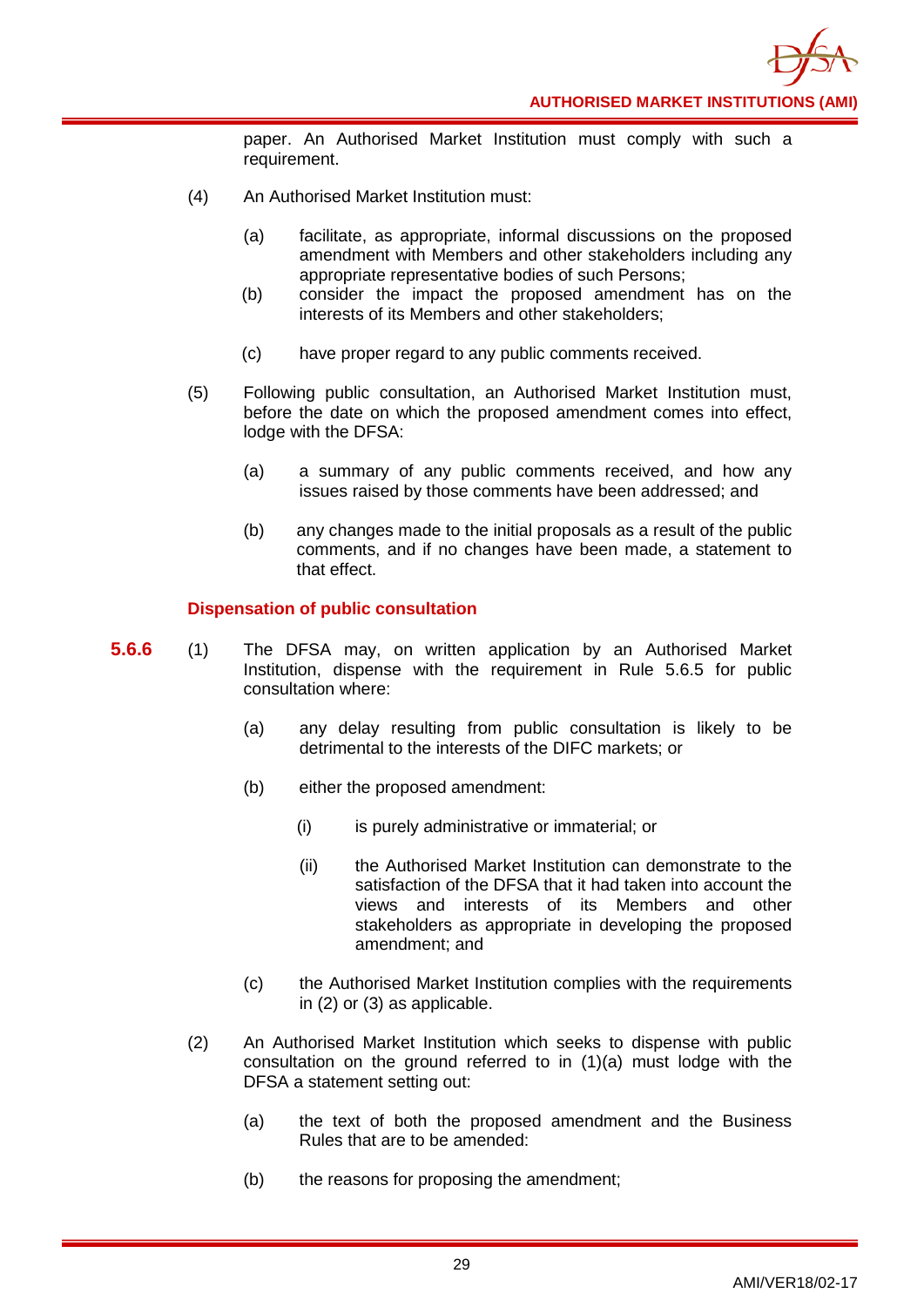

- (c) the grounds on which it believes that a delay resulting from public consultation is likely to be detrimental to the DIFC markets; and
- (d) whether any rights or obligations of any Members of the Authorised Market Institution or other participants on its facilities are to be materially adversely affected by the proposed amendment, and if so, what measures are proposed to address such concerns.
- (3) An Authorised Market Institution which seeks to dispense with public consultation on the ground referred to in (1)(b) must lodge with the DFSA a statement setting out:
	- (a) the text of both the proposed amendment and the Business Rules that are to be amended; and
	- (b) either:
		- (i) the reasons it believes that the proposed amendment is purely administrative or immaterial; or.
		- (ii) that it had taken into account the views and interests of its Members and other stakeholders as appropriate in developing the proposed amendment.

For the purposes of demonstrating to the DFSA that the Authorised Market Institution had taken into account the views and interests of its Members and other relevant stakeholders, an Authorised Market Institution may rely on the input provided by its user committees where the user committees meet best practice set out in GEN App3, Guidance No. 9 – 12.

#### **DFSA approval**

- **5.6.7** (1) An Authorised Market Institution must seek the DFSA's approval of any proposed amendment to the Business Rules before the rules are to come into effect.
	- (2) The DFSA will approve the proposed amendment to the Business Rules unless it has reasonable grounds to believe that the proposed amendment is reasonably likely to be detrimental to the interests of the DIFC markets.
	- (3) Where the DFSA has any concerns about the proposed amendment, it may:
		- (a) either reject the proposed amendment or request the Authorised Market Institution to withdraw the proposed amendments; or
		- (b) require the Authorised Market Institution to make appropriate changes to the proposed amendment, with or without public consultation.
	- (4) The DFSA must give to the Authorised Market Institution reasons for its decisions under (3)(a) or (b) as applicable.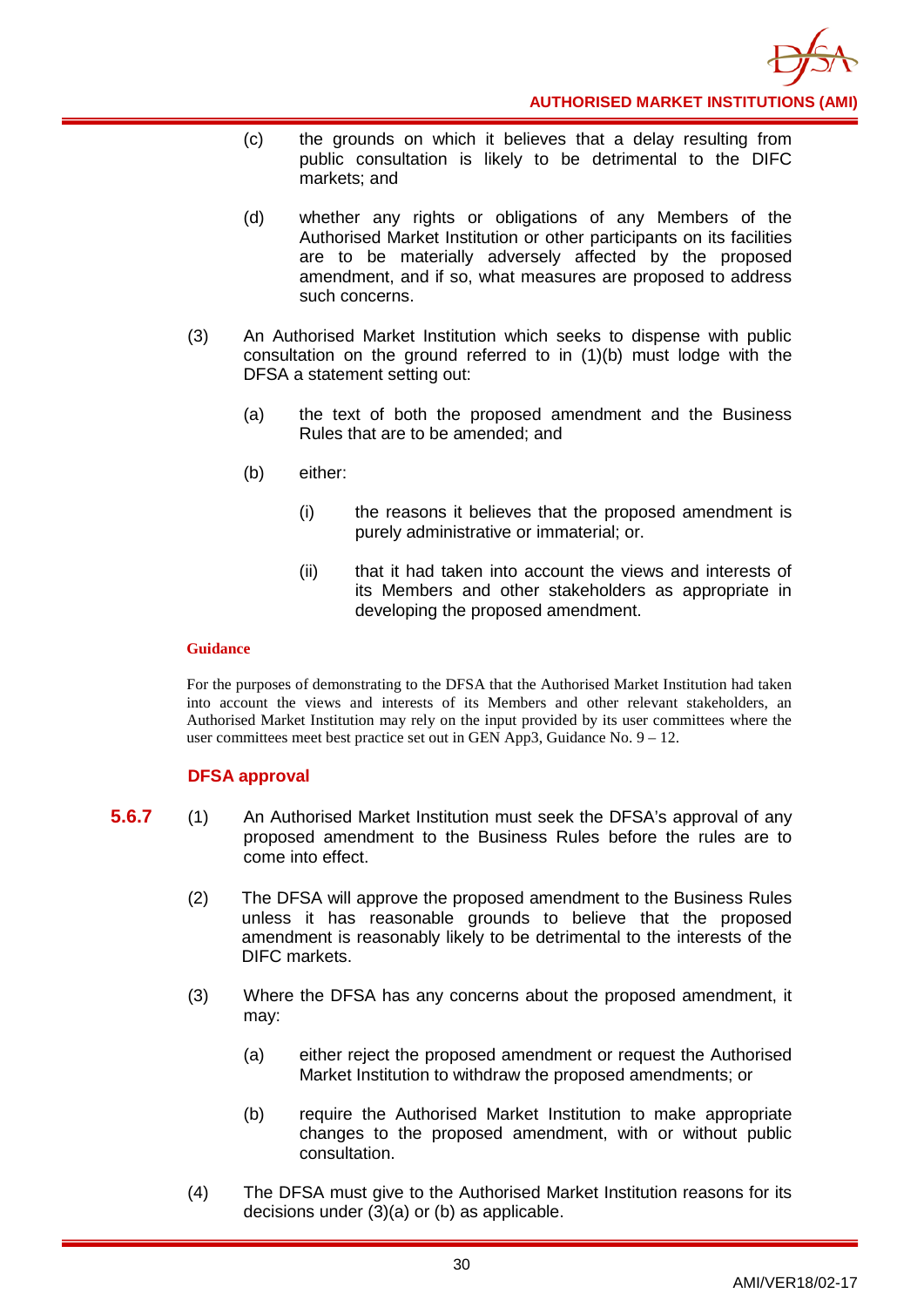- (5) An Authorised Market Institution must, as soon as practicable after receiving the DFSA approval, notify the Members and the public of the amendment to its Business Rules and the date on which the amendment becomes effective.
- (6) If the DFSA decides to exercise its power under (3)(a) or (b), the Authorised Market Institution may refer the matter to the FMT for review.

- 1. The DFSA does not formally approve the proposed amendments at the point of release of the proposed amendment for public consultation; instead that approval occurs at the end of the public consultation period because the DFSA can properly take into account any public comments and changes resulting from public comments only at the end of the public consultation period.
- 2. However, the DFSA may, upon receipt of the proposed amendment, request an extension of the public consultation period if it considers on reasonable grounds that such an extension is appropriate. The circumstances in which the DFSA may require an extended period of public consultation beyond 30 days include where the proposed amendment is likely to have a significant adverse impact on the Members' rights and obligations or the interests of other participants in the DIFC markets. An Authorised Market Institution may rely on the results of soft consultation with Members and other stakeholders, or with any user committees it has established, to demonstrate that the proposed amendment does not warrant public consultation.
- 3. Generally, the DFSA expects to have a quick turnaround time in granting formal approval where no public comments have been received on public consultation or the proposed amendment are not extensive.

## <span id="page-34-0"></span>**5.7 Access to facilities**

#### **Member criteria**

- **5.7.1** (1) An Authorised Market Institution must not grant access to its facilities to a Person except in accordance with the requirements in this module and its Business Rules.
	- (2) A Person who has been granted access to the facilities of an Authorised Market Institution pursuant to its Business Rules is a Member of the Authorised Market Institution, except where otherwise provided.

- 1. Generally only Persons admitted as Members in accordance with the Business Rules will have access to the facilities of an Authorised Market Institution.
- 2. However, in certain circumstances, an Authorised Market Institution may permit access to its facilities to Persons other than Members (see Rules 5.7.3). Such access would generally be provided through a Member and subject to adequate controls put into place by the Member.
- **5.7.2** (1) An Authorised Market Institution may only, subject to (2) and (3), admit as a Member a Person which is:
	- (a) an Authorised Person;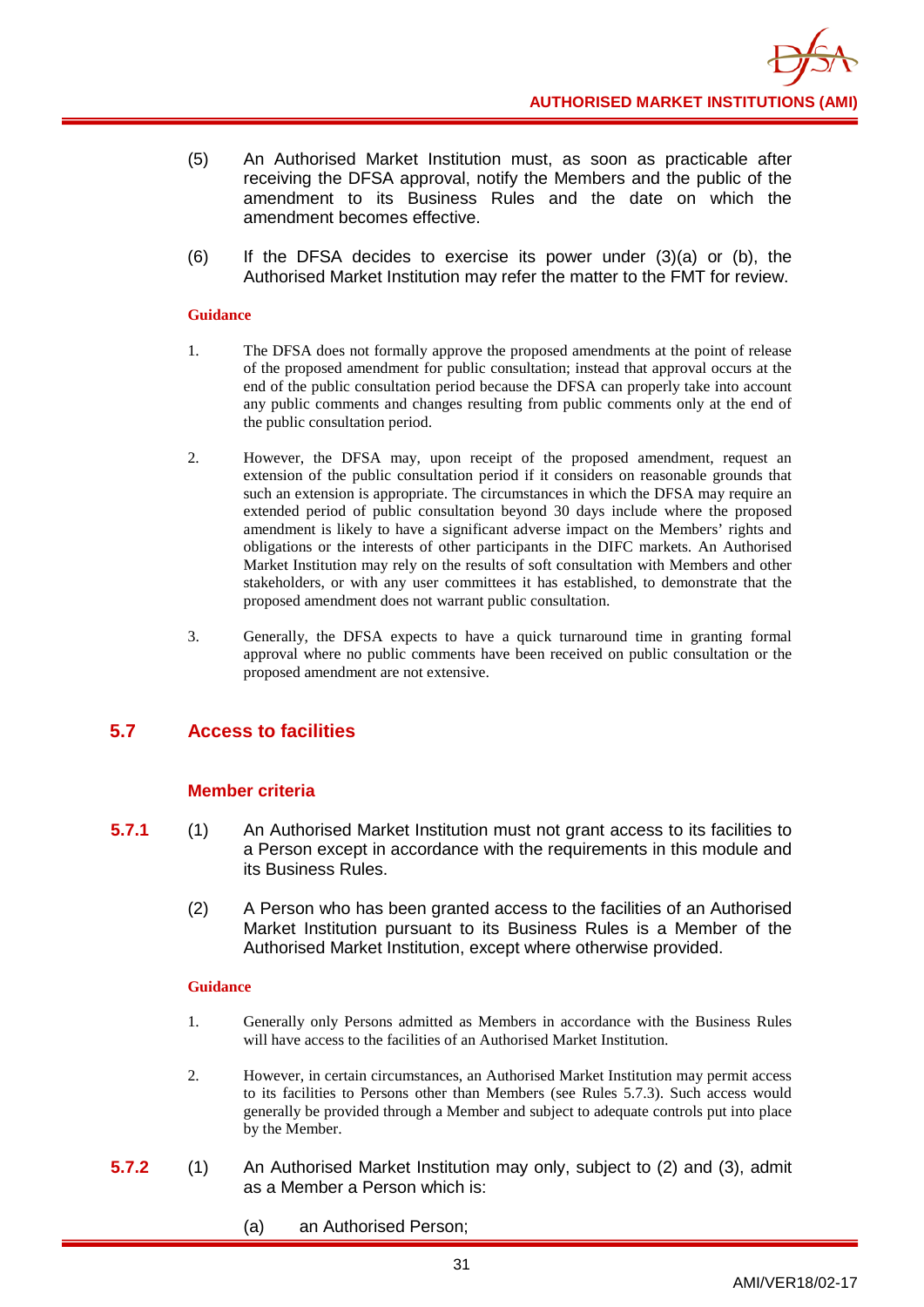- (b) a Person who is admitted to the list of Recognised Persons pursuant to Article 37 of the Markets Law 2012; or
- (c) a Person who meets the criteria in GEN Rule 2.3.2(2).
- (2) An Authorised Market Institution must not admit as a Member a Person referred to in (1)(c) unless such Person:
	- (a) agrees in writing to submit unconditionally to the jurisdiction of the DFSA in relation to any matters which arise out of or which relate to its use of the facilities of the Authorised Market Institution;
	- (b) agrees in writing to submit unconditionally to the jurisdiction of the DIFC Courts in relation to any proceedings in the DIFC, which arise out of or relate to its use of the facilities of the Authorised Market Institution;
	- (c) agrees in writing to subject itself to the DIFC laws and the jurisdiction of the DIFC Courts in relation to its use of the facilities of the Authorised Market Institution; and
	- (d) appoints and maintains at all times, an agent for service of process in the DIFC and requires such agent to accept its appointment for service of process.
- (3) Prior to admitting a Person referred to in (1) as a Member, an Authorised Market Institution must undertake due diligence to ensure that such a Person:
	- (a) is of sufficient good repute;
	- (b) has a sufficient level of competence and experience, including appropriate standards of conduct for its staff who will be permitted to use its order entry system; and
	- (c) has organisational arrangements, including financial and technological resources, which are no less than those of an Authorised Firm carrying out similar Financial Services.

- 1. A Person who can be admitted under the criterion in Rule 5.7.2(1)(c) (i.e. a Person referred to in GEN Rule 2.3.2(2)) is a Person undertaking Commodity Derivative transactions on the relevant Authorised Market Institution only on its own behalf or on behalf of a wholly owned holding company or subsidiary of such company.
- 2. In assessing the membership criteria used by an Authorised Market Institution to permit access to its facilities, the DFSA will consider:
	- a. whether the Business Rules can be enforced contractually against Members;
	- b. whether the criteria are objective and applied in a non-discriminatory manner; and
	- c. the financial resource requirements for those not authorised by the DFSA.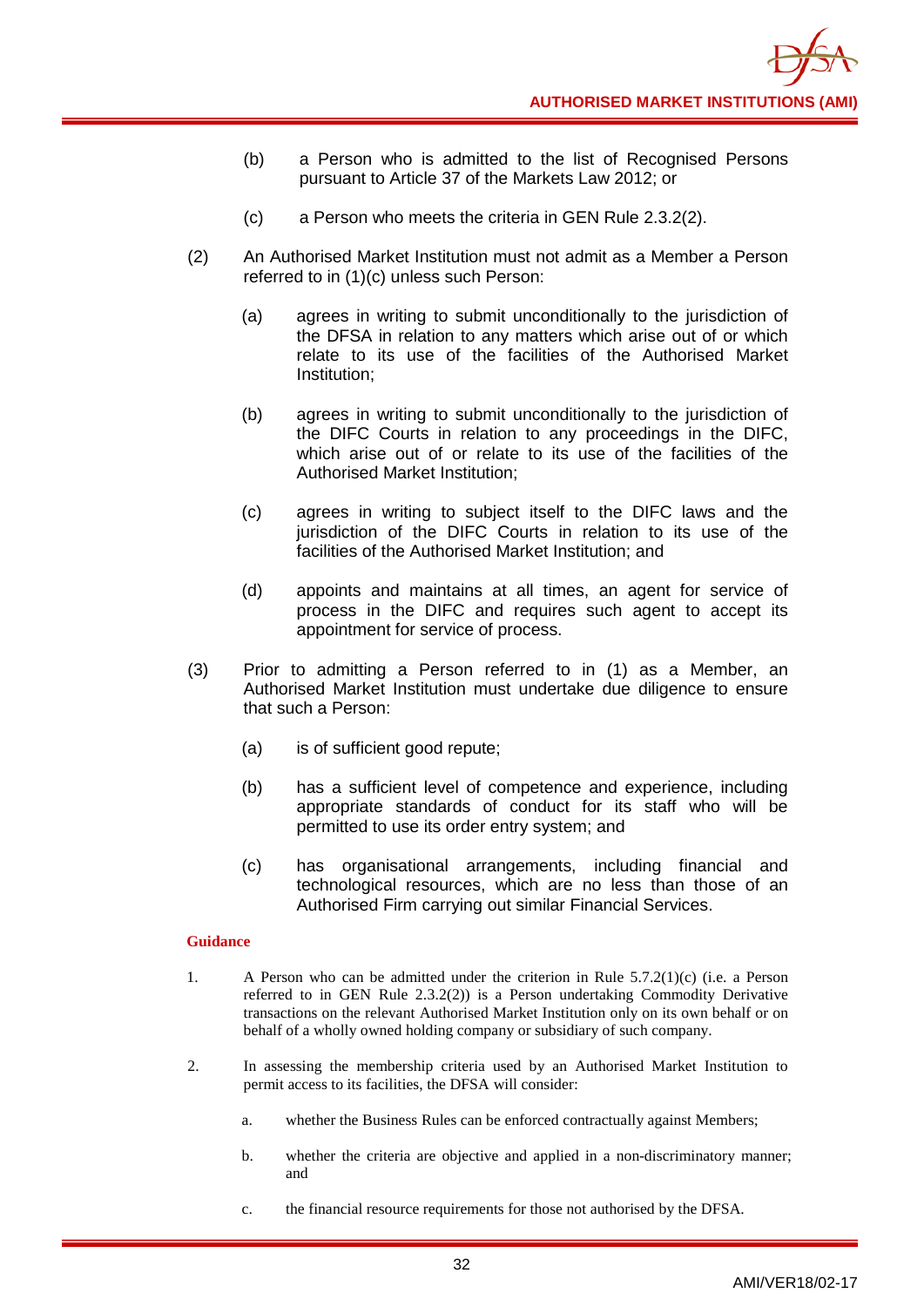

3. Pursuant to Rule 5.7.2(3)(c), an Authorised Market Institution is required to assess the adequacy of the organisational arrangements of a candidate to become a Member, if it is not an Authorised Firm, against the organisational requirements that would apply to such a Person had it been an Authorised Firm undertaking similar activities. For example, a Person which is not an Authorised Firm should have organisational resources that are equivalent to a firm Licensed to carry on the Financial Service of Dealing as Agent and/or Dealing as Principal.

## **Direct electronic access**

- **5.7.3** (1) An Authorised Market Institution may only permit a Member to provide its clients Direct Electronic Access to the Authorised Market Institution's trading facilities where:
	- (a) the clients meet the suitability criteria established by the Member in order to meet the requirements in (2):
	- (b) the Member retains responsibility for the orders and trades executed by the clients who are using Direct Electronic Access; and
	- (c) the Member has adequate mechanisms to prevent the clients placing or executing orders using Direct Electronic Access in a manner that would result in the Member exceeding its position or margin limits.
	- (2) An Authorised Market Institution which permits its Members to allow their clients to have Direct Electronic Access to its trading facilities must:
		- (a) set appropriate standards regarding risk controls and thresholds on trading through Direct Electronic Access;
		- (b) be able to identify orders and trades made through Direct Electronic Access; and
		- (c) if necessary, be able to stop orders or trades made by a client using Direct Electronic Access provided by the Member without affecting the other orders or trades made or executed by that Member.
	- (3) For the purposes of this Rule and elsewhere in the Rulebook, Direct Electronic Access means any arrangement, such as the use of the Member's trading code, through which a Member or the clients of that Member are able to transmit orders relating to Investments directly to the facility provided by the Authorised Market Institution.
	- (4) For avoidance of doubt, a Person who is permitted to have Direct Electronic Access to an Authorised Market Institution's facilities through a Member is not, by virtue of such permission, a Member of the Authorised Market Institution.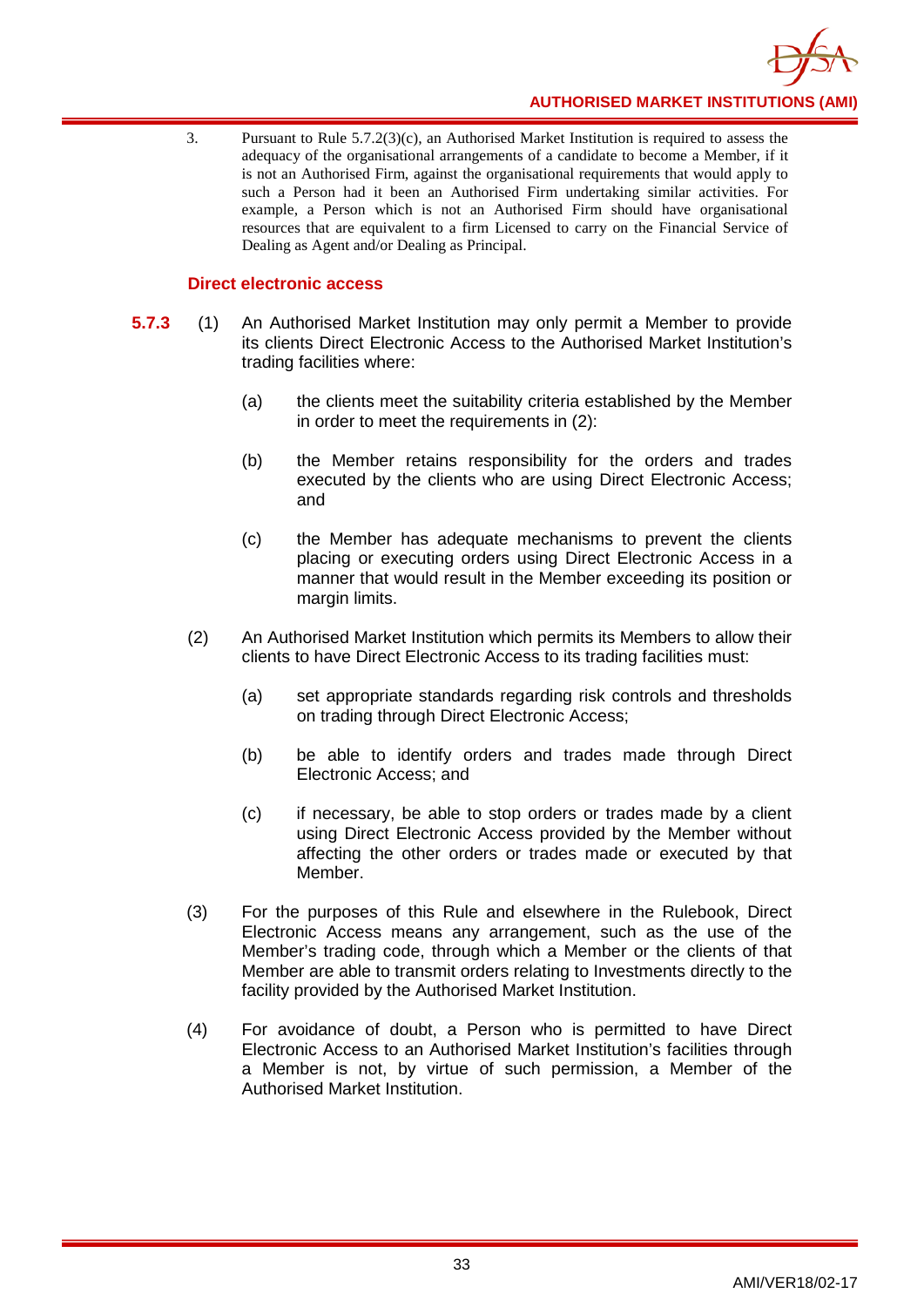In assessing the adequacy of the criteria used by an Authorised Market Institution to permit its Members to allow their clients to have Direct Electronic Access to Authorised Market Institution's facilities, the DFSA will consider:

- a. whether such criteria include contractually binding arrangements between the Member and the clients;
- b. whether such clients are subject to adequate training, competence and experience requirements and checks;
- c. how electronic access is approved and secured and the measures taken to prevent or resolve problems which would arise from the failure of such access;
- d. the rules and guidance governing the Person's, procedures, controls and security arrangements for inputting instructions into the system;
- e. the rules and guidance governing facilities offered to Person's permitted for inputting instructions into the system and restrictions placed on the use of those systems;
- f. the rules and practices to detect, identify and halt or remove instructions breaching any relevant instructions;
- g. the quality and completeness of the audit trail of any transaction processed through an electronic connection system; and
- h the procedures to determine whether to suspend trading by those systems or access to them by or through individual Members.

# **5.8 Admission of Investments to trading or clearing**

## **Investment criteria**

- **5.8.1** (1) An Authorised Market Institution must have clear and objective criteria ("investment criteria") included in its Business Rules according to which Investments can be admitted to trading, or traded, on its facilities, or cleared and settled on its facilities, or both, as relevant to its operations. The investment criteria must include the requirements in (2) and (3) as relevant.
	- (2) An Authorised Market Institution must ensure that Investments are admitted to trading or traded on an Exchange it operates only if:
		- (a) in the case of Securities, the Securities are admitted to the Official List of Securities; and
		- (b) in the case of Derivative contracts, the contracts meet the contract design specifications in Rule 6.3.2.
	- (3) An Authorised Market Institution must ensure that Investments are traded on an MTF it operates only if:
		- (a) in the case of Securities, the Securities are admitted to trading on a Regulated Exchange in a jurisdiction acceptable to the DFSA; and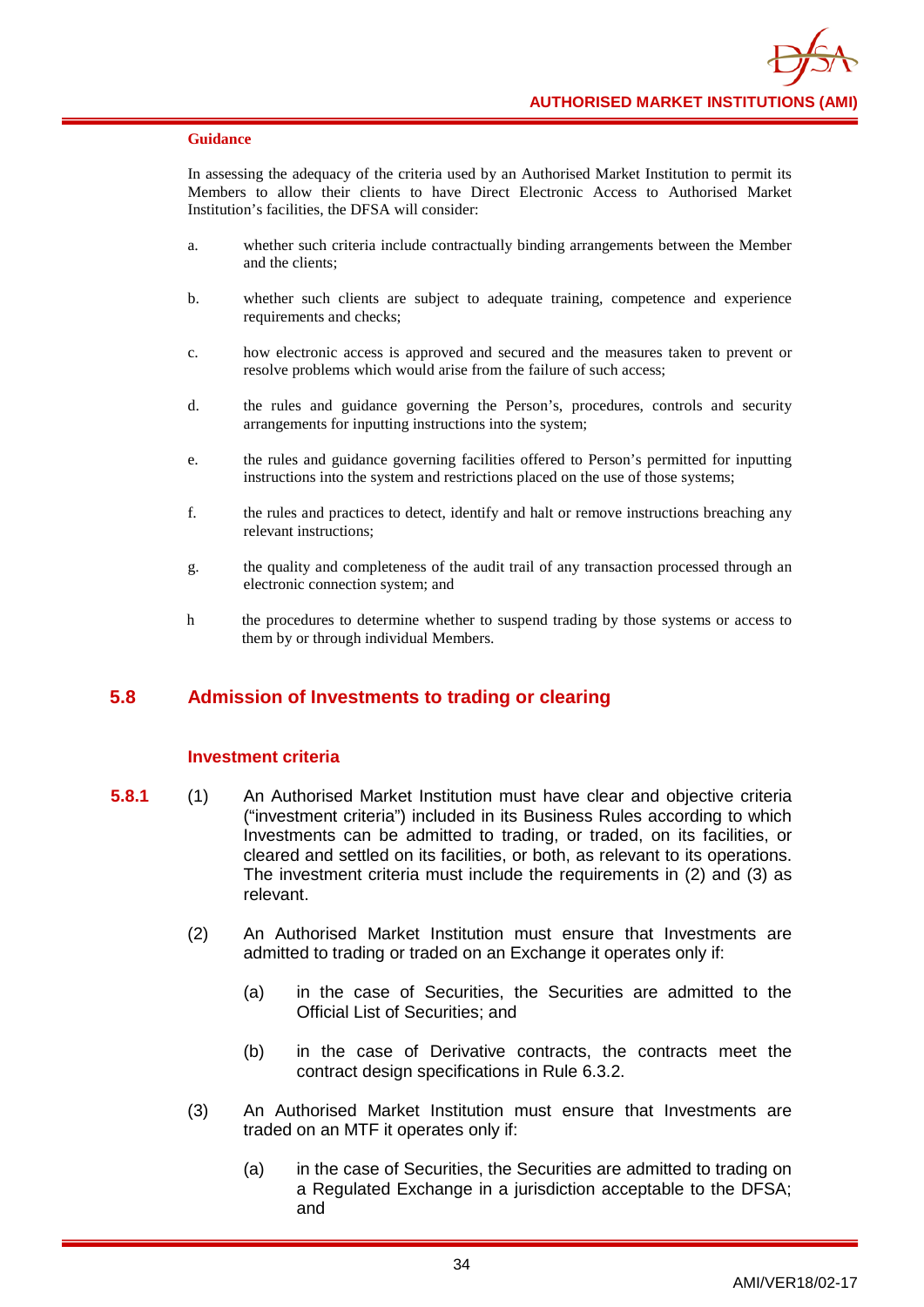- (b) in the case of Derivative contracts, the contracts meet the contract design specifications in Rule 6.3.2.
- (4) Where an Authorised Market Institution admits to trading or clearing or trades on its facilities Investments the value of which is determined by reference to an underlying benchmark or index provided by a Price Information Provider, it must only do so in accordance with the requirements in App 2.

- 1. Investment criteria are only one aspect of requirements applicable to an Authorised Market Institution when trading or clearing and settling Investments on its facilities. There are other requirements applicable to such activities, which are contained in this module.
- 2. Any Securities that are admitted to the Official List of Securities maintained by the DFSA meet the requirement in Rule 5.8.1(2)(a).

# **5.9 Integrity and transparency**

# **Integrity and fair dealing**

- **5.9.1** An Authorised Market Institution must be able and willing to:
	- (a) promote and maintain high standards of integrity and fair dealing in the carrying on of business on or through its facilities; and
	- (b) co-operate with the DFSA or other appropriate regulatory authorities with regard to regulatory matters when required.

- 1. In determining whether an Authorised Market Institution is able and willing to promote high standards of integrity and fair dealing, the DFSA will consider:
	- a. the extent to which an Authorised Market Institution seeks to promote and encourage such standards through its rules, policies, procedures and practices;
	- b. the extent to which Members are required to, and do, adhere to such standards; and
	- c. any other Rules and principles which apply to the carrying on of business on or through its facilities.
- 2. In assessing the ability and willingness of an Authorised Market Institution to cooperate with the DFSA and other regulatory authorities, the DFSA will consider:
	- a. the agreements in place, including those between Members and other participants granted access to the facilities and the relevant Authorised Market Institution, for sharing information, such as information regarding large open positions; and
	- b. how diligently the Authorised Market Institution responds to enquiries from the DFSA or other regulatory authorities.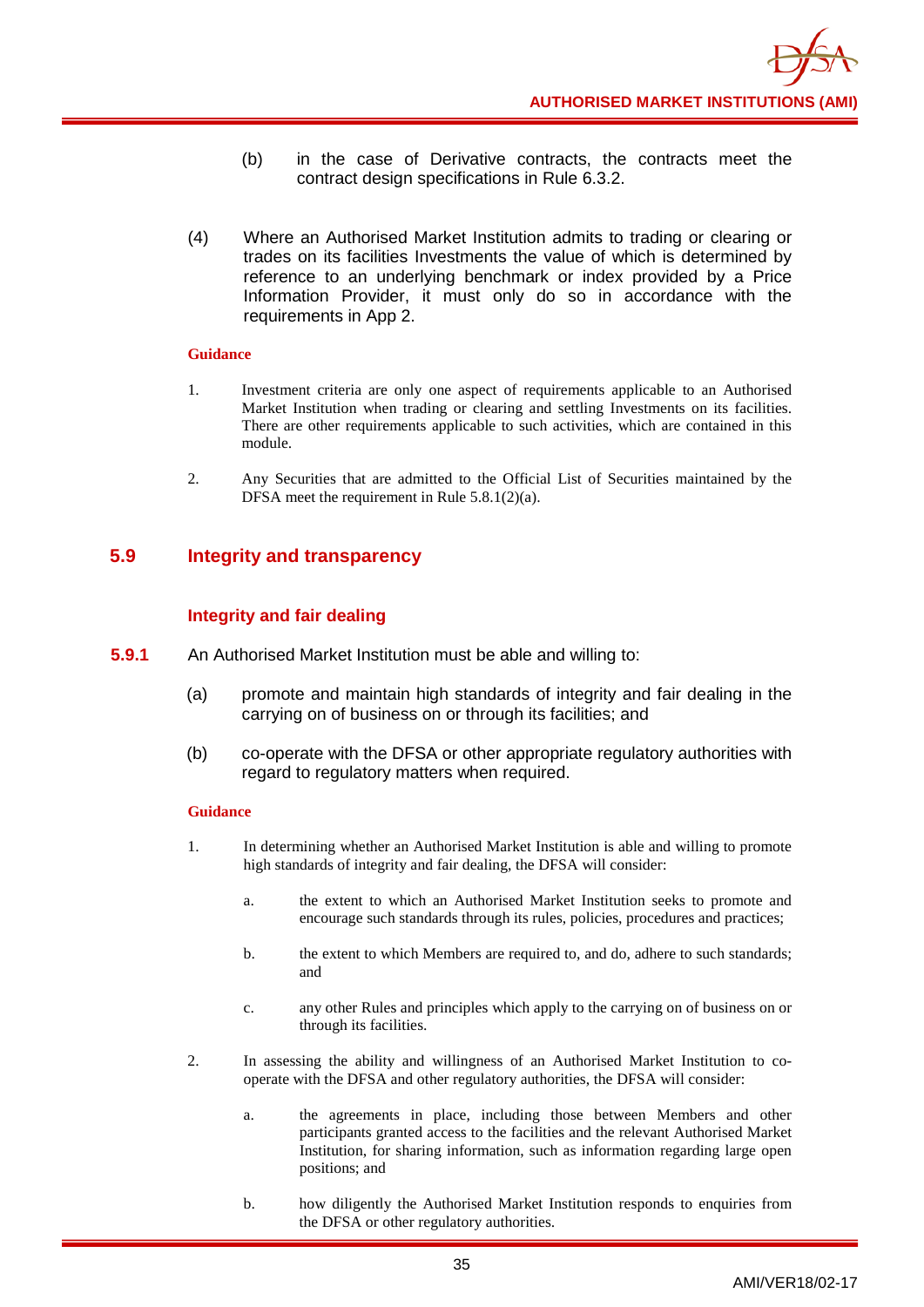## **Transparency**

- **5.9.2** (1) An Authorised Market Institution must have clear and comprehensive policies and procedures for providing sufficient information to enable Members and other participants on its facilities to have an accurate understanding of the risks, fees, and other material costs of using its facilities.
	- (2) An Authorised Market Institution must make the policies and procedures referred to in (1) publicly available.

### **Guidance**

In assessing whether an Authorised Market Institution has adequate policies and procedures for disclosing sufficient information to enable its Members and other participants to fully understand the risks, fees and other material costs in using its facilities, the DFSA will consider whether such information:

- a. includes explanatory material relating to the system's design and operations, to the rights and obligations of Members and other participants, and to any risks in participating in such facilities;
- b. includes its fees at the level of individual services it offers as well as its policies on any available discounts;
- c. is provided in a clear and easy to understand manner and is accurate, up-to-date, and readily available to all current and prospective Members and other participants on its facilities; and
- d. is made public, through placing such information on its website and other appropriate means.

## **Transaction recording**

- **5.9.3** Without limiting the requirements in GEN Rules 5.3.24 to 5.3.27, an Authorised Market Institution must ensure that satisfactory arrangements are made for:
	- (a) recording the activities and transactions, including orders and order audit trails, effected on or through its facilities;
	- (b) maintaining the activity and transaction records for at least 6 years from the date of the transaction or order entry;
	- (c) providing the DFSA with these records in a timely manner if required by the DFSA; and
	- (d) due observance of the applicable data protection and associated requirements.

- 1. The type of information that requires recording will vary according to the activity and type of transactions conducted on or through the facilities of the Authorised Market Institution.
- 2. In general, for an Authorised Market Institution Licensed to Operate an Exchange, the type of information which should be recorded will include: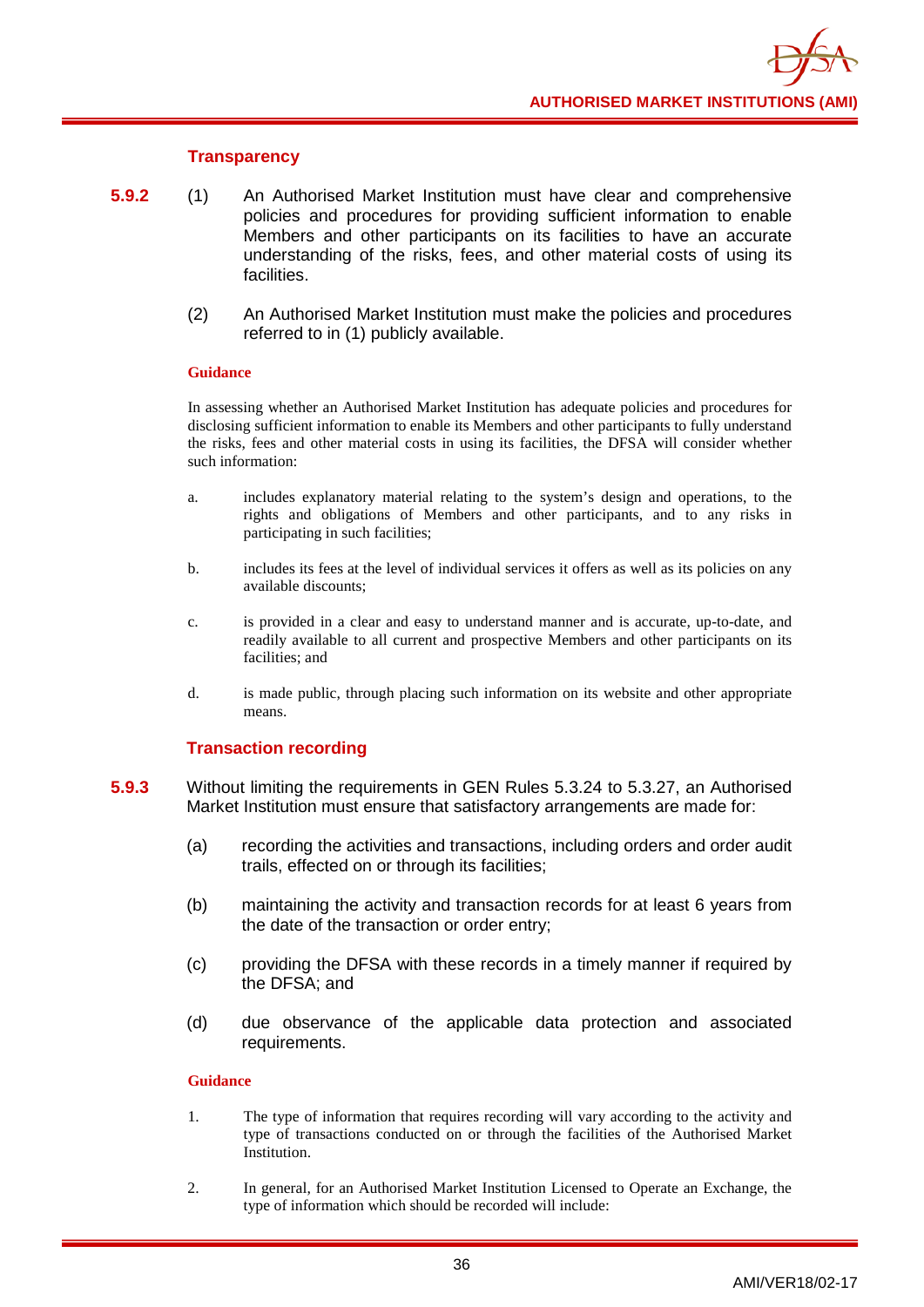

- a. the name of the relevant Investment and the price, quantity and date of the transaction, including the order audit trail (i.e. orders entered into the system and subsequently amended or cancelled);
- b. the order type, time of instruction and expiry date;
- c. the identities and, where appropriate, the roles of the counterparties to the transaction;
- d. the facilities on which the transaction was effected and is to be cleared and settled; and
- e. the date and manner of settlement of the transaction.
- 3. In general, for an Authorised Market Institution Licensed to Operate a Clearing House, the type of information which should be recorded will include:
	- a. the name of the relevant Investment and the price, quantity and date of the transaction;
	- b. the identities and, where appropriate, the roles of the counterparties to the transaction;
	- c. the facilities on which the transaction was effected and is to be cleared;
	- d. where applicable, the time novation takes place; and
	- e. the date and manner of settlement of the transaction.
- 4. In addition to the DFSA requirements in this module and in GEN, the requirements in the Data Protection Law 2007, DIFC Law No 1 of 2007, apply to an Authorised Market Institution. Therefore, in complying with the DFSA requirements relating to record keeping, an Authorised Market Institution should consider its obligations under the Data Protection Law 2007.

# **5.10 Safeguarding and administration of assets**

- **5.10.1** An Authorised Market Institution must ensure that, where its obligations include making provision for the safeguarding and administration of assets belonging to Members and other participants on its facilities:
	- (a) satisfactory arrangements ("safe custody arrangements") are made for that purpose in accordance with Rules 5.10.2 and 5.10.3; and
	- (b) are provided on clear terms of agreement between the Members and other participants on the facility and the Authorised Market Institution.

- 1. In determining whether an Authorised Market Institution has satisfactory arrangements for safeguarding and administering assets, the DFSA will consider:
	- a. the terms of the agreement under which safe custody arrangements are made and whether they adequately provide for the matters specified in Rule 5.10.2;
	- b. the level of protection provided to Members and other participants on its facilities against the risk of theft, fraud, defalcation or other types of loss through such arrangements; and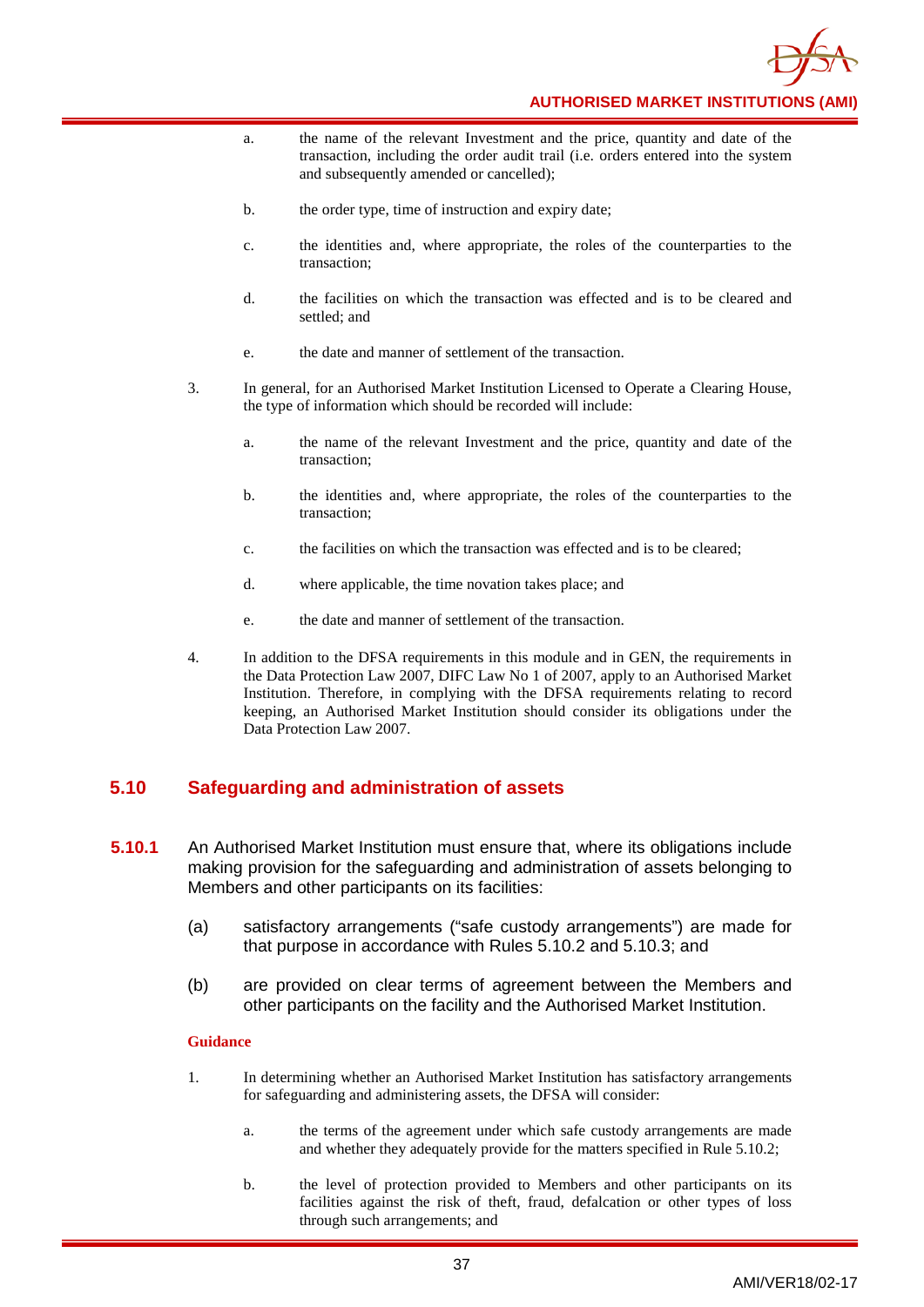- c. the degree of monitoring the Authorised Market Institution would be undertaking relating to custodians, and if relevant, sub-custodians.
- 2. At the point of granting a Licence to an Authorised Market Institution, the DFSA assesses the adequacy of an applicant's safe custody arrangements. Any subsequent changes to the safe custody arrangements that have been in place at the time of granting the Licence, where they are material changes, would require the DFSA's prior approval in accordance with the requirements in Rule 4.3.2.
- **5.10.2** An Authorised Market Institution must ensure that the safe custody arrangements, at a minimum, provide for:
	- (a) the segregation of assets belonging to every Member and other participant on its facilities from the assets belonging to the Authorised Market Institution and the other Members and participants on its facilities;
	- (b) the prompt access by the Authorised Market Institution to the assets held under the safe custody arrangements;
	- (c) the use or transfer of asset belonging to the Members and other participants on its facilities to be made only in accordance with the instructions of the relevant owners of those assets or in accordance with the terms of the agreement referred to in Rule 5.10.1(b) and any applicable legislation;
	- (d) the reconciliation at appropriate intervals and frequency between the assets and accounts held under the safe custody arrangements; and
	- (e) accurate records relating to the assets held under the safe custody arrangements to be kept, including:
		- (i) the identity of the legal and beneficial owners of the relevant assets, and where appropriate, any Persons who have charges over, or other interests in, those assets;
		- (ii) records of any additions, reductions and transfers in each individual account of assets; and
		- (iii) the identity of the assets owned by (or where appropriate on behalf of) different Persons, including, where appropriate, the assets owned by Members and other participants on its facilities.

In assessing whether an Authorised Market Institution's safe custody arrangements meet the requirements in Rule 5.10.2, the DFSA would particularly look at:

- a. the frequency with which statements of the holdings are provided to the Members and other participants on its facilities whose assets are held under the safe custody arrangements;
- b. the records of the assets held and the identity of the beneficial and legal owners and any other persons with rights over such assets, and whether the Authorised Market Institution maintains a register of charges over Investments traded or cleared on its facility;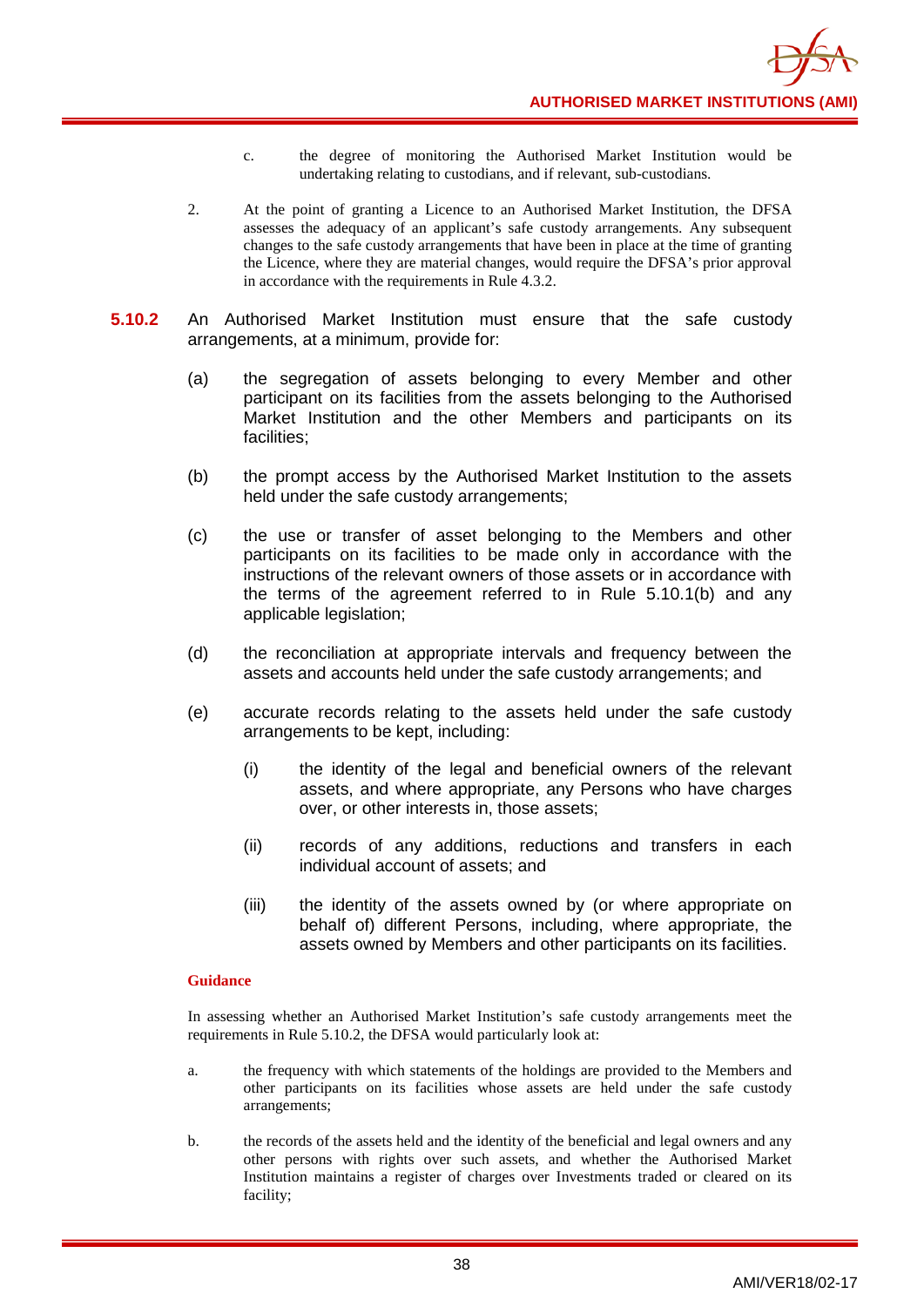- c. the records of any instructions given in relation to those assets;
- d. the records of the carrying out of those instructions;
- e. the records of any movements in those assets (or any corporate actions or other events in relation to those assets); and
- f. how the Authorised Market Institution reconciles its records of assets held with the records of any custodian or sub-custodian used to hold those assets, and with the record of beneficial or legal ownership of those assets.
- **5.10.3** An Authorised Market Institution must not appoint any Person as a third party custodian unless that Person:
	- (a) is appropriately authorised under its Licence or subject to regulation and supervision by a Financial Services Regulator acceptable to the DFSA for the activity of deposit taking or providing custody and depository services; and
	- (b) is prohibited from appointing sub-custodians except where the subcustodians meet the requirements in (a).

- 1. An Authorised Market Institution should undertake due diligence to ensure, in the case of any custodians or sub-custodians which are not regulated by the DFSA, that they are appropriately licensed and supervised for the activity of deposit taking or custody and depository services by a Financial Services Regulator in their home jurisdiction.
- 2. In order to meet the requirements relating to sub-custody arrangements, an Authorised Market Institution should include clear provisions in the contract with its appointed custodians whether or not sub-custodians may be appointed and if so, the procedures for appointing the sub-custodians, in accordance with the requirements in Rule 5.10.3(b). There should also be contractual requirements for advance notification to the Authorised Market Institution of any changes to the sub-custodians.
- 3. If an Authorised Market Institution proposes to make new custody arrangements or make any material changes to its existing custody arrangements, such changes trigger the prior DFSA approval requirements in Rule 4.3.2. This requirement would be triggered, for example, if the appointed custodians at the time of the grant of the Licence had not used sub-custodians but subsequently propose to do so.

# **5.11 Promotion and maintenance of standards**

## **Orderly conduct on facilities**

- **5.11.1** An Authorised Market Institution must have an effective market surveillance program to:
	- (a) ensure that business conducted on or through its facilities is conducted in an orderly manner and in accordance with the applicable Business Rules and other applicable requirements so as to afford proper protection to investors; and
	- (b) monitor for conduct which may amount to Market Abuse, financial crime or money laundering.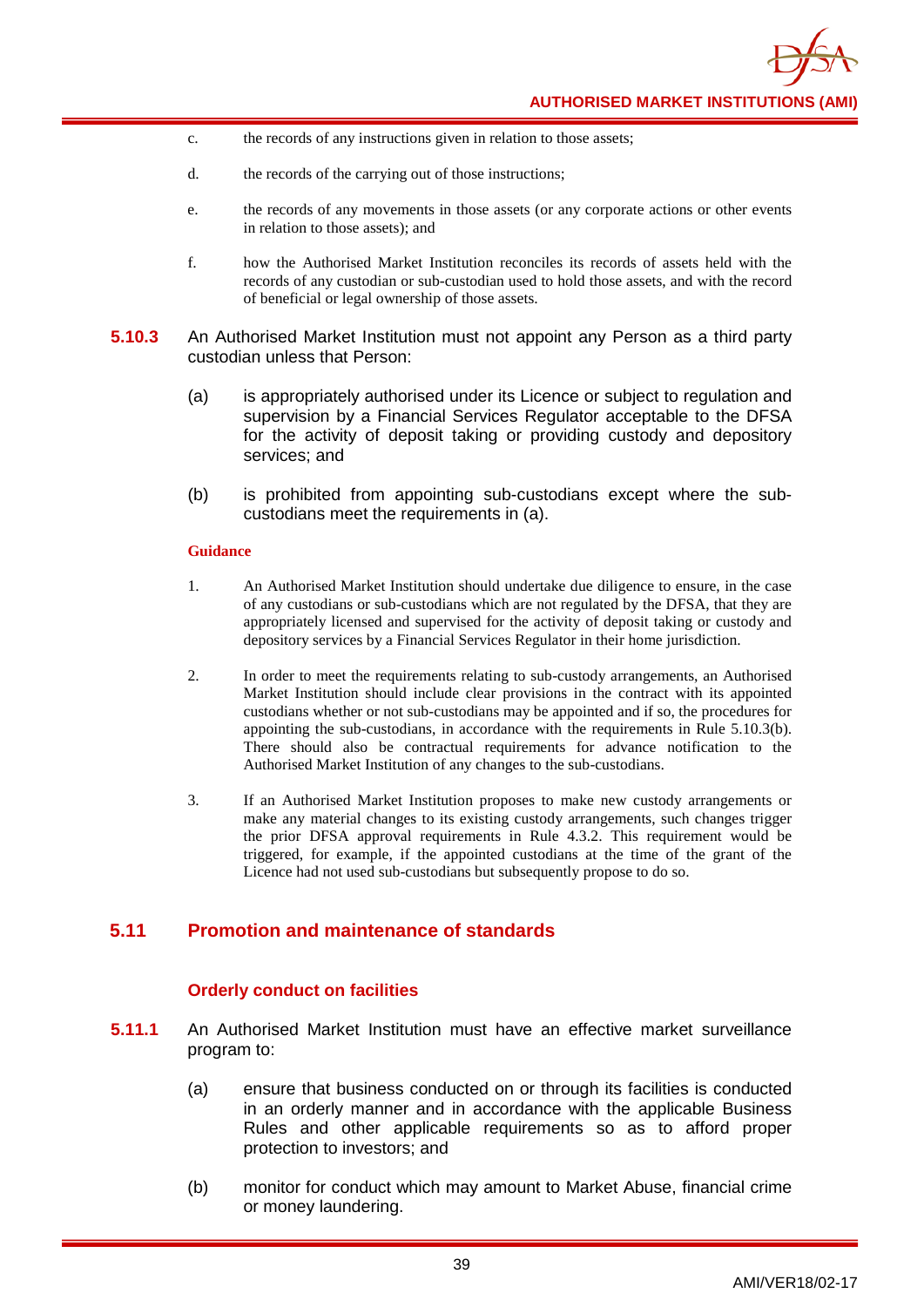- 1. To satisfy the DFSA that Rule 5.11.1(a) is met, an Authorised Market Institution should have rules and procedures in place for:
	- a. preventing and detecting the use of its facilities for abusive, improper or fraudulent purposes; and
	- b. preventing the improper, reckless or negligent use of its facilities.
- 2. In determining whether an Authorised Market Institution is ensuring that business conducted on its facilities is conducted in an orderly manner, the DFSA will consider:
	- a. arrangements for pre and post trade transparency, taking into account the nature and liquidity of the Investments traded; and
	- b. the need to provide anonymity for trading participants.
- 3. An Authorised Market Institution Operating an Exchange will also have appropriate procedures allowing it to influence trading conditions, impose a trading halt promptly when required, and to support or encourage liquidity when necessary to maintain an orderly market. The DFSA will consider the transparency of such procedures and the fairness of their application and potential application.
- 4. In addition, Members who are Authorised Firms should be able to satisfy any other legal obligations they may have, including those to Clients that may exist under COB.
- 5. AML module contains AML obligations of an Authorised Market Institution.

### **Prevention of Market Abuse, money laundering and financial crime**

- **5.11.2** (1) Without limiting the generality of Rule 5.11.1, an Authorised Market Institution must:
	- (a) operate appropriate measures to identify, deter and prevent Market Abuse, money laundering and financial crime on and through the Authorised Market Institution's facilities; and
	- (b) report promptly to the DFSA any Market Abuse, money laundering and financial crime, as required.
	- (2) For the purposes of (1)(a), an Authorised Market Institution must:
		- (a) include in its Business Rules a regime to prevent Market Abuse, money laundering and financial crime that meets the requirements in (3), which is applicable to its Members; and
		- (b) implement adequate measures to ensure that its Members comply with that regime.
	- (3) The regime referred to in (2)(a) must, at a minimum, include rules and procedures in relation to:
		- (a) compliance arrangements to prevent Market Abuse, money laundering and financial crime;
		- (b) transaction monitoring;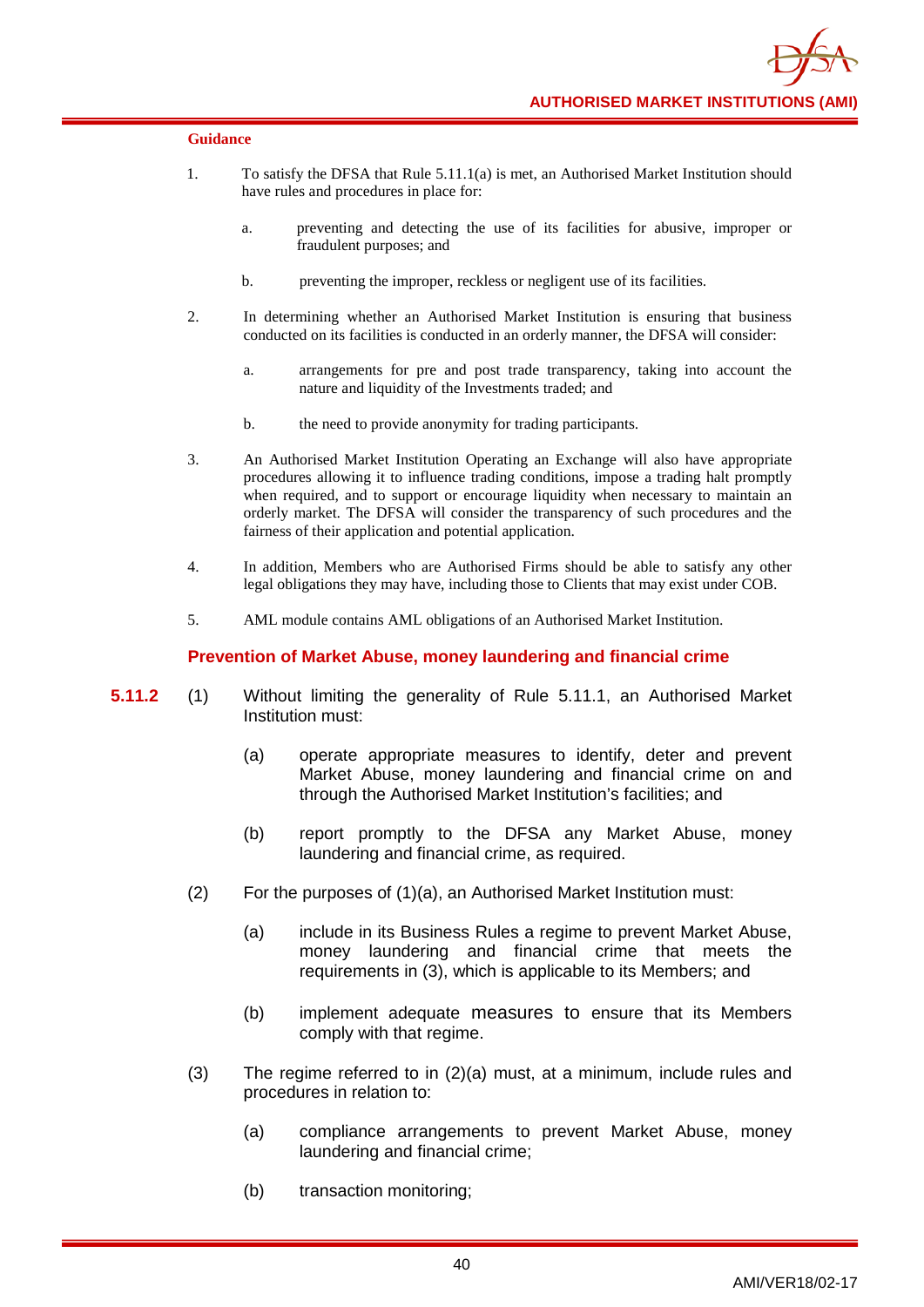**AUTHORISED MARKET INSTITUTIONS (AMI)**

- (c) risk assessment; and
- (d) training.

### **Guidance**

- 1. Abusive, improper and fraudulent purposes include:
	- a. trades intended to create a false appearance of trading activity;
	- b trades which one party does not intend to close out or settle;
	- c. conduct which is likely to result in disorderly trading in the market; and
	- d. any contravention of the provisions in Part 6: Prevention of Market Abuse in the Markets Law.
- 2. An Authorised Market Institution must have an effective surveillance system in place for:
	- a. the coordinated surveillance of all activity on or through its facilities and activity in related Investments conducted elsewhere; and
	- b. communicating information about Market Abuse and financial crime to the DFSA or appropriate regulatory authorities.
- **5.11.3** (1) An Authorised Market Institution must:
	- (a) before accepting a prospective Member, ensure that the applicant has in place adequate arrangements including systems and controls to comply with the Authorised Market Institution's regime for preventing Market Abuse, money laundering and financial crime referred to in Rule 5.11.2(2)(a);
	- (b) monitor and regularly review compliance by its Members with that regime; and
	- (c) take appropriate measures to ensure that its Members rectify any contraventions without delay.
	- (2) An Authorised Market Institution must promptly notify the DFSA of any:
		- (a) material breach of its regime by a Member; and
		- (b) circumstances in which a Member will not or cannot rectify a breach of its regime.

- 1. An Authorised Market Institution is subject to the requirements in the DFSA's AML module. Members of an Authorised Market Institution which are Authorised Firms are also subject, by virtue of being Authorised Firms, to the requirements in the DFSA's AML module.
- 2. In determining whether an Authorised Market Institution's measures are adequate and appropriate to reduce the extent to which its facilities can be used for Market Abuse, money laundering and financial crime, the DFSA will consider: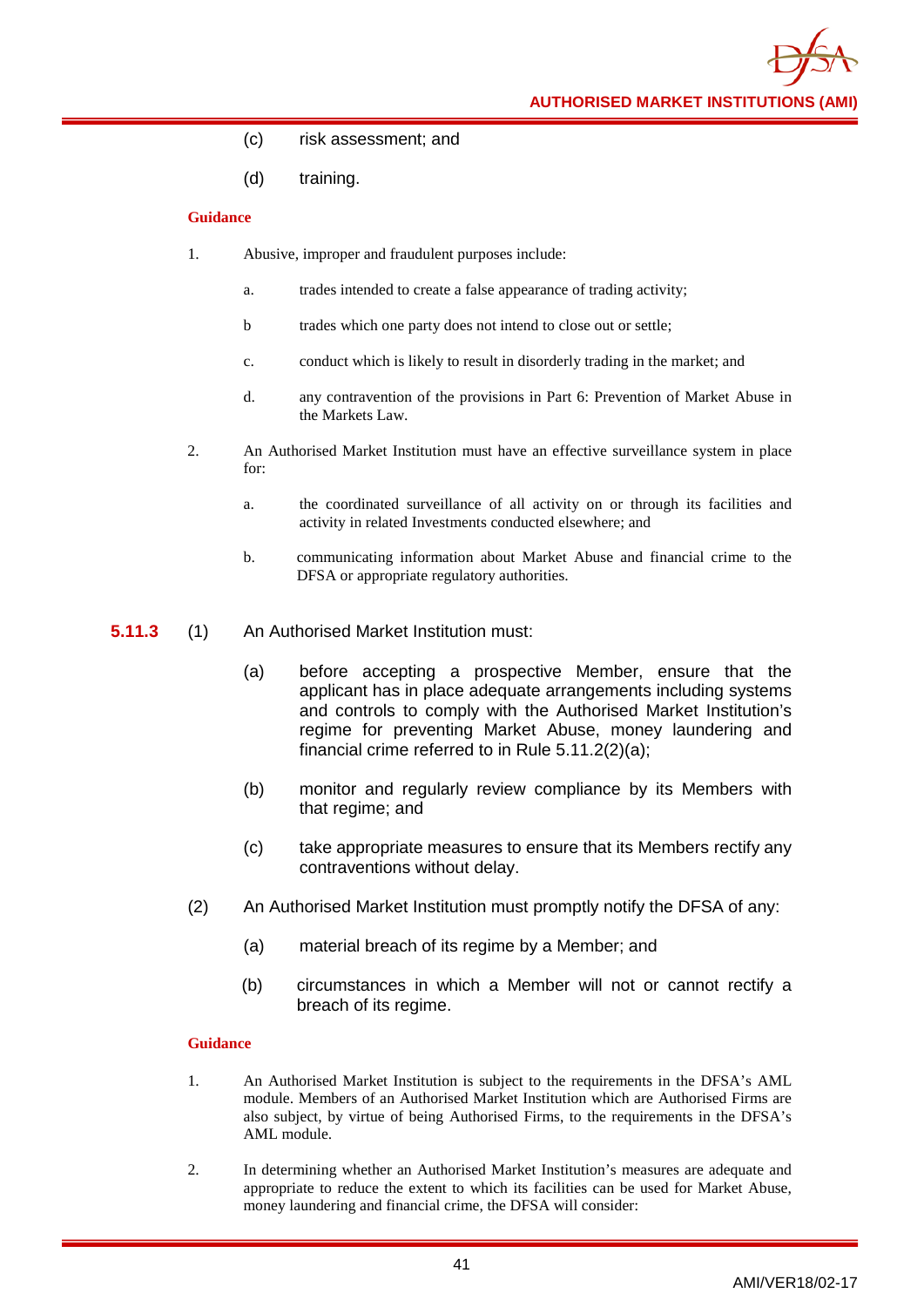

- a. whether the Authorised Market Institution has appropriate staff, surveillance systems, resources and procedures for this purpose;
- b. the monitoring conducted for possible patterns of normal, abnormal or improper use of those facilities;
- c. how promptly and accurately information is communicated about Market Abuse, financial crime and money laundering to the DFSA and other appropriate organisations; and
- d. how the Authorised Market Institution co-operates with relevant bodies in the prevention, investigation and pursuit of Market Abuse, money laundering and financial crime.
- 3. An Authorised Market Institution shall have regard to Part 8 of the Markets Law in relation to Market Abuse and the relevant provisions of the Regulatory Law. Examples of practices that amount to market manipulation (which is one form of Market Abuse) in an automated trading environment that should be identified and prevented by an Authorised Market Institution to promote Proper Markets include the following:
	- a. entering small orders in order to ascertain the level of hidden orders, particularly used to assess what is resting on a dark platform, known as Ping Orders;
	- b. entering large numbers of orders and/or cancellations/updates to orders to create uncertainty for other market participants, slowing down their process and to camouflage its own strategy, known as Quote Stuffing;
	- c. entry of orders or a series of orders intended to start or exacerbate a trend, and to encourage other participants to accelerate or extend the trend in order to create an opportunity to unwind/open a position at a favourable price, known as Moment Ignition; and
	- d. submitting multiple orders often away from one side of the order book with the intention of executing a trade on the other side of the order book, where once that trade has taken place, the manipulative orders will be removed, known as Layering and Spoofing.

# **5.12 Miscellaneous requirements**

## **Whistleblowing**

**5.12.1** An Authorised Market Institution must have appropriate procedures and protections for enabling Employees to disclose any information to the DFSA or to other appropriate bodies involved in the prevention of Market Abuse, money laundering or other financial crime or any other breaches of relevant legislation.

### **Guidance**

An Authorised Market Institution's policies and procedures should enable Employees to make protected disclosures, in good faith, of information which, in the reasonable belief of the Employee making the disclosure, tends to show that one or more of the following has been, is being, or is likely to be, committed:

- a. a criminal offence;
- b. a failure to comply with any legal obligation;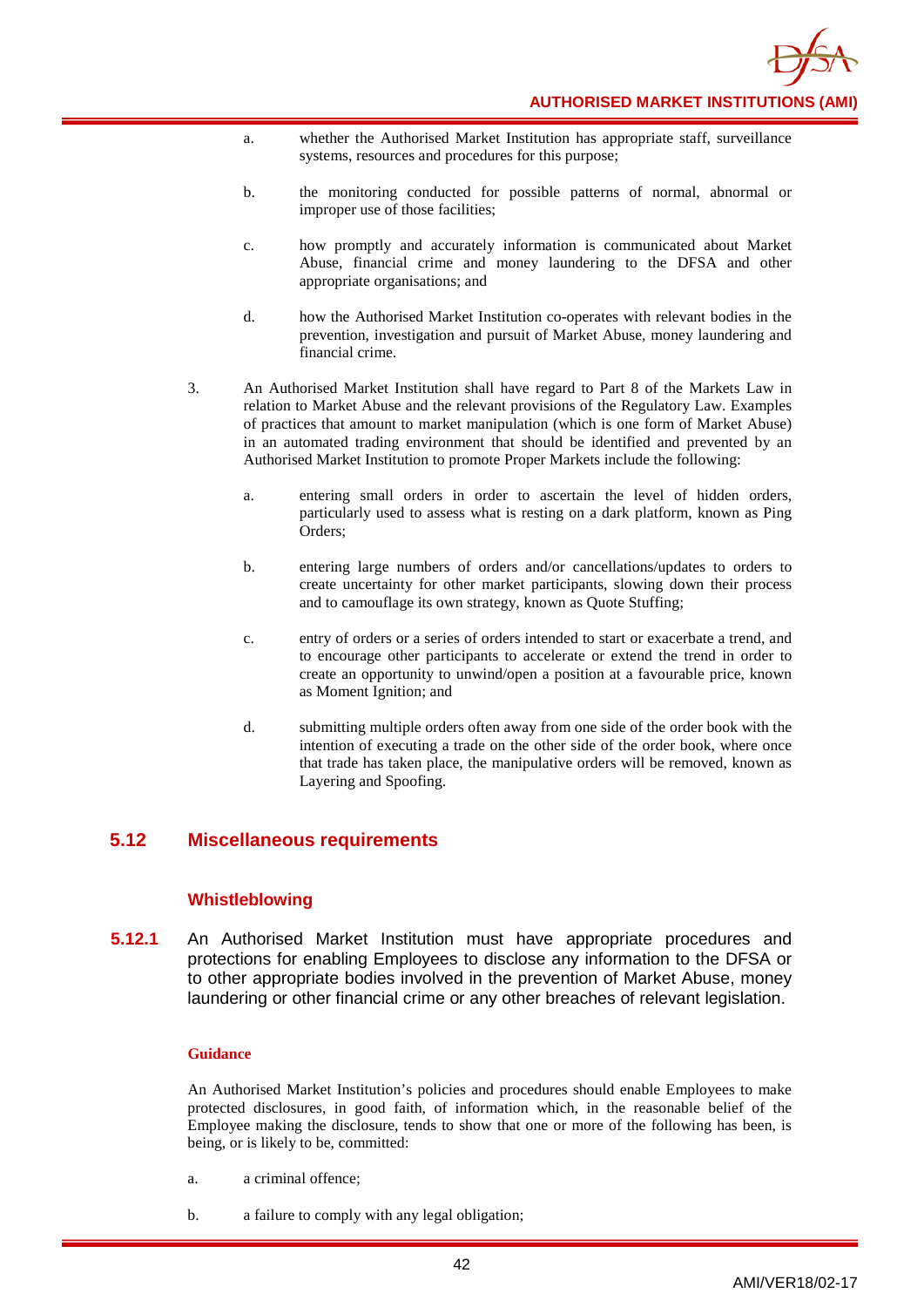**AUTHORISED MARKET INSTITUTIONS (AMI)**

- c. a miscarriage of justice;
- d. the putting of the health and safety of any individual in danger; or
- e. a deliberate concealment relating to any of (a) to (d),

irrespective of whether the relevant conduct or failure occurred, occurs or would occur.

### **Handling of complaints**

- **5.12.2** (1) An Authorised Market Institution must have effective arrangements in place for the investigation and resolution of complaints made against it.
	- (2) An Authorised Market Institution must establish and maintain a register of complaints made against it and their resolution. Records of the complaints must be maintained for a minimum of six years.

- 1. Procedures should be in place to acknowledge a complaint promptly, for making an objective consideration of the complaint and for a timely response to be sent to the complainant. The response should inform the complainant that, if he is not satisfied with the response, he should contact the DFSA.
- 2. Complaints should be fairly and impartially investigated by a person not involved in the conduct about which the complaint has been made. At the conclusion of the investigation, a report should be prepared and provided to the relevant Key Individuals.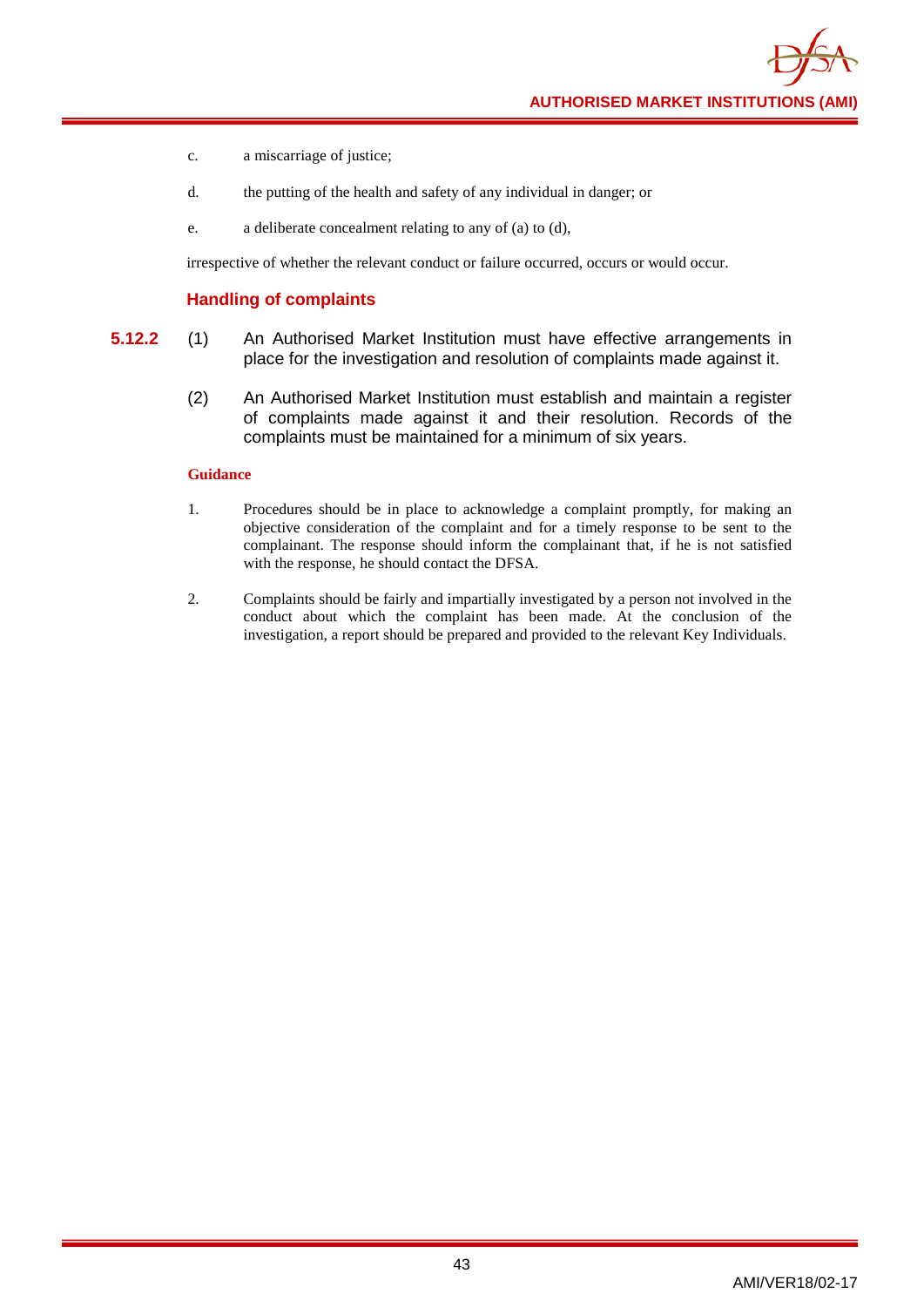# **6. ADDITIONAL LICENSING REQUIREMENTS FOR OPERATING AN EXCHANGE**

# **6.1 Application**

- **6.1.1** (1) This chapter applies to an Authorised Market Institution Operating an Exchange or an applicant for such a Licence.
	- (2) In this chapter, a reference to an "Exchange" is a reference to a Person referred to in (1).

# **6.2 Proper Markets**

- **6.2.1** (1) An Exchange must have rules and procedures for fair, orderly and efficient operation of trading of Investments on its facilities. For this purpose, an Exchange must ensure that only Investments in which there is a Proper Market are traded on its facilities.
	- (2) For a Proper Market to exist in Investments:
		- (a) Derivatives traded on its facilities must meet the contract design specifications in Rule 6.3.2;
		- (b) relevant market information must be made available to Persons engaged in dealing on an equitable basis, including pre-trade and post-trade disclosure of orders, in accordance with the requirements in section 6.4.
		- (c) there must be adequate mechanisms to discontinue, suspend or remove from trading on its facilities any Investments in circumstances where the requirements relating to Proper Markets are not met;
		- (d) there must be in place controls to prevent volatility in the markets that is not the result of market forces, in accordance with the requirements in section 6.5;
		- (e) error trades must be managed, in accordance with the requirements in section 6.6;
		- (f) short selling and position concentration must be monitored and managed, in accordance with the requirements in section 6.7;
		- (g) there must be a fair and non-discretionary algorithm operating in respect of the matching of orders on its facilities;
		- (h) there must be in place adequate controls, to monitor and manage any foreign ownership restrictions applying to Investments traded on its facilities, in accordance with the requirements in section 6.8; and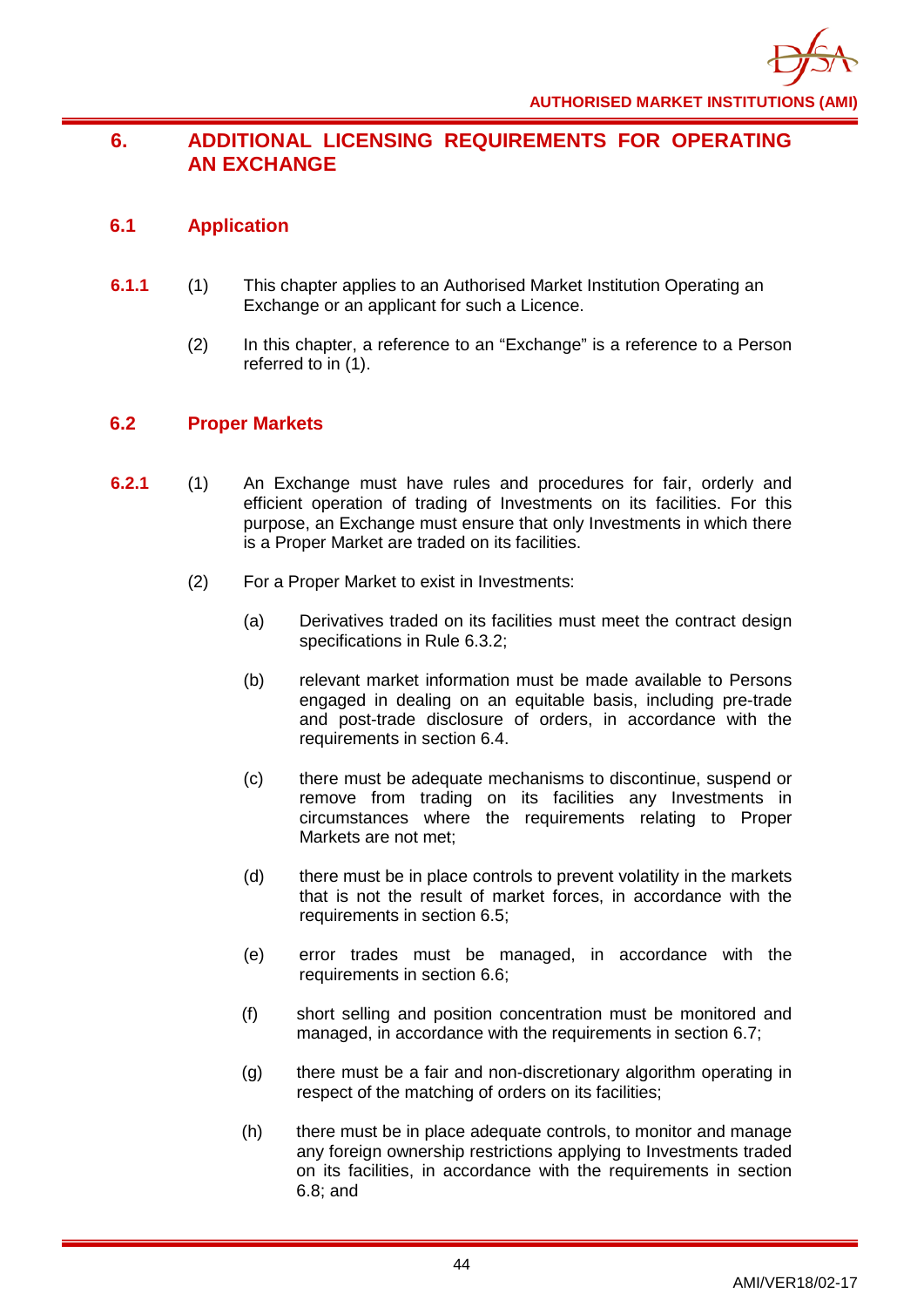

(i) any liquidity incentive schemes must be offered only in accordance with the requirements in section 6.9.

### **Guidance**

Rules and procedures referred to in Rule 6.2.1(2) should generally form part of the Business Rules of an Authorised Market Institution (see the content of Business Rules in Rule 5.6.1).

# **6.3 Specifications relating to design and trading of Derivatives**

- **6.3.1** (1) An Exchange which trades Derivative contracts on its facilities must:
	- (a) have clear and transparent rules and procedures for the trading of Derivative contracts, which are made publicly available; and
	- (b) ensure that the trading in Derivative contracts on its facilities is undertaken in a fair, orderly and efficient manner.
	- (2) The rules and procedures must promote transparency by ensuring that there is sufficient information made available to the markets relating to the terms and conditions of the Derivative contracts traded on its facilities. Such information must include, where relevant, information relating to delivery and pricing of Derivative contracts.

## **Contract design specifications**

- **6.3.2** (1) An Exchange must ensure that the Derivative contracts traded on its facilities:
	- (a) have a design that enables the orderly pricing and effective settlement of the obligations arising under the contract; and
	- (b) where they are Commodity Derivative contracts which require physical delivery, have terms and conditions which:
		- (i) promote price discovery of the underlying commodity;
		- (ii) ensure, to the extent possible, that there is a correlation to the operation of the physical market in the underlying commodity;
		- (iii) include contract delivery specifications which address matters specified in App 3; and
		- (iv) provide for legally enforceable settlement and delivery procedures.
	- $(2)$  For the purposes of meeting the requirement in  $(1)(a)$ , an Exchange must include in its Business Rules contract design specifications relating to Derivative contracts traded on its facilities which, at a minimum, include:
		- (a) minimum price fluctuations (price ticks);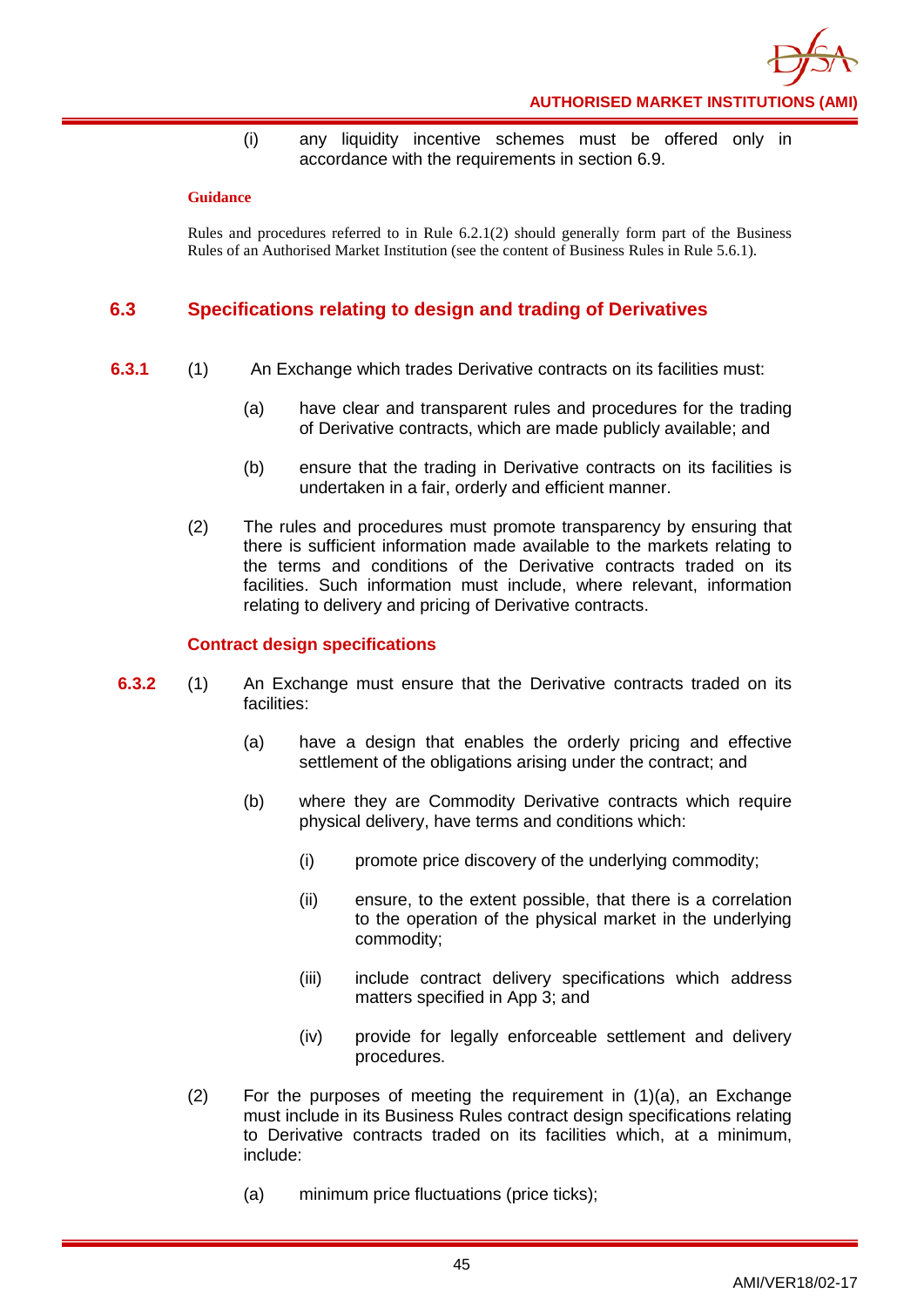**AUTHORISED MARKET INSTITUTIONS (AMI)**

- (b) maximum price fluctuations (daily price limits), if any;
- (c) last trading day;
- (d) settlement or delivery procedures as applicable;
- (e) trading months;
- (f) position limits, if any;
- (g) reportable levels; and
- (h) trading hours.

## **On-going review**

- **6.3.3** An Exchange must:
	- (a) establish and implement clear procedures relating to the development and review of contract design for Derivative contracts traded on its facilities;
	- (b) have adequate process through which the views of potential users of Derivative contracts can be taken into account when developing and reviewing contract design for Derivative contracts;
	- (c) have adequate powers which enable it to eliminate contractual terms which produce, or are likely to produce, manipulative or disorderly conditions in the markets generally, or in relation to the particular class or type of Derivative contracts; and
	- (d) have adequate mechanisms to monitor and evaluate whether the settlement and delivery procedures reflect the underlying physical market and promote reliable pricing relationship between the two markets.

- 1. When assessing whether an Exchange's rules and procedures are adequate, the DFSA will consider, among other things:
	- a. the criteria adopted by the Exchange for Derivative contracts to be traded on its facilities;
	- b. what powers the Exchange has in order to eliminate manipulative or disorderly conduct, including powers to vary, remove or rescind conditions of any Derivative contracts already traded where these are found to cause manipulative or disorderly conditions; and
	- c. what mechanisms are established by the Exchange to monitor and review market activities relating to Derivative contracts traded on its facilities.
- 2. When designing and reviewing the design of Commodity Derivative contracts, an Exchange should consider the following physical market characteristics, including differences within a commodity market with regard to the commodity in question:
	- a. size and structure of the physical market;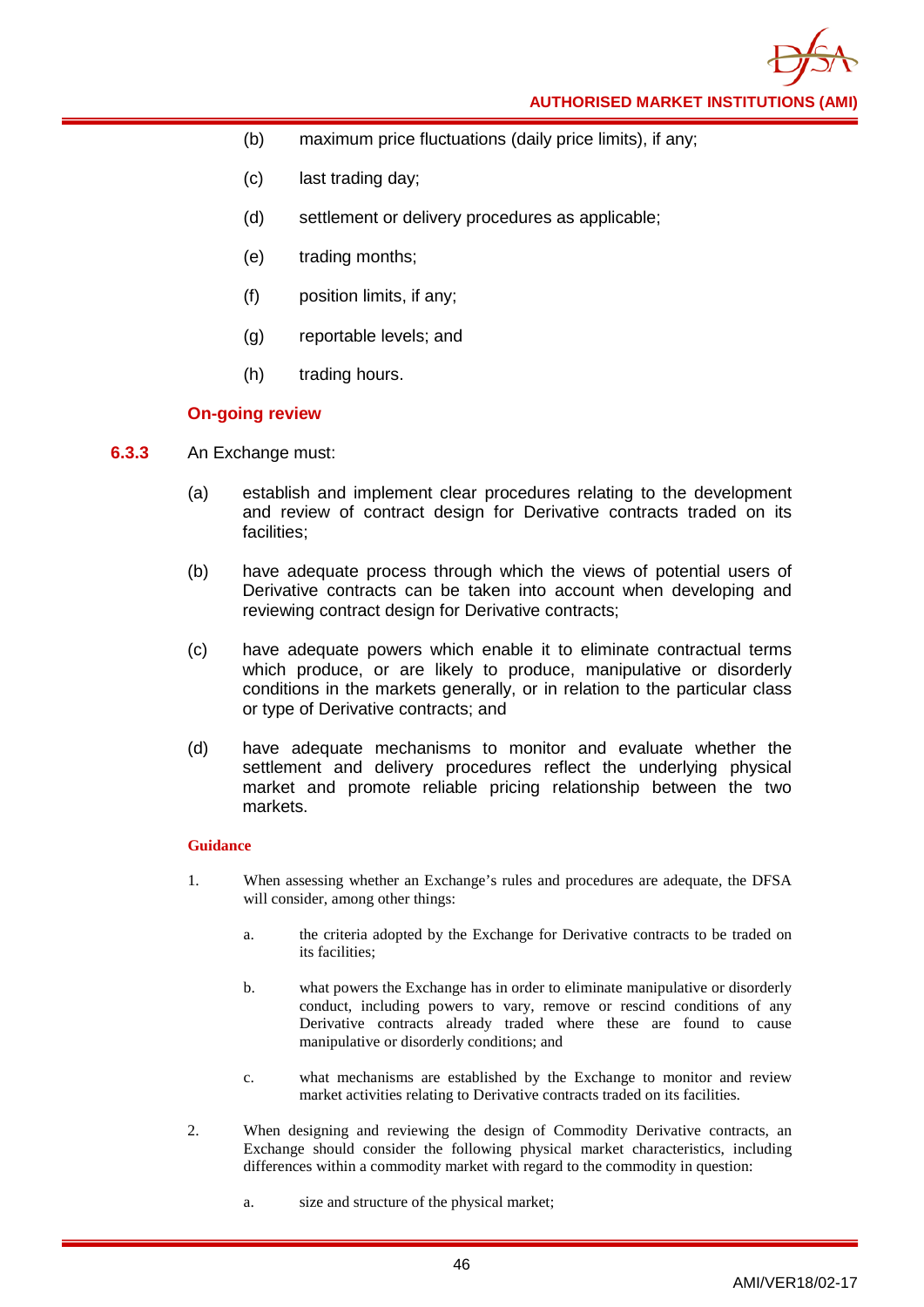

- b. commodity characteristics (such as grade, quality, weight, class, growth, origin, source etc.);
- c. historical patterns of production, consumption and supply, including seasonality, growth, market concentration in the production chain, domestic or international export focus and logistics;
- d. extent of distribution or dispersal of production and consumption of the underlying physical commodity among producers, merchants and consumers;
- e. accepted market practice at the physical commodity market in question, including loading tolerances and delivery of alternative supply under the contract terms;
- f. adequacy, nature and availability of supply of the underlying physical commodity, including an estimate of the deliverable supplies for the delivery month specified in the relevant commodity contract;
- g. movement or flow of the underlying physical commodity;
- h. the liquidity of the underlying physical market;
- i. the spot market pricing system including transparency, availability, reliability and frequency of cash pricing;
- j. price volatility; and
- k. the existence of price controls, embargoes, export restrictions or other regulation or controls affecting the price or supply of the underlying physical commodity.

# **6.4 Transparency and disclosure**

- **6.4.1** An Exchange must have adequate arrangements for providing to the markets adequate information about Investments traded on its facilities, and its trading activities, for the purposes of promoting:
	- (a) pre-trade transparency; and
	- (b) post-trade transparency.

## **Pre-trade transparency**

- **6.4.2** (1) An Exchange must disclose the information specified in (2) relating to trading of Investments on its facilities in the manner specified in (3).
	- (2) The information required to be disclosed pursuant to (1) is:
		- (a) the current bid and offer prices and volume;
		- (b) the depth of trading interest shown at the prices and volumes advertised through its systems for the Investments; and
		- (c) any other information relating to Investments which would promote transparency relating to trading.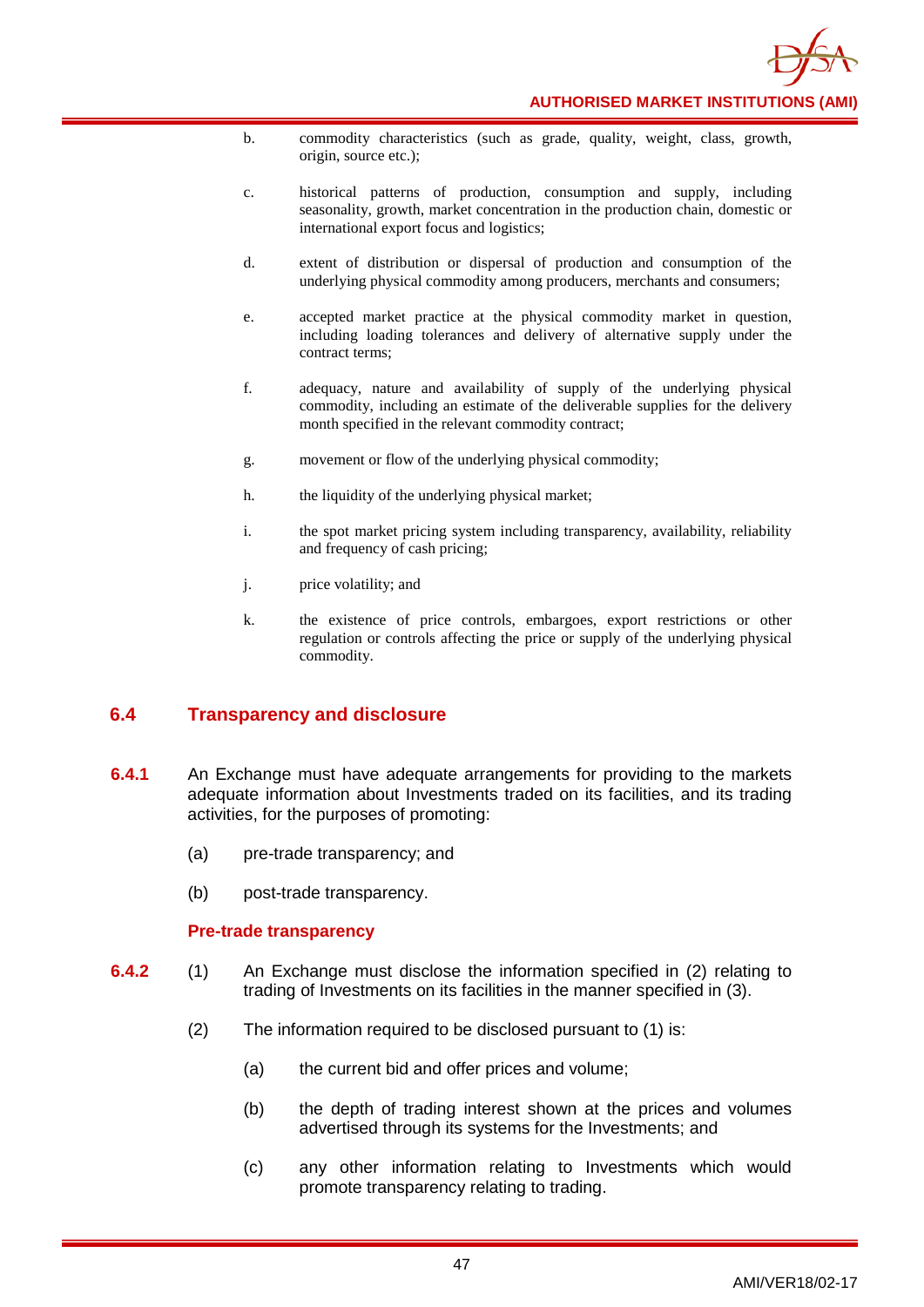(3) The information referred to in (2) must be made available to the public on a continuous basis during normal trading.

- 1. When making disclosure, an Exchange should adopt a technical mechanism by which the public can differentiate between transactions that have been transacted in the central order book and transactions that have been reported to the Exchange as off-order book transactions. Any transactions that have been cancelled pursuant to its rules should also be identifiable.
- 2. The reference to trading interest in Rule 6.4.2(2)(b) includes any actionable indications of interests. Actionable interests are messages from one Member to another in a trading system about available trading interest that contains all necessary information to agree on a trade.
- 3. An Exchange should use adequate mechanisms so that pre-trade information is available to the public in an easy to access and uninterrupted manner at least during business hours. An Exchange may charge a reasonable fee for the information which it makes available to the public.
- 4. An Exchange will be able to withhold pre-trade disclosure only if it has obtained a waiver or modification to Rule 6.4.2. An Exchange may seek a waiver or modification from the disclosure requirement in Rule 6.4.2(1) in relation to certain transaction orders where:
	- a. the order size is pre-determined and exceeds a pre-set and published threshold level; and
	- b. the details of the exemption are included in its Business Rules.
- 5. In assessing whether an exemption from pre-trade disclosure should be allowed, the DFSA will take into account factors such as:
	- a. the level of order threshold compared with normal market size for the Investment;
	- b. the impact such an exemption would have on price discovery, fragmentation, fairness and overall market quality;
	- c. whether there is sufficient transparency relating to trades executed without pretrade disclosure as a result of dark orders whether or not they are entered in transparent markets;
	- d. whether the Exchange supports transparent orders by giving priority to transparent orders over dark orders, for example, by executing such orders at the same price as transparent orders; and
	- e. whether there is adequate disclosure of details relating to dark orders available to Members and other participants on the facilities of the Exchange to enable them to understand the manner in which their orders will be handled and executed on those facilities.
- 6. Dark orders are orders executed on execution platforms without pre-trade transparency.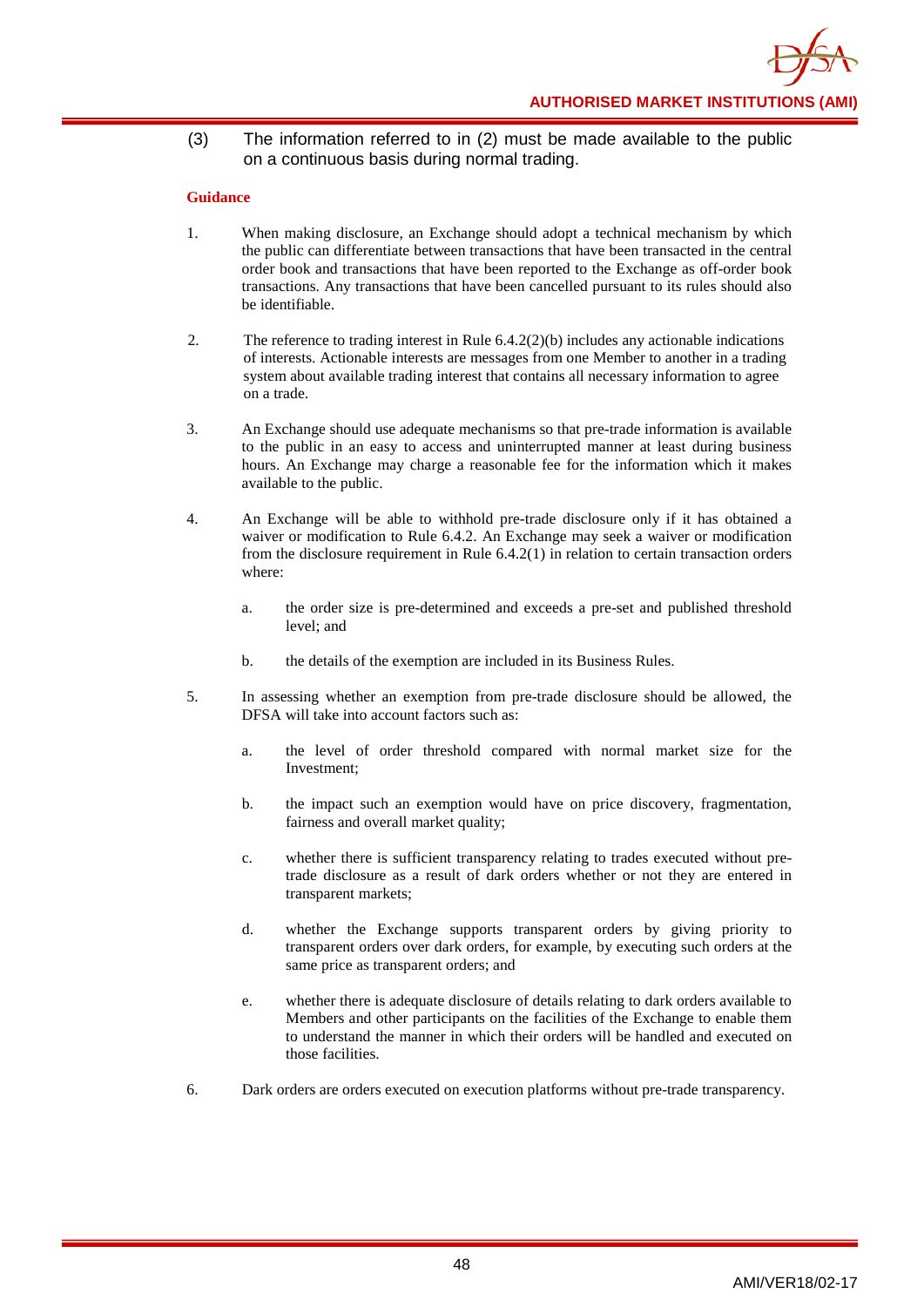### **Post-trade transparency**

- **6.4.3** (1) An Exchange must disclose the post-trade information specified in (2) relating to trading of Investments on its facilities in the manner specified in (3).
	- (2) The post-trade information required to be disclosed pursuant to (1) is the price, volume and time of the transactions executed in respect of the Investments traded on its facilities.
	- (3) The information referred to in (2) must be:
		- (a) made available in real-time on reasonable commercial terms and on a non-discriminatory basis; and
		- (b) made available, as soon as practicable thereafter, to the public.

### **Guidance**

An Exchange should use appropriate mechanisms to enable post-trade information to be made available to the public in an easy to access and uninterrupted manner at least during business hours. An Exchange may charge a reasonable fee for the information which it makes available to the public.

# **6.5 Volatility controls**

- **6.5.1** (1) An Exchange must have in place effective systems, controls and procedures to ensure that its trading systems:
	- (a) are resilient;
	- (b) have adequate capacity to deal with peak orders and message volumes; and
	- (c) are able to operate in an orderly manner under conditions of market stress.
	- (2) Without limiting the generality of its obligations arising under (1) or any other Rule, an Exchange's rules, systems, controls and procedures must enable it to:
		- (a) reject orders that exceed its pre-determined volume and price thresholds, or that are clearly erroneous;
		- (b) temporarily halt trading of Investments traded on its facility if there is a significant price movement in relation to those Investments on its facility or a related market during a short period; and
		- (c) where appropriate, cancel, vary or correct any transaction.

## **Guidance**

An Exchange should test its trading systems to ensure that they are resilient and capable of operating orderly trading under conditions of market stress and other contingencies.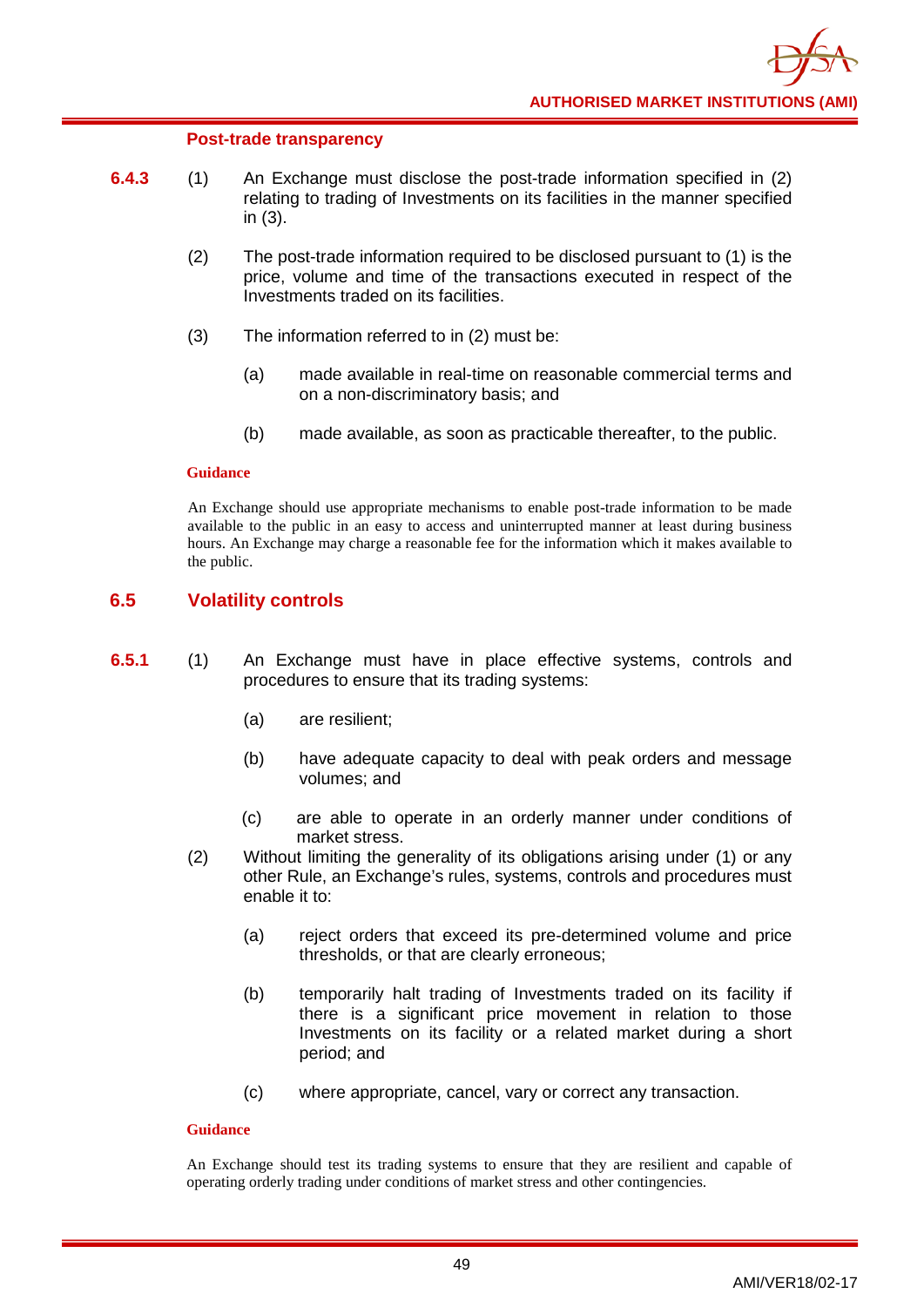- **6.5.2** (1) An Exchange must have adequate arrangements, including technology, which:
	- (a) are capable of preventing capacity limits relating to messaging being breached;
	- (b) require its Members to apply pre-trade controls to their clients; and
	- (c) permit only its Members to modify the parameters of any pretrade controls.
	- (2) An Exchange must make publicly available the details of arrangements it has in place in order to meet the requirement in (1).

- 1. In order to meet the requirements in Rule 6.5.2(1), an Exchange may, within its arrangements:
	- a. include a mechanism for "throttling" orders to prevent breaches of its capacity;
	- b. prohibit "naked" or "unfiltered" access to its facilities by Members' clients where the client orders do not pass through pre-trade controls; and
	- c. include requirements for Members to have appropriate pre-trade controls on the orders of their clients, which include in-built and automatic rejection of orders outside of certain pre-set parameters.
- 2. Pre-trade controls which an Authorised Market Institution requires from its Members should contain:
	- a. price or size parameters: Members should be able to automatically block or cancel orders that do not meet the set price or size parameters either or both on an order-by-order basis or over a specified period of time;
	- b. controls around permission to trade: Members should be able to block or cancel orders immediately as soon as they are made aware that trade permissions of a trader have been breached;
	- c. effective risk management: Members should be able to block or cancel orders automatically where the trades pose risks that compromise the Member's own risk management thresholds. Such controls should be applied as necessary and appropriate to exposures to individual clients or financial instruments or groups of clients or financial instruments, exposures of individual traders, trading desks or the Member as a whole;
	- d. reporting obligations: Members should be obliged to notify the Exchange about significant risks that may affect fair and orderly trading and major incidents as soon as they become aware of such risks or incidents;
	- e. overriding of pre-trade controls: Members should have procedures and arrangements for dealing with orders which have been automatically blocked by the Member's pre-trade controls but which the Member may re-submit. Such procedures and arrangements should serve to alert compliance and risk management staff of the Member that controls have been overridden and require their approval for the overriding of these controls;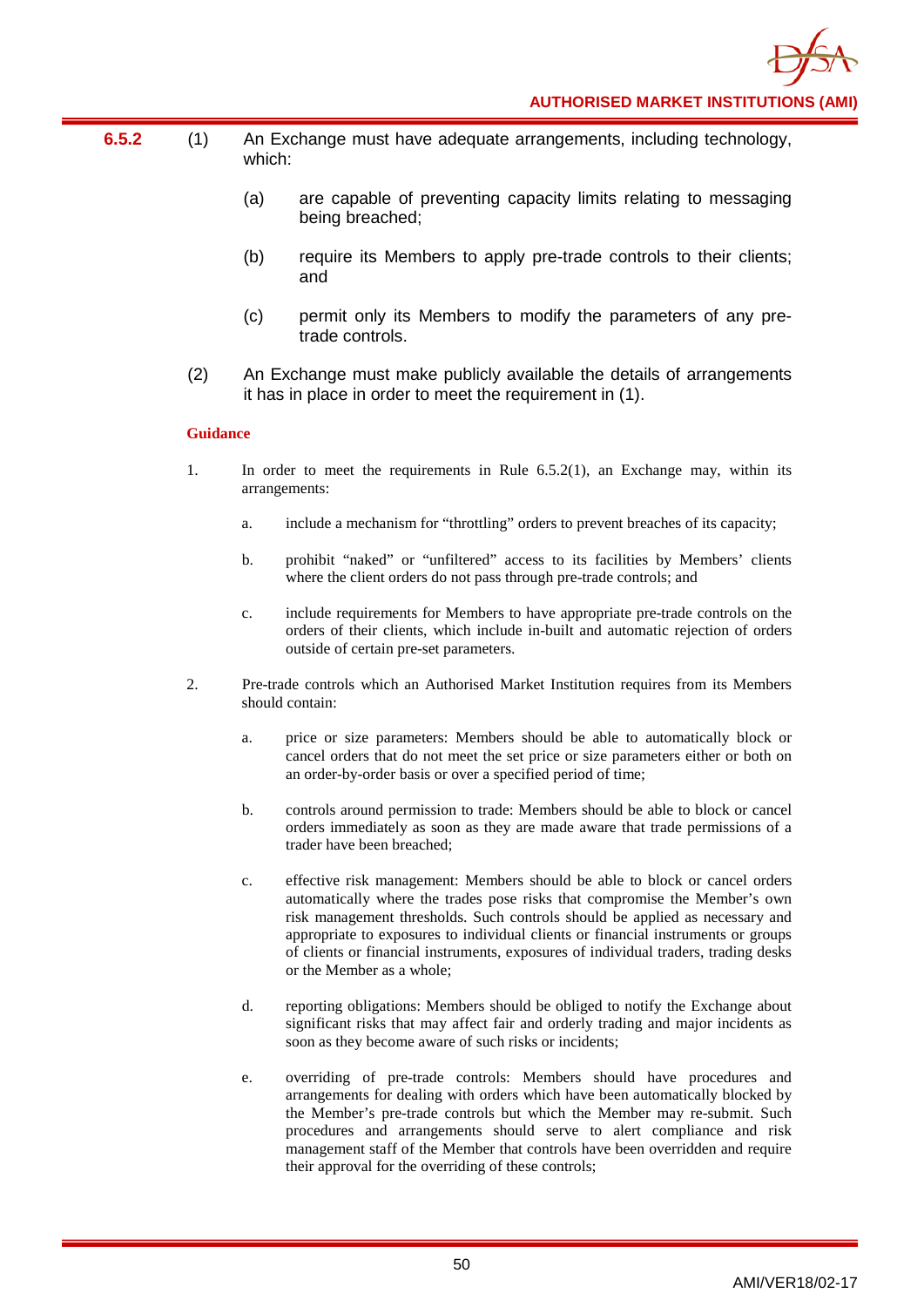

- f. training on order entry procedures: Members should ensure that employees using the order entry system have adequate training on order entry procedures before they are allowed to use Members' order entry systems;
- g. monitoring and accessibility of knowledgeable and mandated staff: Members should monitor their orders to the Exchange in as close to real time as possible, including from a cross-market perspective, for potential signs of disorderly trading. Such monitoring should be conducted by Member's staff who understand its trading flow. They should be accessible to the Exchange and have necessary authority to take necessary and appropriate remedial action. Members should ensure that compliance staff are able to follow closely the Member's electronic trading activity so that they can quickly respond to and correct any failures or regulatory infractions that may take place; and
- h. control of messaging traffic: Members should have control of messaging traffic to the Exchange particularly to ensure any messaging limits imposed by the Exchange on the Members are not exceeded. Messaging limits are limits imposed by an Exchange on its Members for the transmission of orders such as buy or sell to ensure that the Exchange's capacity to deal with such orders is not exceeded.

# **6.6 Error Trade policy**

- **6.6.1** (1) An Exchange must be able to cancel, amend or correct any Error Trades.
	- (2) An Error Trade is the execution of an order resulting from:
		- (a) an erroneous order entry;
		- (b) malfunctioning of the system of a Member or of the Authorised Market Institution; or
		- (c) a combination of (a) and (b).
	- (3) For the purposes of (1), an Exchange's Business Rules must include a comprehensive Error Trade policy which sets out clearly the extent to which transactions can be cancelled by the Exchange at its sole discretion, at the request of a Member or by mutual consent of the Members involved.
	- (4) An Exchange must have adequate systems and controls to:
		- (a) prevent or minimise Error Trades;
		- (b) promptly identify and rectify Error Trades where they occur; and
		- (c) identify whether Error Trades are related to disorderly market activity.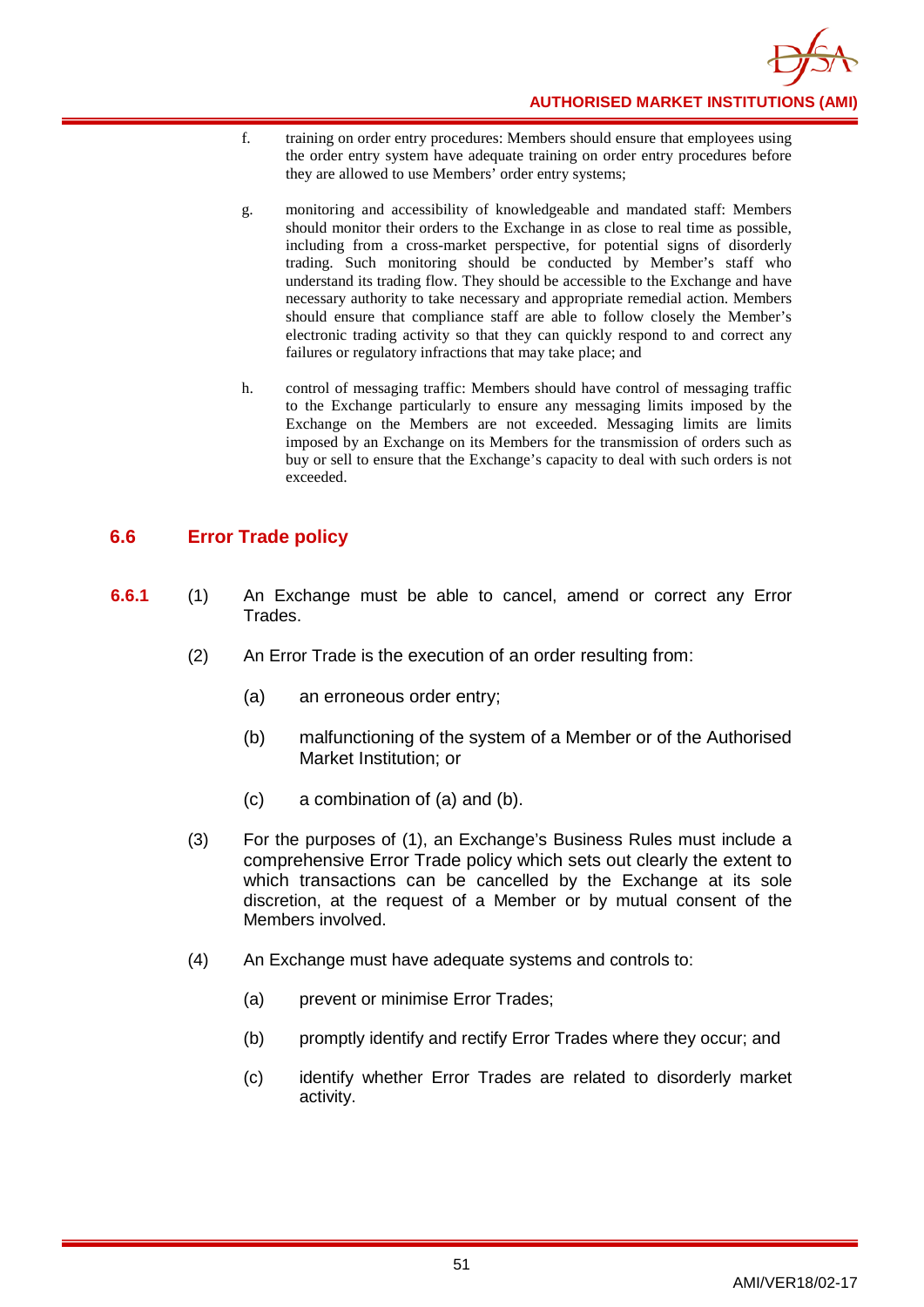When assessing whether an Exchange has an appropriate and adequate Error Trade policy, the DFSA will consider whether the rules and procedures included in the Business Rules:

- a. are adequate and, where prevention is not possible, minimise the impact of Error Trades;
- b. are sufficiently flexible in the design to address varying scenarios;
- c. establish a predictable and timely process for dealing with Error Trades, including measures specifically designed to detect and identify Error Trade messages to market users;
- d. promote transparency to market users with regard to any cancellation decisions involving material transactions resulting from the invocation of the Error Trade policy;
- e. include adequate surveillance conducted in the markets to detect Error Trades;
- f. promote predictability, fairness and consistency of actions taken under the Error Trade policy; and
- g. enable sharing of information with other markets, when possible, concerning the cancellation of trades.

## **6.7 Short selling and position management**

- **6.7.1** (1) An Exchange must have in place effective systems, controls and procedures to monitor and manage:
	- (a) Short Selling in Securities; and
	- (b) risks arising from position concentrations.
	- (2) For the purposes of (1), an Exchange must have adequate powers over its Members to address risks to an orderly functioning of its facilities arising from unsettled positions in Investments.
	- (3) Short Selling for the purposes of this Rule constitutes the sale of a Security by a Person who does not own the Security at the point of entering into the contract to sell.

- 1. An Exchange should, when developing its controls and procedures with regard to Short Selling and position management, have regard to:
	- a. its own settlement cycle, in order to ensure that any Short Selling activities on its facilities do not result in any delay or prevent effective settlement within such cycle; and
	- b. orderly functioning of its facilities, to ensure that any long or short position concentration on Investments that remain unsettled does not interrupt such functioning.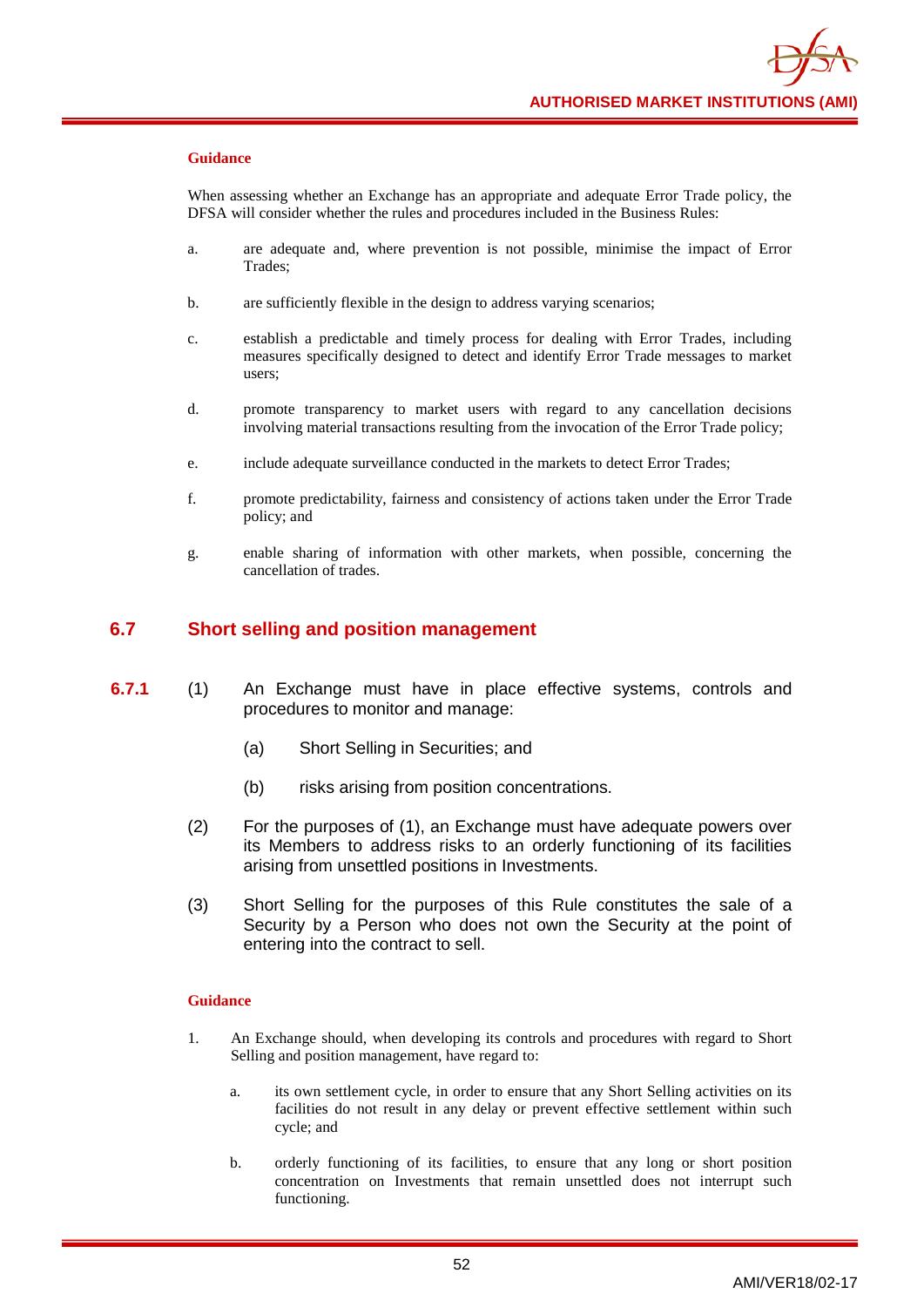- 2. Examples of circumstances that would not be treated as short selling in Rule 6.7.1(3) include where the seller:
	- a. has entered into an unconditional contract to purchase the relevant Securities but has not received their delivery at the time of the sale;
	- b. has title to other securities which are convertible or exchangeable for the Securities to which the sale contract relates;
	- c. has exercised an option to acquire the Securities to which the sale contract relates;
	- d. has rights or warrants to subscribe and receive Securities to which the sale contract relates; and
	- e. is making a sale of Securities that trades on a "when issued" basis and has entered into a binding contract to purchase such Securities, subject only to the condition of issuance of the relevant Securities.

# **6.8 Foreign ownership restrictions**

- **6.8.1** (1) An Exchange may admit to trading on its facilities Investments which are subject to foreign ownership restrictions where it has in place adequate and effective arrangements to:
	- (a) monitor applicable foreign ownership restrictions; and
	- (b) promptly identify and take appropriate action where any breaches, or likely breaches, of such restrictions occur or are about to occur, so as to ensure that there is no undue interruption or negative impact on its trading activities.
	- (2) For the purposes of (1), the arrangements of an Exchange must include:
		- (a) requirements applicable to issuers and other Persons responsible for the relevant Investments to:
			- (i) make available to the Exchange information relating to any ownership restrictions applicable to the Investments; and
			- (ii) take such action as appropriate to remedy any breaches as soon as practicable;
		- (b) mechanisms to access current information relating to ownership of the relevant Investments, including any beneficial owners;
		- (c) appropriate public disclosure of information where ownership restrictions are, or are about to be, breached;
		- (d) mechanisms to suspend trading in the relevant Investments where the ownership restrictions are, or are about to be, breached; and
		- (e) mechanisms to reinstate trading where ownership restrictions are no longer in breach.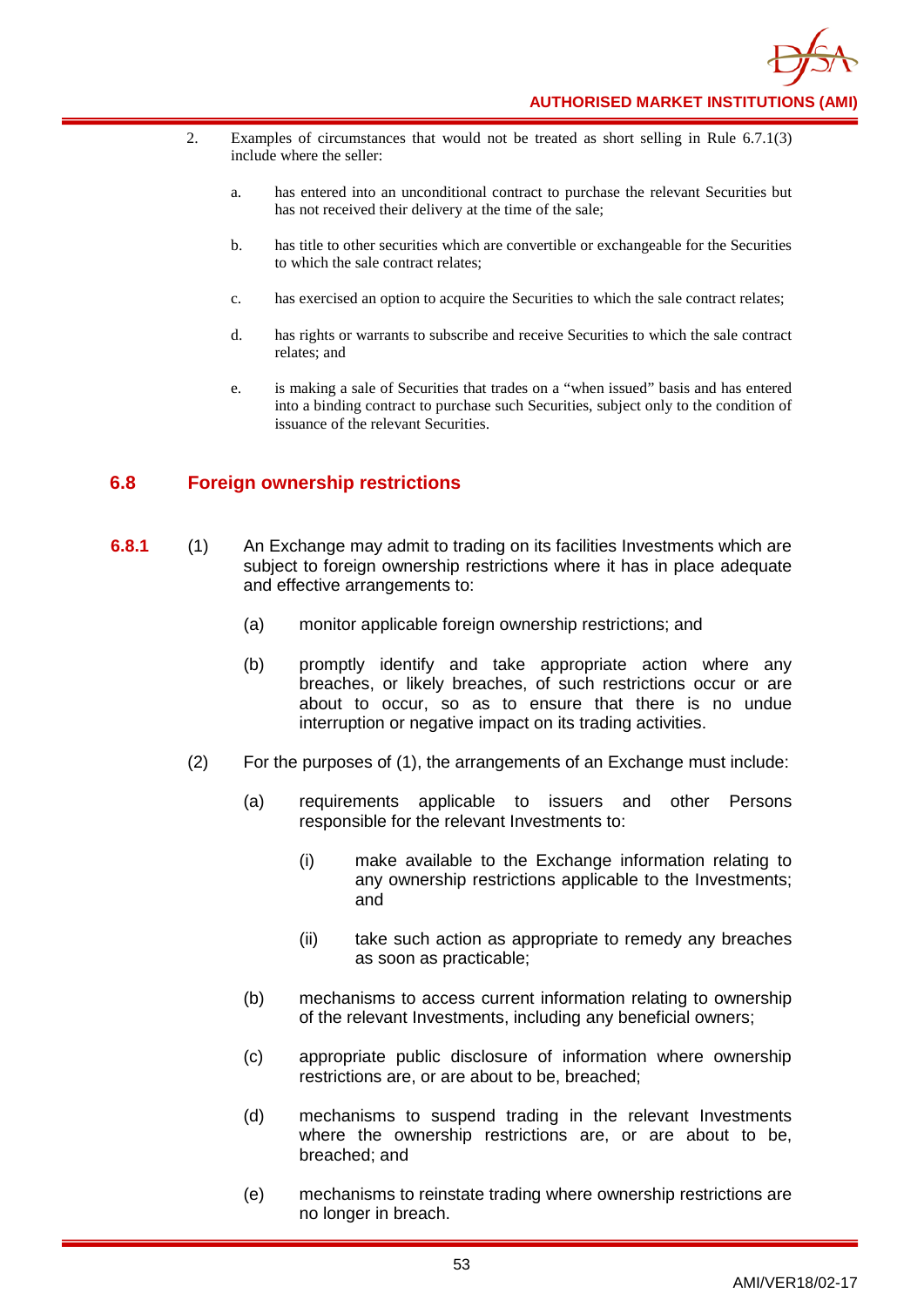- 1. An Exchange is required, as part of information to be provided to the DFSA, to promptly inform the DFSA where breaches of the ownership restrictions occur. See section 9.8.
- 2. An Exchange should establish appropriate thresholds at which an early warning system and subsequent public disclosure is triggered relating to foreign ownership restrictions. Such thresholds should be set at intervals/levels, taking into account the patterns of trading in the relevant Investments and other factors which enable the Exchange to take preventative measures before the breaches occur.

# **6.9 Liquidity incentive schemes**

- **6.9.1** (1) An Exchange must not introduce a liquidity incentive scheme unless:
	- (a) participation in such a scheme is limited to:
		- (i) a Member of the Exchange; or
		- (ii) any other Person where:
			- (A) the Exchange has undertaken due diligence to ensure that the Person is of sufficient good repute and has adequate competencies and organisational arrangements; and
			- (B) the Person has agreed in writing to comply with the Business Rules of the Exchange so far as those rules are applicable to that Person's activities; and
	- (b) it has obtained the DFSA's prior written approval for the scheme.
	- (2) For the purposes of this section, a liquidity incentive scheme means an arrangement designed to provide liquidity in the market or in relation to a particular Investment or class of Investments.
	- (3) An Exchange must, at least 10 business days prior to the introduction of a liquidity incentive scheme referred to in (1), lodge with the DFSA a notification containing:
		- (a) the details of the relevant scheme;
		- (b) the benefits to the Exchange and its Members and other users resulting from the scheme;
		- $(c)$  a certification by it that the requirements in  $(1)(a)$  have been fully met; and
		- (d) the date on which the scheme is intended to become operative.
	- (4) The DFSA will, within 10 business days of receiving the notification referred to in (3), approve the proposed liquidity incentive scheme unless it has reasonable grounds to believe that the introduction of the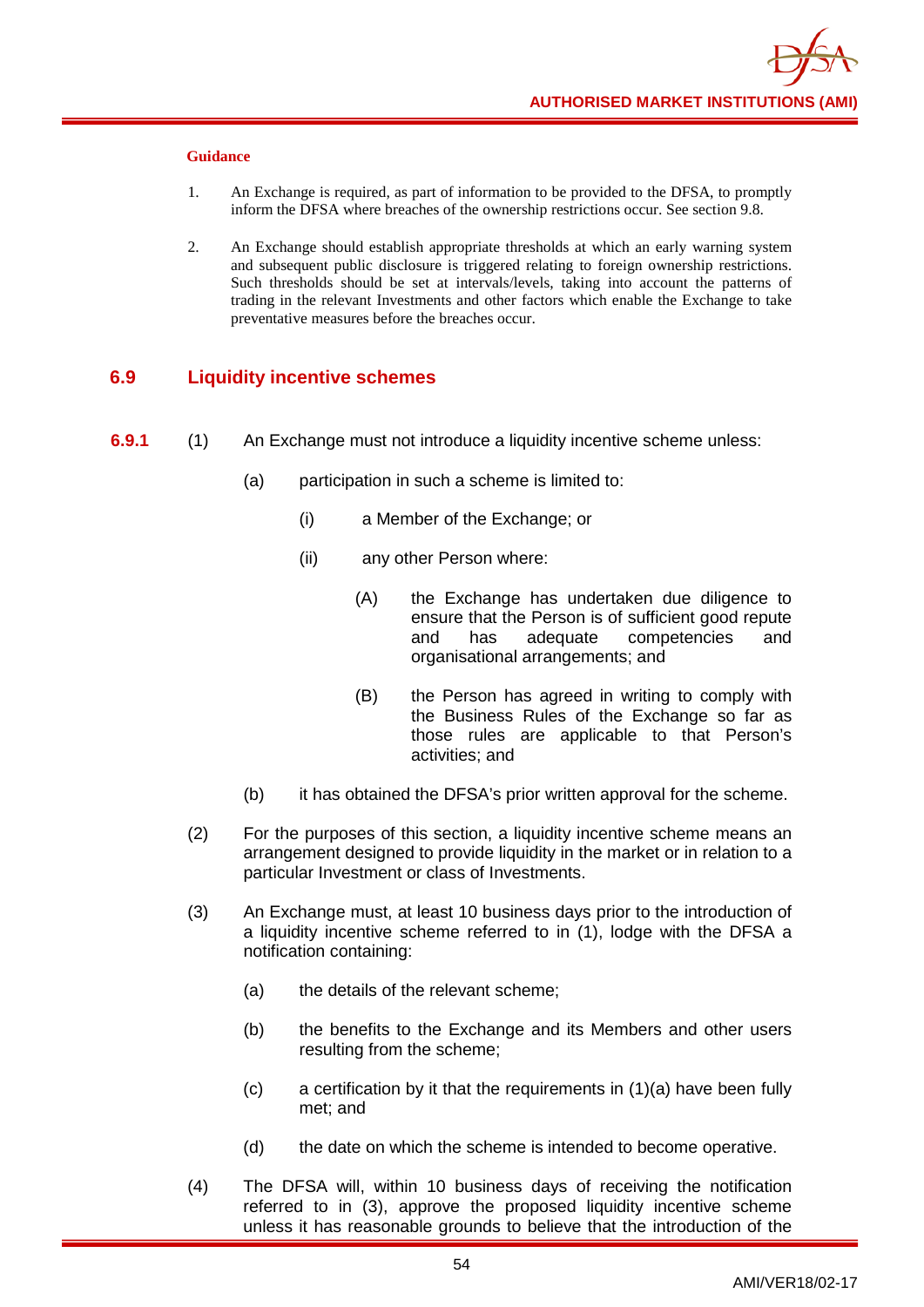**AUTHORISED MARKET INSTITUTIONS (AMI)**

scheme is reasonably likely to be detrimental to the existence of Proper Markets. Where the DFSA does not approve the proposed liquidity incentive scheme, it will notify the Exchange of its objections to the introduction of the proposed liquidity incentive scheme, and its reasons for that decision.

- (5) If the DFSA decides to exercise its power under (4) not to approve a proposed liquidity incentive scheme, the Exchange may refer the matter to the FMT for review.
- (6) An Exchange must, as soon as practicable, announce the introduction of the liquidity incentive scheme, including the date on which it becomes operative and any other relevant information.

### **Guidance**

- 1. Examples of liquidity incentive schemes are arrangements under which an Exchange offers to market makers rebates, stipends, waivers of membership or transaction fees and other financial incentives, including payments for routing order flows or other forms of soft dollar benefits.
- 2. The period of 10 business days referred to in Rule 6.9.1(4) will commence to run from the date on which all the information relating to the liquidity incentive scheme as specified in Rule 6.9.1(3) has been provided to the DFSA.
- 3. For the purposes of certifying that a Person meets the criteria set out in Rule 6.9.1(a)(ii), an Exchange should undertake:
	- a. a verification of the identity of the relevant Person and its beneficial owners and directors for the purposes of applicable AML requirements;
	- b. an assessment of the character and good standing, as well as the knowledge, experience and skills, of the Person and its directors and relevant Employees; and
	- c. the adequacy of the control framework created by the Person in respect of the liquidity incentive scheme to ensure that trading occurs in accordance with the Business Rules of the Exchange.
- 4. An Exchange is not required, pursuant to Rule 6.9.1(6), to make public disclosure of any details about the liquidity incentive scheme where such information is reasonably regarded as commercially sensitive information. However, is should make such disclosure as it deems appropriate to keep its market well informed about the introduction of the scheme.

# **6.10 Clearing and settlement arrangements**

- **6.10.1** An Exchange must:
	- (a) ensure that there are satisfactory arrangements in place for securing the timely discharge of the rights and liabilities of the parties to transactions conducted on or through its facilities; and
	- (b) inform its Members and other participants of the arrangements referred to in (a).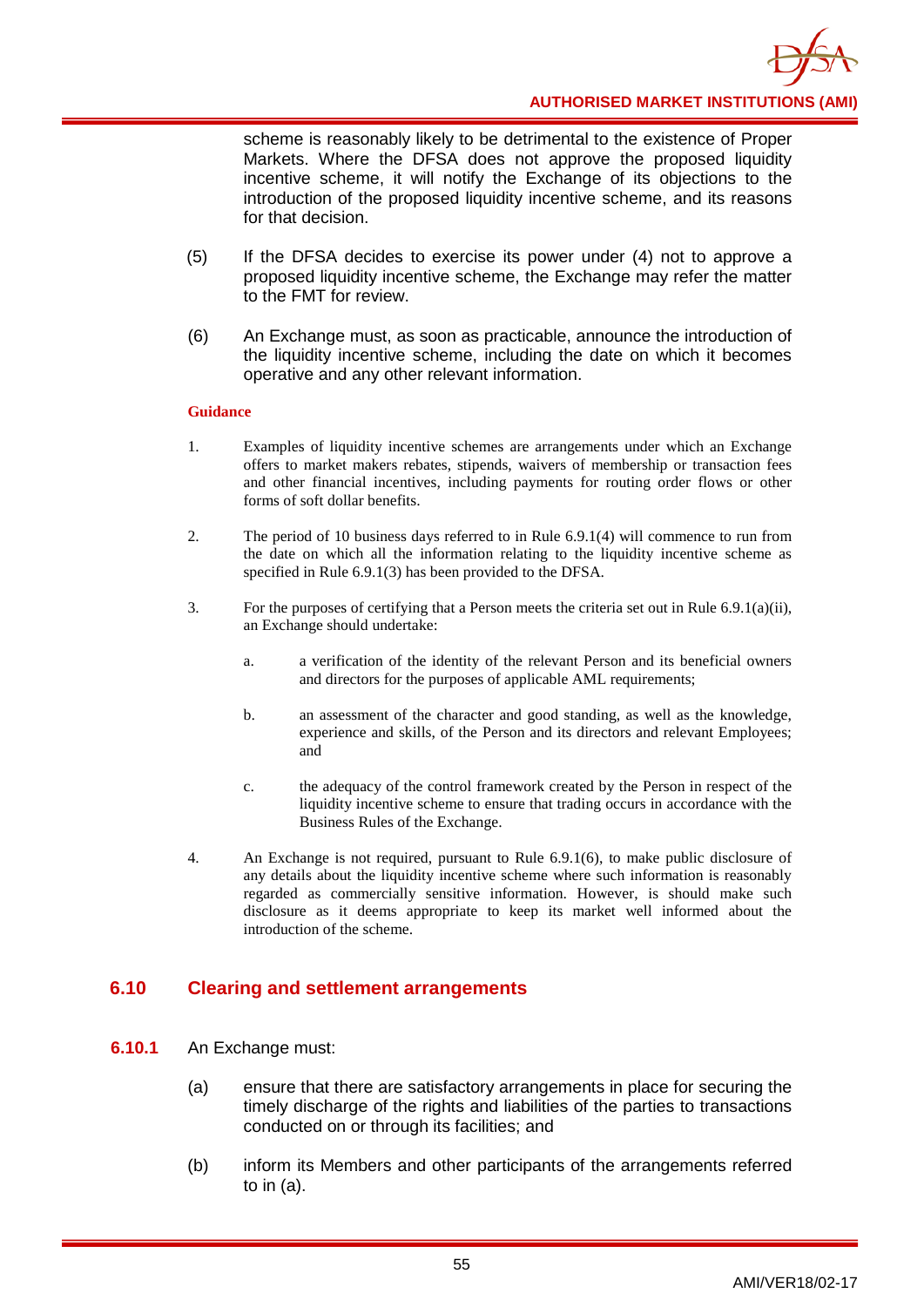# **6.11 Listing Rules**

## **Application**

- **6.11.1** (1) The requirements in this section apply, subject to (2), to an Exchange which maintains or proposes to maintain its own Official List of Securities.
	- (2) The requirement in Rule 6.11.8(1) applies to a Person who wishes to have Securities included in an Official List of Securities.

## **General requirements relating to listing rules**

- **6.11.2** (1) An Exchange wishing to admit Securities to its own Official List of Securities must:
	- (a) have listing rules which meet the requirements in Rule 6.11.3; and
	- (b) ensure that its listing rules are approved by the DFSA.
	- (2) Any amendment to an Exchange's listing rules must, prior to the amendment becoming effective, have been:
		- (a) made available for a reasonable period of time to the market for consultation; and
		- (b) approved by the DFSA.
	- (3) In urgent cases, the DFSA may, on written application by the Authorised Market Institution, dispense with requirement in (2)(a).
	- (4) The procedures in Schedule 3 to the Regulatory Law apply to a decision of the DFSA under this Rule not to approve a proposed listing rule or an amendment to a listing rule.
	- (5) If the DFSA decides to exercise the power under this Rule not to approve a proposed listing rule or an amendment to a listing rule, the Authorised Market Institution may refer the matter to the FMT for review.

## **Publication of listing rules**

- **6.11.3** (1) An Exchange must publish, and make freely available, its listing rules.
	- (2) Where an Exchange has made any amendments to its listing rules, it must have adequate procedures for notifying users of such amendments.

## **Content of listing rules**

**6.11.4** (1) The listing rules of an Exchange must be clear, fair and legally enforceable and contain provisions dealing with: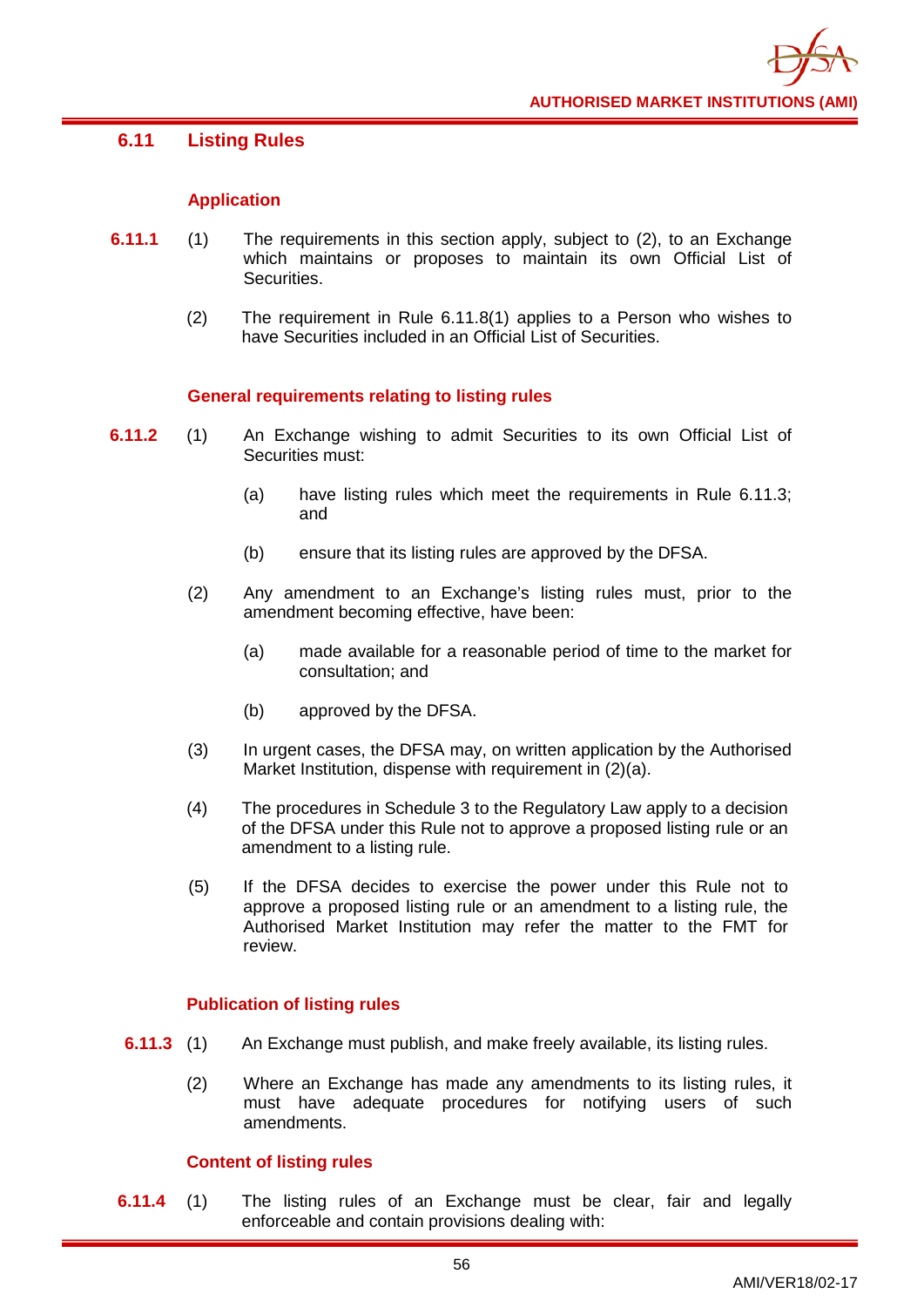- (a) procedures for admission of Securities to its Official List of Securities including;
	- (i) requirements to be met before Securities may be granted admission to its Official List of Securities; and
	- (ii) agreements in connection with admitting Securities to its Official List of Securities;
- (b) effective enforcement of the agreements referred to in (a)(ii);
- (c) procedures for suspension and delisting of Securities from its Official List of Securities;
- (d) the imposition on any Person of obligations to observe specific standards of conduct or to perform, or refrain from performing, specified acts, reasonably imposed in connection with the admission of Securities to its Official List of Securities or continued admission of Securities to its Official List of Securities;
- (e) penalties or sanctions which may be imposed by an Exchange or the DFSA for a breach of the listing rules;
- (f) procedures or conditions which may be imposed, or circumstances which are required to exist, in relation to matters which are provided for in the listing rules;
- (g) actual or potential conflicts of interest that have arisen or might arise when a Person seeks to have Securities admitted to its Official List of Securities; and
- (h) such other matters as are necessary or desirable for the proper operation of the listing rules and process.
- (2) Without prejudice to the requirements in (1), the listing rules of the Exchange must also include, where appropriate to the type the Securities being admitted to its Official List of Securities, requirements in respect of:
	- (a) an issuer's financial reporting and, in particular how regular reports are made and the international accounting standards to which they comply;
	- (b) auditing standards;
	- (c) an issuer's track record in terms of profit or operating history;
	- (d) the percentage of Securities in a class of Securities which can be considered as in free float;
	- (e) any restrictions that may exist on transferability; and
	- (f) any other matter deemed necessary by the DFSA.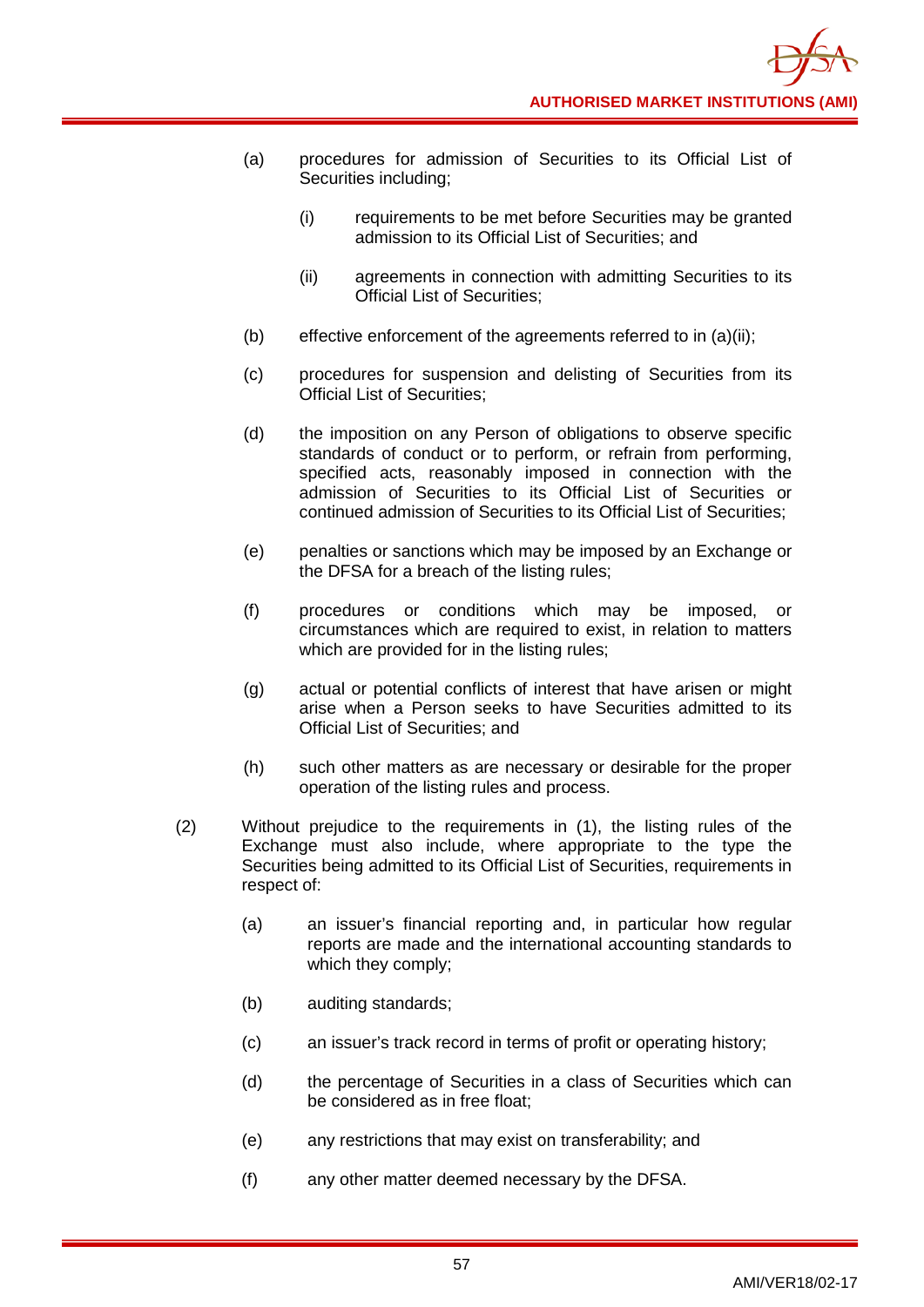

**6.11.5** An Exchange must have adequate systems and controls to comply with the requirements that are applicable to it in respect of an Official List of Securities maintained by itself or by the DFSA for the purposes of trading of Securities using its facilities.

# **Compliance with listing rules**

- **6.11.6** (1) An Exchange which has an endorsement on its Licence authorising it to maintain an Official List of Securities must ensure the function is properly and independently operated.
	- (2) An Exchange must have procedures in place to ensure that:
		- (a) its listing rules are monitored and enforced; and
		- (b) complaints regarding Persons subject to the listing rules are investigated.
- **6.11.7** An Exchange must ensure that:
	- (a) where appropriate, disciplinary action can be carried out and financial and other types of penalties can be imposed on Persons subject to the listing rules; and
	- (b) adequate appeal procedures are in place.

### **Guidance**

In determining whether an Exchange can effectively monitor its listing rules, the DFSA will consider amongst other things:

- a. the oversight of the Official List of Securities;
- b. the range of powers the Exchange retains over Persons with Securities admitted to its Official List of Securities which should include the ability to suspend, restore from suspension and de-list Securities from the Official List of Securities in accordance with this module; and
- c. the disciplinary procedures which have been established to take disciplinary action, including a fair and clear policy on any financial penalties which may be imposed, and the appeal processes.

# **Admission to an Official List of Securities**

- 1. The DFSA has powers under Article 34 of the Markets Law in relation to the admission of Securities to an Official List of Securities maintained by an Authorised Market Institution. Under that Article the DFSA may:
	- a. object to an admission of Securities to an Official List of Securities; or
	- b. impose conditions or restrictions on an admission of Securities to an Official List of Securities .
- 2. Where the DFSA objects to an application for an admission of Securities to an Official List of Securities, the Exchange is prohibited from admitting Securities to its Official List of Securities by virtue of Article 34 of the Markets Law.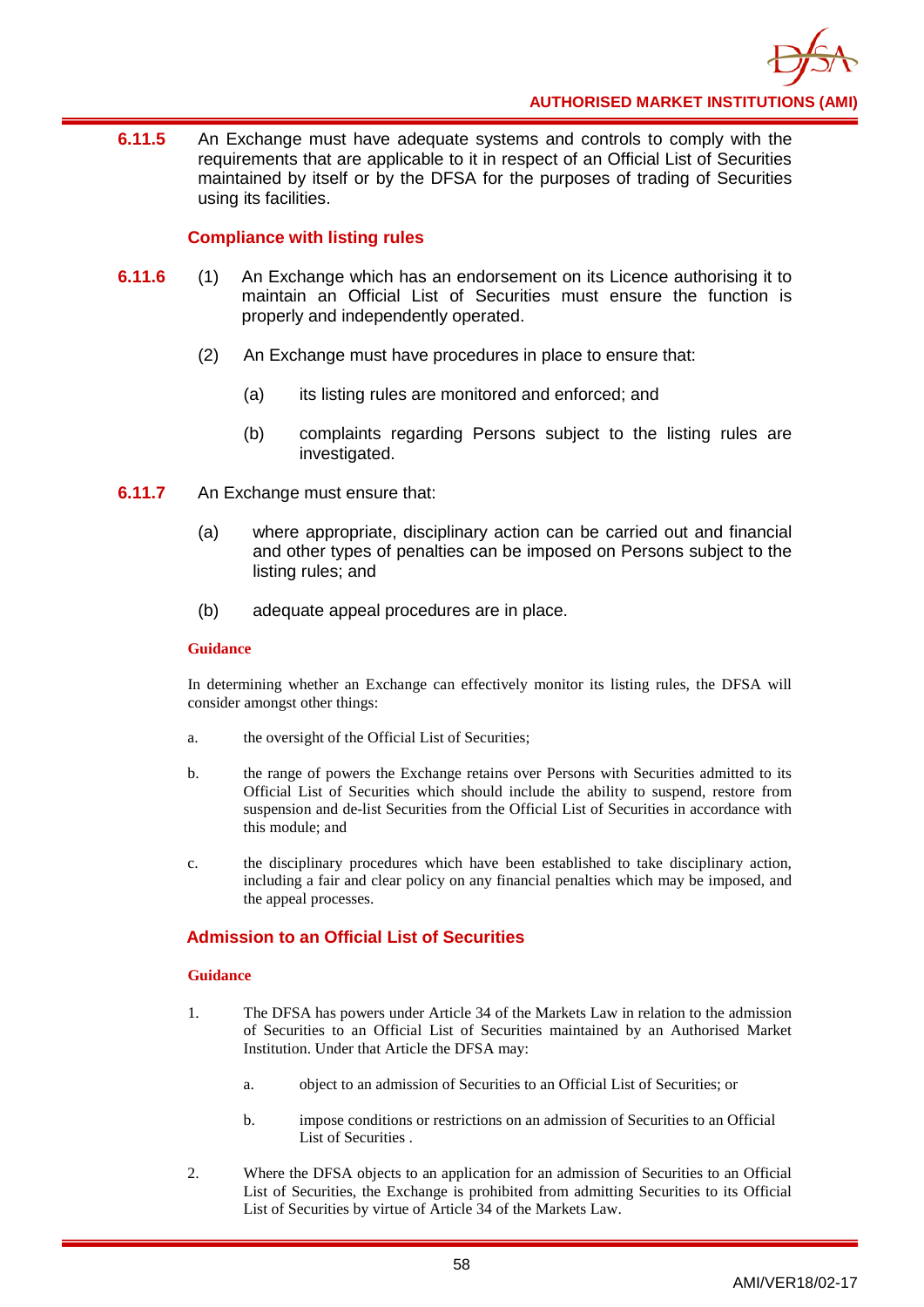

- 3. Pursuant to Article 34(7) of the Markets Law, the FMT may hear and determine any reference in relation to a decision by the DFSA to object or impose conditions or restrictions upon an admittance of Securities to an Official List of Securities.
- 4. The DFSA expects to exercise these powers rarely. An Exchange is responsible for assessing applications to its Official List of Securities. This section sets out the process for dealing with applications for admission.

# **Application for admission of Securities to an Official List of Securities**

- **6.11.8** (1) Applications for the admission of Securities to an Official List of Securities must be made by the issuer of the Securities, or by a third party on behalf of and with the consent of the issuer of the Securities.
	- (2) An Exchange must, before granting admission of any Securities to an Official List of Securities maintained by it:
		- (a) be satisfied that the applicable requirements, including those in its listing rules, have been or will be fully complied with in respect of those Securities; and
		- (b) comply with the requirements relating to notification to the DFSA in Rule 6.11.9(1).
	- (3) An Exchange must notify an applicant in writing of its decision in relation to the application for admission of Securities to its Official List of Securities.
- **6.11.9** (1) Subject to (2), at least 5 business days prior to an admission of Securities to its Official List of Securities, an Exchange must provide the DFSA with notice of the decision and include the following information in the notification:
	- (a) a copy of the listing application;
	- (b) a copy of the assessment of the listing application carried out by the Exchange; and
	- (c) any information requested by the DFSA.
	- (2) An Exchange must immediately notify the DFSA of any decision to suspend, restore from suspension or de-list any Securities from its Official List of Securities and the reasons for the decision.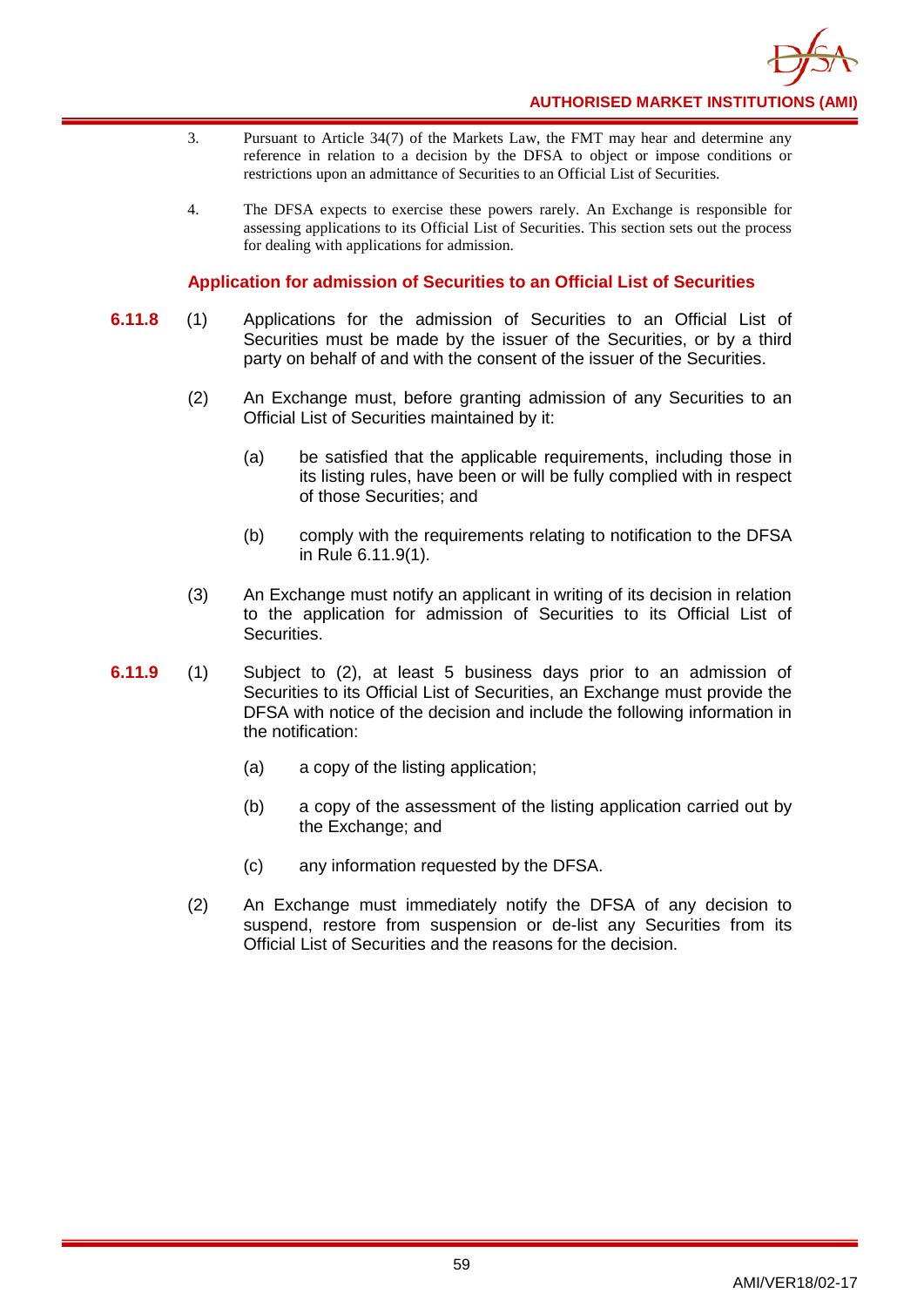# **7. ADDITIONAL LICENSING REQUIREMENTS FOR OPERATING A CLEARING HOUSE**

# **7.1 Application**

- **7.1.1** (1) This chapter applies, subject to (3), to an Authorised Market Institution Operating a Clearing House and an applicant for such a Licence.
	- (2) In this chapter, a reference to a "Clearing House" is a reference to a Person in (1), except where specific reference is made to:
		- (a) a Central Counterparty (CCP);
		- (b) a Securities Settlement System (SSS); or
		- (c) a Central Securities Depository (CSD).
	- (3) Specific references in this chapter to a Clearing House undertaking any of the functions specified in (2)(a) to (c) apply only in respect of that function.

## **Guidance**

- 1. The Financial Service of Operating a Clearing House is defined in GEN Rule 2.18.1(1). This definition provides that Operating a Clearing House can be carried on by either the operator becoming a Central Counterparty (CCP) or by operating a Securities Settlement System (SSS) (i.e. a system that enables Investments to be transferred and settled by book entry), regardless of whether or not such a Person also acts as a Central Securities Depository (CSD) in respect of Securities cleared or settled on its facility and similar facilities.
- 2. Where a Clearing House undertakes the function of acting as a CSD under its own Licence, the additional requirements in section 7.4 apply to it. The function of CSD may also be carried out by an Authorised Firm licensed to carry on the Financial Service of Providing Custody. See GEN definition in Rule 2.13.1(3). Such a firm is subject to similar requirements as in section 7.4, which are set out in COB section 10.2.
- 3. Where a Clearing House which did not at the time of licensing carry on CSD functions wishes to do so subsequently, it needs to apply to the DFSA for approval under Rule 4.3.1, as it is a material change to its current arrangements.

# **7.2 Risk management**

- 1. An Authorised Market Institution which operates a Clearing House is subject to the management, systems and controls requirements in GEN chapter 5. These provisions require such an Authorised Market Institution to establish and maintain risk management systems and controls to enable it to identify, assess, mitigate, control and monitor the risks to which it is exposed and to develop and implement policies and procedures to manage the risks to which it and the users of its facilities are exposed.
- 2. The requirements set out below augment the GEN obligations referred to in 1.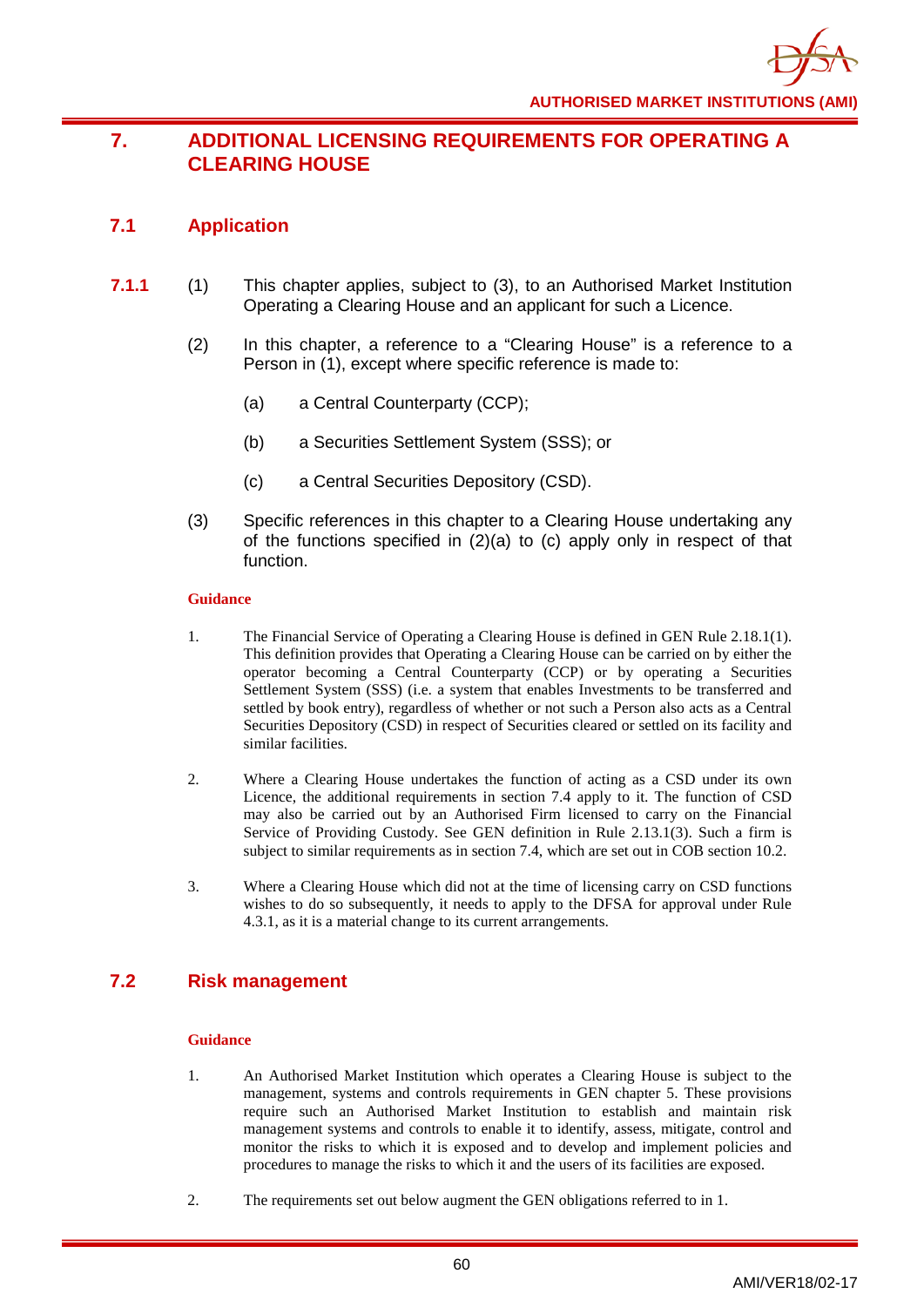## **Risk management framework**

- **7.2.1**. (1) A Clearing House must have a comprehensive risk management framework (i.e. detailed policies, procedures and systems) capable of managing legal, credit, liquidity, operational and other risks to which it is exposed.
	- (2) The risk management framework in (1) must:
		- (a) encompass a regular review of material risks to which the Clearing House is exposed and the risks posed to other market participants resulting from its operations; and
		- (b) be subject to periodic review as appropriate to ensure that it is effective and operating as intended.

### **Guidance**

- 1. The risk management framework should, for the purposes of Rule  $7.2.1(2)(a)$ , identify scenarios that may potentially prevent a Clearing House from being able to provide its critical operations and services as a going concern and assess the effectiveness of a full range of options for recovery or orderly wind-down.
- 2. A Clearing House should prepare appropriate plans for resumption of its operations in such scenarios and, where it is not possible to do so, for an orderly wind-down of the operations of the Clearing House premised on the results of such assessments.
- 3. Such procedures should also include appropriate early notification to the DFSA and other regulators as appropriate. See also the requirements in section 9.8 relating to disclosure to the DFSA.
- 4. A Clearing House should also, to the extent possible, provide incentives to Members and other market participants to manage and contain the risks they pose to the orderly and efficient operations of the Clearing House. Those may include financial penalties to Members and other participants that fail to settle Investments in a timely manner or to repay intraday credit by the end of the operating day.

# **Legal risk**

- **7.2.2** (1) A Clearing House must have a well-founded, clear, transparent, and enforceable legal basis for each material aspect of its activities in all relevant jurisdictions.
	- (2) A Clearing House must have adequate rules and procedures, including contractual arrangements, which are legally enforceable.
	- (3) A Clearing House that operates in multiple jurisdictions must:
		- (a) identify and mitigate the risks arising from doing business in the relevant jurisdictions, including those arising from conflicting laws applicable in such jurisdictions; and
		- (b) ensure the arrangements referred to in (2) provide a high degree of certainty that actions taken by the Clearing House under its rules and procedures will not be reversed, stayed or rendered void.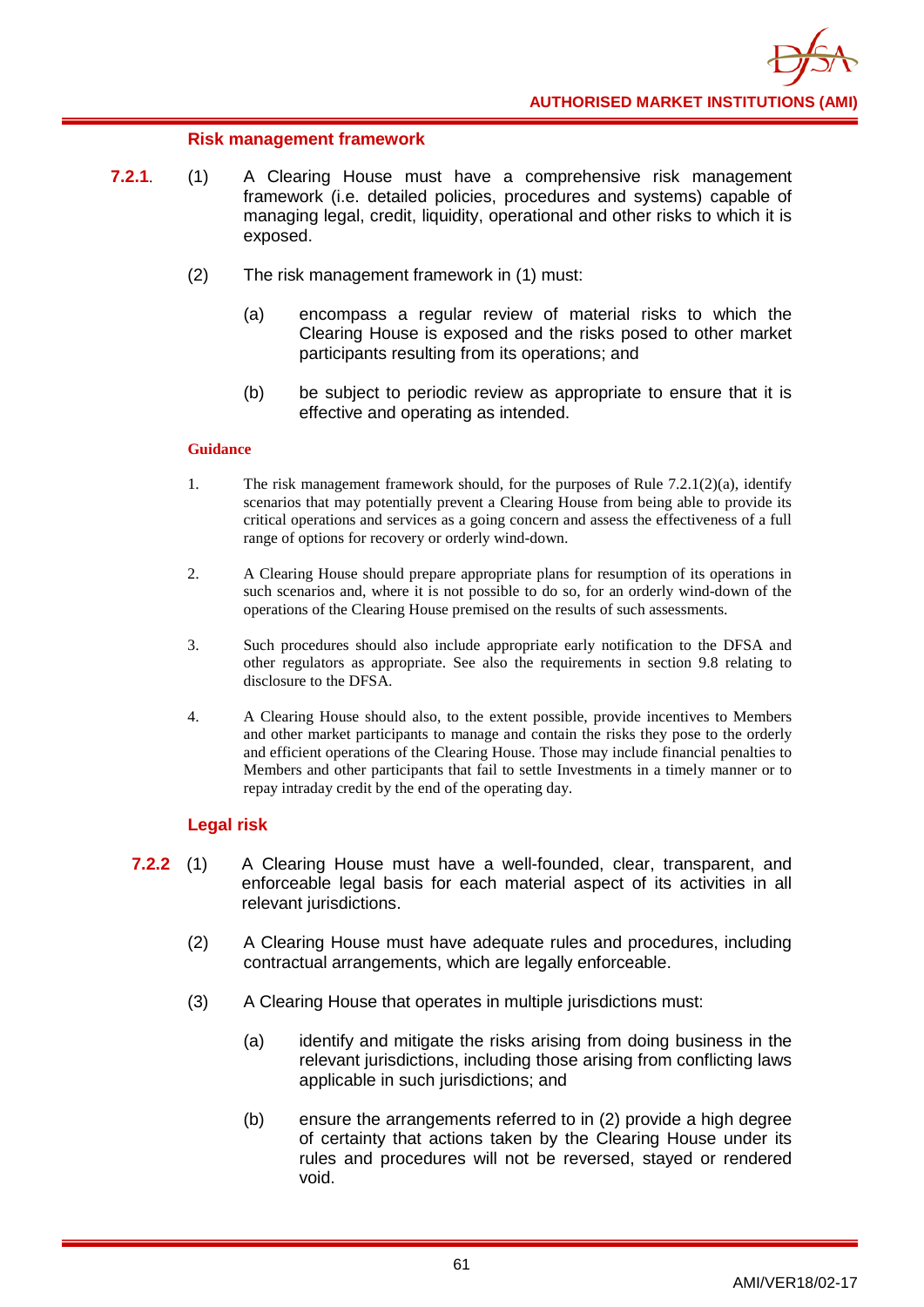- 1. This Rule is designed to address legal risks faced by a Clearing House, particularly where it operates in multiple jurisdictions. For example, an unexpected application of a law or regulation may render a contract between itself and a counterparty void or unenforceable, thereby leading to a loss.
- 2. A Clearing House should be able to demonstrate to the DFSA that the legal basis on which it operates, including in multiple jurisdictions, is well founded. A well founded legal basis would generally include well defined rights and obligations of the Clearing House, its Members and other users, including its service providers such as custodians and settlement banks, or would provide a mechanism by which such rights and obligations can be ascertained. This would enable the Clearing House to identify and address risks that arise from its operations involving such parties.
- 3. A Clearing House should, in order to form clear views about the legally binding nature of its contractual arrangements in the relevant jurisdictions, obtain independent legal opinions as appropriate to its activities. Such legal opinions should, to the extent practicable, confirm the enforceability of the rules and procedures of the Clearing House in the relevant jurisdictions and be made available to the DFSA upon request.
- 4. A Clearing House may be conducting its activities in multiple jurisdictions in circumstances such as:
	- a. where it operates through linked CCPs, SSSs or CSDs;
	- b. where its Members and other participants are incorporated, located, or otherwise conducting business in jurisdictions outside the DIFC; or
	- c. where any collateral provided is located or held in a jurisdiction outside the DIFC.

## **Liquidity risk**

- **7.2.3** (1) A Clearing House must:
	- (a) determine the amount of its minimum liquid resources;
	- (b) maintain sufficient liquid resources to be able to effect same-day, intra-day or multi-day settlement, as applicable, of its payment obligations with a high degree of confidence under a wide range of potential stress scenarios;
	- (c) ensure that all resources held for the purposes of meeting its minimum liquid resource requirement are available when needed;
	- (d) have a well-documented rationale to support the amount and form of total liquid resources it maintains for the purposes of (b) and (c); and
	- (e) have appropriate arrangements in order to be able to maintain, on an on-going basis, such amount and form of its total liquid resources.
	- (2) A Clearing House must have a robust framework for managing its liquidity risks. Such a framework must enable it to manage liquidity risks arising from its Members and other participants on its facilities, and any other involved parties, such as settlement banks, custodian banks,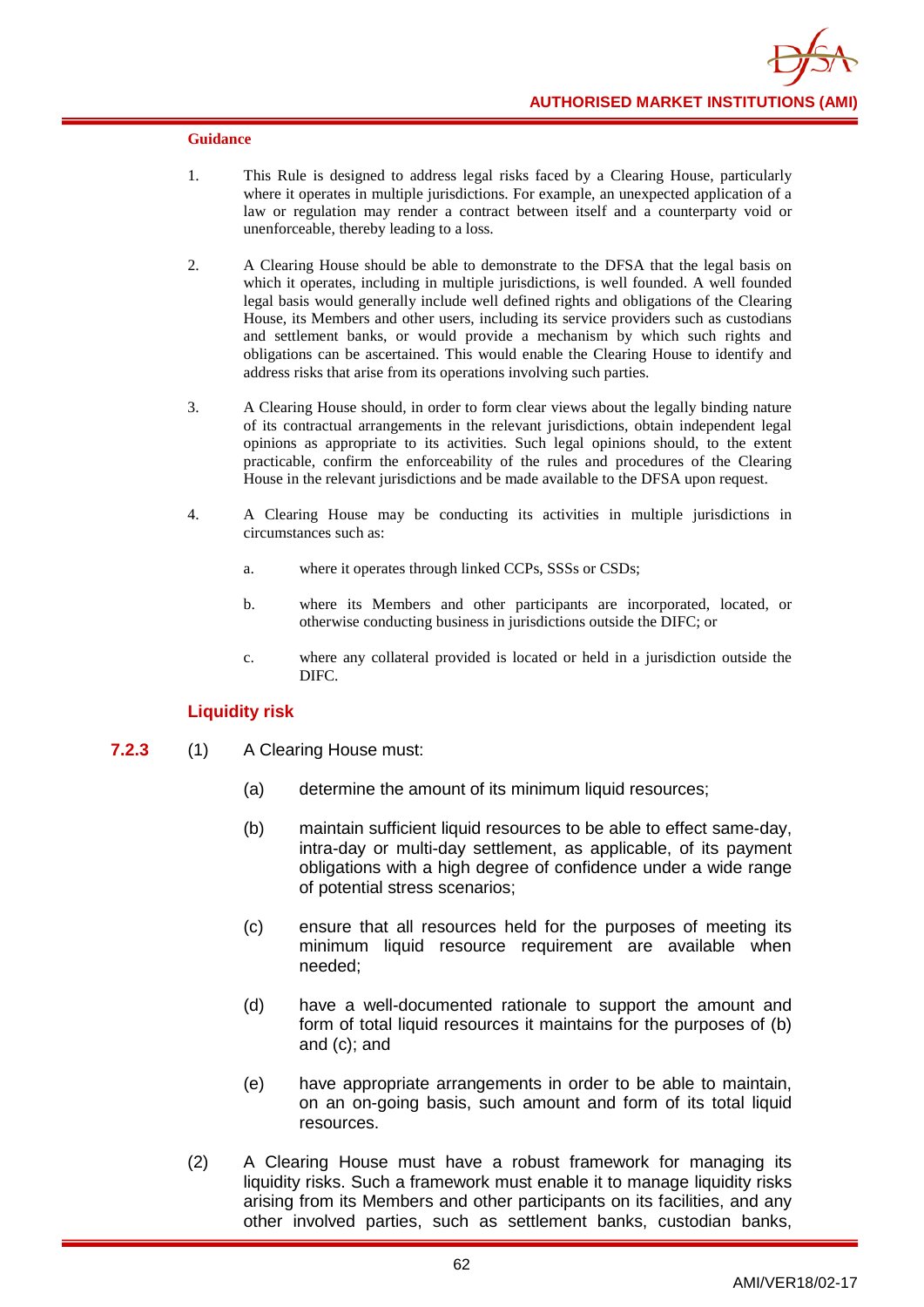

liquidity providers ("Members and other involved parties"). For that purpose, the framework must, at a minimum, include:

- (a) rules and procedures that:
	- (i) enable it to meet its payment obligations on time following any individual or combined default of its Members and other involved parties; and
	- (ii) address unforeseen and potentially uncovered liquidity shortfalls to avoid unwinding, revoking, or delaying the settlement of its payment obligations arising under the same-day, intraday or multiday settlement obligations, as applicable;
- (b) effective operational and analytical tools to identify, measure and monitor its settlement and funding flows on an on-going and timely basis; and
- (c) rigorous due diligence procedures relating to its liquidity providers to obtain a high degree of confidence that each provider (whether the provider is a Member or other participant using its facilities or an external party) has:
	- (i) sufficient information to assess, understand and manage its own liquidity risks; and
	- (ii) the capacity to perform as required under their commitment.
- (3) A Clearing House must regularly:
	- (a) review the adequacy of the amount of its minimum liquid resources as determined in accordance with (1);
	- (b) test the sufficiency of its liquid resources maintained to meet the relevant amount through rigorous stress testing; and
	- (c) test its procedures for accessing its liquid resources at a liquidity provider.

### **Guidance**

1. A Clearing House should be able to effectively measure, monitor, and manage its liquidity risk. Some of the systems, controls and procedures set out under Rule 7.2.3 above to address liquidity risk are also commonly used to address credit risks, and therefore, the same procedures, adjusted as appropriate, can be used for both purposes.

### **Acceptable types of liquid resources**

2. For the purposes of meeting its minimum liquid resource requirement referred to above, a Clearing House's qualifying liquid assets/resources may include cash held in appropriate currencies at a central bank in its or other relevant jurisdiction, or at creditworthy commercial banks, committed lines of credit, committed foreign exchange swaps and repos, as well as highly marketable collateral held in custody and investments that are readily available and convertible into cash with prearranged and highly reliable funding arrangements, even in extreme but plausible market conditions.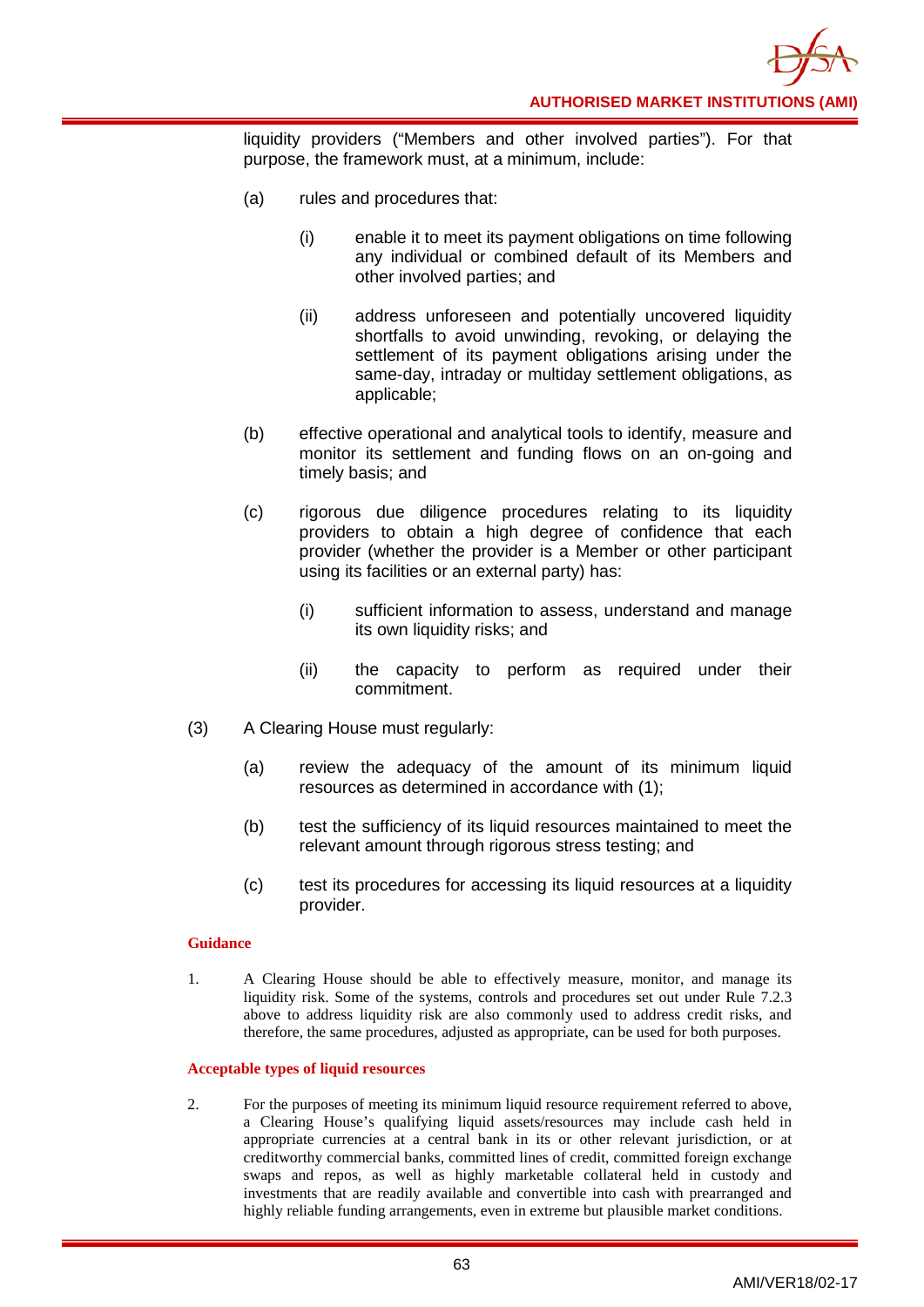- 3. If a Clearing House has access to a routine line of credit made available by a central bank in its or other relevant jurisdiction, it may count such access as part of its liquid resources to the extent it has collateral that is eligible for pledging to (or for conducting other appropriate forms of transactions with) the relevant central bank. Even if it does not have access to a routine line of credit made available by a central bank, it should still take account of what collateral is typically accepted by the relevant central bank as such assets may be more likely to be liquid in stressed circumstances. However, a Clearing House should not assume the availability of emergency central bank credit as a part of its liquidity plan.
- 4. A Clearing House may supplement its qualifying liquid resources with other forms of liquid resources. If it does so, then such liquid resources should be in the form of assets that are likely to be saleable, or acceptable as collateral, for lines of credit, swaps, or repos on an ad hoc basis following a default, even if this cannot be reliably prearranged or guaranteed in extreme market conditions.
- 5. Where a Clearing House has access to a central bank lines of credit or accounts, payment services, or securities services, it should use those services as far as practicable, as such use is likely to enhance its ability to manage liquidity risk more effectively.

### **Review**

- 6. A Clearing House should have clear procedures to report the results of its stress tests undertaken for the purposes of this Rule to its Governing Body and senior management as appropriate. It should use the results of stress testing to evaluate the adequacy of its liquidity risk-management framework and make any appropriate adjustments as needed.
- 7. In conducting stress testing, a Clearing House should consider a wide range of relevant scenarios. Scenarios should include relevant peak historic price volatilities, shifts in other market factors such as price determinants and yield curves, multiple defaults over various time horizons, simultaneous pressures in funding and asset markets, and a spectrum of forward-looking stress scenarios in a variety of extreme but plausible market conditions. Scenarios should also take into account the design and operation of the Clearing House, and include all entities that may pose material liquidity risks to the Clearing House (such as settlement banks, custodian banks, liquidity providers, and other involved entities), and where appropriate, cover a multi-day period.
- 8. A Clearing House should record the results of such stress testing and the rationale for any adjustments made to the amount and form of total liquid resources it maintains.

### **Participant default**

9. A Clearing House's rules and procedures should also indicate any liquidity resources it may deploy, in the event of default by a Member or other involved parties, during a stress event to replenish the available liquid resources and the associated process, so that it can continue to operate in a safe and sound manner.

# **Custody and investment risk**

- **7.2.4** (1) A Clearing House must have effective means to address risks relating to:
	- (a) custody of its own assets, in accordance with (2); and
	- (b) investments, in accordance with (3).
	- (2) For the purposes of (1)(a), a Clearing House must: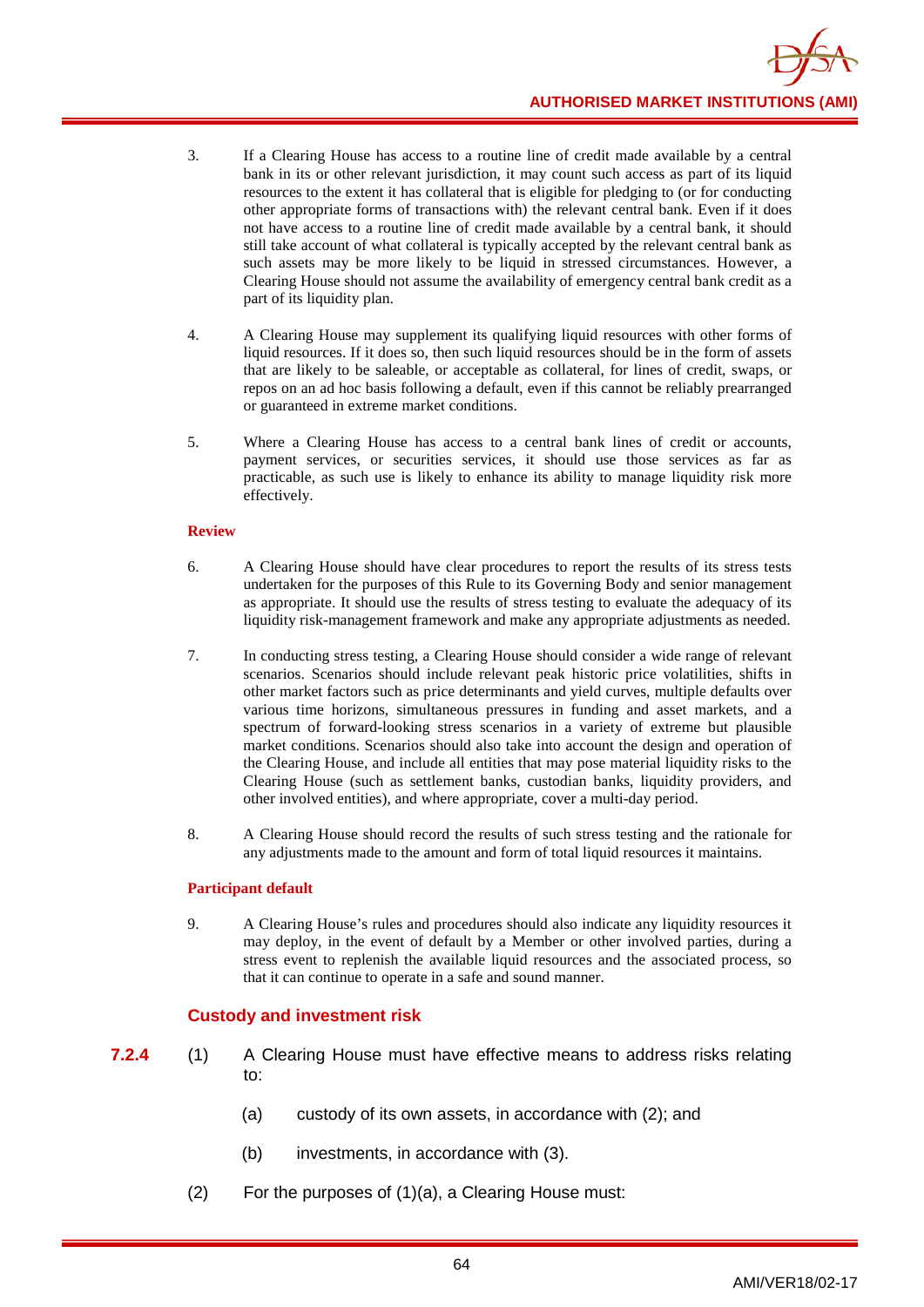

- (a) hold its own assets with entities which are Licensed by the DFSA or a Financial Services Regulator for holding deposits or providing custody, as appropriate;
- (b) be able to have prompt access to its assets when required; and
- (c) regularly evaluate and understand its exposures to entities which hold its assets.
- (3) For the purposes of (1)(b), a Clearing House must ensure that:
	- (i) it has an investment strategy which is consistent with its overall risk-management strategy and is fully disclosed to its Members and other participants using its facilities; and
	- (ii) its investments comprise instruments with minimal credit, market, and liquidity risks. For this purpose, the investments must be secured by, or be claims on, high-quality obligors, allowing for quick liquidation with little, if any, adverse price effect.

A Clearing House which holds assets for its Members and other participants is subject to the "safe custody" requirements in section 5.10. In addition to those requirements, a Clearing House is required to manage risks associated with custody of its own assets (which may comprise cash) under Rule 7.2.4.

## **Money settlement**

- **7.2.5** (1) Where a Clearing House conducts its money settlements using commercial bank money, it must adopt appropriate measures to minimise and strictly control the credit and liquidity risk arising from such use.
	- (2) For the purposes of (1), a Clearing House must:
		- (a) conduct its money settlements using only such settlement assets with little or no credit or liquidity risk;
		- (b) monitor, manage, and limit its credit and liquidity risks arising from commercial settlement banks. In particular, it must establish and monitor adherence to strict criteria for the use of settlement banks, which take into account, among other things, the regulation and supervision, creditworthiness, capitalisation, access to liquidity, and operational reliability of the relevant settlement banks;
		- (c) monitor and manage the concentration of credit and liquidity exposures to its commercial settlement banks; and
		- (d) ensure that its legal agreements with any settlement banks, at a minimum:
			- (i) specify clearly when transfers on the books of individual settlement banks are expected to occur and when they are final; and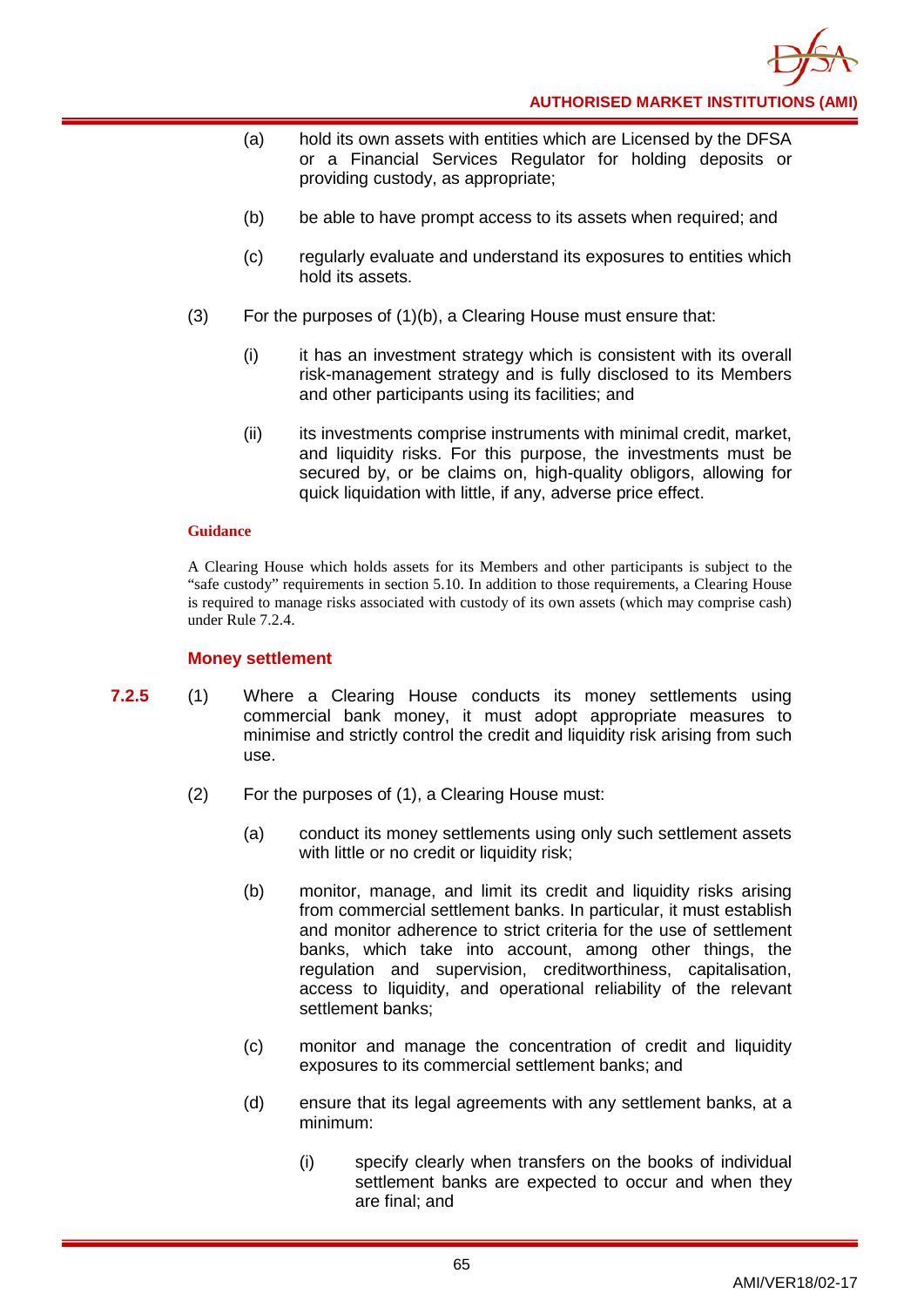(ii) ensure that funds received are transferable as soon as possible, if not intra-day, at least by the end of the day to enable it and its Members and other participants on its facilities to manage their credit and liquidity risks.

# **Physical delivery**

- **7.2.6** (1) A Clearing House incurring obligations that require physical delivery of commodities must:
	- (a) provide adequate information to its Members and other participants using its facilities relating to its obligations with respect to physical delivery of commodities. Such information must also be made publicly available;
	- (b) identify, monitor, and manage the risks associated with such physical deliveries; and
	- (c) identify, monitor, and manage the risks and costs associated with the storage and delivery of commodities.
	- (2) A Clearing House must have adequate arrangements, including service agreements, which enable it to meet its physical delivery obligations.

## **Collateral**

- **7.2.7** (1) A Clearing House which requires collateral to manage its own, its Members' or other participants' credit risks arising in the course of or for the purposes of its payment, clearing, and settlement processes must:
	- (a) only accept collateral with low credit, liquidity, and market risks; and
	- (b) set and enforce appropriately conservative haircuts and concentration limits.
	- (2) A Clearing House must, for the purposes of meeting the requirement in (1), establish and implement a collateral management system that is well designed and operationally flexible. Such a system must, at a minimum:
		- (a) limit the assets it accepts as collateral to those with low credit, liquidity, and market risks;
		- (b) establish prudent valuation practices and develop haircuts that are regularly tested and take into account stressed market conditions;
		- (c) to reduce the need for procyclical adjustments, establish, to the extent practicable and prudent, stable and conservative haircuts that are calibrated to include periods of stressed market conditions;
		- (d) avoid concentrated holdings of certain assets where that would significantly impair the ability to liquidate such assets quickly without significant adverse price effects; and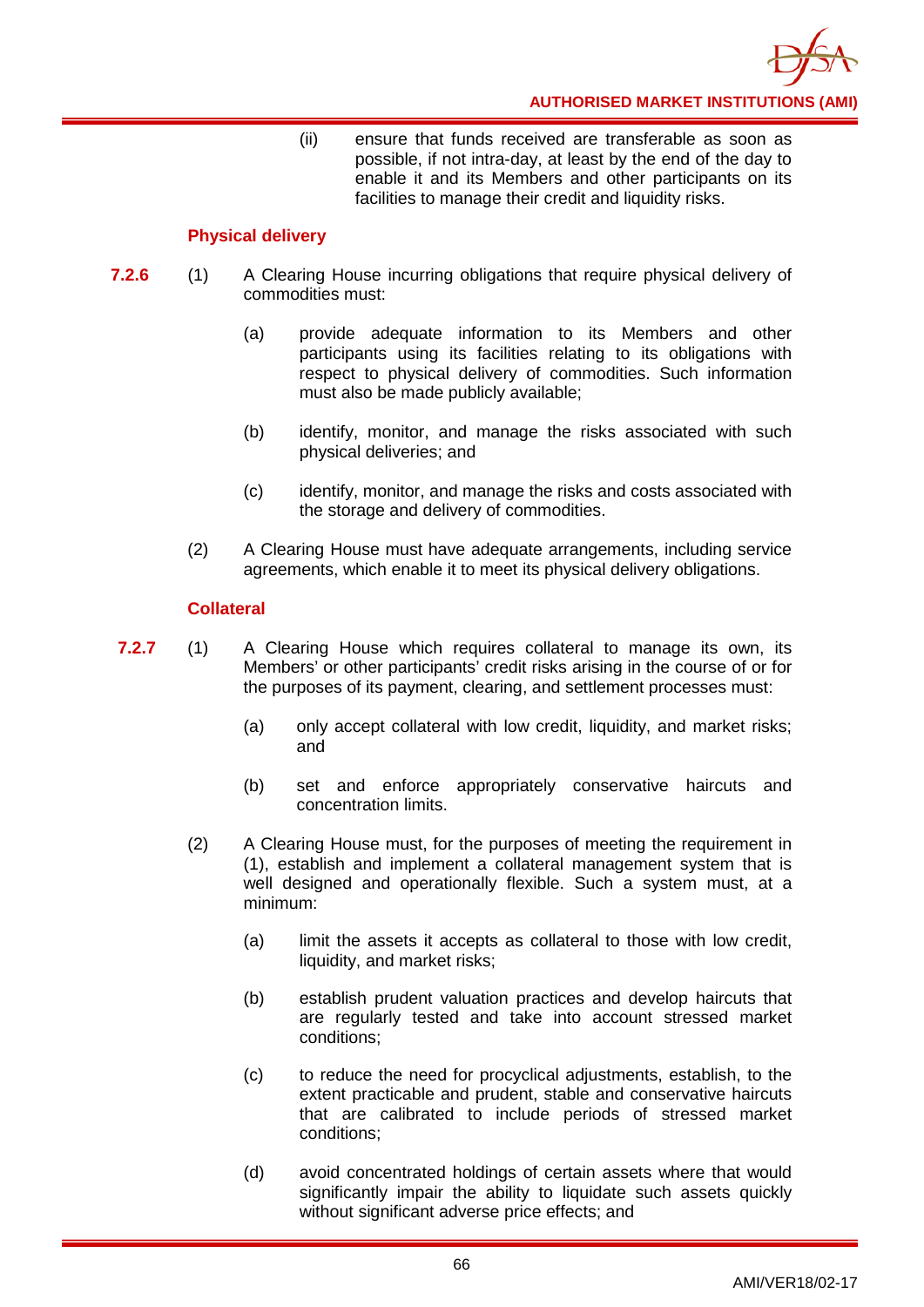(e) mitigate, if it accepts cross-border collateral, the risks associated with such use. Such measures must ensure that the collateral can be used in a timely manner.

# **Settlement finality**

- **7.2.8** (1) A Clearing House must have adequate arrangements to ensure clear and certain final settlement of payments, transfer instructions or other obligations of Members and other participants using its facilities and where relevant, its own obligations.
	- (2) For the purposes of (1), a Clearing House's arrangements for final settlement must:
		- (a) ensure that, if intra-day or real-time settlement is not feasible, settlement occurs at least by the end of the value date of the relevant transaction; and
		- (b) clearly define:
			- (i) the point at which the final settlement occurs; and
			- (ii) the point after which unsettled payments, transfer instructions, or other obligations may not be revoked by the parties to the underlying contract.
	- (3) For the purposes of this Rule:
		- (a) "final settlement" is the irrevocable and unconditional transfer of an asset or financial instrument, or the discharge of obligations arising under the underlying contract by the parties to the contract; and
		- (b) "value date" is the day on which the payment, transfer instruction, or other obligation arising under the underlying contract is due and, accordingly, the associated funds or Investments are available to the respective parties under the contract.

- 1. Final settlement is usually dependent on the legal environment of where the settlement occurs. Generally, in the case of certain assets, final settlement includes the transfer of title.
- 2. Completing final settlement by the end of the value date is important because deferring final settlement to the next-business day can create both credit and liquidity pressures for a Clearing House's Members and other participants on its facilities and stakeholders. This may also be a potential source of systemic risk. Therefore, where possible, a Clearing House should provide intra-day or real-time settlement finality to reduce settlement risk.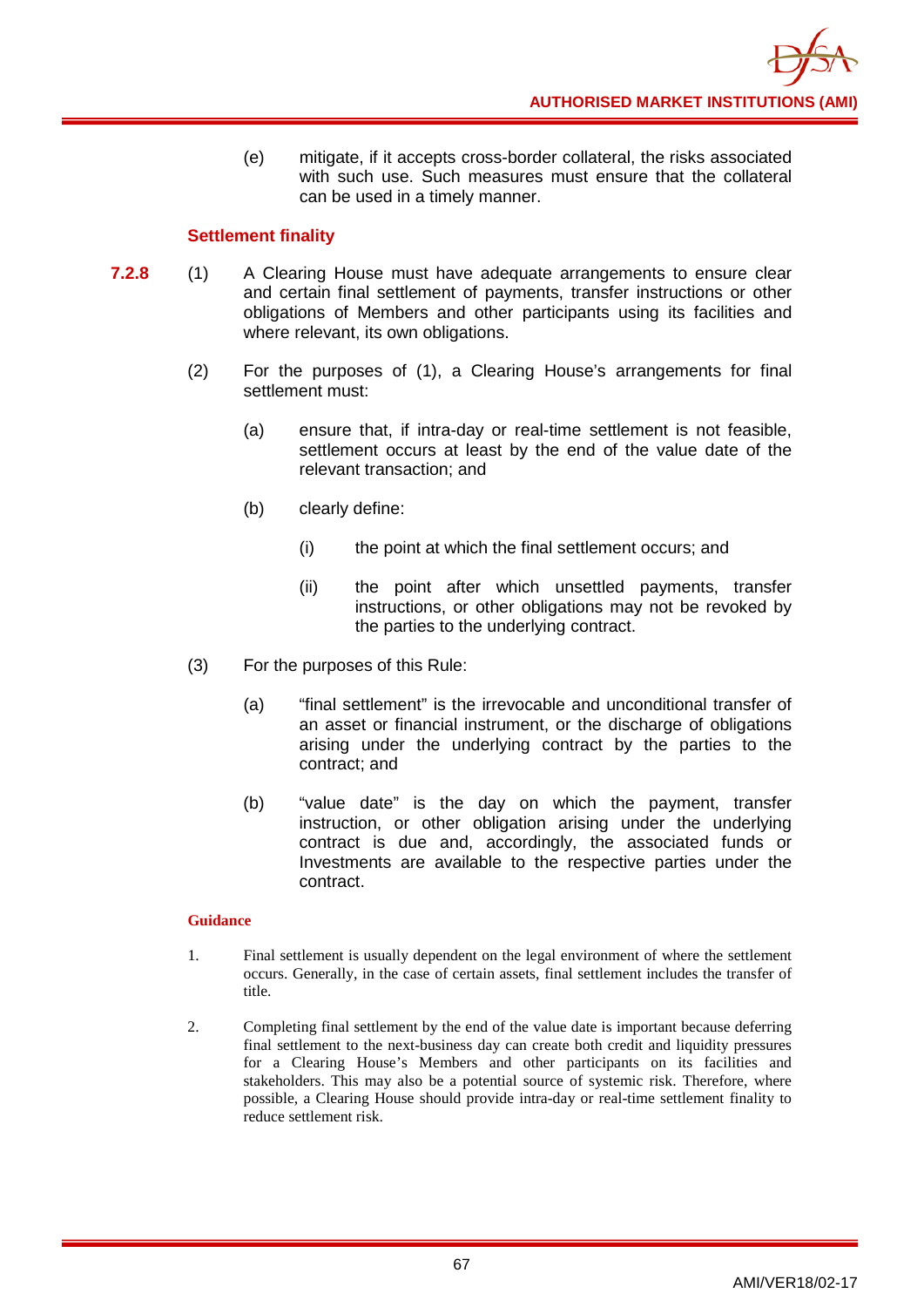

# **7.3 Additional requirements for a CCP**

# **Credit Risk**

- **7.3.1** (1) A Clearing House acting as a CCP must establish and implement a robust process to manage:
	- (a) its current and potential future credit and market risk exposures to market counterparties, including Members and other participants on its facilities; and
	- (b) credit risks arising from its payment, clearing, and settlement processes.
	- (2) For the purposes of (1), a CCP must, on a regular basis as appropriate to the nature, scale and complexity of its operations:
		- (a) perform stress tests using models containing standards and predetermined parameters and assumptions; and
		- (b) carry out comprehensive and thorough analysis of stress testing models, scenarios, and underlying parameters and assumptions used to ensure that they are appropriate for determining the required level of default protection in light of current and evolving market conditions.
	- (3) A CCP must:
		- (a) undertake the analysis referred to in (2)(b) at least on a twomonth basis, unless more frequent analysis is warranted because the Investments cleared or markets served display high volatility, become less liquid, or when the size or concentration of positions held by its participants increase significantly; and
		- (b) perform a full validation of its risk-management models at least annually.

- 1. A robust assessment process should enable a CCP to effectively measure, monitor, and manage its risks and exposures effectively. In particular, it should be able to identify sources of credit risk and routinely measure and monitor its credit exposures. Generally, a CCP should have daily stress testing to measure and monitor its risk exposures, especially if its operations are complex or widely spread over multiple jurisdictions. It should use appropriate risk management tools to control the identified credit risks. A CCP should use margin and other prefunded financial resources in order to do so.
- 2. In particular, a CCP should establish explicit rules and procedures that address fully any credit losses it may face as a result of any individual or combined default among its Members and other participants with respect to any of their obligations to the CCP. Such rules and procedures should address how any potentially uncovered credit losses would be allocated, including the repayment of any funds the CCP may borrow from its liquidity providers. They should also indicate the CCP's process to replenish any financial resources that it may employ during a stress event, so that it can continue to operate in a safe and sound manner.
- 3. A CCP should document its supporting rationale for, and should have appropriate governance arrangements relating to, the amount of total financial resources it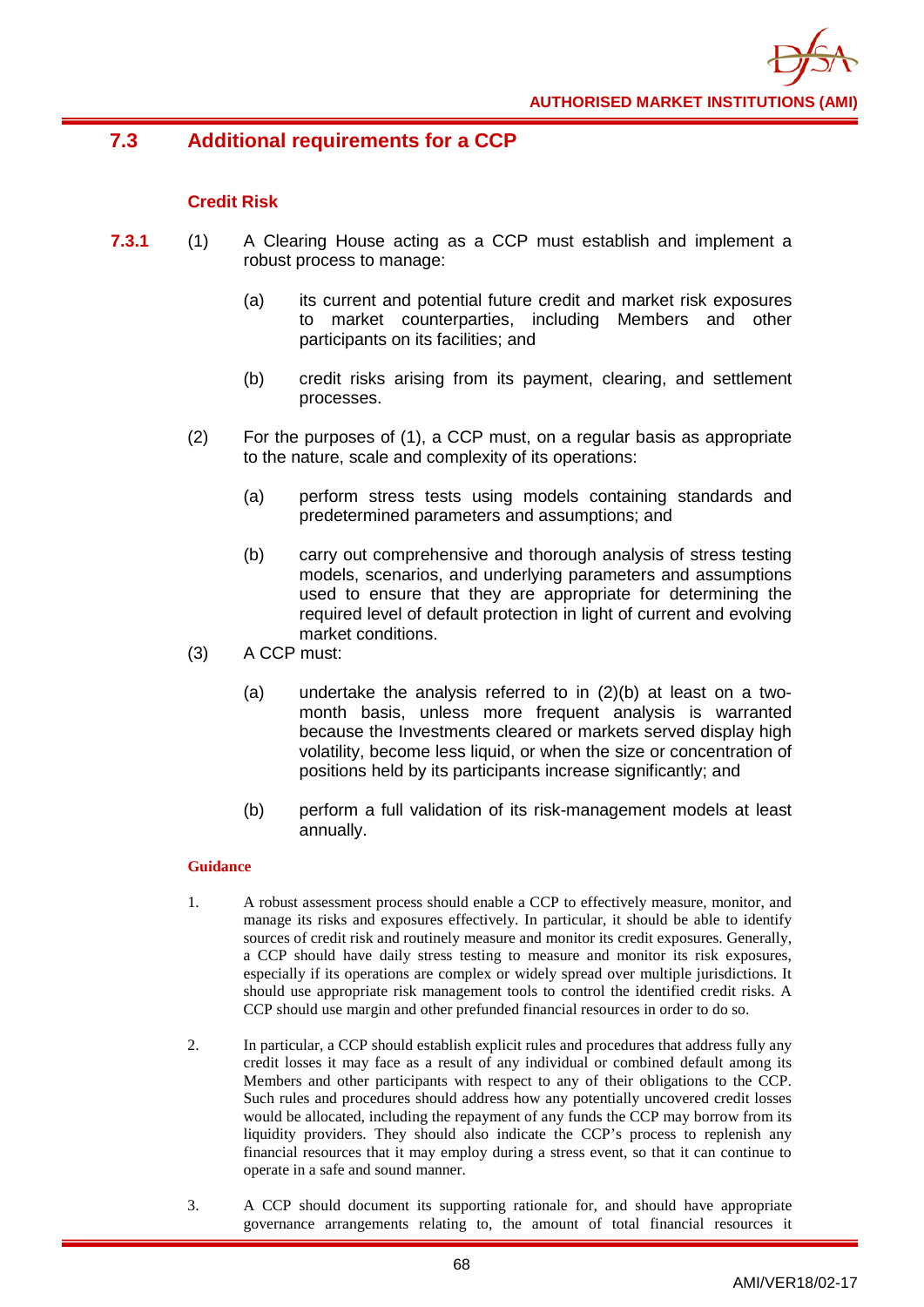**AUTHORISED MARKET INSTITUTIONS (AMI)**

maintains. It should also have clear procedures to report the results of its stress tests to its Governing Body and senior management as appropriate, and use those results to evaluate the adequacy of its total financial resources and make any adjustments as appropriate.

### **Margin requirements**

- **7.3.2** (1) Without limiting the generality of Rule 7.3.1, a Clearing House operating as a CCP must, for the purposes of managing its credit and market risk:
	- (a) have a margin system which meets the requirements in (2) and  $(3);$
	- (b) mark participant positions to market and collect variation margin at least daily to limit the build-up of current exposures;
	- (c) have necessary authority and operational capacity to make intraday margin calls and payments, both scheduled and unscheduled, to participants; and
	- (d) regularly review and validate its margin system to ensure that it operates effectively and as intended.
	- (2) The margin system of a CCP must, at a minimum:
		- (a) establish margin levels which are commensurate with the risks and particular attributes of each product, portfolio, and market it serves;
		- (b) use a reliable source of timely price data for its margin system, and also procedures and sound valuation models for addressing circumstances in which pricing data is not readily available or reliable; and
		- (c) adopt initial margin models and parameters that are risk-based and generate margin requirements sufficient to cover its potential future exposure to Members and other participants using its facilities in the interval between the last margin collection and the close-out of positions following a participant default.
	- (3) The initial margins established pursuant to (2)(c) must:
		- (a) if the CCP calculates margins:
			- (i) at the Member's portfolio level, be applied in respect of each portfolio's distribution of future exposure; and
			- (ii) at more granular levels, meet the corresponding distribution of future exposures; and
		- (b) use models which, among other things:
			- (i) rely on conservative estimates of the time horizons for the effective hedging or close out of the particular types of products cleared by the CCP, including in stressed market conditions; and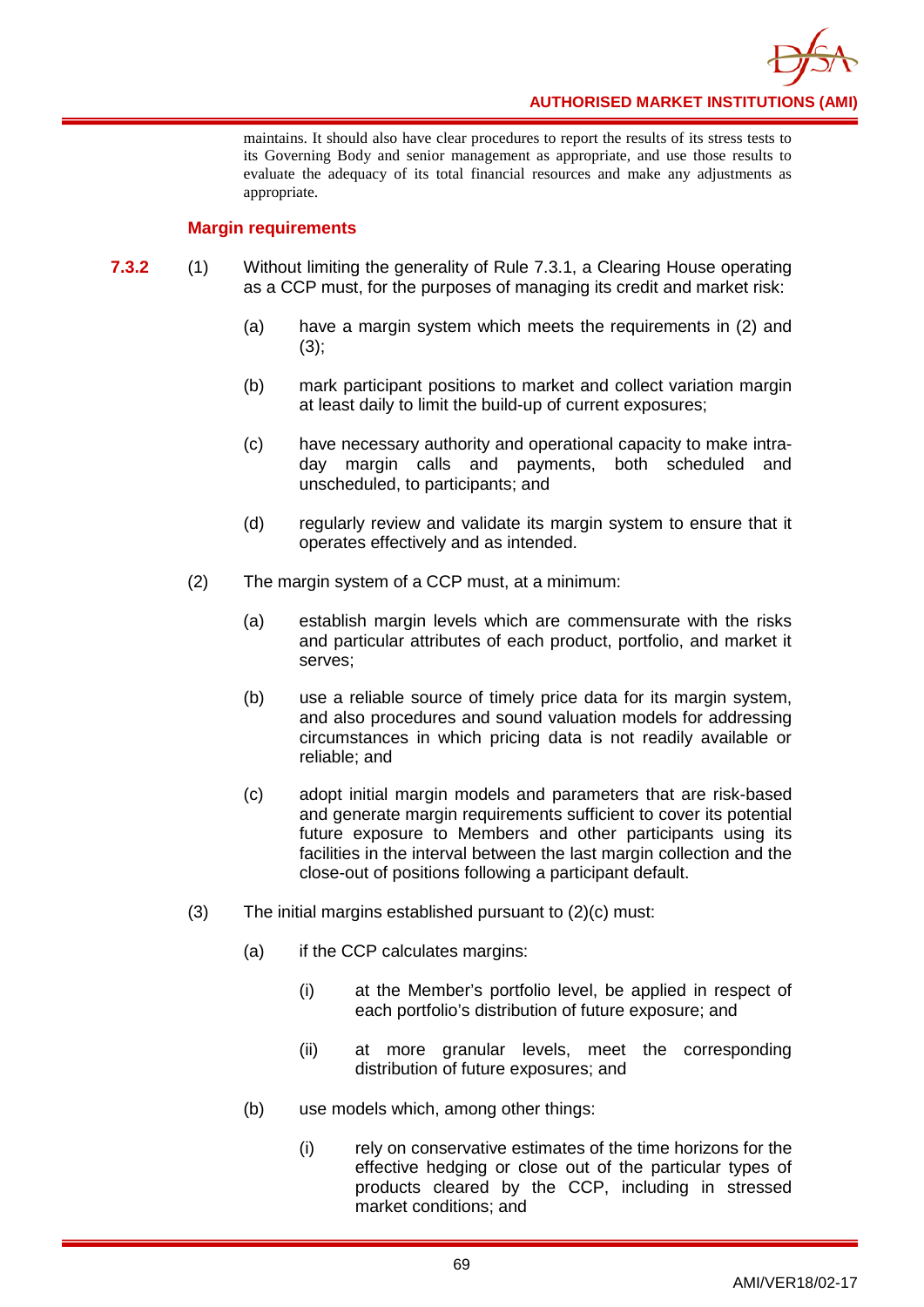

(ii) have an appropriate method for measuring credit exposure that accounts for relevant product risk factors and portfolio effects across products, and, to the extent practicable and prudent, limit the need for destabilising procyclical changes.

- 1. A CCP should adopt comprehensive and stringent measures to ensure that it has adequate total financial resources to effectively manage its credit risk and exposures.
- 2. A CCP should determine the amount of the total financial resources available to it and regularly test the sufficiency of such amount, particularly in the event of a default or multiple defaults in extreme but plausible market conditions through rigorous stress testing.
- 3. In conducting stress testing, a CCP should consider the effect of a wide range of relevant stress scenarios in terms of both defaulters' positions and possible price changes in liquidation periods. Scenarios should include relevant peak historic price volatilities, shifts in other market factors such as price determinants and yield curves, multiple defaults over various time horizons, simultaneous pressures in funding and asset markets, and a spectrum of forward-looking stress scenarios in a variety of extreme but plausible market conditions.
- 4. A CCP which is involved in activities with a more-complex risk profile, or is systemically important in multiple jurisdictions, should maintain additional financial resources to cover a wide range of potential stress scenarios. These should include the default of the two of its market counterparties (including their affiliates) that would potentially cause the largest aggregate credit exposure for the CCP in extreme but plausible market conditions. In all other cases, a CCP should maintain additional financial resources sufficient to cover a wide range of potential stress scenarios, which include the default of the market counterparty (including its affiliates) that would potentially cause the largest aggregate credit exposure for the CCP in extreme but plausible market conditions.
- 5. An effective margining system is a key risk-management tool for an Authorised Market Institution operating as a CCP to manage the credit exposures posed by open positions of its Members or other participants using its facilities. Therefore, it should adopt and implement an effective margin system, which is risk-based and regularly reviewed, in order to cover its credit exposures to its Members and other participants in respect of all Investments and other products.
- 6. In calculating margin requirements, a CCP may allow offsets or reductions in required margin across products that it clears or between products that it and another CCP clear, if the risk of one product is significantly and reliably correlated with the risk of the other product. Where two or more CCPs are authorised to offer cross-margining, they must have appropriate safeguards and harmonised overall risk-management systems.
- 7. A CCP should analyse and monitor its model performance and overall margin coverage by conducting rigorous back testing regularly, and sensitivity analysis at least monthly and, where appropriate, more frequently. A CCP should regularly conduct an assessment of the theoretical and empirical properties of its margin model for all products it clears. In conducting sensitivity analysis of the model's coverage, a CCP should take into account a wide range of parameters and assumptions that reflect possible market conditions, including the most-volatile periods that have been experienced by the markets it serves and extreme changes in the correlations between prices.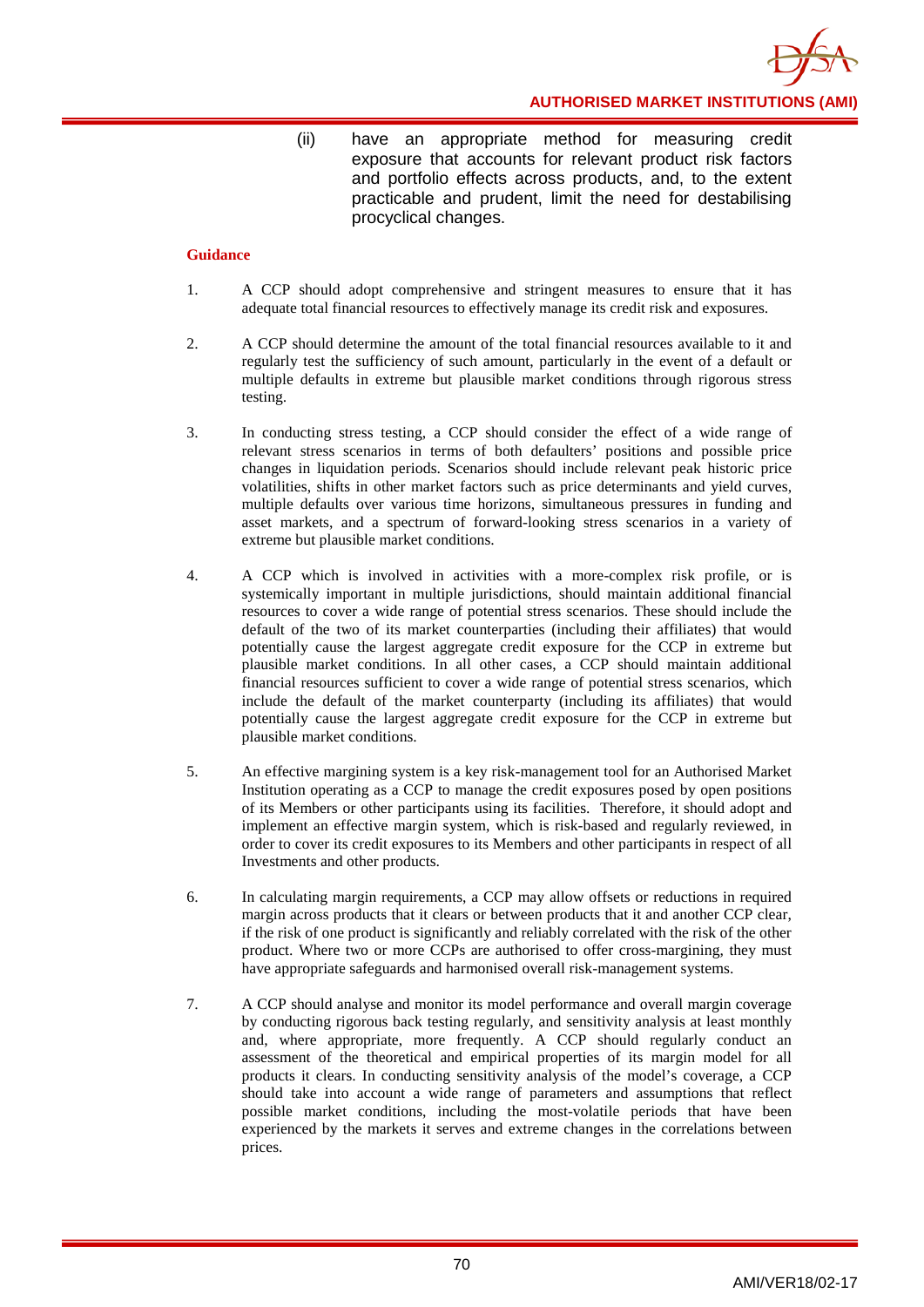## **Segregation and portability**

- **7.3.3** (1) A Clearing House acting as a CCP must have systems and procedures to enable segregation and portability of positions of the customers of its Members and other participants on its facilities, and any collateral provided to it with respect to those positions.
	- (2) For the purposes of (1), a CCP's systems and controls must, at a minimum, provide for the following:
		- (a) the segregation and portability arrangements that effectively protect the positions and related collateral of the customers of the Members or other participants on its facilities from the default or insolvency of the relevant Member or other participants;
		- (b) if the CCP offers additional protection of the customer positions and related collateral against the concurrent default of both the relevant Member or other participants or other customers, the adoption of necessary measures to ensure that the additional protection offered is effective; and
		- (c) the use of account structures that enable the CCP to readily identify positions of the customers of the relevant Member or other participant, and to segregate their related collateral.
	- (3) A CCP must make available to its Members and other participants using its facilities, its rules, policies and procedures relating to the segregation and portability of the positions and related collateral of the customers of its Members and other participants using its facilities.

### **Guidance**

- 1. A CCP should:
	- a. maintain the customer positions and any related collateral referred to in Rule 7.3.3 in individual customer accounts or in omnibus customer accounts; and
	- b. structure its portability arrangements so that the positions and collateral of a defaulting Member's or other participant's customers can be transferred to one or more other Members or participants.
- 2. A CCP should also disclose whether the customers' collateral is protected on an individual or omnibus basis. In addition, it should disclose any constraints, such as legal or operational, that may impair its ability to segregate or transfer a Member's or other participant's customers' positions and related collateral.

## **7.4 Additional requirements for a CSD**

- **7.4.1** (1) Where a Clearing House operates a Central Securities Depository (CSD), it must have rules and procedures, including robust accounting practices and controls to:
	- (a) ensure the integrity of securities issues; and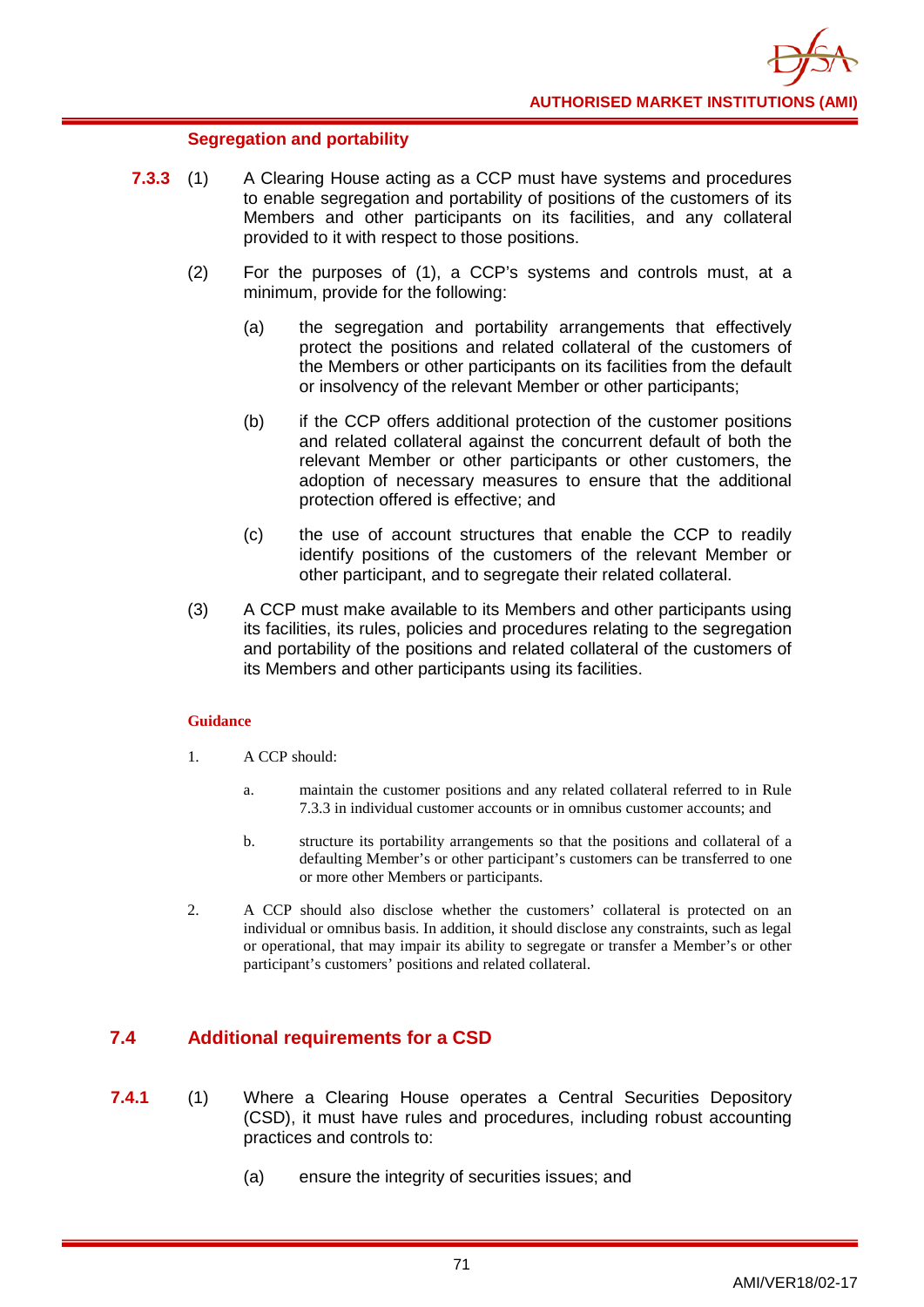- (b) minimise and manage risks associated with the safekeeping and transfer of securities.
- (2) A CSD must ensure that securities referred to in (1)(a) are recorded in book-entry form prior to the trade date.
- $(3)$  For the purposes of  $(1)(a)$ , a CSD's systems and controls must ensure that:
	- (a) the unauthorised creation or deletion of securities is prevented;
	- (b) appropriate intra-day reconciliation is conducted to verify that the number of securities making up a securities issue or part of a securities issue submitted to the CSD is equal to the sum of securities recorded on the securities accounts of the Members and other participants of the CSD;
	- (c) where entities other than the CSD are involved in the reconciliation process for a securities issue, such as the issuer, registrars, issuance agents, transfer agents or other CSDs, the CSD has adequate arrangements for cooperation and information exchange between all involved parties so that the integrity of the issue is maintained; and
	- (d) there are no securities overdrafts or debit balances in securities accounts .

### **CSD links**

- **7.4.2** (1) A CSD must not establish any link with another CSD (CSD link) unless:
	- (a) it has:
		- (i) prior to establishing the CSD link, identified and assessed potential risks, for itself and its Members and other participants using its facilities, arising from establishing such a link;
		- (ii) adequate systems and controls to effectively monitor and manage, on an on-going basis, risks identified under (a) above; and
		- (iii) complied with the requirement in (2); and
	- (b) it is satisfied, on reasonable grounds, that the contractual arrangement establishing the CSD link:
		- (i) provides to the CSD and its Members and other participants using its facilities adequate protection relating to possible risks arising from using the other CSDs to which it is linked (linked CSDs);
		- (ii) in the case of a provisional transfer of securities between the CSD and linked CSDs, ensure intra-day finality by prohibiting the retransfer of securities before the first transfer of securities becomes final;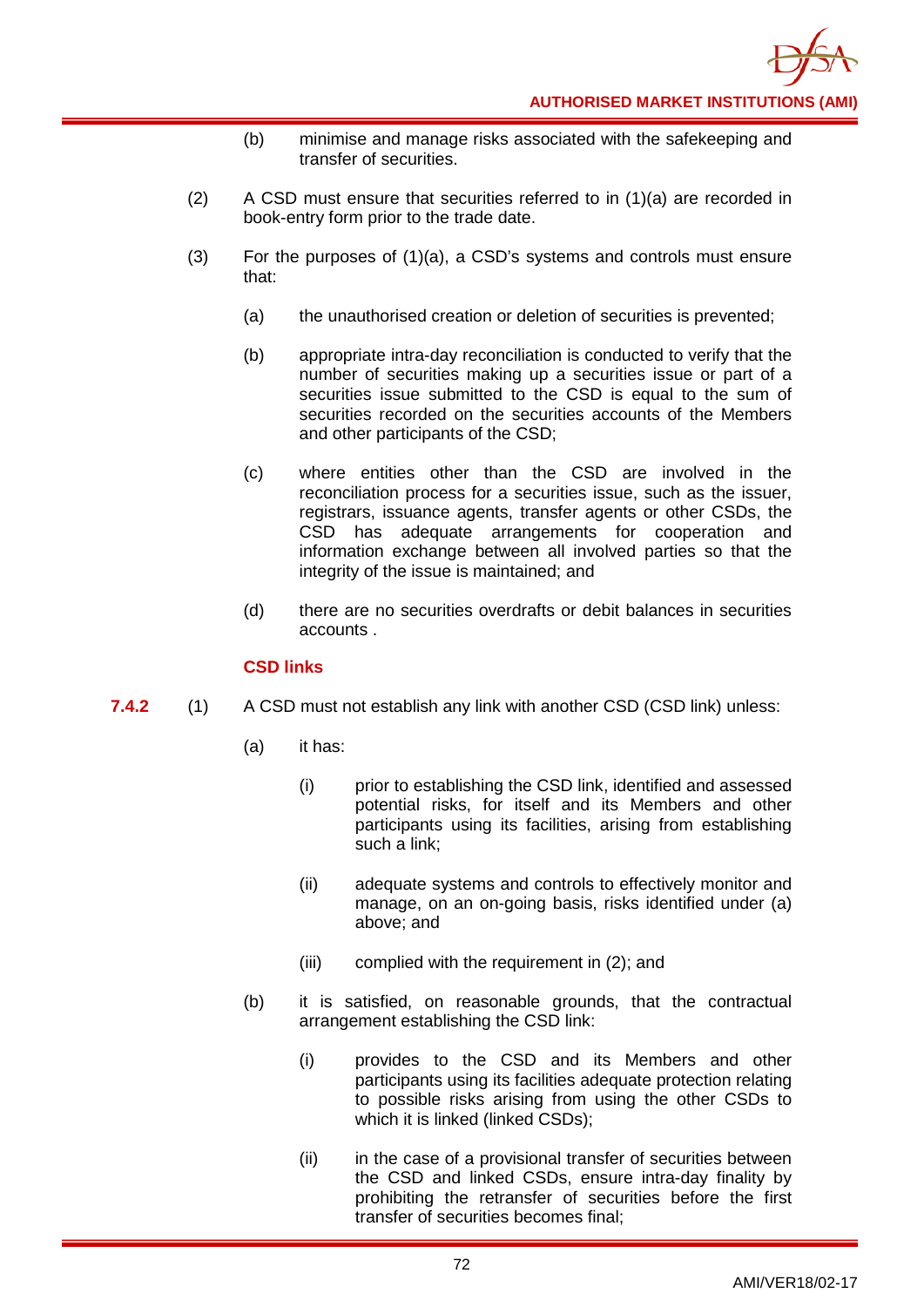- (iii) sets out the respective rights and obligations of the CSD and linked CSDs and their respective Members and other participants using their facilities; and
- (iv) in the case of a linked CSD outside the DIFC, sets out clearly the applicable laws that govern each aspect of the CSD's and the linked CSD's operations.
- (2) The CSD must be able to demonstrate to the DFSA, prior to the establishment of any CSD link, that:
	- (a) the link arrangement between the CSD and all linked CSDs, contains adequate mitigants against possible risks taken by the relevant CSDs, including credit, concentration and liquidity risks, as a result of the link arrangement;
	- (b) each linked CSD has robust daily reconciliation procedures to ensure that its records are accurate;
	- (c) if it or another linked CSD uses an intermediary to operate a link with another CSD, the CSD or the linked CSD has adequate systems and controls to measure, monitor, and manage the additional risks arising from the use of the intermediary;
	- (d) to the extent practicable and feasible, linked CSDs provide for Delivery Versus Payment (DVP) settlement of transactions between participants in linked CSDs, and where such settlement is not practicable or feasible, reasons for non-DVP settlement is notified to the DFSA; and
	- (e) where interoperable securities settlement systems and CSDs use a common settlement infrastructure, there are:
		- (i) identical moments established for the entry of transfer orders into the system;
		- (ii) irrevocable transfer orders; and
		- (iii) finality of transfers of securities and cash.

A CSD should include in its notification to the DFSA relating to the establishment of CSD links the results of due diligence undertaken in respect of the matters specified in Rule 7.4.2(2) to demonstrate that those requirements are met. Where a CSD changes any existing CSD arrangements, fresh notification relating to such changes, along with its due diligence relating to the new CSD link, should be provided to the DFSA in advance of the proposed change.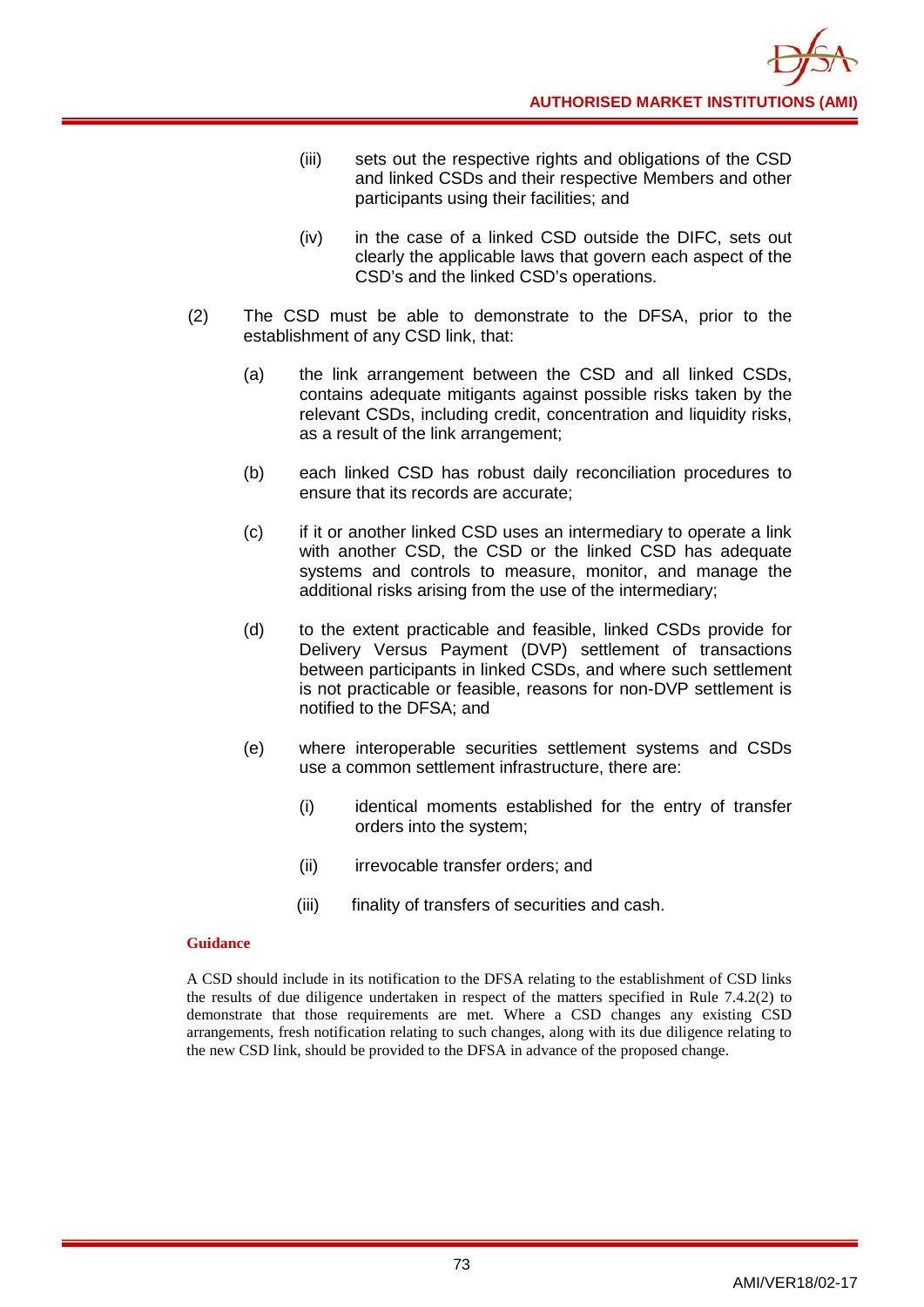# **PART 4 OTHER REQUIREMENTS**

## **8 CONTROLLERS**

## **8.1 Application**

- **8.1.1** This chapter applies to:
	- (a) an Authorised Market Institution; or
	- (b) a Person who is a Controller as defined in Rule 8.1.2.

## **Definition of a Controller**

- **8.1.2** (1) A Controller is a Person who, either alone or with any Associate:
	- (a) holds 10% or more of the shares in either the Authorised Market Institution or a Holding Company of that institution;
	- (b) is entitled to exercise, or control the exercise of, 10% or more of the voting rights in either the Authorised Market Institution or a Holding Company of that institution; or
	- (c) is able to exercise significant influence over the management of the Authorised Market Institution as a result of holding shares or being able to exercise voting rights in the Authorised Market Institution or a Holding Company of that institution or having a current exercisable right to acquire such shares or voting rights.
	- (2) A reference in this chapter to:
		- (a) a share means:
			- (i) in the case of an Authorised Market Institution or a Holding Company of an Authorised Market Institution which has a share capital, its allotted shares;
			- (ii) in the case of an Authorised Market Institution or a Holding Company of an Authorised Market Institution with capital but no share capital, rights to a share in its capital; and
			- (iii) in the case of an Authorised Market Institution or a Holding Company of an Authorised Market Institution without capital, any interest conferring a right to share in its profits or losses or any obligation to contribute to a share of its debt or expenses in the event of its winding up.
		- (b) "a holding" means, in respect of a Person, shares, voting rights or a right to acquire shares or voting rights in an Authorised Market Institution or a Holding Company of that institution held by that Person either alone or with any Associate.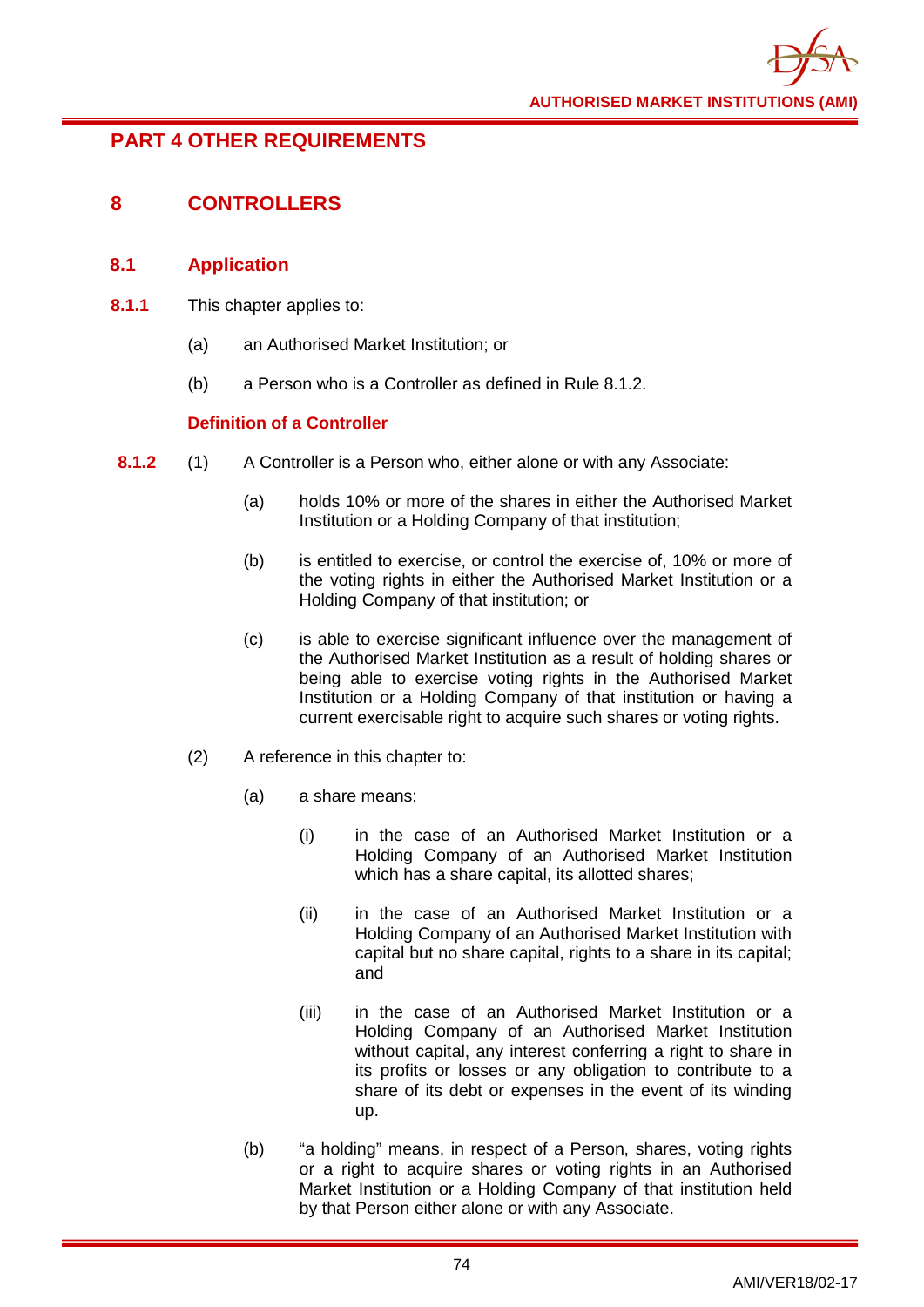- 1. For the purposes of these Rules, the relevant definition of a Holding Company is found in the DIFC Companies Law. That definition provides when one body corporate is considered to be a holding company or a subsidiary of another body corporate and extends that concept to the ultimate holding company of the body corporate.
- 2. Pursuant to Rule  $8.1.2(1)(c)$ , a Person becomes a Controller if that Person can exert significant management influence over an Authorised Market Institution. The ability to exert significant management influence can arise even where a Person, alone or with Associates, controls less than 10% of the shares or voting rights of the Authorised Market Institution or a Holding Company of that institution. Similarly, a Person may be able to exert significant management influence where such Person does not hold shares or voting rights but has exercisable rights to acquire shares or voting rights, such as under Options.

### **Disregarded holdings**

- **8.1.3** For the purposes of determining whether a Person is a Controller, shares, voting rights or rights to acquire shares or voting rights that a Person holds. either alone or with an Associate, in an Authorised Market Institution or a Holding Company of that institution are disregarded if:
	- (a) the shares are held for the sole purpose of clearing and settling within a short settlement cycle;
	- (b) the shares are held in a custodial or nominee capacity and the voting rights attached to the shares are exercised only in accordance with written instructions given to that Person by another Person; or
	- (c) the Person is an Authorised Firm or a Regulated Financial Institution and it:
		- (i) acquires a holding of shares as a result of an underwriting of a share issue or a placement of shares on a firm commitment basis;
		- (ii) does not exercise the voting rights attaching to the shares or otherwise intervene in the management of the issuer; and
		- (iii) retains the holding for a period less than one year.

## **8.2 Changes relating to control**

### **Requirement for prior approval of Controllers of an Authorised Market Institution incorporated under DIFC law**

- **8.2.1** (1) In the case of an Authorised Market Institution which is incorporated under DIFC law, a Person must not:
	- (a) become a Controller of the Authorised Market Institution; or
	- (b) increase the level of control which that Person has in the Authorised Market Institution beyond a threshold specified in (2),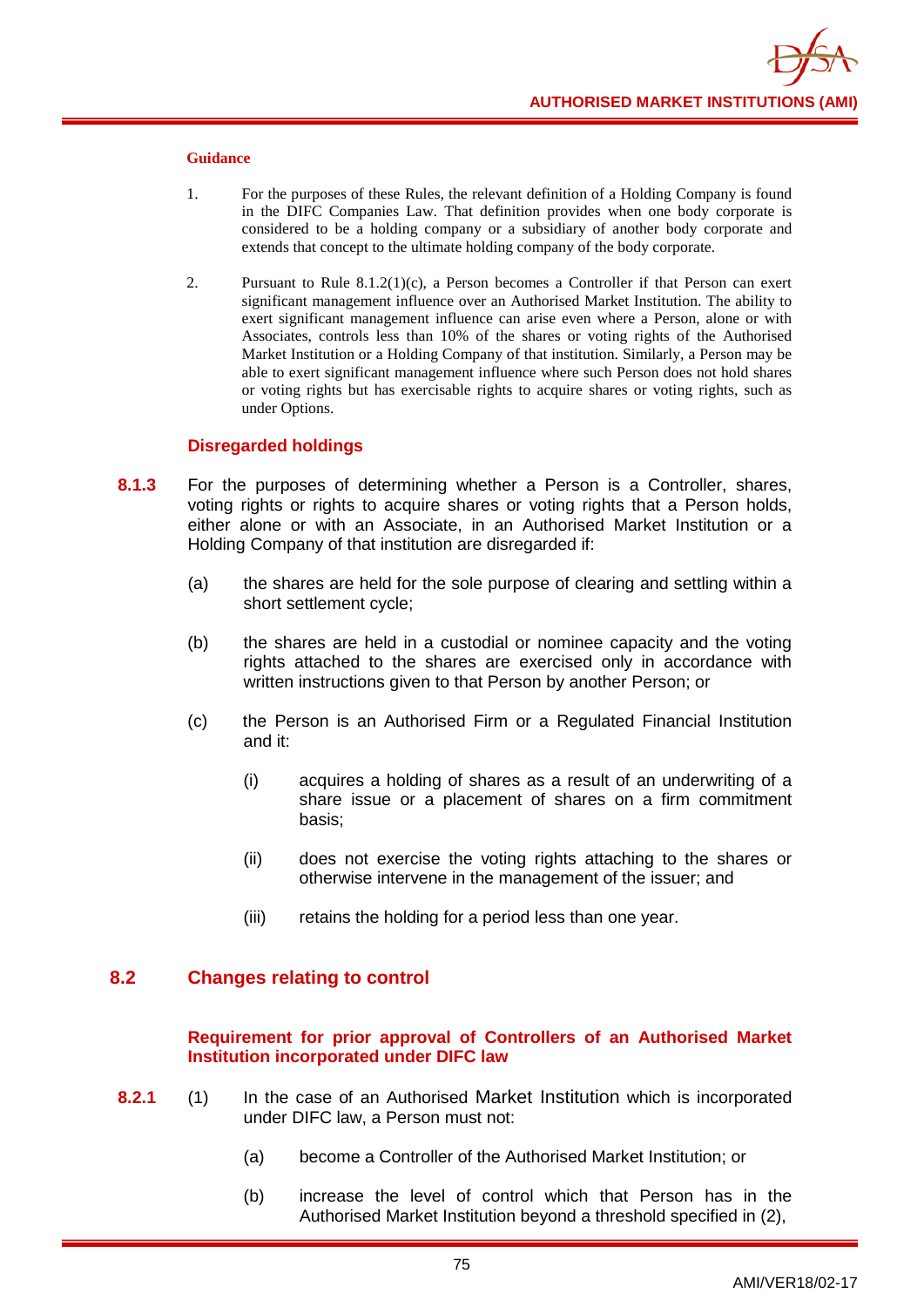unless that Person has obtained the prior written approval of the DFSA to do so.

- (2) For the purposes of (1)(b), the thresholds at which the prior written approval of the DFSA is required are when the relevant holding is increased:
	- (a) from below 30% to 30% or more; or
	- (b) from below 50% to 50% or more.

### **Guidance**

See Rule 8.1.2 for the circumstances in which a Person becomes a Controller of an Authorised Market Institution.

### **Approval process**

- **8.2.2** (1) A Person who is required to obtain the prior written approval of the DFSA pursuant to Rule 8.2.1(1) must make an application to the DFSA using the appropriate form in AFN.
	- (2) Where the DFSA receives an application under (1), it may:
		- (a) approve the proposed acquisition or increase in the level of control;
		- (b) approve the proposed acquisition or increase in the level of control subject to such conditions as it considers appropriate; or
		- (c) object to the proposed acquisition or increase in the level of control.

- 1. A Person intending to acquire or increase control in an Authorised Market Institution should submit an application for approval in the appropriate form in AFN sufficiently in advance of the proposed acquisition to be able to obtain the DFSA approval in time for the proposed acquisition.
- 2. Paragraph 3.6.7 of the RPP Sourcebook sets out the matters which the DFSA takes into consideration when exercising its powers under Rule 8.2.2 to approve, object to or impose conditions of approval relating to a proposed Controller or an increase in the level of control of an existing Controller.
- **8.2.3** (1) Where the DFSA proposes to approve a proposed acquisition of or an increase in the level of control in an Authorised Market Institution pursuant to Rule 8.2.2(2)(a), it must:
	- (a) do so as soon as practicable and in any event within 90 days of the receipt of a duly completed application, unless a different period is considered appropriate by the DFSA and notified to the applicant in writing; and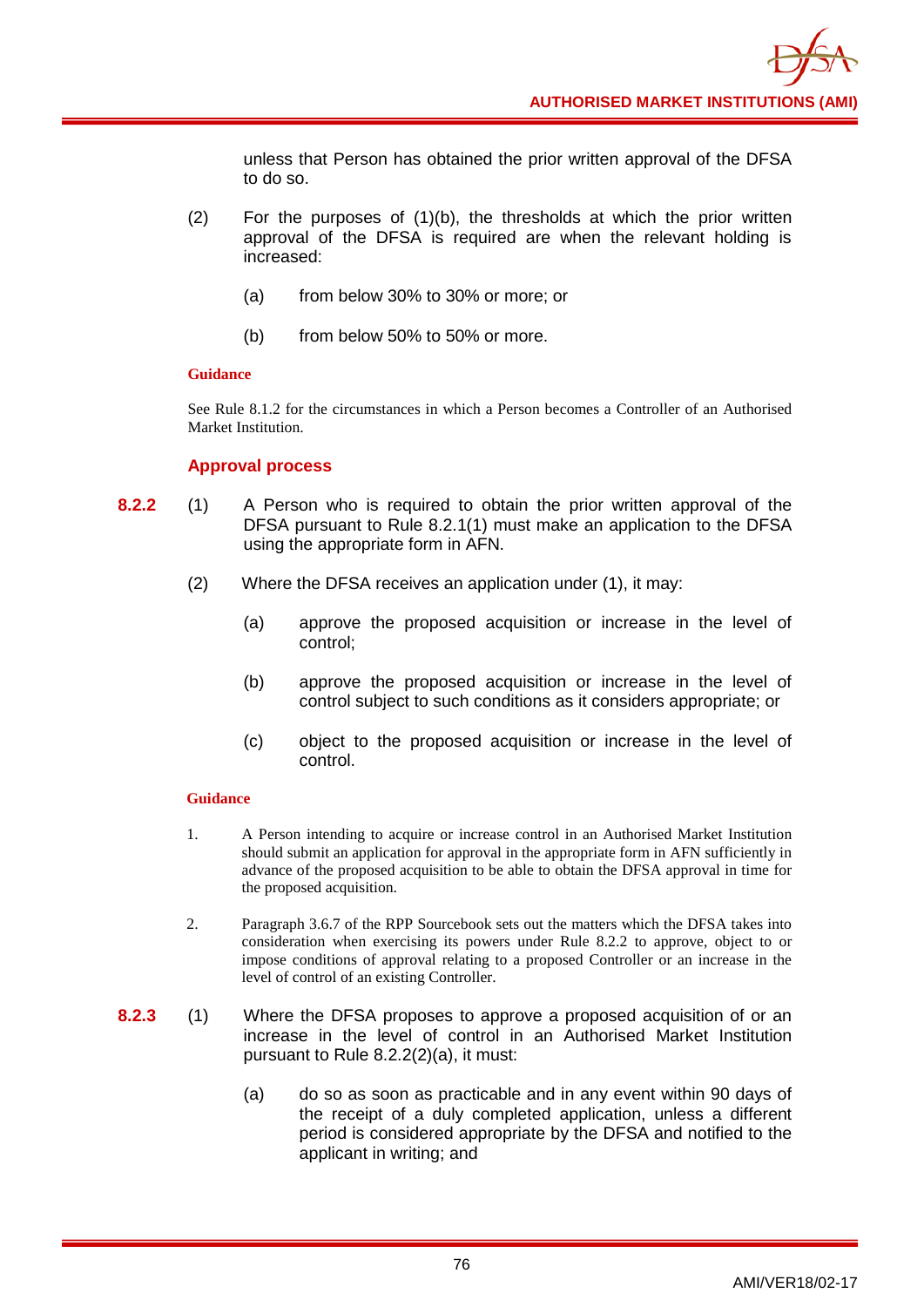- (b) issue to the applicant, and where appropriate to the Authorised Market Institution, an approval notice as soon as practicable after making that decision.
- (2) An approval, including a conditional approval granted by the DFSA pursuant to Rule 8.2.2(2)(a) or (b), is valid for a period of one year from the date of the approval, unless an extension is granted by the DFSA in writing.

- 1. If the application for approval lodged with the DFSA does not contain all the required information, then the 90 day period runs from the date on which all the relevant information is provided to the DFSA.
- 2. If a Person who has obtained prior DFSA approval for an acquisition of or an increase in the control in an Authorised Market Institution is unable to effect the acquisition before the end of the period referred to in Rule 8.2.3(2), it will need to obtain fresh approval from the DFSA.

## **Objection or conditional approval process**

- **8.2.4** (1) Where the DFSA proposes to exercise its objection or conditional approval power pursuant to Rule 8.2.4(2)(b) or (c) in respect of a proposed acquisition or an increase in the level of control in an Authorised Market Institution, it must, as soon as practicable and in any event within 90 days of the receipt of the duly completed application form, provide to the applicant:
	- (a) a written notice stating;
		- (i) the DFSA's reasons for objecting to that Person as a Controller or to the Person's proposed increase in control; and
		- (ii) any proposed conditions subject to which that Person may be approved by the DFSA; and
	- (b) an opportunity to make representations within 14 days of the receipt of such objections notice or such other longer period as agreed to by the DFSA.
	- (2) The DFSA must, as soon as practicable after receiving representations or, if no representations are received, after the expiry of the period for making representations referred to in (1)(b), issue a final notice stating that:
		- (a) the proposed objections and any conditions are withdrawn and the Person is an approved Controller;
		- (b) the Person is approved as a Controller subject to conditions specified in the notice; or
		- (c) the Person is not approved and therefore is an unacceptable Controller with respect to that Person becoming a Controller of, or increasing the level of control in, the Authorised Firm.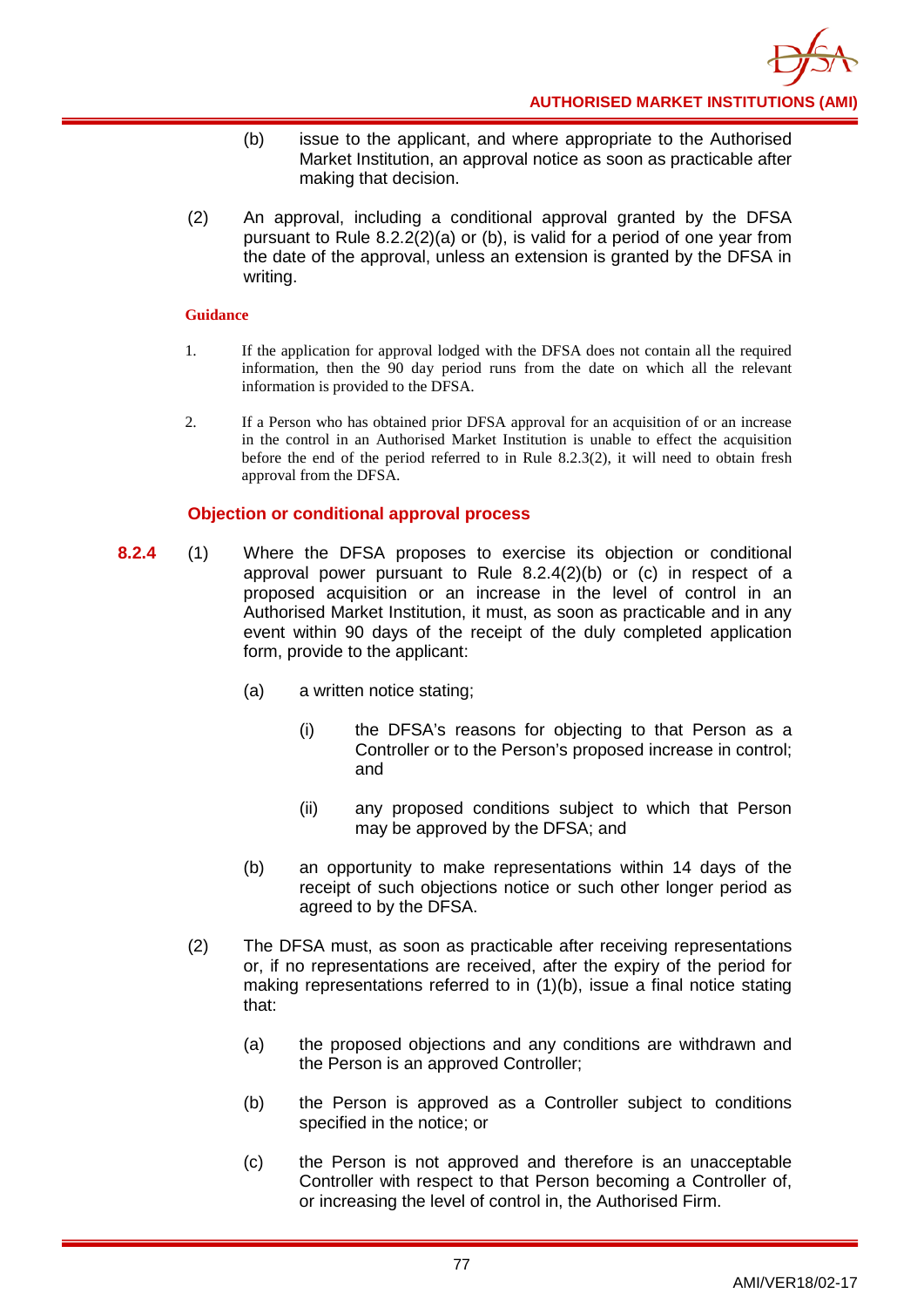- (3) If the DFSA decides to exercise its power under this Rule not to approve a Person as a Controller or to impose conditions on an approval, the Person may refer the matter to the FMT for review.
- **8.2.5** (1) A Person who has been approved by the DFSA as a Controller of an Authorised Market Institution subject to any conditions must comply with the relevant conditions of approval.
	- (2) A Person who has been notified by the DFSA pursuant to Rule 8.2.4(2)(c) as an unacceptable Controller must not proceed with the proposed acquisition of control of the Authorised Market Institution.

A Person who acquires control of or increases the level of control in an Authorised Market Institution without the prior DFSA approval or breaches a condition of approval is in breach of the Rules. See Rule 8.2.10 for the actions that the DFSA may take in such circumstances.

### **Notification for decrease in the level of control of an AMI incorporated under DIFC law**

- **8.2.6** A Controller of an Authorised Market Institution which is incorporated under DIFC law must submit, using the appropriate form in AFN, a written notification to the DFSA where that Person:
	- (a) proposes to cease being a Controller; or
	- (b) proposes to decrease the existing holding from more than 50% to 50% or less.

**Notification for changes in control relating to an Authorised Market Institution incorporated under non-DIFC law** 

- **8.2.7** (1) In the case of an Authorised Market Institution which is incorporated other than under DIFC law, a written notification to the DFSA must be submitted by a Controller or a Person proposing to become a Controller in accordance with (3) in respect of any one of the events specified in  $(2).$ 
	- (2) For the purposes of (1), a notification to the DFSA is required when:
		- (a) a Person becomes a Controller;
		- (b) an existing Controller proposes to cease being a Controller; or
		- (c) an existing Controller's holding is:
			- (i) increased from below 30% to 30% or more;
			- (ii) increased from below 50% to 50% or more; or
			- (iii) decreased from more than 50% to 50% or less.
	- (3) The notification required under (1) must be made using the appropriate form in AFN as soon as possible, and in any event, before making the relevant acquisition or disposition.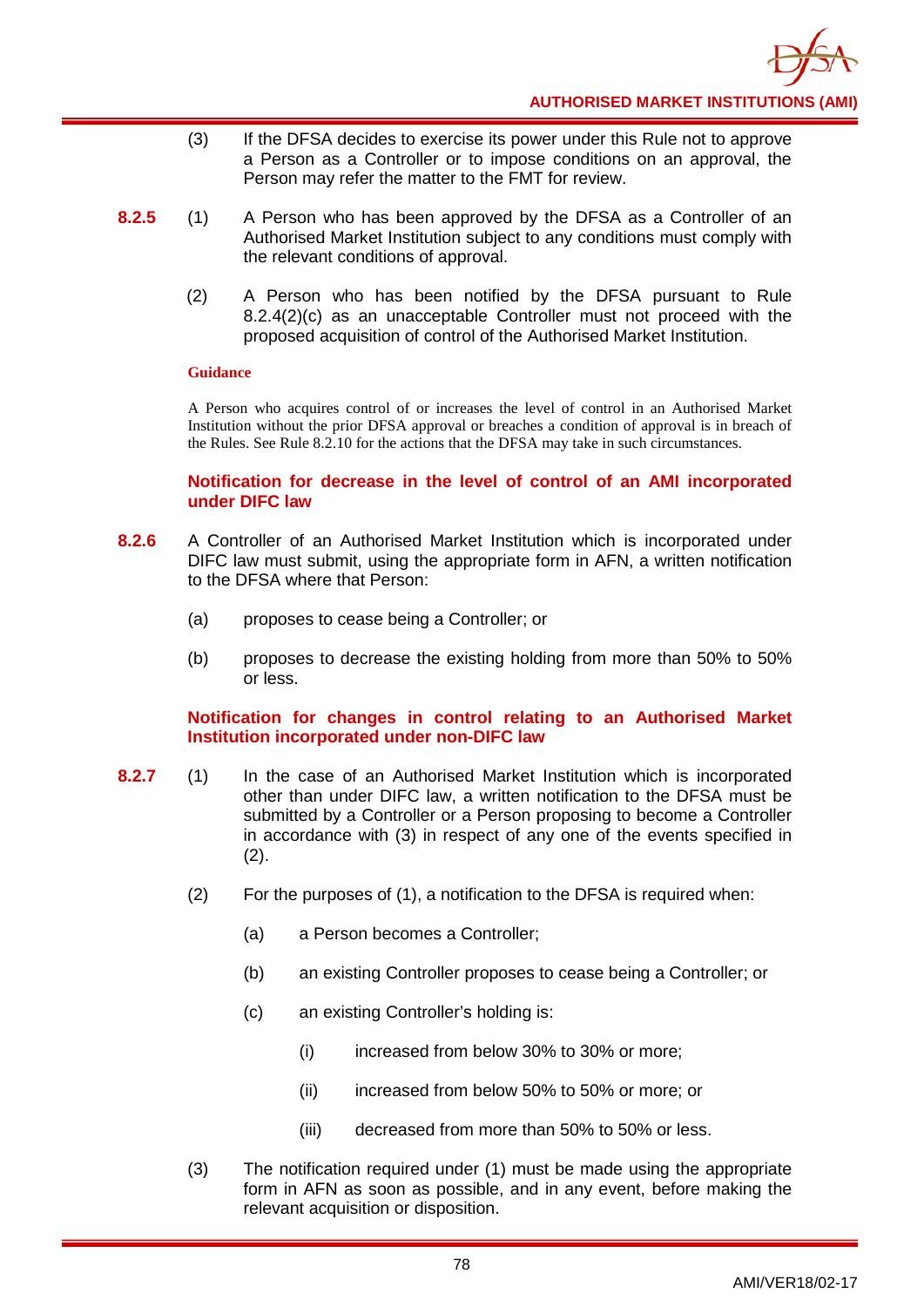

#### **Obligations of an Authorised Market Institution relating to its Controllers**

- **8.2.8** (1) An Authorised Market Institution must have adequate systems and controls to monitor:
	- (a) any change or proposed change of its Controllers; and
	- (b) any significant changes in the conduct or circumstances of existing Controllers which might reasonably be considered to impact the fitness and propriety of the Authorised Market Institution or its ability to conduct business soundly and prudently.
	- (2) An Authorised Market Institution must, subject to (3), notify the DFSA in writing of any event specified in (1) as soon as possible after becoming aware of that event.
	- (3) An Authorised Market Institution need not comply with the requirement in (2) if it is satisfied on reasonable grounds that a proposed or existing Controller has either already obtained the prior approval of the DFSA or notified the event to the DFSA as applicable.

#### **Guidance**

Steps which an Authorised Market Institution may take in order to monitor changes relating to its Controllers include the monitoring of any relevant regulatory disclosures, press reports, public announcements, share registers and entitlements to vote, or the control of voting rights, at general meetings.

- **8.2.9** (1) An Authorised Market Institution must submit to the DFSA an annual report on its Controllers within four months of its financial year end.
	- (2) The Authorised Market Institution's annual report on its Controllers must include:
		- (a) the name of each Controller; and
		- (b) the current holding of each Controller, expressed as a percentage.

#### **Guidance**

- 1. An Authorised Market Institution may satisfy the requirements of Rule 8.2.9 by submitting a corporate structure diagram containing the relevant information.
- 2. An Authorised Market Institution must take account of the holdings which the Controller, either alone or with an Associate, has in the Authorised Market Institution or any Holding Company of that institution (see the definition of a Controller in Rule 8.1.2).

### **Other powers relating to Controllers**

**8.2.10** (1) Without limiting the generality of its other powers, the DFSA may, subject only to (2), object to a Person as a Controller of an Authorised Market Institution where such a Person: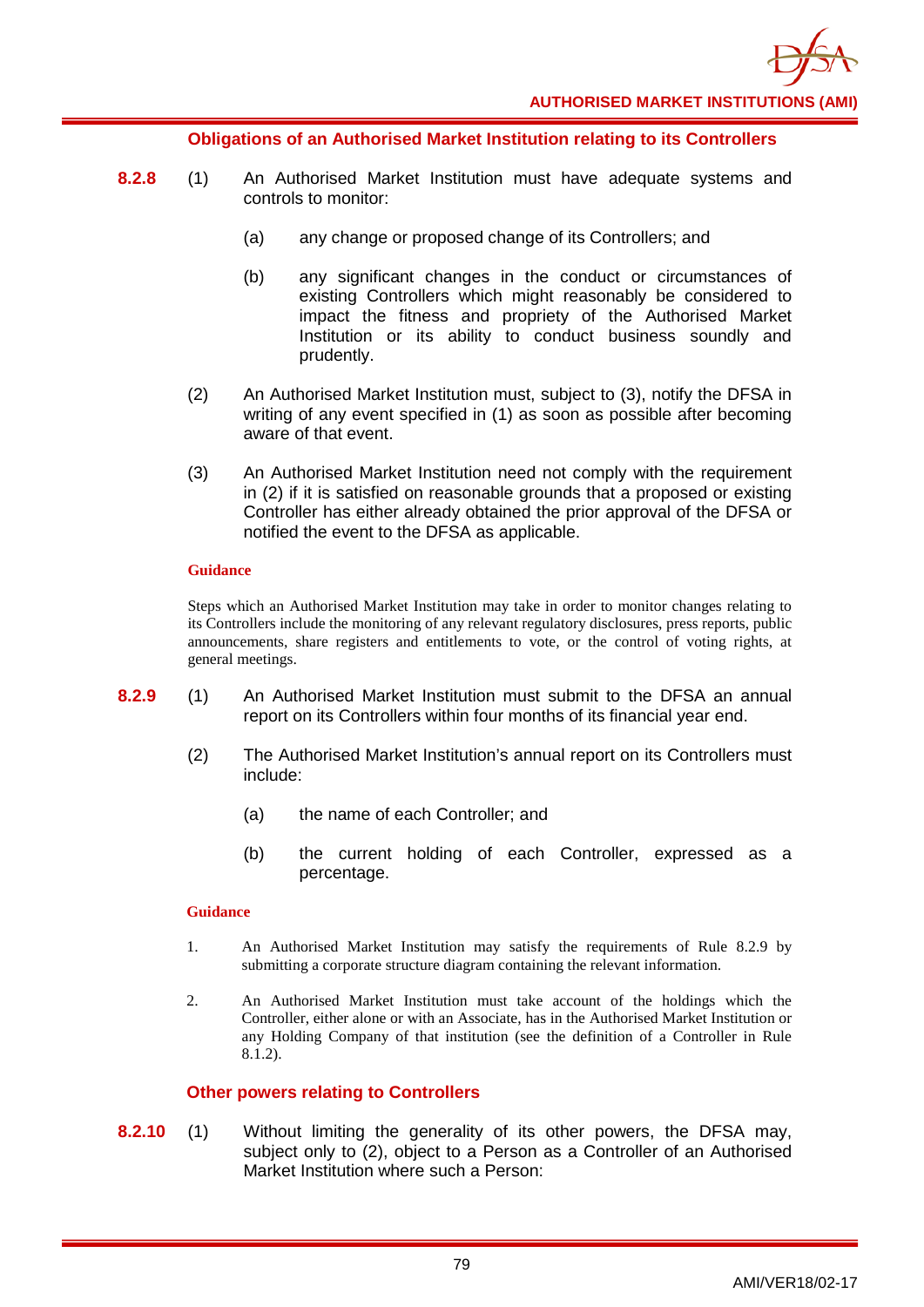- (a) has acquired or increased the level of control that Person has in an Authorised Market Institution without the prior written approval of the DFSA as required under Rule 8.2.1;
- (b) has breached the requirement in Rule 8.2.5 to comply with conditions of approval applicable to that Person; or
- (c) is no longer acceptable to the DFSA as a Controller.
- (2) Where the DFSA proposes to object to a Person as a Controller of an Authorised Market Institution, the DFSA must provide such a Person with:
	- (a) a written notice stating:
		- (i) the DFSA's reasons for objecting to that Person as a Controller; and
		- (ii) any proposed conditions subject to which that Person may be approved by the DFSA; and
	- (b) an opportunity to make representations within 14 days of the receipt of such notice or such other longer period as agreed to by the DFSA.
- (3) The DFSA must, as soon as practicable after receiving representations, or if no representations are made, after the expiry of the period for making representations referred to in (2)(b), issue a final notice stating that:
	- (a) the proposed objections and any conditions are withdrawn and the Person is an approved Controller; or
	- (b) the Person is approved as a Controller subject to conditions specified in the notice; or
	- (c) the Person is an unacceptable Controller and accordingly, must dispose of that Person's holdings.
- (4) Where the DFSA has issued a final notice imposing any conditions subject to which a Person is approved as a Controller, that Person must comply with those conditions.
- (5) Where the DFSA has issued a final notice declaring a Person to be an unacceptable Controller that Person must dispose of the relevant holdings within such period as specified in the final notice.
- (6) If the DFSA decides to exercise its power under this Rule to object to a Person as a Controller, to impose conditions on an approval or to require a Person to dispose of their holdings, the Person may refer the matter to the FMT for review.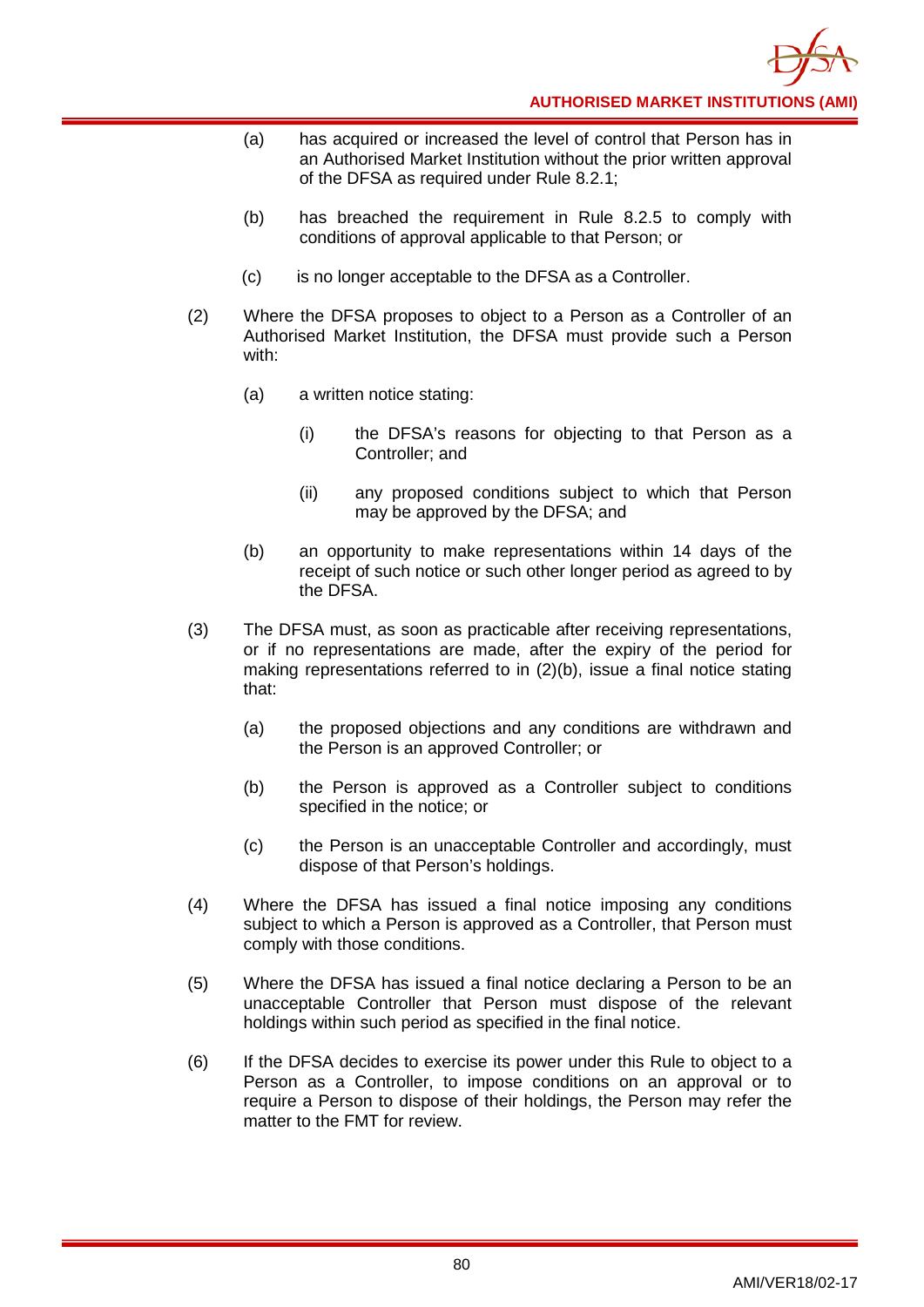

# **9 SUPERVISION OF AUTHORISED MARKET INSTITUTIONS**

## **9.1 Application**

**9.1.1** This chapter applies to every Authorised Market Institution.

## **9.2 Relations with regulators and the risk based approach**

- **9.2.1** An Authorised Market Institution must deal with regulatory authorities in an open and co-operative manner and keep the DFSA promptly informed of significant events or activities, wherever they are carried on, relating to the Authorised Market Institution, of which the DFSA would reasonably expect to be notified.
- **9.2.2** An Authorised Market Institution must advise the DFSA immediately if it becomes aware, or has reasonable grounds to believe, that a significant breach of a Rule or Licensing Requirement by the Authorised Market Institution or any of its Employees may have occurred or may be about to occur.

## **9.3 Notifications**

**9.3.1** Unless otherwise provided, notifications in this section may be made orally or in writing, whichever is more appropriate in the circumstances, but where the Authorised Market Institution gives notice or information orally, it must confirm that notice or information in writing without delay.

## **9.4 Key Individuals**

### **Notifications**

**9.4.1** An Authorised Market Institution must, where an individual ceases or is reasonably likely to cease to be a Key Individual of the Authorised Market Institution, give written notice to the DFSA of that event and take prompt action to replace the Key Individual who has ceased to perform the relevant functions.

- 1. An Authorised Market Institution must lodge with the DFSA the relevant applications for the approval of the proposed Key Individual in accordance with the requirements in section 3.3.
- 2. An Authorised Market Institution should ensure that functions that are assigned to Key Individuals as per the definitions of those functions are carried out by the relevant Key Individuals or other individuals subject to appropriate oversight and control of the relevant Key Individuals.
- 3. The DFSA does not need to be notified where minor changes are made to the responsibilities of a Key Individual, but where major changes in responsibilities are made, such as a significant re-alignment of responsibilities, then the DFSA should be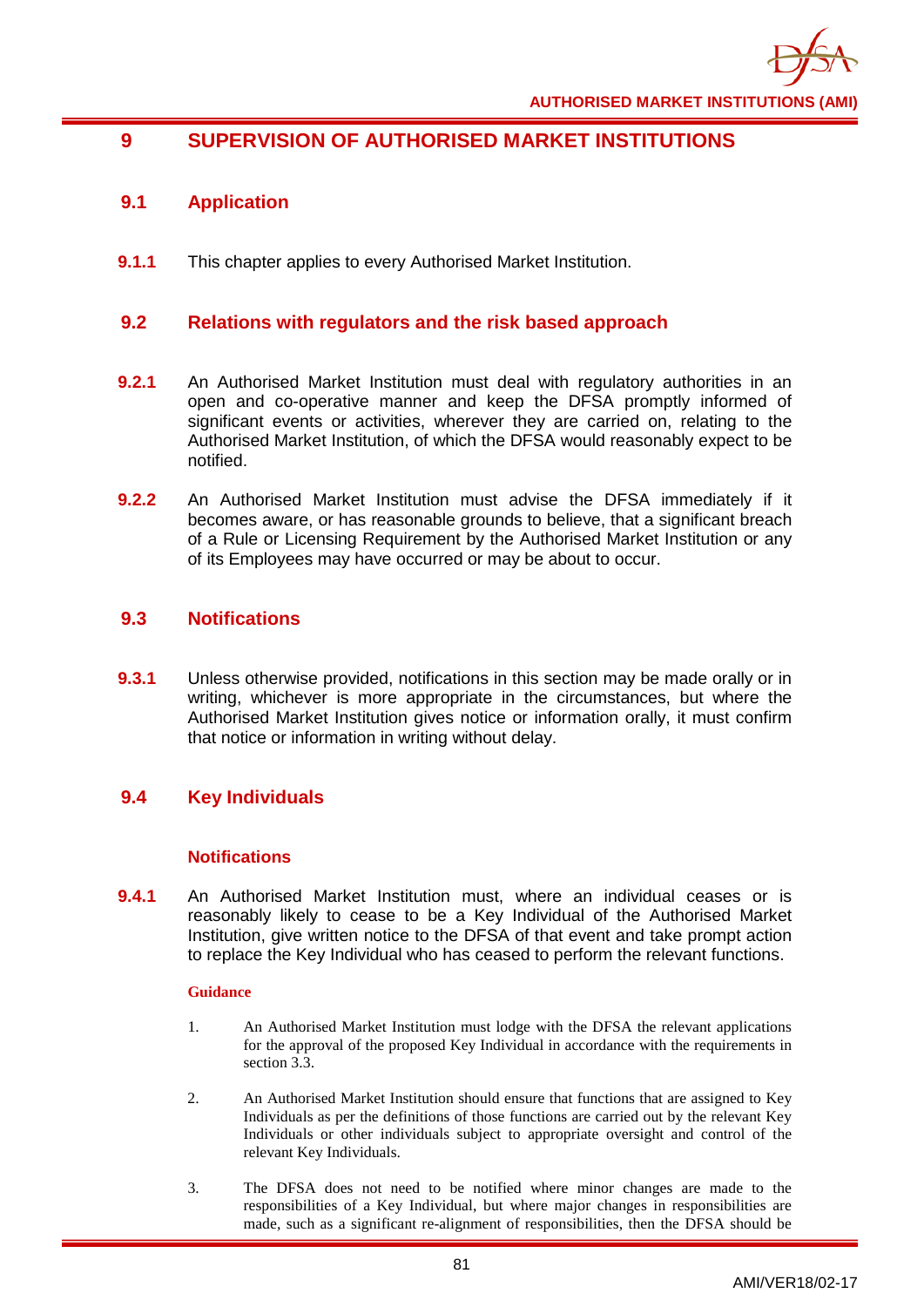

notified with the appropriate information. Such changes may also require the DFSA prior approval if they are material changes. See section 4.3.

### **Disciplinary action and events relating to Key Individuals**

- **9.4.2** Where any Key Individual of an Authorised Market Institution:
	- (a) is the subject of any:
		- (i) disciplinary action arising out of alleged misconduct; or
		- (ii) criminal prosecution arising out of alleged misconduct involving fraud or dishonesty;
	- (b) resigns as a result of an investigation into alleged misconduct; or
	- (c) is dismissed for misconduct;

the Authorised Market Institution must immediately give the DFSA notice of that event and give the following information:

- (d) the name of the Key Individual and his responsibilities within the Authorised Market Institution;
- (e) details of the alleged acts of misconduct by that Key Individual; and
- (f) details of any disciplinary action which has been imposed or is proposed to be taken by that body in relation to that Key Individual.
- **9.4.3** Where an Authorised Market Institution becomes aware that any of the following events have occurred in relation to a Key Individual, it must immediately give the DFSA notice of that event:
	- (a) a petition of bankruptcy is presented against a Key Individual;
	- (b) a bankruptcy order is made against a Key Individual; or
	- (c) a Key Individual entering into a voluntary arrangement with his creditors.

## **9.5 Constitution and governance**

- **9.5.1** Where an Authorised Market Institution is to circulate any notice or other document proposing any amendment to its memorandum or articles of association, or other document relating to its constitution, to:
	- (a) its shareholders or any group or class of them;
	- (b) persons granted access to its facilities or any group or class of them; or
	- (c) any other group or class of persons which has the power to make that amendment or whole consent or approval is required before it may be made: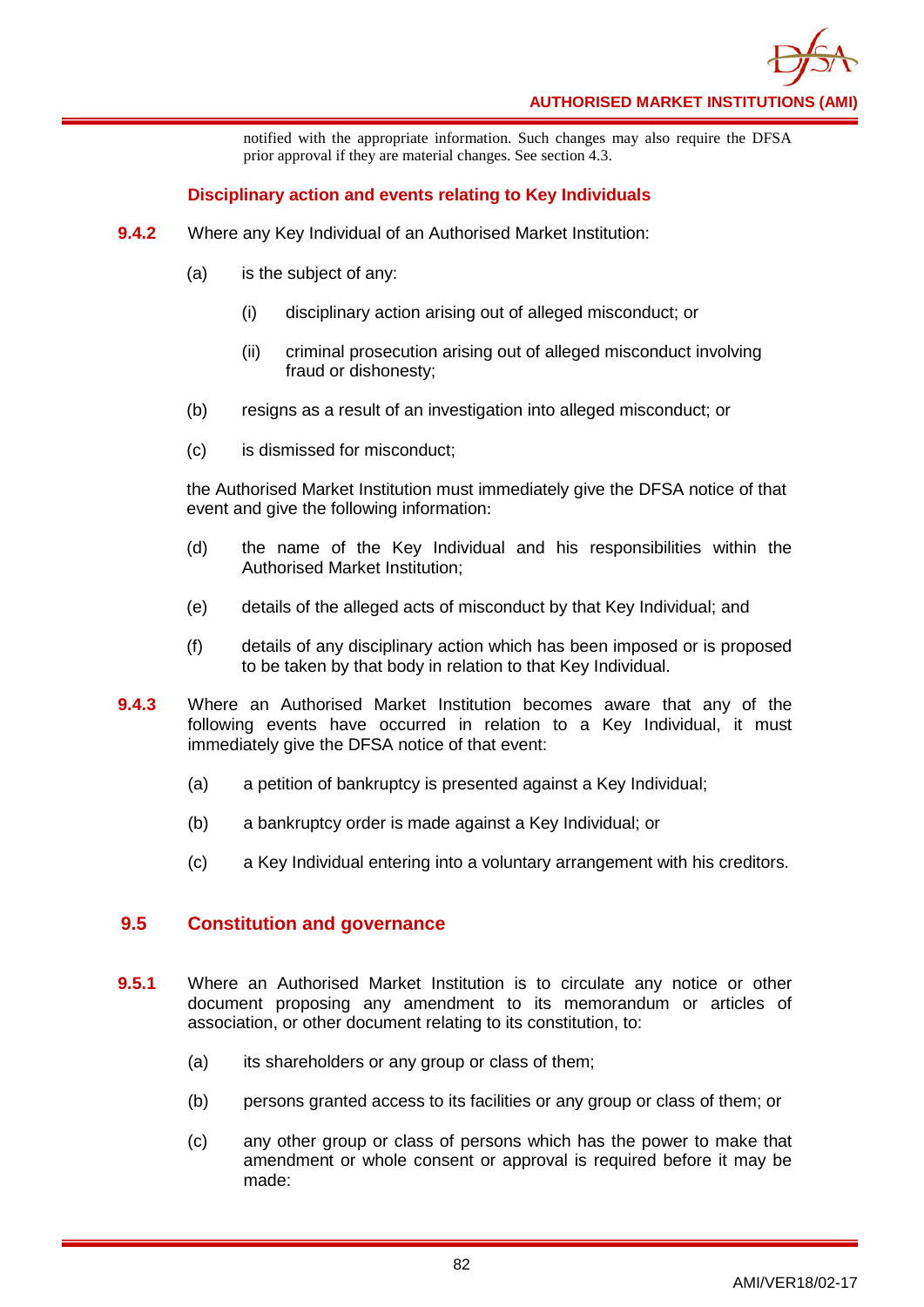**AUTHORISED MARKET INSTITUTIONS (AMI)**

that Authorised Market Institution must give notice of that proposed amendment to the DFSA setting out the following information:

- (d) the proposed amendment;
- (e) the reasons for the proposal; and
- (f) a description of the group or class of persons to whom the proposal is to be circulated.
- **9.5.2** Where an Authorised Market Institution makes an amendment to its memorandum or articles of association, or other document relating to its constitution, that Authorised Market Institution must immediately give the DFSA notice of that event, setting out written particulars of that amendment and of the date on which it is to become or became effective.
- **9.5.3** (1) Where any significant change is made to an agreement which relates to the constitution, or to the corporate governance framework or the remuneration structure or strategy, of an Authorised Market Institution, that Authorised Market Institution must give the DFSA a notice as provided in (2).
	- (2) Where any significant change is made to:
		- (a) an agreement which relates to the constitution of an Authorised Market Institution, the Authorised Market Institution must give the DFSA notice of that change as soon as it becomes aware of it, and the date on which it is to become or became effective; or
		- (b) the corporate governance framework or the remuneration structure or strategy of an Authorised Market Institution, the Authorised Market Institution must give the DFSA notice of that change as soon as practicable before making such a change.

- 1. Key aspects of the corporate governance framework of an Authorised Market Institution encompass a range of matters. These include the composition of its Governing Body, any committees of the Governing Body, the senior management and the Persons Undertaking Key Control Functions, the reporting lines between the Governing Body, senior management and the Persons Undertaking Key Control Functions and any key policies and practices relating to the internal governance of the firm, such as codes of ethics or its remuneration practices. Significant changes relating to such arrangements and policies need to be notified to the DFSA pursuant to Rule 9.5.3(2)(b) before making any changes.
- 3. Notification relating to proposed changes to corporate governance and remuneration referred to in Rule  $9.5.3(2)(b)$  must be given sufficiently in advance of effecting the proposed change. If there are any concerns that an Authorised Market Institution may not be able to meet the applicable requirements relating to corporate governance and remuneration set out in GEN Rules 5.3.30 and 5.3.31 as a result of a proposed change, the DFSA may require the Authorised Market Institution to address those concerns effectively before implementing such a change.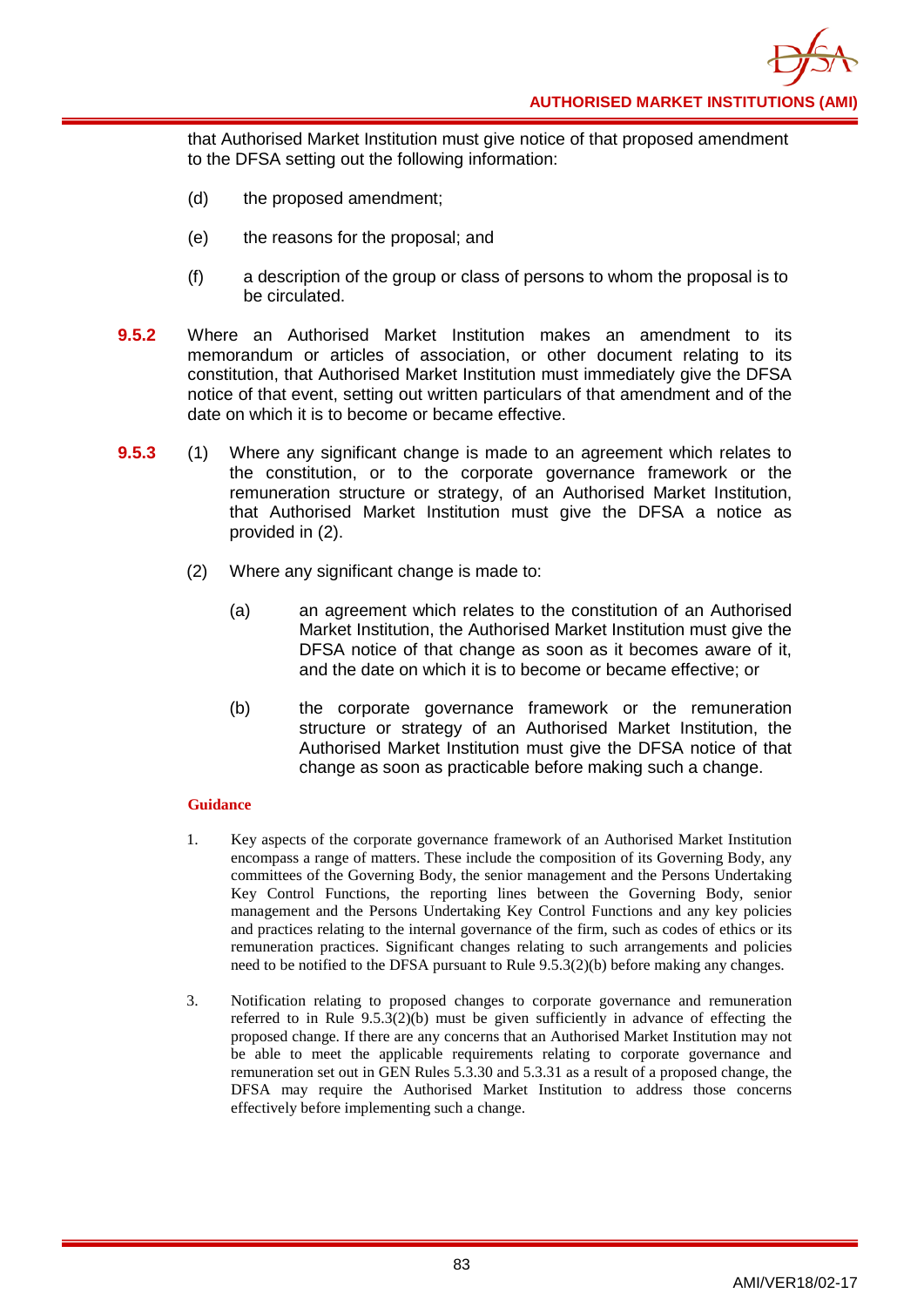## **9.6 Financial and other information**

- **9.6.1** An Authorised Market Institution must give the DFSA:
	- (a) a copy of its annual report and accounts; and
	- (b) a copy of any consolidated annual report and accounts of any group of which the Authorised Market Institution is a member;

no later than when the first of the following events occurs:

- (c) three months after the end of the financial year to which the document relates;
- (d) the time when the documents are sent to Persons granted access to the facilities or shareholders of the Authorised Market Institution; or
- (e) the time when the document is sent to a Holding Company of the Authorised Market Institution.
- **9.6.2** Where an audit committee of an Authorised Market Institution has received a report in relation to any period or any matter relating to any Regulatory Functions of that Authorised Market Institution, the Authorised Market Institution must immediately give the DFSA a copy of that report.
- **9.6.3** An Authorised Market Institution must give the DFSA a copy of its quarterly management accounts within one month of the end of the period to which they relate.
- **9.6.4** An Authorised Market Institution must give the DFSA:
	- (a) a statement of its anticipated income, expenditure and cash flow for each financial year; and
	- (b) an estimated balance sheet showing its position as it is anticipated at the end of each financial year;

at least 15 days before the beginning of that financial year.

### **Guidance**

An Authorised Market Institution is subject to GEN 8 and the requirements imposed by those Rules.

### **Fees and charges**

- **9.6.5** An Authorised Market Institution must give the DFSA a summary of:
	- (a) any proposal for changes to the fees or charges levied on users of its facilities, or any group or class of them, at the same time as the proposal is communicated to the relevant users; and
	- (b) any such change, no later than the date when it is published and notified to relevant parties.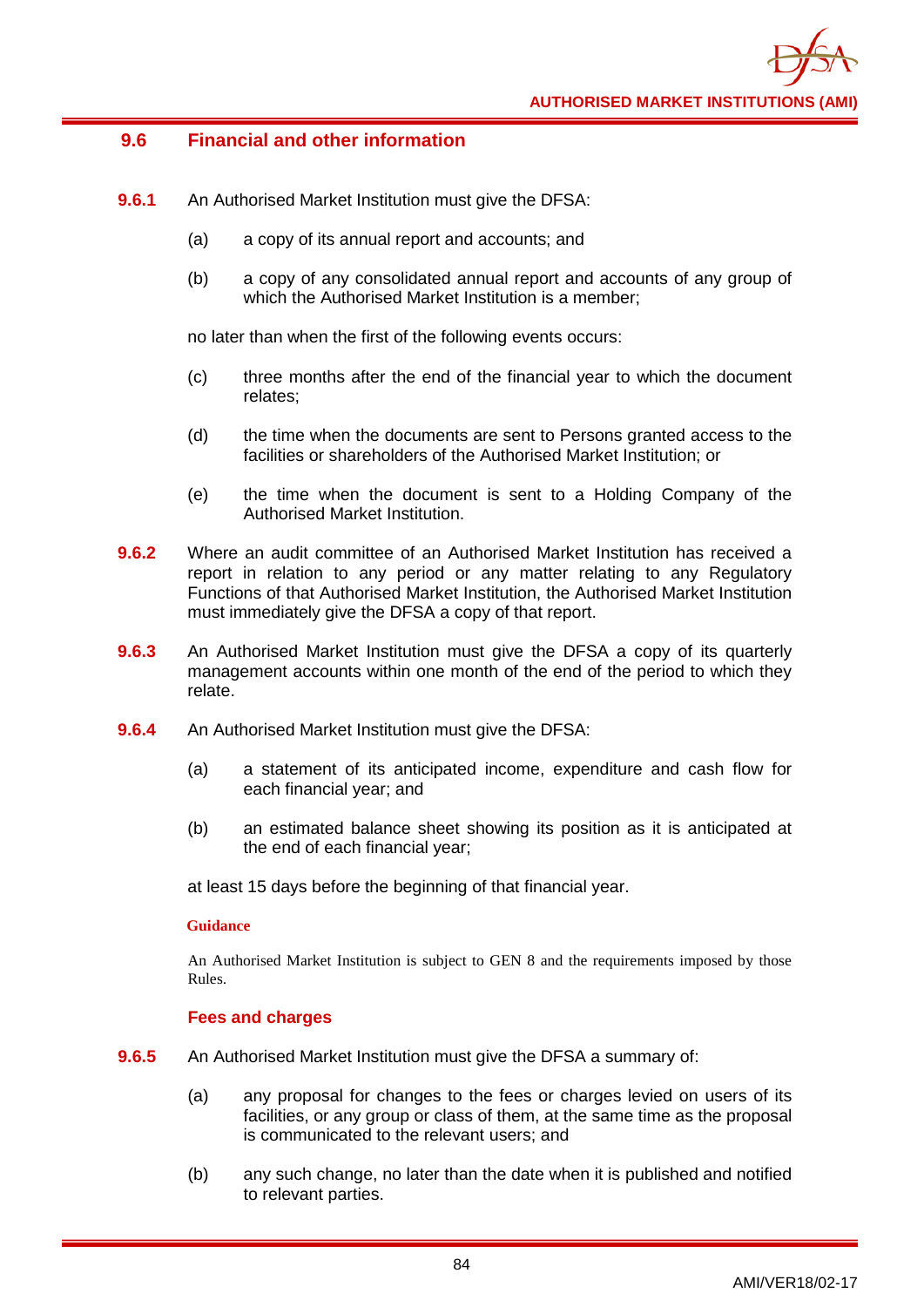## **9.7 Complaints**

- **9.7.1** Where an Authorised Market Institution has investigated a complaint arising in connection with the performance of, or failure to perform, any of its Regulatory Functions, and the conclusion is, that the Authorised Market Institution should:
	- (a) make a compensatory payment to any person; or
	- (b) remedy the matter which was the subject of that complaint,

the Authorised Market Institution must immediately notify the DFSA of that event and give the DFSA a copy of the report and particulars of the recommendation as soon as that report or those recommendations are available to it.

## **9.8 Notification**

## **Notification in respect of trading**

- **9.8.1** Where an Authorised Market Institution proposes to remove from trading or admit to trading, by means of its facilities, a class of Investment which it has not previously traded, but is licensed to do so, it must give the DFSA notice of that event, at the same time as the proposal is communicated to persons granted access to its facilities or shareholders, with the following information;
	- (a) a description of the Investment to which the proposal relates;
	- (b) where that Investment is a derivative product, the proposed terms of that derivative; and
	- (c) the name of any clearing or settlement facility in respect of that Investment.
- **9.8.2** Where an Authorised Market Institution decides to suspend, restore from suspension or cease trading any Investment, it must immediately notify the DFSA and any person granted access to its facilities of the decision.
- **9.8.3** Where a Clearing House proposes to cease clearing or settling, or to commence clearing or settling, by means of its facilities, a class of Investment which it has not previously cleared or settled, but is licensed to do so, it must give the DFSA notice of that event, at the same time as the proposal is communicated to persons granted access to its facilities or shareholders, with the following information;
	- (a) a description of the Investment to which the proposal relates;
	- (b) where that Investment is a derivative product, the proposed terms of that derivative; and
	- (c) the name of any trading facility in respect of that Investment.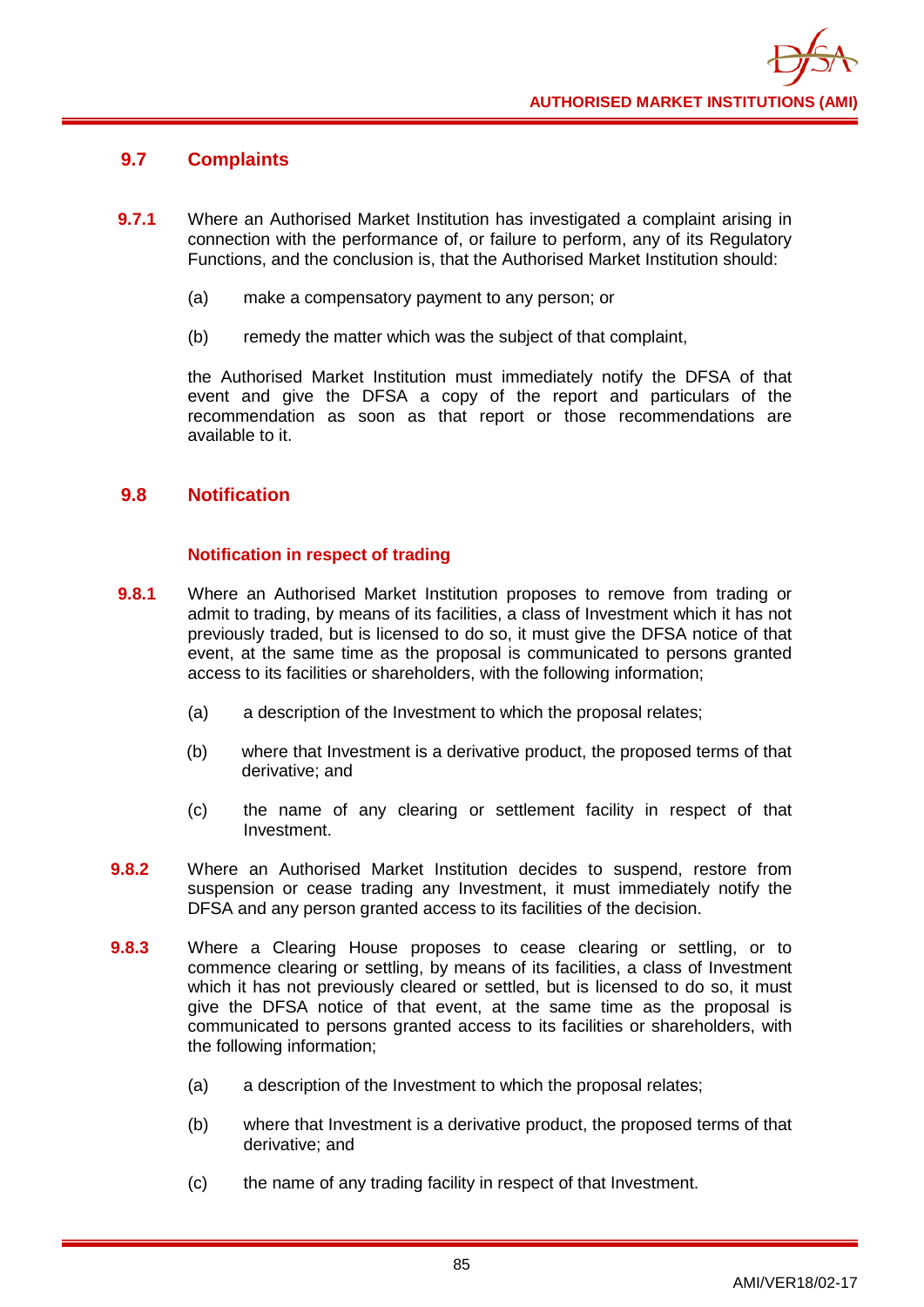

### **Delisting or suspension of Securities from an Official List of Securities**

#### **Guidance**

An Authorised Market Institution which maintains an Official List of Securities has the power under Article 35(1) of the Markets Law 2012 to delist or suspend Securities from its Official List of Securities.

**9.8.4** Where an Authorised Market Institution suspends, restores or delists from suspension any Securities from an Official List of Securities it maintains under an endorsement on its Licence, it must immediately notify the DFSA of its decision and the reasons for the decision.

## **9.9 Information technology systems**

- **9.9.1** Where an Authorised Market Institution changes any of its plans for action in response to a failure of any of its information technology systems resulting in disruption to the operation of its facilities, it must immediately give the DFSA notice of that event, and a copy of the revised or new plan.
- **9.9.2** Where any reserve information technology system of an Authorised Market Institution fails in such a way that, if the main information technology system of that body were also to fail, it would be unable to operate any of its facilities during its normal hours of operation, that body must immediately give the DFSA notice of that event, and inform the DFSA of:
	- (a) what action that Authorised Market Institution is taking to restore the operation of the reserve information technology system; and
	- (b) when it is expected that the operation of that system will be restored.

## **Inability to discharge regulatory functions**

- **9.9.3** Where, because of the occurrence of any event or circumstances, an Authorised Market Institution is unable to discharge any Regulatory Function, it must immediately give the DFSA written notice of its inability to discharge that function, and inform the DFSA of:
	- (a) what event or circumstance has caused it to become unable to do so;
	- (b) which of its Regulatory Functions it is unable to discharge; and
	- (c) what action, if any, it is taking or proposes to take to deal with the situation and, in particular, to enable it to recommence discharging that Regulatory Function.

## **9.10 Investigations and disciplinary action**

- **9.10.1** Where an Authorised Market Institution becomes aware that a person other than the DFSA has been appointed by any regulatory authority to investigate:
	- (a) any business transacted on or through its facilities; or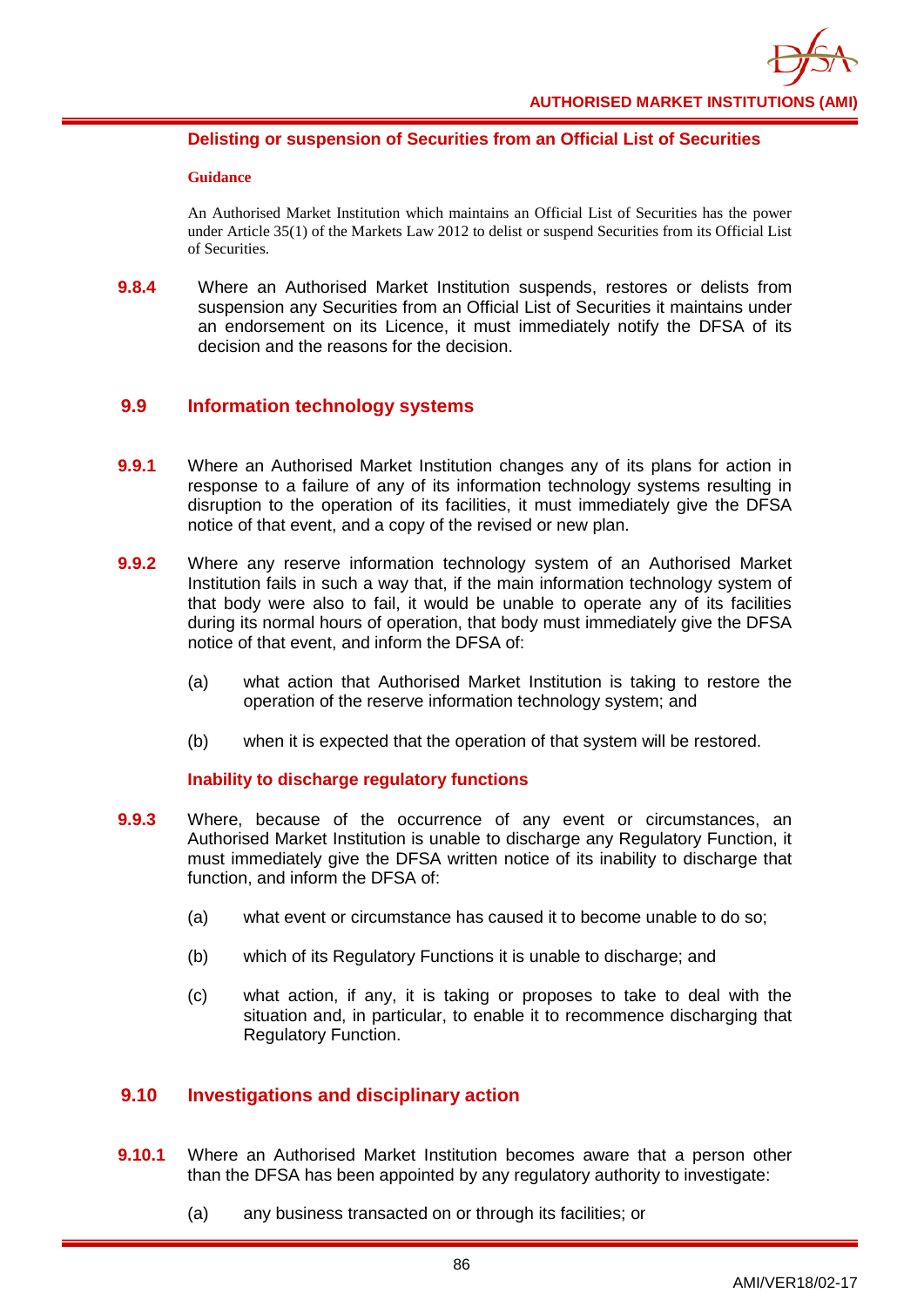(b) any aspect of the clearing or settlement services which it provides,

it must immediately give the DFSA notice of that event.

#### **Guidance**

An Authorised Market Institution need not give the DFSA notice of:

- a. routine inspections or visits undertaken in the course of regular monitoring, complaints handling or as part of a series of theme visits;
- b. routine requests for information; or
- c. investigations into the conduct of Persons granted access to the facilities of an Authorised Market Institution where the use of its facilities is a small or incidental part of the subject matter of the investigation.

#### **Disciplinary action relating to persons granted access to its facilities**

- **9.10.2** Where an Authorised Market Institution has taken disciplinary action against a Member or any other Person granted access to its facilities, or any Employee of such Person, in respect of a breach of its Business Rules, trading rules or Listing Rules, the Authorised Market Institution must immediately notify the DFSA of that event, and give:
	- (a) the name of the Person concerned;
	- (b) details of the disciplinary action taken by the Authorised Market Institution; and
	- (c) the Authorised Market Institution's reasons for taking that disciplinary action.
- **9.10.3** Where an appeal is lodged against any disciplinary action referred to in Rule 9.10.2, the Authorised Market Institution must immediately give the DFSA notice of that event and:
	- (a) the name of the appellant and the grounds on which the appeal is based, immediately; and
	- (b) the outcome of the appeal, when known.

### **Criminal offences and civil prohibition**

- **9.10.4** Where an Authorised Market Institution has information tending to suggest that any person has:
	- (a) been carrying on Financial Services in the DIFC in contravention of the general prohibition;
	- (b) engaged in Market Abuse; or
	- (c) engaged in financial crime or money laundering;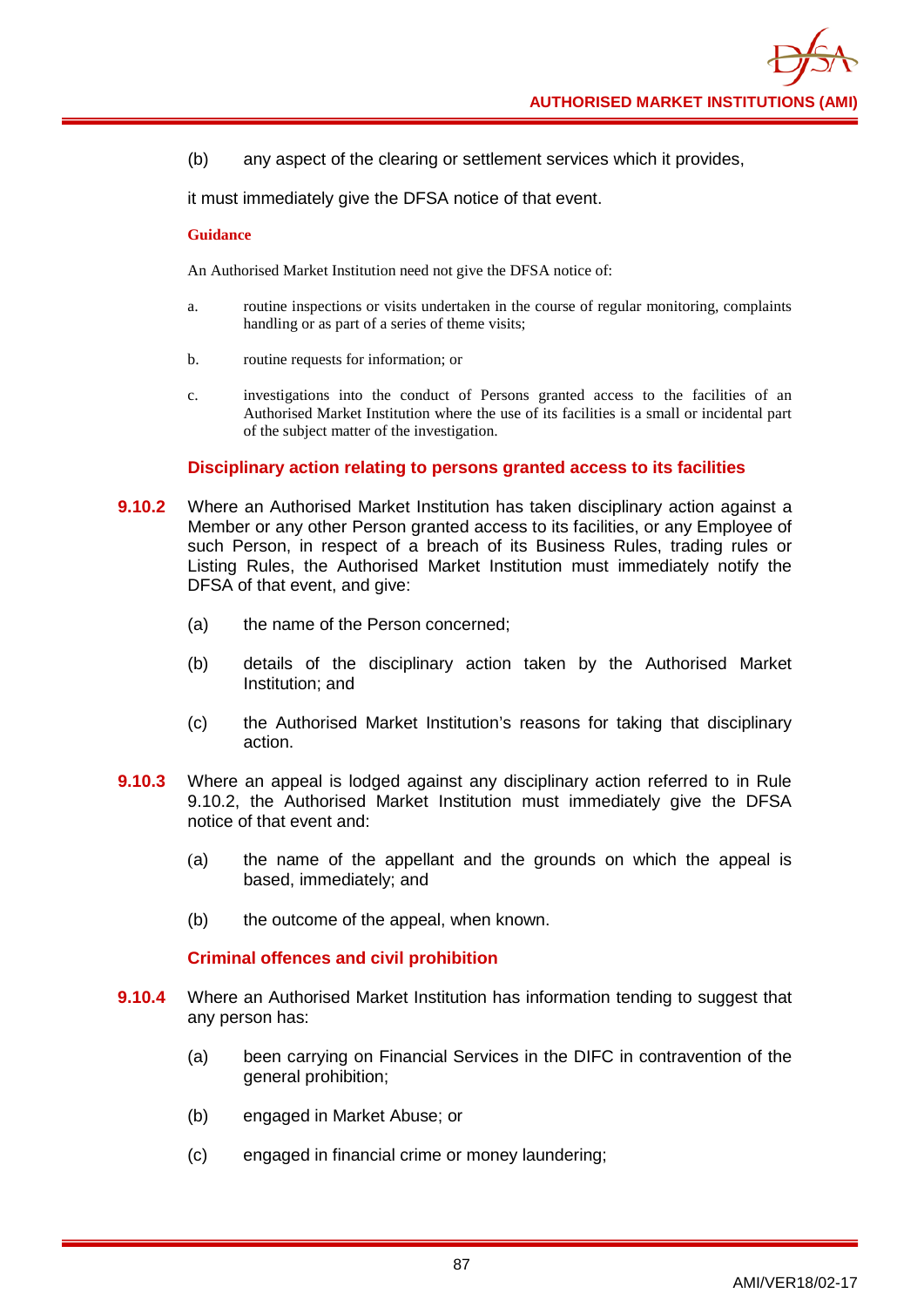it must immediately give the DFSA notice of that event, along with full details of that information in writing. In regard to (c) the AMI must immediately inform the appropriate authorities in the U.A.E.

## **Directions by an Authorised Market Institution**

- **9.10.5** Where an Authorised Market Institution:
	- (a) decides to limit the open position of any Person in Investments; or
	- (b) issues directions to any Person to close out his position in any Investment;

that Authorised Market Institution must immediately give the DFSA notice of that event, and the Person's name, the Investment and size of any position to be limited or closed-out and the reasons for the Authorised Market Institution's decision.

## **9.11 Supervisory directions**

- 1. Article 26 of the Markets Law provides as follows:
	- "(1) Without limiting the application of the Regulatory Law 2004, the DFSA may direct an Authorised Market Institution to do or not do specified things that the DFSA considers are necessary or desirable or ensure the integrity of the financial services industry in the DIFC, including but not limited to, directions:
		- (a) requiring compliance with any duty, requirement, prohibition, obligation or responsibility applicable to an Authorised Market Institution;
		- (b) requiring an Authorised Market Institution to act in a specified manner in relation to transactions conducted on or through the facilities operated by an Authorised Market Institution, or in relation to a specified class of transactions; or
		- (c) requiring an Authorised Market Institution to act in a specified manner or to exercise its powers under any rules that the Authorised Market Institution has made.
	- (2) Without limiting the application of Article 75 of the Regulatory Law 2004, the DFSA may direct an Authorised Market Institution to:
		- (a) close the market or facilities operated by an Authorised Market Institution in a particular manner or for a specified period;
		- (b) suspend transactions on the market or through the facilities operated by an Authorised Market Institution;
		- (c) suspend transactions in Investments conducted on the market or through the facilities operated by an Authorised Market Institution;
		- (d) prohibit trading in Investments conducted on the market or through the facilities operated by an Authorised Market Institution;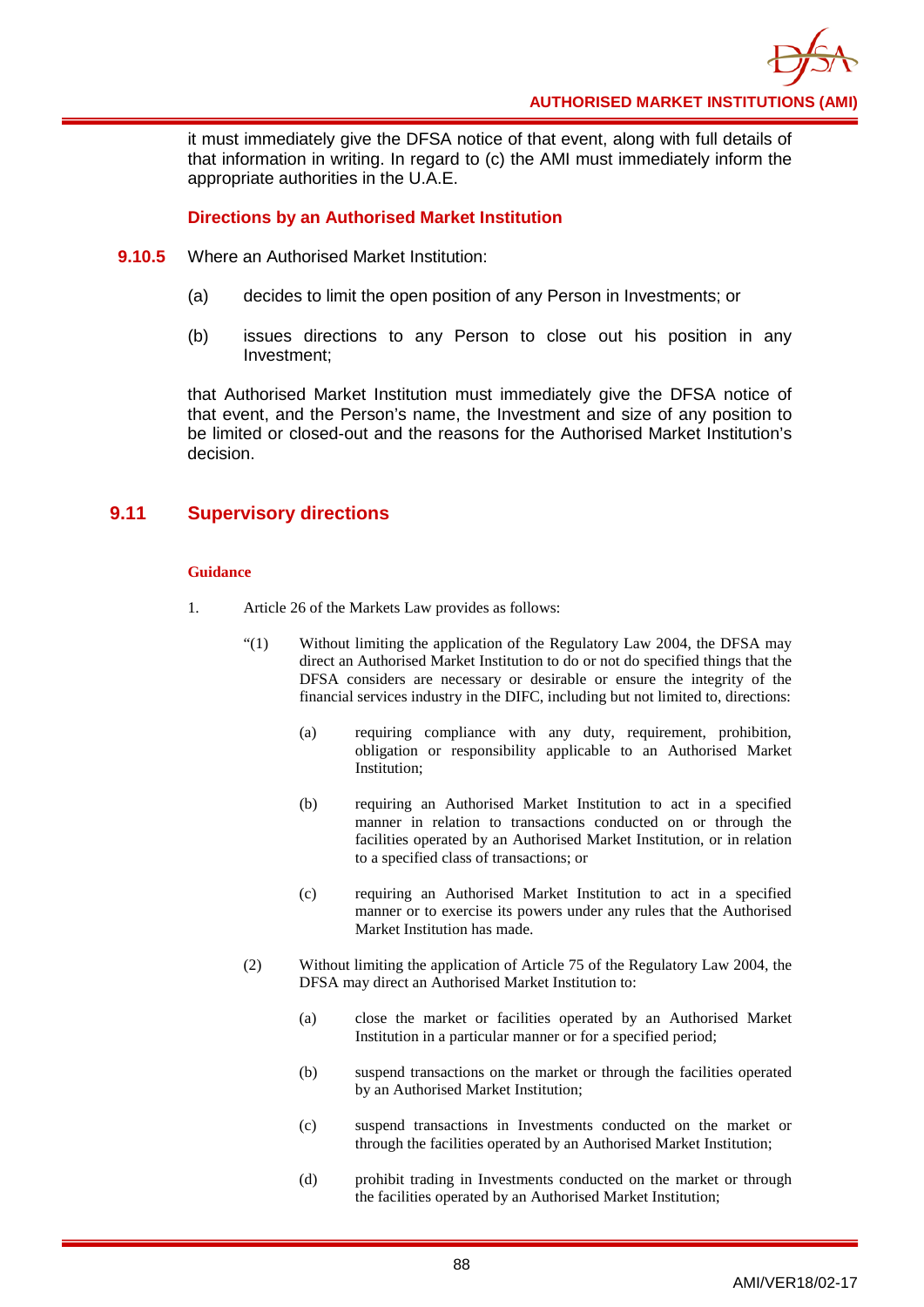

**AUTHORISED MARKET INSTITUTIONS (AMI)**

- (e) defer for a specified period the completion date of transactions conducted on the market or through the facilities operated by an Authorised Market Institution;
- (f) prohibit a specified person from undertaking any transactions on the facilities operated by the Authorised Market Institution; or
- (g) do any act or thing, or not do any act or thing, in order to ensure an orderly market, or reduce risk to the DFSA's objectives."
- 2. The DFSA expects to use these powers only in exceptional circumstances. Factors the DFSA will consider in exercising these powers include:
	- a. what steps the Authorised Market Institution has taken or is taking in respect of the issue being addressed in the planned direction;
	- b. the impact on the DFSA's objectives if a direction were not issued; or
	- c. whether it is in the interests of the DIFC.
- 3. The Decision Notice given by the DFSA will specify what an Authorised Market Institution is required to do under the exercise of such powers.

## **9.12 Reports**

**9.12.1** For the purposes of Article 74(2) of the Regulatory Law 2004, an Authorised Market Institution must deliver to the DFSA a report in writing at such times as the DFSA may direct addressing those matters contained in Article 74(2)(a)-(d) of the Regulatory Law and such other matters as the DFSA may reasonably require.

## **9.13 Listing directions**

#### **Guidance**

Article 35(2) of the Markets Law 2012 allows the DFSA to direct an Authorised Market Institution to suspend or restore from suspension or delist Securities from its Official List of Securities. Such directions may take immediate effect or from a date and time as may be specified in the directive.

## **9.14 Public disclosures of decisions in relation to an Official List of Securities of an Authorised Market Institution**

- **9.14.1** (1) An Authorised Market Institution must make a market disclosure:
	- (a) on the website of the Authorised Market Institution; and
	- (b) to the DFSA,

of decisions in relation to the following events:

(c) an admission of Securities to its Official List of Securities;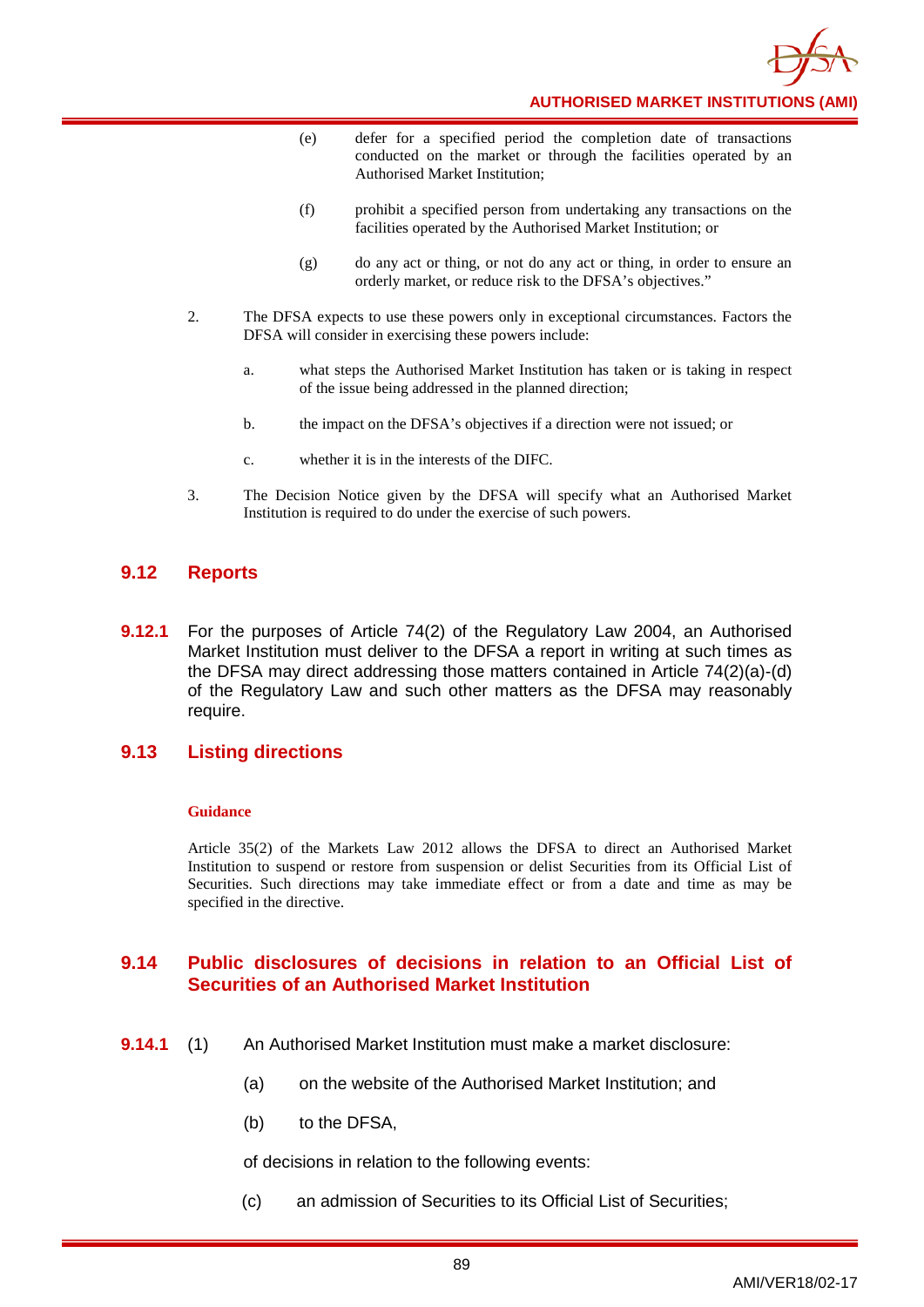- (d) a suspension of Securities from its Official List of Securities;
- (e) a restoration from suspension of Securities from its Official List of Securities;
- (f) a delisting of Securities from its Official List of Securities; and
- (g) a suspension, restoration from suspension or decision to cease trading of any Investment.
- (2) The disclosure made in accordance with (1) should also indicate whether the event was made under a direction made to the Authorised Market Institution by the DFSA.

Disclosures made in accordance with Rule 9.14.1 are designed to help ensure that an orderly market exists in relation to Securities admitted to an Official List of Securities of an Authorised Market Institution.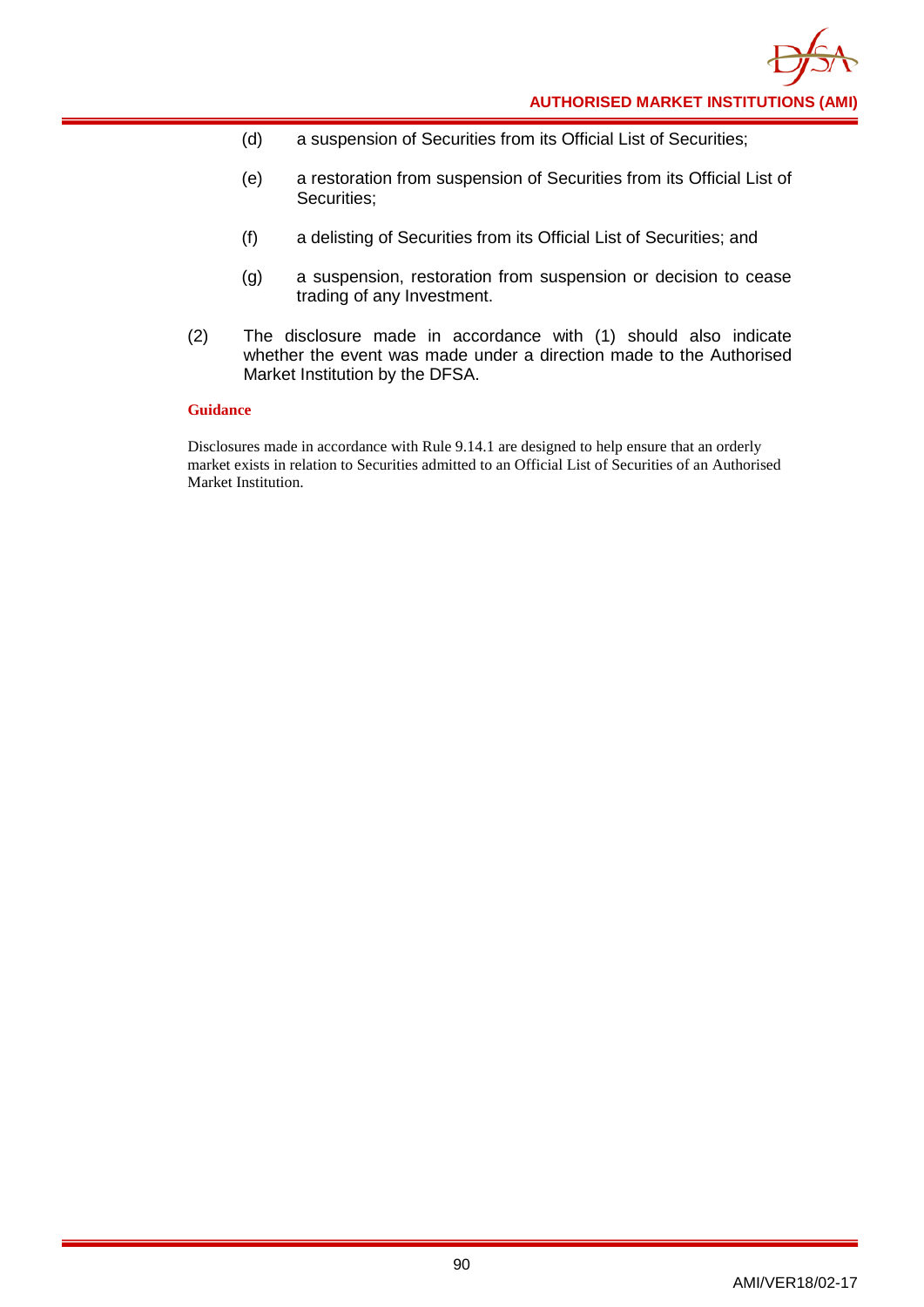

## **10 WITHDRAWAL OF A LICENCE**

## **10.1 Application**

**10.1.1** This chapter applies to an Authorised Market Institution.

## **10.2 Withdrawal of a licence at an Authorised Market Institution's request**

- **10.2.1** (1) An Authorised Market Institution must continue to carry on every Financial Service it is authorised to conduct under its Licence until its Licence is withdrawn or the DFSA consents in writing.
	- (2) An Authorised Market Institution seeking to have its Licence withdrawn must submit a request in writing stating:
		- (a) the reasons for the request;
		- (b) the date on which it will cease to carry on Financial Services in or from the DIFC;
		- (c) how Persons using facilities maintained by it for trading, clearing or settlement, as applicable, are affected and any alternative arrangements made for the trading, clearing or settlement;
		- (d) where applicable, how persons with Securities admitted to an Official List of Securities maintained by it are affected and any alternative arrangements made for the listing and trading of the relevant Securities; and
		- (e) that it has discharged, or will discharge, all obligations owed to its users in respect of whom the Authorised Market Institution has carried on Financial Services in or from the DIFC.

- 1. The DFSA will need to be satisfied when considering requests under Rule 10.2.1, that an Authorised Market Institution has made appropriate arrangements with respect to its existing users (including the receipt of consent where required) and, in particular:
	- a. whether there may be a long period in which the business will be wound down or transferred;
	- b. whether money and other assets belonging to users must be returned to them; and
	- c. whether there is any other matter which the DFSA would reasonably expect to be resolved before granting a request for the withdrawal of a Licence.
- 2. In determining a request for the withdrawal of a Licence, the DFSA may require additional procedures or information as appropriate including evidence that the Authorised Market Institution has ceased to carry on Financial Services.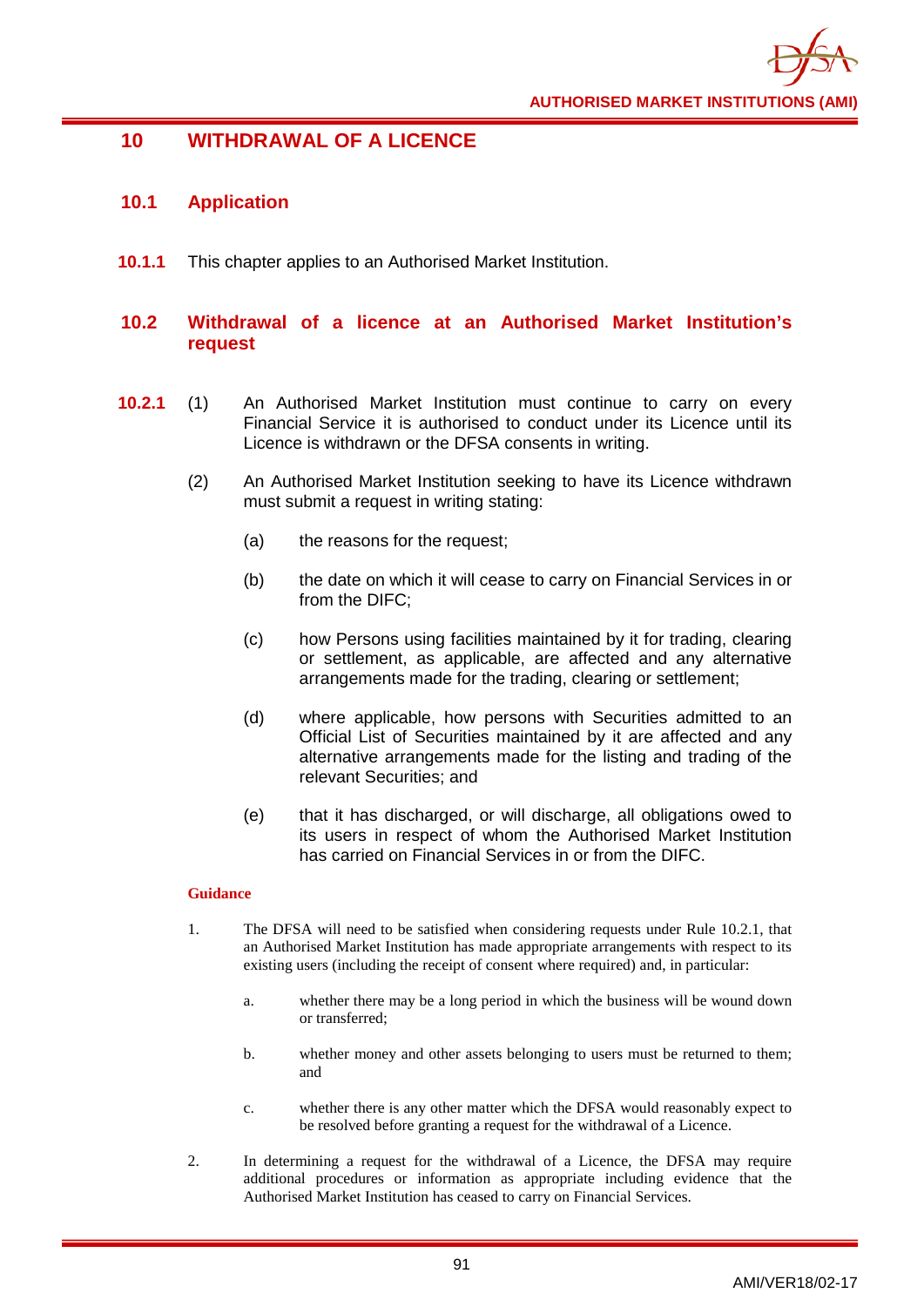

- 3. Detailed plans should be submitted where there may be an extensive period of winddown. It may not be appropriate for an Authorised Market Institution to immediately request a withdrawal of its Licence in all circumstances, although it may wish to consider reducing the scope of its Licence during this period. Authorised Market Institutions should discuss these arrangements with the DFSA.
- 4. The DFSA may refuse a request for the withdrawal of a Licence where it appears that users and customers may be adversely affected.
- 5. The DFSA may also refuse a request for the withdrawal of a Licence where:
	- a. the Authorised Market Institution has failed to settle its debts to the DFSA; or
	- b. it is in the interests of a current or pending investigation by the DFSA, or by another regulatory body or Financial Services Regulator.
- 6. Under Article 63 where the DFSA grants a request for the withdrawal of a Licence, the DFSA may continue to exercise any power under the Regulatory Law, the Markets Law or Rules in relation to an Authorised Market Institution for a period of three years from the date on which it became aware of the matter giving rise to the right to exercise the power.

## **10.3 Withdrawal of a licence on the DFSA's initiative**

#### **Guidance**

In section 10.2 above, an application to withdraw a Licence will be at the Authorised Market Institution's request. Under Article 51 of the Regulatory Law, the DFSA may act on its own initiative to withdraw an Authorised Market Institution's Licence in cases when the Authorised Market Institution no longer has authority to carry on any Financial Service, is no longer meeting the conditions of its Licence or has failed to remove a Controller in the circumstances described in Article 64 of the Regulatory Law.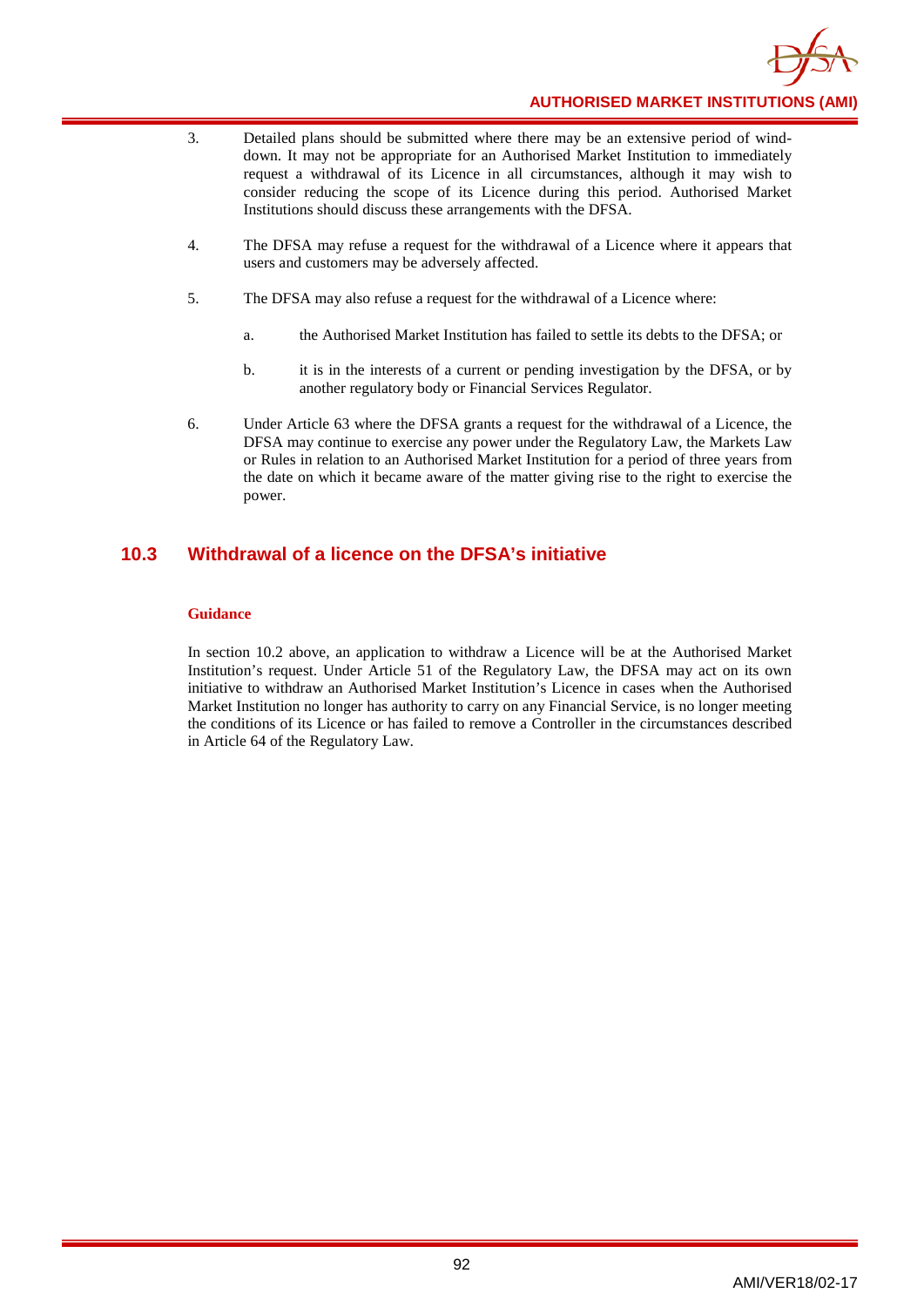

# **11 APPEALS FROM AUTHORISED MARKET INSTITUTION DECISIONS**

## **11.1 Application**

- **11.1.1** (1) Pursuant to Article 30 of the Regulatory Law, any Person who:
	- (a) is aggrieved by a decision of the Authorised Market Institution;
	- (b) has a right to a further appeal of the Authorised Market Institution decision to a tribunal under the Business Rules of that Authorised Market Institution; and
	- (c) has exhausted the internal appeal process of that Authorised Market Institution;

may appeal the Authorised Market Institution decision by commencing a regulatory proceeding before the FMT.

- (2) The grounds on which an appeal may lie under this Rule are limited to the following:
	- (a) an error of law or jurisdiction;
	- (b) a breach of the rules of natural justice; or
	- (c) the decision is manifestly unreasonable.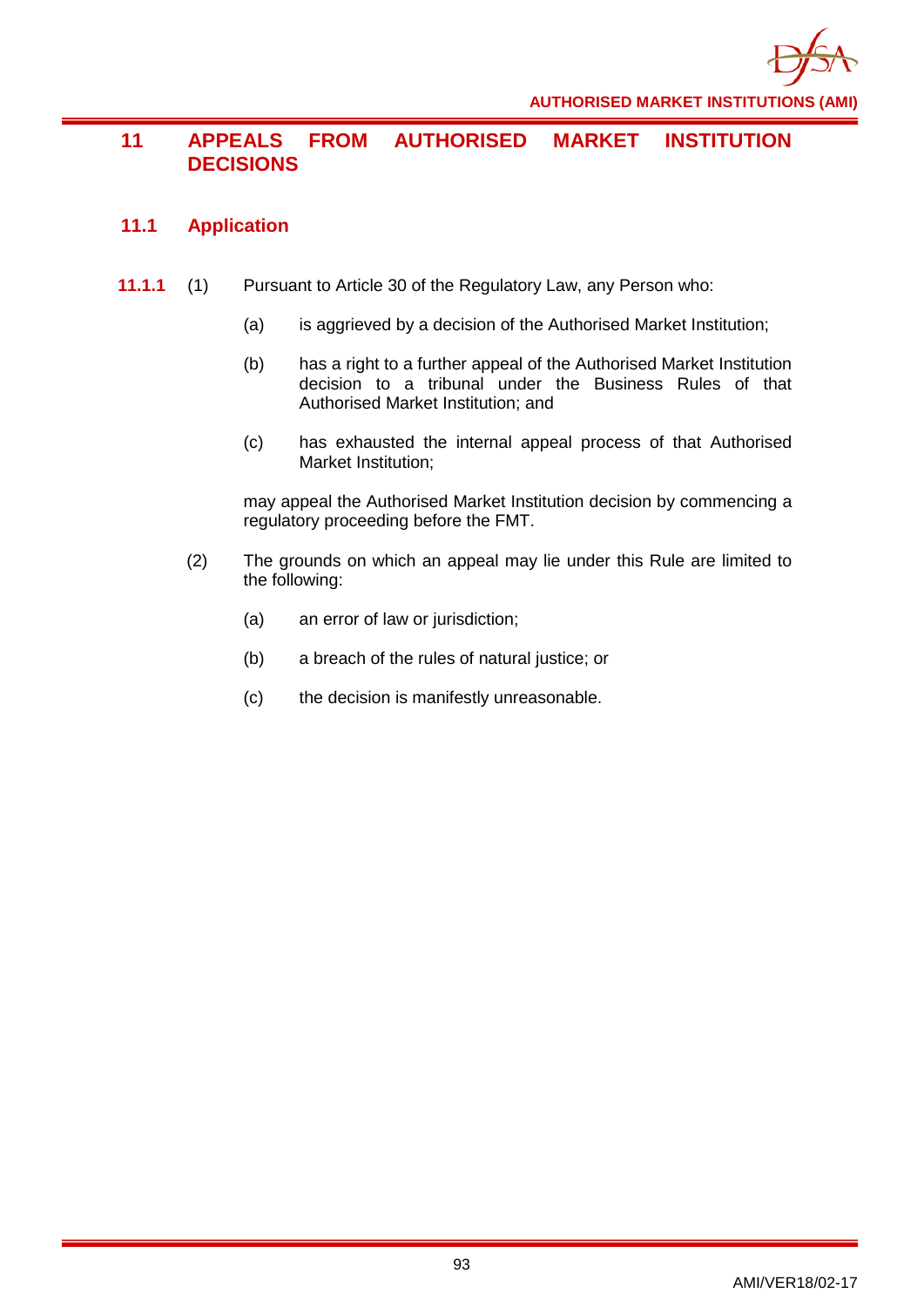

# **12. TRANSITION AND SAVING**

## **12.1 Transitional Rule for Key Individuals**

- **12.1.1** (1) In this Rule:
	- (a) "Commencement Date" means the date on which the DIFC Law Amendment Law No. 1 of 2014 comes into force;
	- (b) "Current Regime" means the provisions in the Regulatory Law and AMI module as in force on the Commencement Date; and
	- (c) "Previous Regime" means the provisions in the Regulatory Law and AMI module as in force immediately before the Commencement Date.
	- (2) A Person who was authorised as a Key Individual by the DFSA under the Previous Regime is on the Commencement Date deemed to be authorised as a Key Individual by the DFSA under the Current Regime.

## **12.2 Deleted**

## **12.3 Saving Rules**

- **12.3.1** (1) Save as provided in Rule 12.2.1, anything done or omitted to be done pursuant to or for the purposes of the Previous Regime is deemed to be done or omitted to be done pursuant to or for the purposes of the Current Regime.
	- (2) Without prejudice to (1):
		- (a) any right, privilege, remedy, obligation or liability accrued to or incurred by any Person; and
		- (b) any investigation or legal or administrative proceeding commenced or to be commenced in respect of any right, privilege, remedy, obligation or liability,

under the Previous Regime continues and is enforceable under the Current Regime.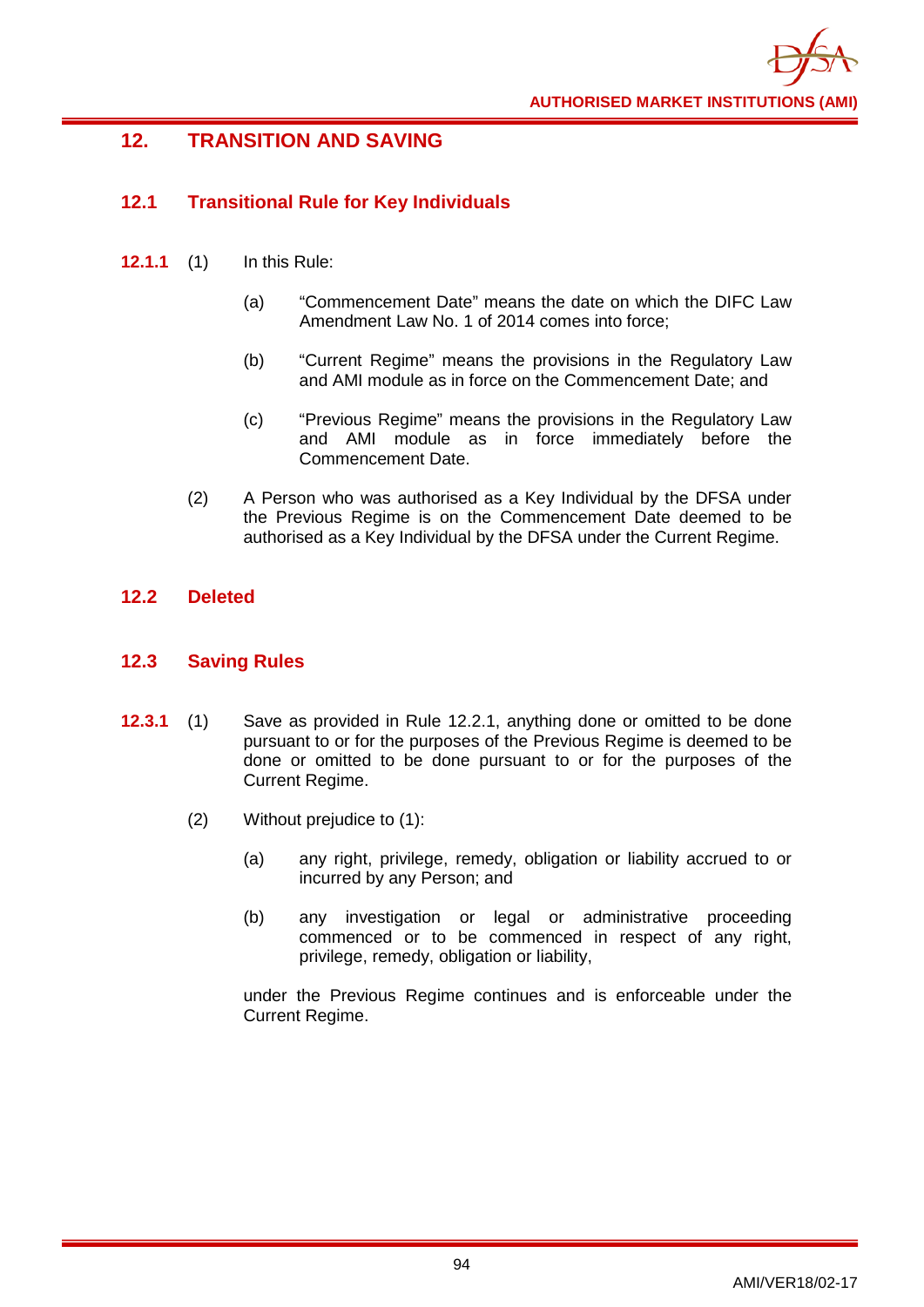

# **APP1 TESTING OF TECHNOLOGY SYSTEMS**

## **A1.1 Application**

**A1.1.1** An Authorised Market Institution must, for the purposes of meeting the requirements in Rule 5.5.5 relating to the testing of its information technology systems, comply with the requirements in this Appendix.

## **A1.2 Testing of technology systems**

- **A1.2.1** An Authorised Market Institution must, before commencing live operation of its information technology systems or any updates thereto, use development and testing methodologies in line with internationally accepted testing standards in order to test the viability and effectiveness of such systems. For this purpose, the testing must be adequate for the Authorised Market Institution to obtain reasonable assurances that the systems, among other things:
	- (a) enable it to comply with all the applicable requirements, including legislation, on an on-going basis;
	- (b) can continue to operate effectively in stressed market conditions; and
	- (c) any risk management controls embedded within the systems, such as generating automatic error reports, work as intended.

### **Guidance**

In assessing whether an Authorised Market Institution has adequate information technology resourcing, the DFSA will consider:

- a. whether its systems have sufficient electronic capacity to accommodate reasonably foreseeable volumes of messaging and orders, and
- b. whether such systems are adequately scalable in emergency conditions that might threaten the orderly and proper operations of its facility.

## **A1.3 Testing relating to Members' technology systems**

- **A1.3.1** (1) An Authorised Market Institution must implement standardised conformance testing procedures to ensure that the systems which its Members are using to access facilities operated by it have a minimum level of functionality that is compatible with the Authorised Market Institution's information technology systems and will not pose any threat to fair and orderly conduct of its facilities.
	- (2) An Authorised Market Institution must also require its Members, before commencing live operation of any electronic trading system, user interface or a trading algorithm, including any updates to such arrangements, to use adequate development and testing methodologies to test the viability and effectiveness of their systems.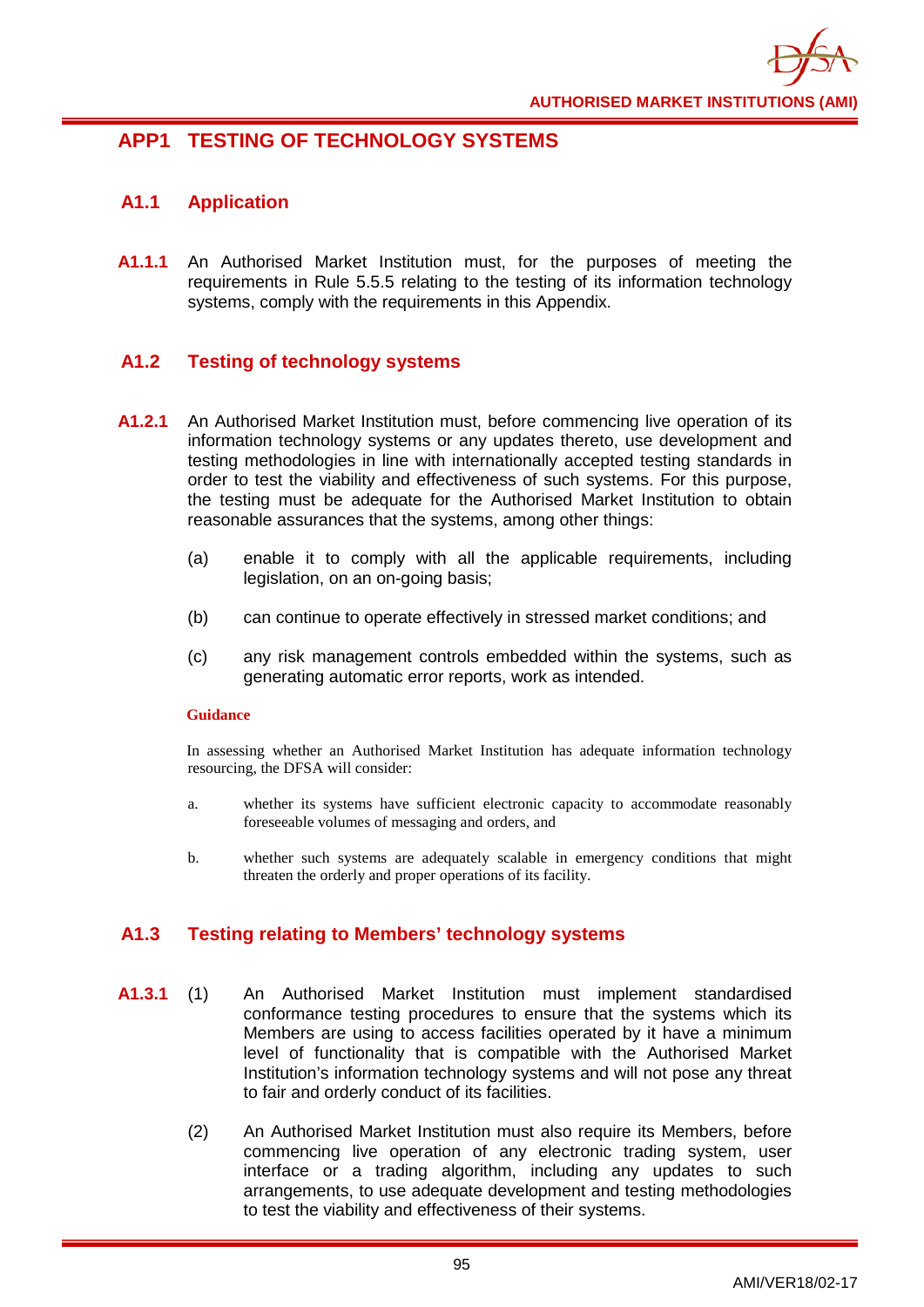- (3) For the purposes of (2), an Authorised Market Institution must require its Members:
	- (a) to adopt trading algorithm tests, including tests in a simulation environment which are commensurate with the risks that such a strategy may pose to itself and to the fair and orderly functioning of the facility operated by the Authorised Market Institution; and
	- (b) not to deploy trading algorithms in a live environment except in a controlled and cautious manner.

When assessing whether the trading algorithm testing plan of its Members is adequate and appropriate and implemented effectively, an Authorised Market Institution should consider whether:

- a. it includes testing where the markets in which the algorithm is to be used change in structure;
- b. the Member has taken into account any limits that are being placed on the number of Investments to be traded on, and the value and number of orders to be sent to, the facility operated by the Authorised Market Institution;
- c. the algorithm works effectively in stressed market conditions, including whether it can be switched off in appropriate circumstances; and
- d. it includes adequate independent auditing of the Member's testing procedures.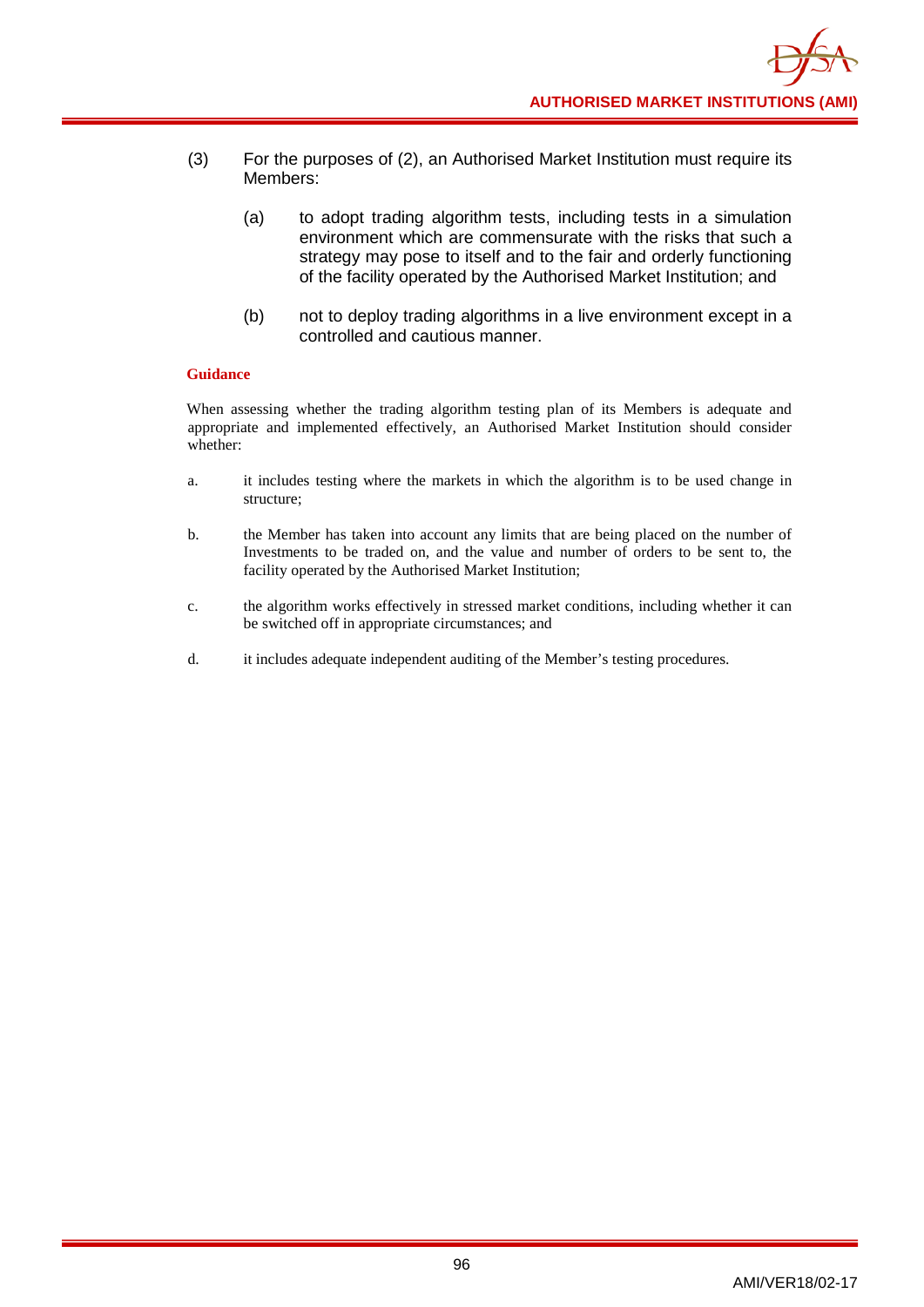

# **APP2 USE OF PRICE INFORMATION PROVIDERS**

## **A2.1 Application**

**A2.1.1** This Appendix applies to an Authorised Market Institution referred to in Rule 5.8.1(3).

## **Use of price information providers**

- **A2.1.2** (1) An Authorised Market Institution may only admit to trading or clearing or trade on its facilities Investments that reference to an underlying benchmark or index provided by a Price Information Provider where it has undertaken appropriate due diligence to ensure that the Price Information Provider, on an on-going basis, meets the requirements set out in (3).
	- (2) A Price Information Provider is a price reporting agency or an index provider which constructs, compiles, assesses or reports, on a regular and systematic basis, prices of Investments, rates, indices, commodities or figures, which are made available to users.
	- (3) For the purposes of (1), the Price Information Provider must:
		- (a) have fair and non-discriminatory procedures for establishing prices of Investments which are made public.
		- (b) demonstrate adequate and appropriate transparency over the methodology, calculation and inputs to allow users to understand how the benchmark or index is derived and its potential limitations;
		- (c) where appropriate, give priority to concluded transactions in making assessments and adopt measures to minimise selective reporting;
		- (d) be of good standing and repute as an independent and objective price reporting agency or index provider;
		- (e) have a sound corporate governance framework;
		- (f) have adequate arrangements to avoid its staff having any conflicts of interest where such conflicts are, or are likely to have, a material adverse impact on price establishment process; and
		- (g) adequate complaint resolution mechanisms to resolve any complaints about the Price Information Provider's assessment process and methodology.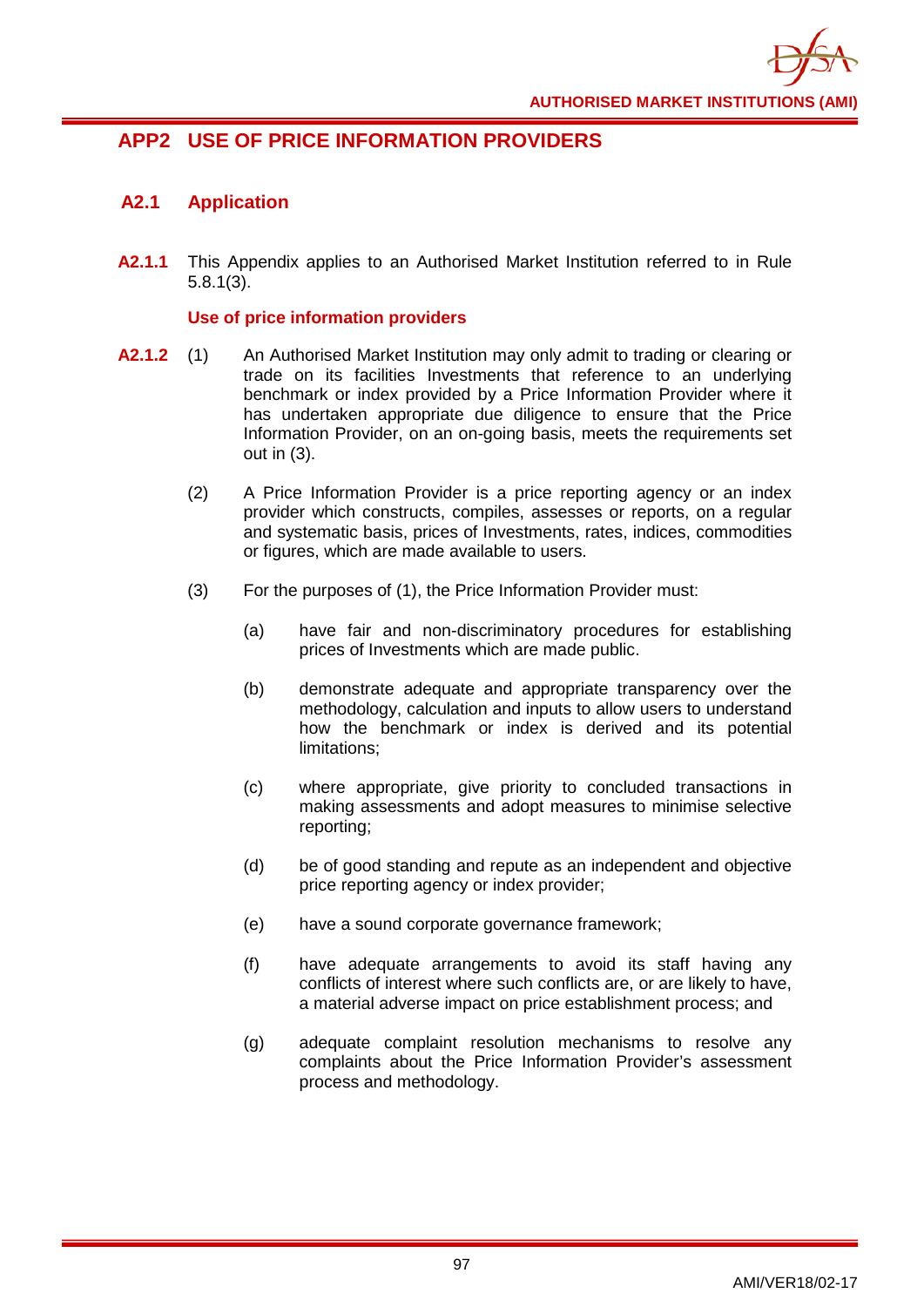An Authorised Market Institution, when assessing the suitability of a Price Information Provider (the provider), should take into account factors such as:

- a. the provider's standing and reliability in the relevant physical or derivatives markets as a credible price reporting agency;
- b. the quality of corporate governance adopted, covering areas such as independent members of the board, independence of its internal audit and risk management function;
- c. whether the methodologies and processes (including any material changes to such methodologies and processes) adopted by the provider for the purposes of pricing are made publicly available;
- d. whether there are adequate procedures adopted to ensure that conflicts of interests between the provider's commercial interests and that of users of its services, including that of its Employees involved in pricing process, are adequately addressed, including through codes of ethics;
- e. whether there is a clear conveyance to its users of the economic realities of the underlying interest the Price Information Provider seeks to measure; and,
- f. the degree to which the Price Information Provider has given consideration to the characteristics of underlying interests measured, such as:
	- **the size and liquidity**: Whether the size of the market informs the selection of an appropriate compilation mechanism and governance processes. For example, a benchmark or index that measures a smaller market may be impacted by single trades and therefore be more prone to potential manipulation, whereas a benchmark for a larger market may not be well represented by a small sample of participants;
	- **the relative market size**. Where the size of a market referencing a benchmark is significantly larger than the volume of the underlying market, the potential incentive for benchmark manipulation to increase; and
	- **Transparency**: Where there are varying levels of transparency regarding trading volumes and positions of market participants, particularly in nonregulated markets and instruments, whether the benchmark represents the full breadth of the market, the role of specialist participants who might be in a position to give an overview of the market, and the feasibility, costs and benefits of providing additional transparency in the underlying markets.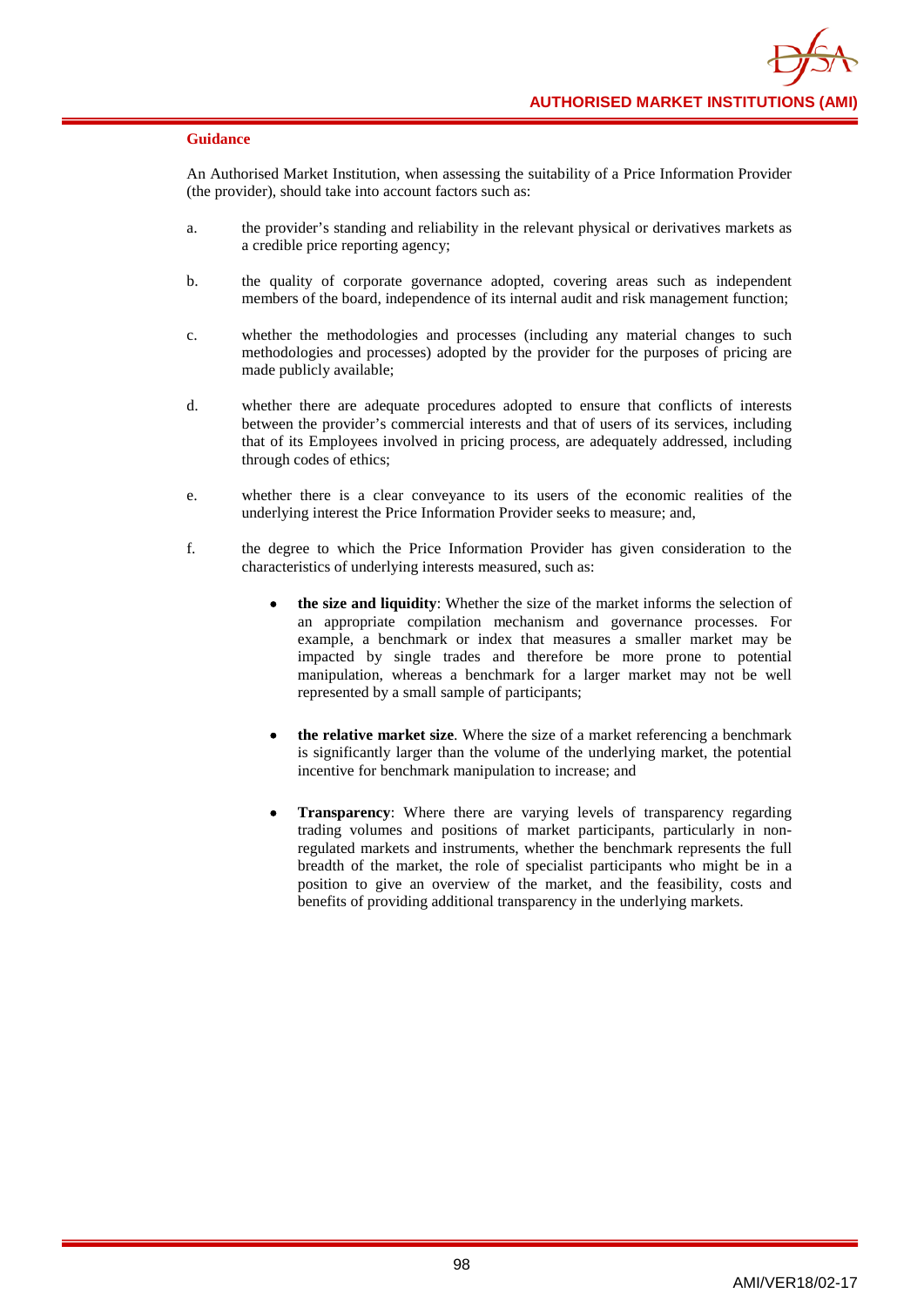

# **APP3 CONTRACT DELIVERY SPECIFICATIONS**

## **A3.1 Application**

**A3.1.1** This Appendix applies to an Authorised Market Institution which trades, or clears or settles, on its facilities Commodity Derivative contracts which require physical delivery of the underlying commodity.

## **A3.2 Deliverability of the underlying commodity**

**A3.2.1** An Authorised Market Institution referred to in A3.1.1 must, for the purposes of meeting the requirement in Rule 6.3.2(1)(b), ensure that the terms and conditions of the Commodity Derivative contracts which are to be traded, or cleared or settled, on its facilities, are designed to include the matters specified in Rules A3.2.2 – A3.2.9.

### **Quality or deliverable grade**

**A3.2.2** A Commodity Derivative contract must include specifications of commodity characteristics for par delivery, including those relating to grade, class, and weight. The quality or grade specified must conform to the prevailing practices in the underlying physical market relating to the relevant commodity.

#### **Guidance**

- 1. Par delivery envisages delivery of commodities which are of a comparable quality or grade as specified in the contract. Contracts that call for delivery of a specific quality of commodity may provide commercial participants with a clearer, more efficient hedging and price-basing contracts than a contract that permits delivery of a broad range of commodity grades or classes.
- 2. However, as contracts that permit delivery of only a specific grade of commodity may be susceptible to manipulation if that grade of the commodity is in short supply or controlled by a limited number of sellers, an Authorised Market Institution should require appropriate measures to mitigate such risks.

## **Size of delivery unit**

**A3.2.3** A Commodity Derivative contract must contain provisions relating to size or composition of delivery units which conform to the prevailing market practice in the underlying physical market to ensure that it does not constitute a barrier to delivery or otherwise impede the performance of the contract.

#### **Guidance**

An Authorised Market Institution should, where the provisions relating to size and delivery units of the Commodity Derivatives contract deviate from the underlying physical market, examine the reasons for such deviation and ensure that the risks arising from such deviation can be effectively addressed by the contract parties.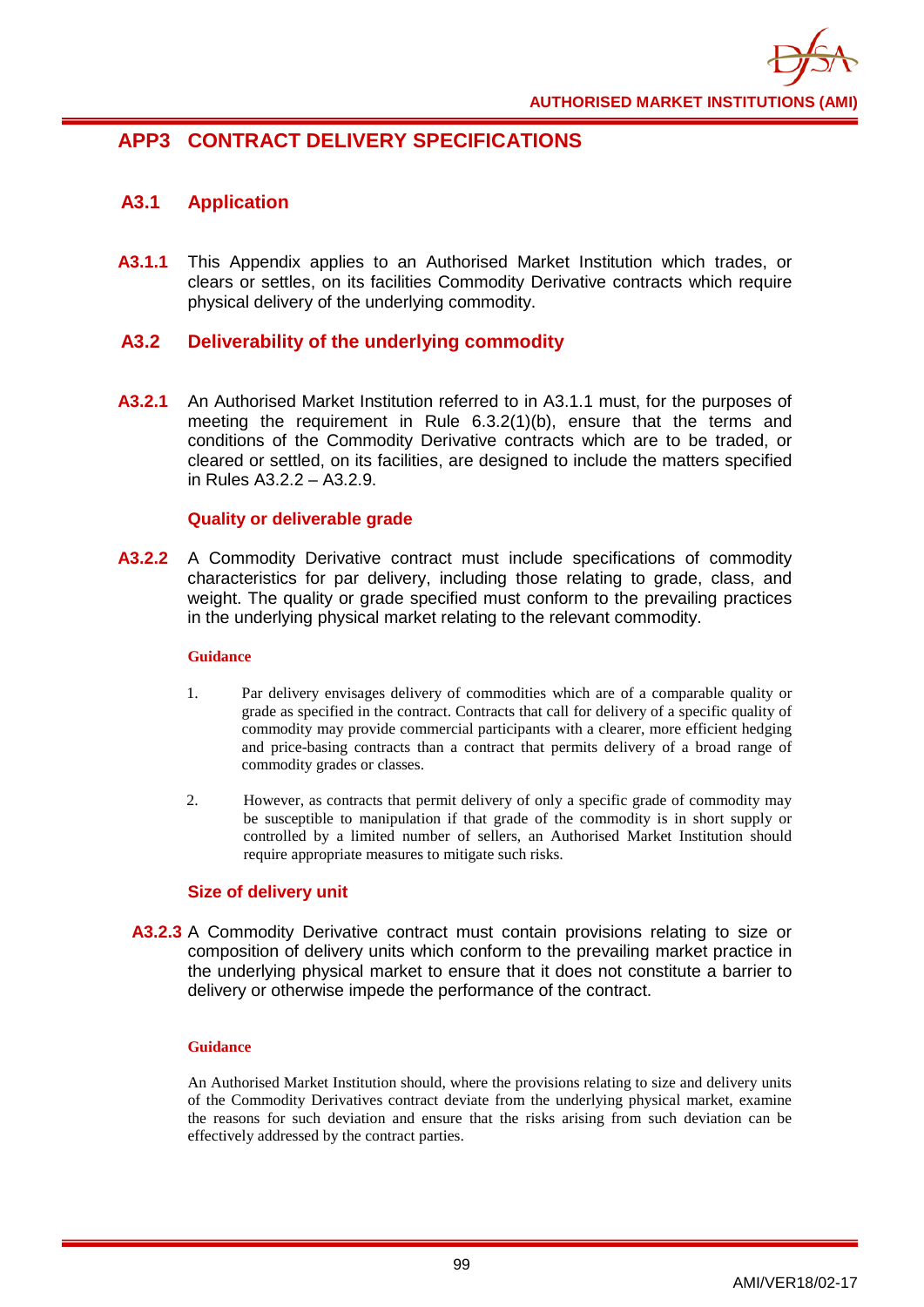#### **Delivery instruments**

**A3.2.4** A Commodity Derivative contract must specify the acceptable form or type of delivery instruments, and whether such instruments are negotiable or assignable and, if so, on what conditions.

#### **Guidance**

Acceptable delivery instruments include warehouse receipts, bills of lading, shipping certificates, demand certificates, or collateralized depository receipts.

### **The delivery process and facilities**

**A3.2.5** A Commodity Derivative contract must specify:

- (a) the delivery process, including timing, location, manner and form of delivery, and
- (b) the delivery and/or storage facilities available,

which conform to the prevailing practices in the underlying physical market to permit effective monitoring and to reduce the likelihood of disruption.

- 1. An Authorised Market Institution should consider issues associated with the delivery process, including those relating to acceptable delivery locations. Such issues include:
	- a. the level of deliverable supplies normally available, including the seasonal distribution of such supplies;
	- b. the nature of the physical market at the delivery point (e.g., auction market, buying station or export terminal);
	- c. the number of major buyers and sellers; and
	- d. normal commercial practices in establishing cash commodity values.
- 2. The delivery months specified in the Commodity Derivative contract should take into account cyclical production and demand and accord with when sufficient deliverable supplies are expected to exist in the underlying physical market. Seasonality of a commodity should also be taken into account in relation to transport and storage, as it may affect the availability of warehouse space and transportation facilities.
- 3. Consistent with the grade differentials noted above, Commodity Derivative contracts that permit delivery in more than one location should set delivery premiums or discounts consistent with those observed in the underlying physical market. The adequacy of transportation links to and from the delivery point should also be taken into account when setting delivery premiums.
- 4. The delivery facilities available can include oil or gas storage facilities, warehouses or elevators for agricultural commodities and bank or vault depositories for precious metals.
- 5. An Authorised Market Institution should consider issues relating to the selection of delivery facilities under the contract which include:
	- a. the number and total capacity of facilities meeting contract requirements;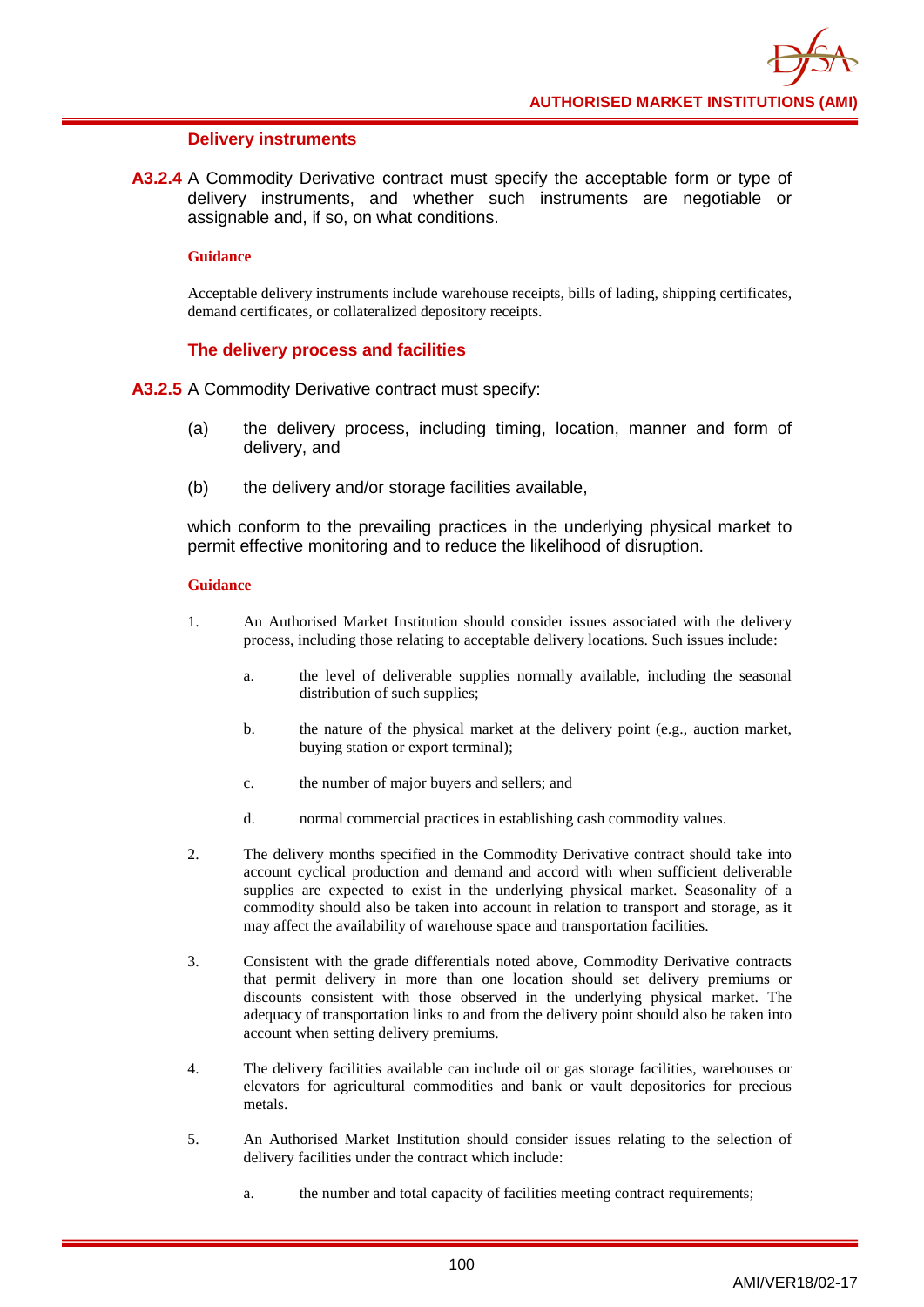

- b. the proportion of such capacity expected to be available for short traders who may wish to make delivery against Commodity Derivative contracts and seasonal changes in such proportions;
- c. the extent to which ownership and control of such facilities is dispersed or concentrated; and
- d. its ability to access necessary information from such facility.

#### **Inspection and certification procedures**

**A3.2.6** A Commodity Derivative contract must specify applicable inspection or certification procedures for verifying that the delivered commodity meets the quality or grade specified in the contract, which conform to the prevailing practices in the underlying physical market.

#### **Guidance**

If the commodity is perishable, the Commodity Derivative contract should specify if there are any limits on the duration of the inspection certificate and the existence of any discounts applicable to deliveries of a given age.

#### **Payment for transportation or storage**

- **A3.2.7** A Commodity Derivative contract must specify:
	- (a) the respective responsibilities of the parties to the contract regarding costs associated with transporting the commodity to and from the designated delivery point and any applicable storage costs; and
	- (b) how and when title to the commodity transfers, including from any short to long position holder.

#### **Legal enforceability**

**A3.2.8** A Commodity Derivative contract must, where any one or more of the activities of trading, clearing or settlement under the contract take place in different jurisdictions, contain adequate arrangements to mitigate risks arising from any disparity between governing laws applicable in the relevant jurisdictions.

#### **Guidance**

An Authorised Market Institution should, when assessing whether the contractual terms adequately provide for addressing jurisdictional risks, take into account whether the contract:

- a. clearly identifies the different legal requirements applicable in the relevant jurisdictions and any differences, including those relating to the manner in which standard clauses are interpreted; and
- b. the impact such differences may have in dealing with matters such as delivery disputes, and determination of rights in insolvency proceedings; and
- c. contains effective measures to address risk of unenforceability of the contractual terms, particularly those relating to cargos and storage where jurisdictional differences could have a significant impact on the deliverability.